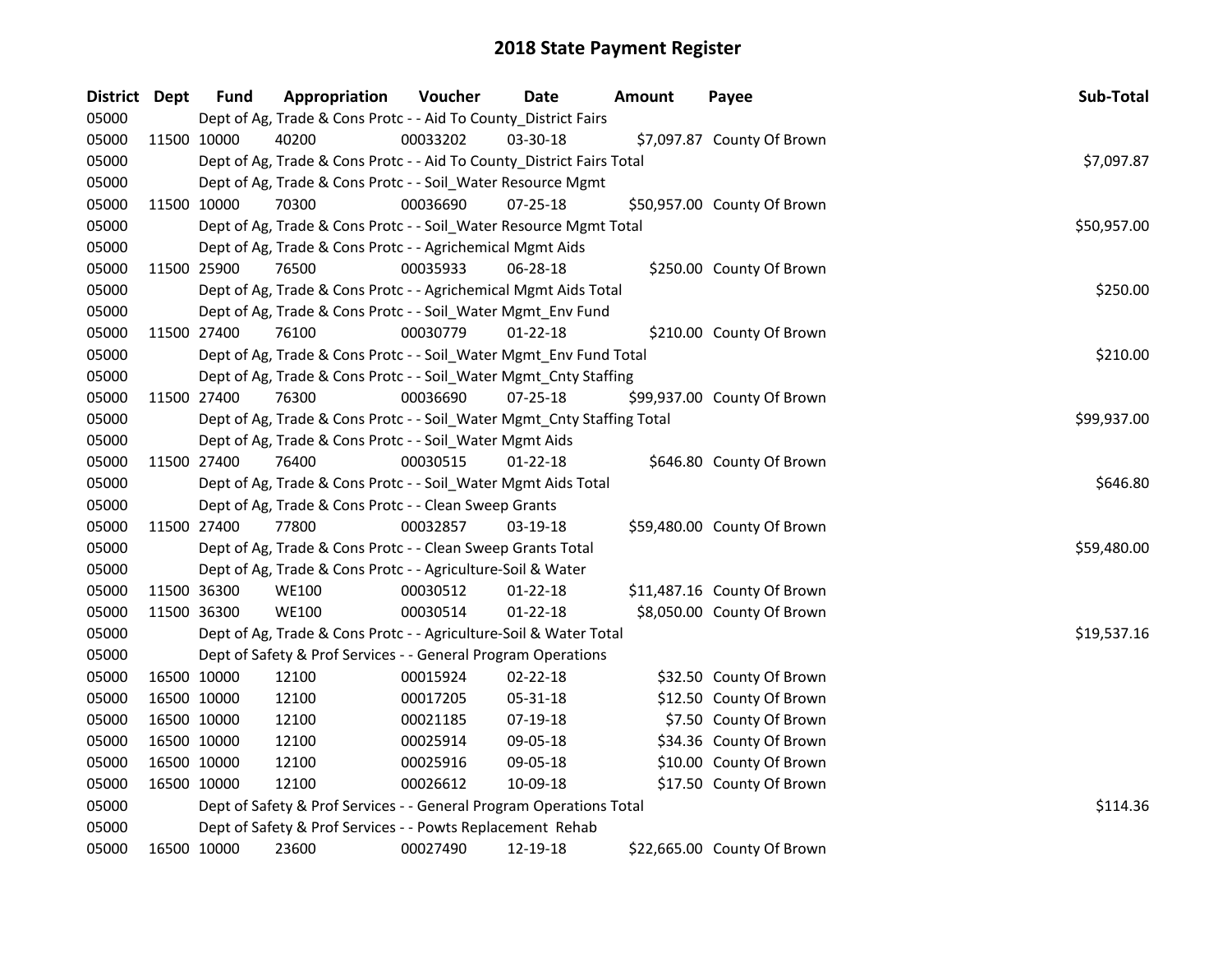| District Dept |             | <b>Fund</b> | Appropriation                                                       | Voucher  | <b>Date</b>    | <b>Amount</b> | Payee                          | Sub-Total      |
|---------------|-------------|-------------|---------------------------------------------------------------------|----------|----------------|---------------|--------------------------------|----------------|
| 05000         |             |             | Dept of Safety & Prof Services - - Powts Replacement Rehab Total    |          |                |               |                                | \$22,665.00    |
| 05000         |             |             | Dept of Public Instruction - - High Cost Spec Ed State Aid          |          |                |               |                                |                |
| 05000         | 25500 10000 |             | 20400                                                               | 00129860 | 06-18-18       |               | \$9,392.00 County Of Brown     |                |
| 05000         |             |             | Dept of Public Instruction - - High Cost Spec Ed State Aid Total    |          |                |               |                                | \$9,392.00     |
| 05000         |             |             | Dept of Public Instruction - - Spec Ed & Schl Age Parents Aid       |          |                |               |                                |                |
| 05000         | 25500 10000 |             | 20600                                                               | 00107202 | $01 - 16 - 18$ |               | \$205,144.00 County Of Brown   |                |
| 05000         | 25500 10000 |             | 20600                                                               | 00112230 | 02-20-18       |               | \$206,760.00 County Of Brown   |                |
| 05000         | 25500 10000 |             | 20600                                                               | 00116221 | 03-19-18       |               | \$206,760.00 County Of Brown   |                |
| 05000         | 25500 10000 |             | 20600                                                               | 00128195 | 06-11-18       |               | \$348,185.00 County Of Brown   |                |
| 05000         | 25500 10000 |             | 20600                                                               | 00148910 | 11-19-18       |               | \$204,151.00 County Of Brown   |                |
| 05000         | 25500 10000 |             | 20600                                                               | 00153002 | 12-17-18       |               | \$204,151.00 County Of Brown   |                |
| 05000         |             |             | Dept of Public Instruction - - Spec Ed & Schl Age Parents Aid Total |          |                |               |                                | \$1,375,151.00 |
| 05000         |             |             | Dept of Public Instruction - - Aids For School Lunches And Nu       |          |                |               |                                |                |
| 05000         | 25500 10000 |             | 20900                                                               | 00118414 | 04-02-18       |               | \$825.85 County Of Brown       |                |
| 05000         |             |             | Dept of Public Instruction - - Aids For School Lunches And Nu Total |          |                |               |                                | \$825.85       |
| 05000         |             |             | Dept of Public Instruction - - Aid To County Children With Di       |          |                |               |                                |                |
| 05000         | 25500 10000 |             | 23100                                                               | 00130034 | 06-18-18       |               | \$1,633,913.00 County Of Brown |                |
| 05000         |             |             | Dept of Public Instruction - - Aid To County Children With Di Total |          |                |               |                                | \$1,633,913.00 |
| 05000         |             |             | Dept of Public Instruction - - Federal Aids, Local Aid              |          |                |               |                                |                |
| 05000         | 25500 10000 |             | 24100                                                               | 00106275 | $01 - 16 - 18$ |               | \$1,521.07 County Of Brown     |                |
| 05000         | 25500 10000 |             | 24100                                                               | 00111120 | $02 - 12 - 18$ |               | \$1,823.47 County Of Brown     |                |
| 05000         | 25500 10000 |             | 24100                                                               | 00111121 | $02 - 12 - 18$ |               | \$2,574.74 County Of Brown     |                |
| 05000         | 25500 10000 |             | 24100                                                               | 00112623 | $02 - 26 - 18$ |               | \$1,419.52 County Of Brown     |                |
| 05000         | 25500 10000 |             | 24100                                                               | 00114119 | 03-05-18       |               | \$3,632.10 County Of Brown     |                |
| 05000         | 25500 10000 |             | 24100                                                               | 00115224 | 03-19-18       |               | \$2,316.04 County Of Brown     |                |
| 05000         | 25500 10000 |             | 24100                                                               | 00116599 | 03-26-18       |               | \$1,501.73 County Of Brown     |                |
| 05000         | 25500 10000 |             | 24100                                                               | 00116612 | 03-26-18       |               | \$500.50 County Of Brown       |                |
| 05000         | 25500 10000 |             | 24100                                                               | 00120773 | 04-23-18       |               | \$2,526.37 County Of Brown     |                |
| 05000         | 25500 10000 |             | 24100                                                               | 00124282 | 05-21-18       |               | \$1,548.77 County Of Brown     |                |
| 05000         | 25500 10000 |             | 24100                                                               | 00124290 | 05-21-18       |               | \$2,954.89 County Of Brown     |                |
| 05000         | 25500 10000 |             | 24100                                                               | 00125678 | 05-29-18       |               | \$1,685.88 County Of Brown     |                |
| 05000         | 25500 10000 |             | 24100                                                               | 00130020 | 06-18-18       |               | \$2,435.00 County Of Brown     |                |
| 05000         | 25500 10000 |             | 24100                                                               | 00130977 | 06-25-18       |               | \$3,109.91 County Of Brown     |                |
| 05000         | 25500 10000 |             | 24100                                                               | 00134301 | 07-23-18       |               | \$1,368.15 County Of Brown     |                |
| 05000         | 25500 10000 |             | 24100                                                               | 00134315 | 07-23-18       |               | \$279.74 County Of Brown       |                |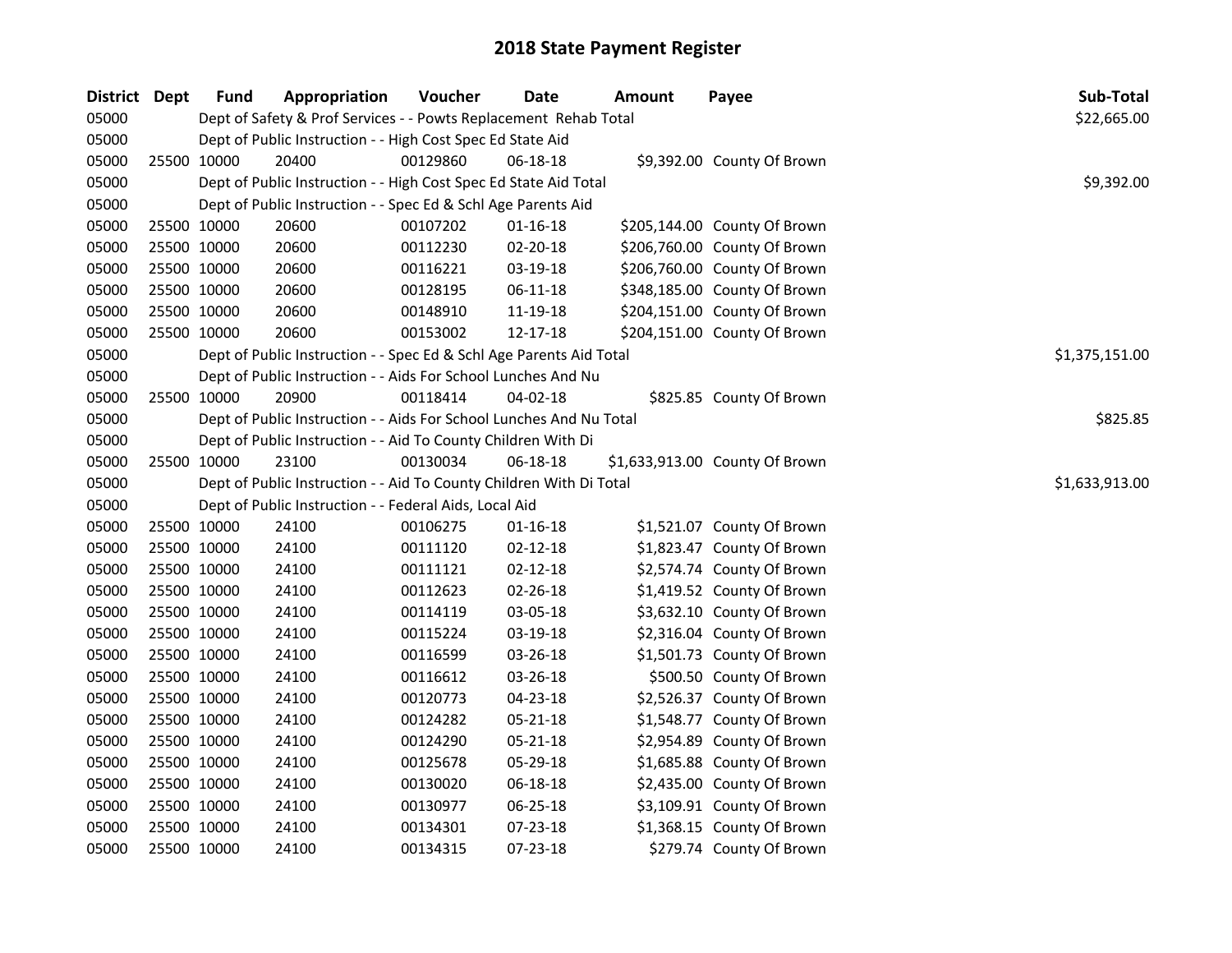| District Dept |             | <b>Fund</b> | Appropriation                                                       | Voucher     | <b>Date</b>    | <b>Amount</b> | Payee                       | Sub-Total   |  |  |
|---------------|-------------|-------------|---------------------------------------------------------------------|-------------|----------------|---------------|-----------------------------|-------------|--|--|
| 05000         | 25500 10000 |             | 24100                                                               | 00135855    | 07-30-18       |               | \$1,590.07 County Of Brown  |             |  |  |
| 05000         | 25500 10000 |             | 24100                                                               | 00138984    | 08-27-18       |               | \$1,314.38 County Of Brown  |             |  |  |
| 05000         | 25500 10000 |             | 24100                                                               | 00145138    | 10-15-18       |               | \$1,183.99 County Of Brown  |             |  |  |
| 05000         | 25500 10000 |             | 24100                                                               | 00145762    | 10-22-18       |               | \$1,011.29 County Of Brown  |             |  |  |
| 05000         | 25500 10000 |             | 24100                                                               | 00146478    | 10-29-18       |               | \$2,887.81 County Of Brown  |             |  |  |
| 05000         | 25500 10000 |             | 24100                                                               | 00148145    | 11-19-18       |               | \$1,187.91 County Of Brown  |             |  |  |
| 05000         | 25500 10000 |             | 24100                                                               | 00148149    | 11-19-18       |               | \$3,825.29 County Of Brown  |             |  |  |
| 05000         | 25500 10000 |             | 24100                                                               | 00152528    | 12-17-18       |               | \$3,100.13 County Of Brown  |             |  |  |
| 05000         |             |             | Dept of Public Instruction - - Federal Aids, Local Aid Total        |             |                |               |                             | \$47,298.75 |  |  |
| 05000         |             |             | Dept of Public Instruction - - Federal Funds, Local Assistanc       |             |                |               |                             |             |  |  |
| 05000         | 25500 10000 |             | 34300                                                               | 00155150    | 12-31-18       |               | \$9,803.23 County Of Brown  |             |  |  |
| 05000         |             |             | Dept of Public Instruction - - Federal Funds, Local Assistanc Total |             |                |               |                             | \$9,803.23  |  |  |
| 05000         |             |             | Dept of Natural Resources - - Envir Plan Aids - Loc Wat Qual        |             |                |               |                             |             |  |  |
| 05000         | 37000 10000 |             | 60400                                                               | 00209948    | $01 - 25 - 18$ |               | \$4,691.68 County Of Brown  |             |  |  |
| 05000         | 37000 10000 |             | 60400                                                               | 00252362    | $07 - 11 - 18$ |               | \$8,936.51 County Of Brown  |             |  |  |
| 05000         | 37000 10000 |             | 60400                                                               | 00280650    | 11-29-18       |               | \$11,157.87 County Of Brown |             |  |  |
| 05000         |             |             | Dept of Natural Resources - - Envir Plan Aids - Loc Wat Qual Total  | \$24,786.06 |                |               |                             |             |  |  |
| 05000         |             |             | Dept of Natural Resources - - Envir Plan Aids - Fed                 |             |                |               |                             |             |  |  |
| 05000         | 37000 10000 |             | 68400                                                               | 00209948    | $01 - 25 - 18$ |               | \$4,578.26 County Of Brown  |             |  |  |
| 05000         |             |             | Dept of Natural Resources - - Envir Plan Aids - Fed Total           |             |                |               |                             | \$4,578.26  |  |  |
| 05000         |             |             | Dept of Natural Resources - - Gpo - Federal Funds                   |             |                |               |                             |             |  |  |
| 05000         | 37000 10000 |             | 94100                                                               | 00255498    | 07-27-18       |               | \$20,000.00 County Of Brown |             |  |  |
| 05000         |             |             | Dept of Natural Resources - - Gpo - Federal Funds Total             |             |                |               |                             | \$20,000.00 |  |  |
| 05000         |             |             | Dept of Natural Resources - - Gen Program Ops-State Funds-Fr        |             |                |               |                             |             |  |  |
| 05000         | 37000 21200 |             | 16600                                                               | 00207907    | $01-19-18$     |               | \$60.00 County Of Brown     |             |  |  |
| 05000         |             |             | Dept of Natural Resources - - Gen Program Ops-State Funds-Fr Total  |             |                |               |                             | \$60.00     |  |  |
| 05000         |             |             | Dept of Natural Resources - - General Program Operations --         |             |                |               |                             |             |  |  |
| 05000         | 37000 21200 |             | 25400                                                               | 00255124    | 07-24-18       |               | \$60.00 County Of Brown     |             |  |  |
| 05000         | 37000 21200 |             | 25400                                                               | 00282896    | 12-06-18       |               | \$60.00 County Of Brown     |             |  |  |
| 05000         | 37000 21200 |             | 25400                                                               | 00286737    | 12-28-18       |               | \$210.00 County Of Brown    |             |  |  |
| 05000         |             |             | Dept of Natural Resources - - General Program Operations -- Total   |             |                |               |                             | \$330.00    |  |  |
| 05000         |             |             | Dept of Natural Resources - - Gpo -Federal Funds                    |             |                |               |                             |             |  |  |
| 05000         | 37000 21200 |             | 38100                                                               | 00222186    | 03-23-18       |               | \$10,783.40 County Of Brown |             |  |  |
| 05000         |             |             | Dept of Natural Resources - - Gpo -Federal Funds Total              |             |                |               |                             | \$10,783.40 |  |  |
| 05000         |             |             | Dept of Natural Resources - - Venison Processing                    |             |                |               |                             |             |  |  |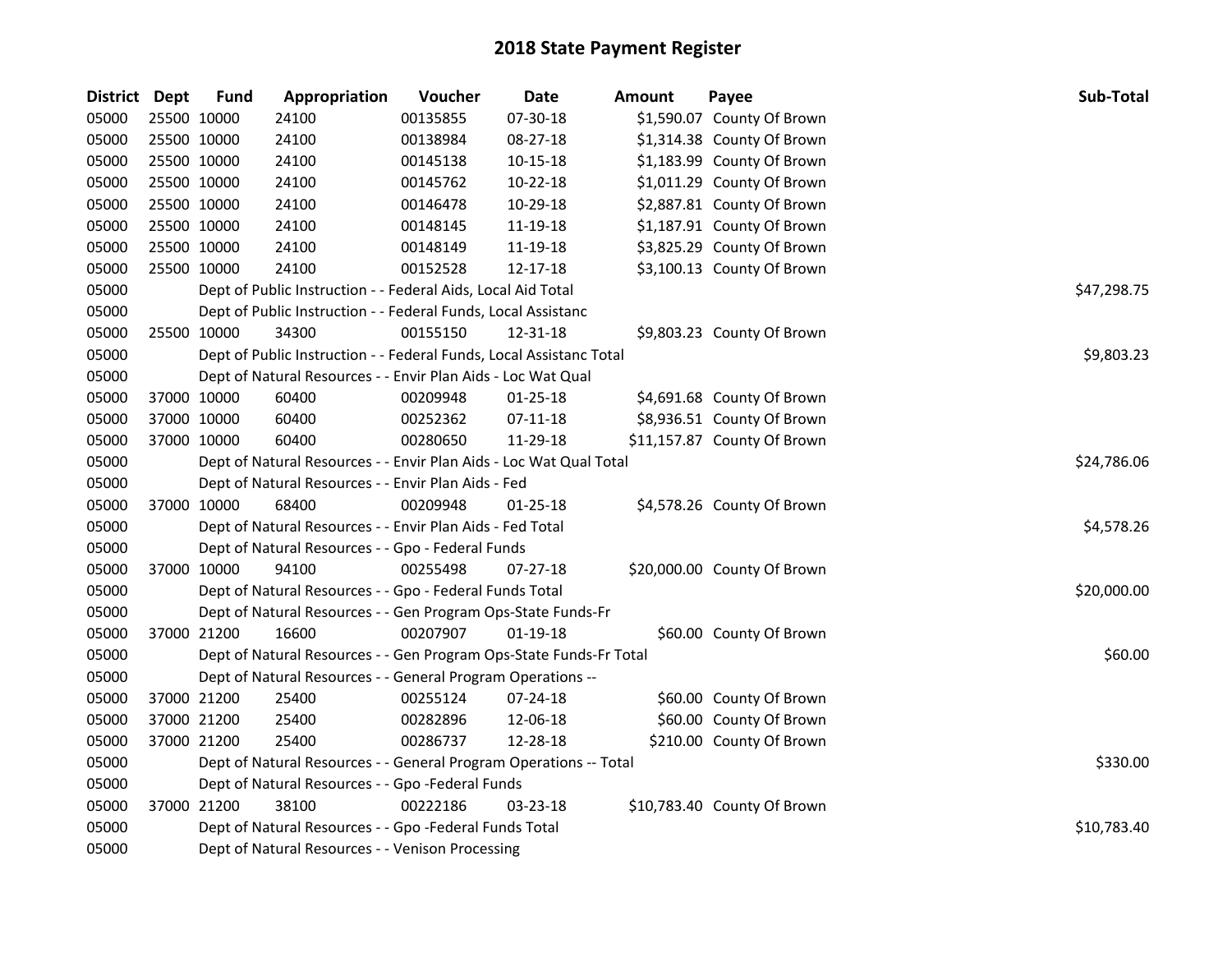| District Dept |             | <b>Fund</b> | Appropriation                                                     | Voucher  | <b>Date</b>    | Amount | Payee                        | Sub-Total    |
|---------------|-------------|-------------|-------------------------------------------------------------------|----------|----------------|--------|------------------------------|--------------|
| 05000         | 37000 21200 |             | 54900                                                             | 00218977 | 03-09-18       |        | \$862.55 County Of Brown     |              |
| 05000         |             |             | Dept of Natural Resources - - Venison Processing Total            |          |                |        |                              | \$862.55     |
| 05000         |             |             | Dept of Natural Resources - - Enf A - Boating Enforcement         |          |                |        |                              |              |
| 05000         | 37000 21200 |             | 55000                                                             | 00222186 | $03 - 23 - 18$ |        | \$23,659.64 County Of Brown  |              |
| 05000         |             |             | Dept of Natural Resources - - Enf A - Boating Enforcement Total   |          |                |        |                              | \$23,659.64  |
| 05000         |             |             | Dept of Natural Resources - - Enf A - Atv & Utv Enforcement       |          |                |        |                              |              |
| 05000         |             | 37000 21200 | 55100                                                             | 00268001 | $09 - 27 - 18$ |        | \$6,122.21 County Of Brown   |              |
| 05000         | 37000 21200 |             | 55100                                                             | 00268534 | 09-27-18       |        | \$6,690.34 County Of Brown   |              |
| 05000         |             |             | Dept of Natural Resources - - Enf A - Atv & Utv Enforcement Total |          |                |        |                              | \$12,812.55  |
| 05000         |             |             | Dept of Natural Resources - - Wildlife Damage Claims & Abat       |          |                |        |                              |              |
| 05000         |             | 37000 21200 | 55300                                                             | 00218977 | 03-09-18       |        | \$12,485.80 County Of Brown  |              |
| 05000         | 37000 21200 |             | 55300                                                             | 00282034 | 11-30-18       |        | \$11,228.00 County Of Brown  |              |
| 05000         |             |             | Dept of Natural Resources - - Wildlife Damage Claims & Abat Total |          |                |        |                              | \$23,713.80  |
| 05000         |             |             | Dept of Natural Resources - - Ra- Snowmobile Trail Areas          |          |                |        |                              |              |
| 05000         | 37000 21200 |             | 57500                                                             | 00274687 | 10-29-18       |        | \$55,431.89 County Of Brown  |              |
| 05000         |             |             | Dept of Natural Resources - - Ra- Snowmobile Trail Areas Total    |          |                |        |                              | \$55,431.89  |
| 05000         |             |             | Dept of Natural Resources - - Petrostorage Envr Remd Awards       |          |                |        |                              |              |
| 05000         | 37000 27200 |             | 66700                                                             | 00205549 | 01-08-18       |        | \$2,298.37 County Of Brown   |              |
| 05000         |             |             | Dept of Natural Resources - - Petrostorage Envr Remd Awards Total |          |                |        |                              | \$2,298.37   |
| 05000         |             |             | Dept of Natural Resources - - Solid Waste Management - Site-      |          |                |        |                              |              |
| 05000         | 37000 27400 |             | 49500                                                             | 00215886 | 02-20-18       |        | \$26,554.14 County Of Brown  |              |
| 05000         |             |             | Dept of Natural Resources - - Solid Waste Management - Site-Total |          |                |        |                              | \$26,554.14  |
| 05000         |             |             | Dept of Natural Resources - - Land Acquisition                    |          |                |        |                              |              |
| 05000         |             | 37000 36300 | <b>TA100</b>                                                      | 00222487 | 03-27-18       |        | \$30.00 County Of Brown      |              |
| 05000         | 37000 36300 |             | <b>TA100</b>                                                      | 00224712 | $04 - 12 - 18$ |        | \$30.00 County Of Brown      |              |
| 05000         |             | 37000 36300 | <b>TA100</b>                                                      | 00228357 | 04-19-18       |        | \$30.00 County Of Brown      |              |
| 05000         |             | 37000 36300 | <b>TA100</b>                                                      | 00228402 | 04-19-18       |        | \$30.00 County Of Brown      |              |
| 05000         | 37000 36300 |             | <b>TA100</b>                                                      | 00236104 | 05-16-18       |        | \$30.00 County Of Brown      |              |
| 05000         | 37000 36300 |             | <b>TA100</b>                                                      | 00258655 | 08-09-18       |        | \$30.00 County Of Brown      |              |
| 05000         | 37000 36300 |             | <b>TA100</b>                                                      | 00259244 | 08-15-18       |        | \$30.00 County Of Brown      |              |
| 05000         |             |             | Dept of Natural Resources - - Land Acquisition Total              |          |                |        |                              | \$210.00     |
| 05000         |             |             | WI Dept of Transportation - - Eldly&Disa Co/Aid Sf                |          |                |        |                              |              |
| 05000         |             | 39500 21100 | 16800                                                             | 00229611 | $03 - 13 - 18$ |        | \$548,036.00 County Of Brown |              |
| 05000         |             |             | WI Dept of Transportation - - Eldly&Disa Co/Aid Sf Total          |          |                |        |                              | \$548,036.00 |
| 05000         |             |             | WI Dept of Transportation - - Hwy Sfty Loc Aid Ffd                |          |                |        |                              |              |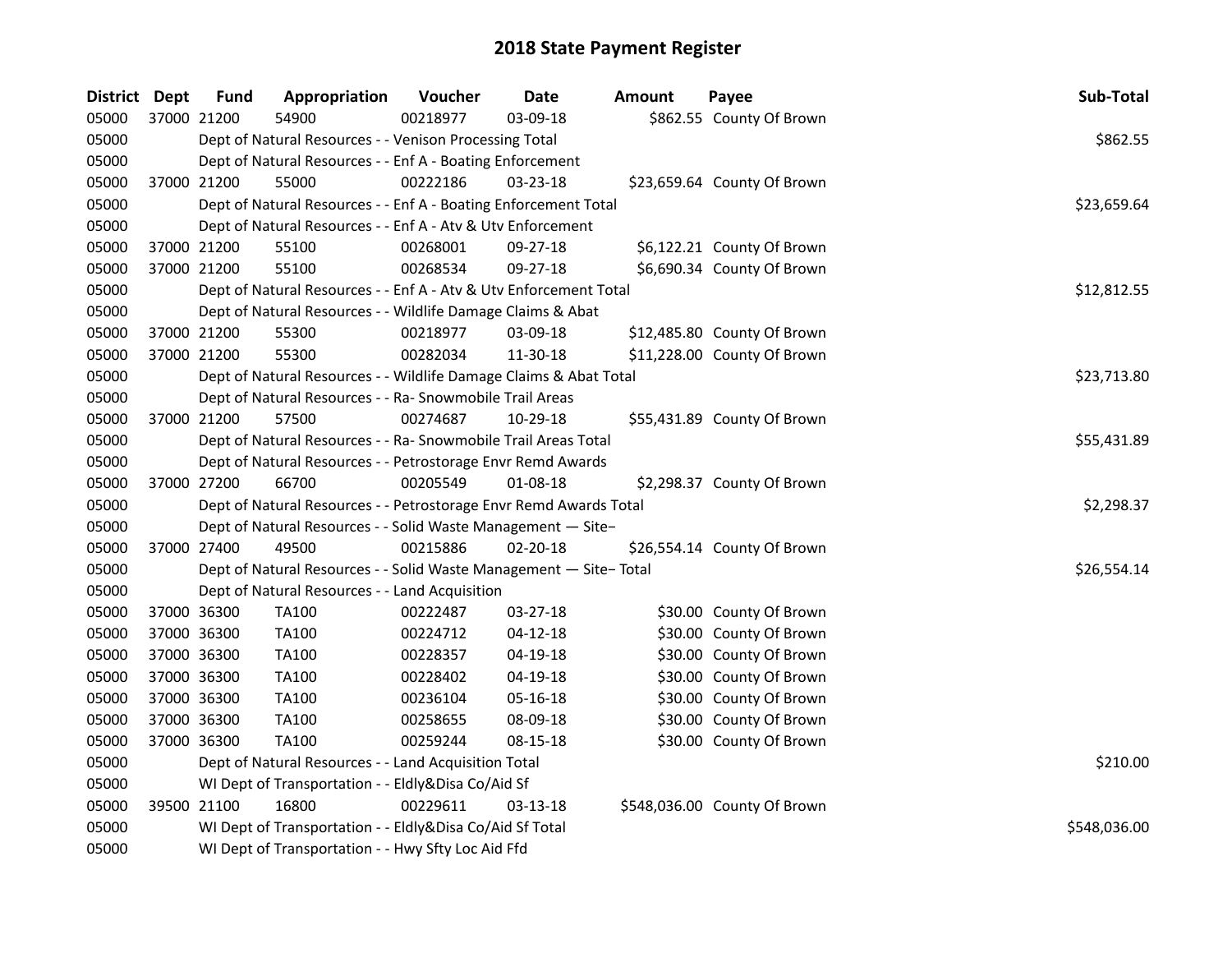| District Dept | <b>Fund</b> | Appropriation                                            | Voucher  | Date           | <b>Amount</b> | Payee                          | Sub-Total      |
|---------------|-------------|----------------------------------------------------------|----------|----------------|---------------|--------------------------------|----------------|
| 05000         | 39500 21100 | 18500                                                    | 00242537 | $04 - 20 - 18$ |               | \$8,210.00 County Of Brown     |                |
| 05000         |             | WI Dept of Transportation - - Hwy Sfty Loc Aid Ffd Total |          |                |               |                                | \$8,210.00     |
| 05000         |             | WI Dept of Transportation - - Trans Aids To Co.-Sf       |          |                |               |                                |                |
| 05000         | 39500 21100 | 19000                                                    | 00203617 | $01-02-18$     |               | \$1,211,478.38 County Of Brown |                |
| 05000         | 39500 21100 | 19000                                                    | 00267825 | 07-02-18       |               | \$2,422,956.76 County Of Brown |                |
| 05000         | 39500 21100 | 19000                                                    | 00301877 | 10-01-18       |               | \$1,211,478.38 County Of Brown |                |
| 05000         |             | WI Dept of Transportation - - Trans Aids To Co.-Sf Total |          |                |               |                                | \$4,845,913.52 |
| 05000         |             | WI Dept of Transportation - - Aero Assistance Sfd        |          |                |               |                                |                |
| 05000         | 39500 21100 | 26400                                                    | 00241922 | $04 - 13 - 18$ |               | \$376.58 County Of Brown       |                |
| 05000         |             | WI Dept of Transportation - - Aero Assistance Sfd Total  |          |                |               |                                | \$376.58       |
| 05000         |             | WI Dept of Transportation - - Local Rds, Grants Sf       |          |                |               |                                |                |
| 05000         | 39500 21100 | 27000                                                    | 00213286 | $01 - 22 - 18$ |               | \$262,000.00 County Of Brown   |                |
| 05000         |             | WI Dept of Transportation - - Local Rds, Grants Sf Total |          |                |               |                                | \$262,000.00   |
| 05000         |             | WI Dept of Transportation - - Aero Assistance Lfd        |          |                |               |                                |                |
| 05000         | 39500 21100 | 27400                                                    | 00241922 | $04 - 13 - 18$ |               | \$94.15 County Of Brown        |                |
| 05000         |             | WI Dept of Transportation - - Aero Assistance Lfd Total  |          |                |               |                                | \$94.15        |
| 05000         |             | WI Dept of Transportation - - Loc Rd Imp Prg St Fd       |          |                |               |                                |                |
| 05000         | 39500 21100 | 27800                                                    | 00214591 | $01 - 25 - 18$ |               | \$455,344.71 County Of Brown   |                |
| 05000         | 39500 21100 | 27800                                                    | 00278444 | 07-25-18       |               | \$9,489.74 County Of Brown     |                |
| 05000         |             | WI Dept of Transportation - - Loc Rd Imp Prg St Fd Total |          |                |               |                                | \$464,834.45   |
| 05000         |             | WI Dept of Transportation - - St Hwy Rehab, Sf           |          |                |               |                                |                |
| 05000         | 39500 21100 | 36300                                                    | 00210257 | $01 - 10 - 18$ |               | \$34.00 County Of Brown        |                |
| 05000         | 39500 21100 | 36300                                                    | 00255435 | $05 - 21 - 18$ |               | \$33.33 County Of Brown        |                |
| 05000         | 39500 21100 | 36300                                                    | 00258515 | 05-31-18       |               | \$273.89 County Of Brown       |                |
| 05000         | 39500 21100 | 36300                                                    | 00274670 | $07-12-18$     |               | \$58.00 County Of Brown        |                |
| 05000         | 39500 21100 | 36300                                                    | 00294428 | 09-10-18       |               | \$254.13 County Of Brown       |                |
| 05000         | 39500 21100 | 36300                                                    | 00317505 | 11-01-18       |               | \$30.00 County Of Brown        |                |
| 05000         | 39500 21100 | 36300                                                    | 00323849 | 12-04-18       |               | \$150.00 County Of Brown       |                |
| 05000         | 39500 21100 | 36300                                                    | 00330767 | 12-19-18       |               | \$172.41 County Of Brown       |                |
| 05000         |             | WI Dept of Transportation - - St Hwy Rehab, Sf Total     |          |                |               |                                | \$1,005.76     |
| 05000         |             | WI Dept of Transportation - - Hwy Mgmt & Opers Sf        |          |                |               |                                |                |
| 05000         | 39500 21100 | 36500                                                    | 00215504 | $01 - 26 - 18$ |               | \$9,251.55 County Of Brown     |                |
| 05000         | 39500 21100 | 36500                                                    | 00226244 | 03-01-18       |               | \$20,144.23 County Of Brown    |                |
| 05000         | 39500 21100 | 36500                                                    | 00233694 | 03-23-18       |               | \$46,407.27 County Of Brown    |                |
| 05000         | 39500 21100 | 36500                                                    | 00237007 | 03-30-18       |               | \$36,496.50 County Of Brown    |                |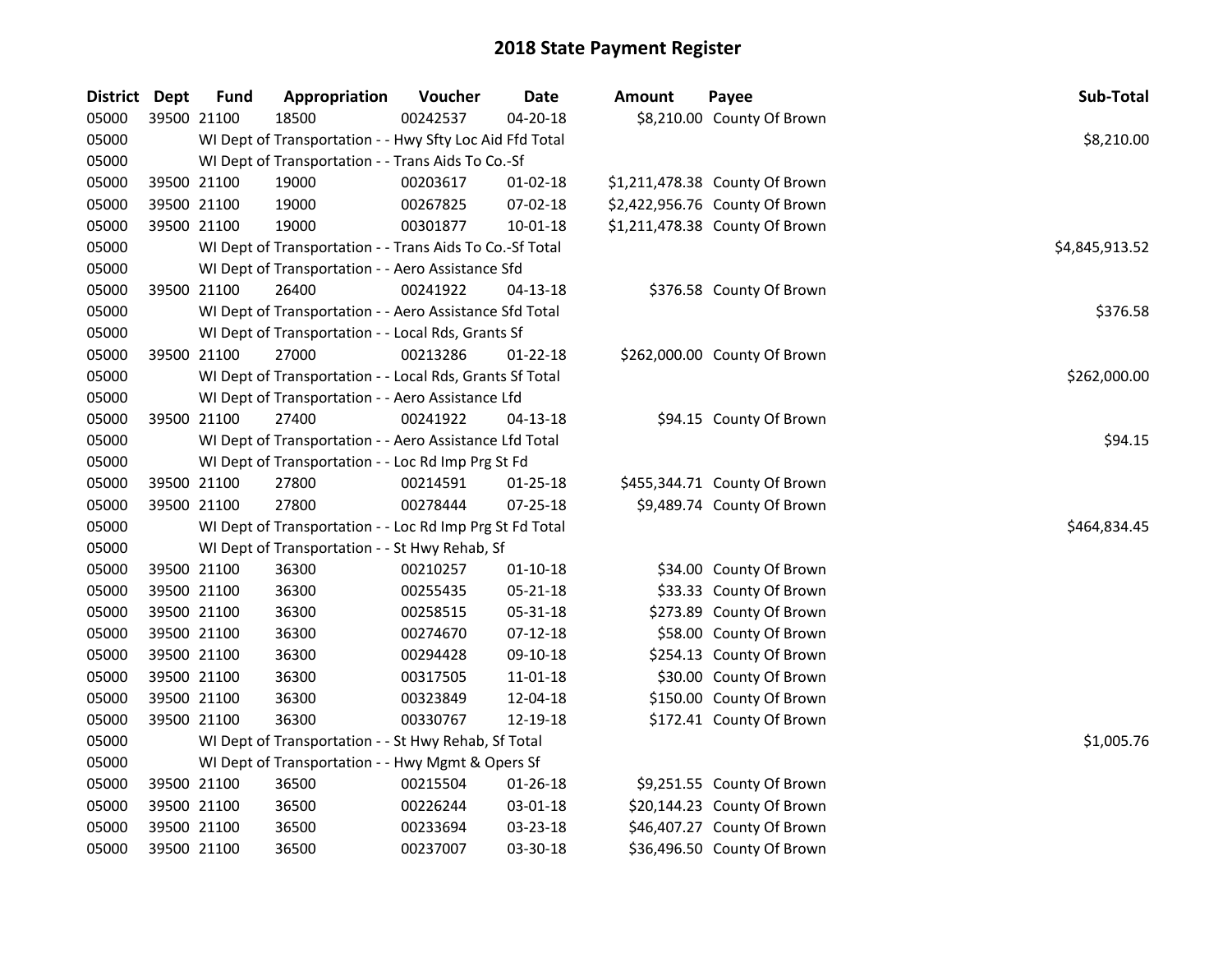| District Dept |             | <b>Fund</b> | Appropriation                                            | Voucher  | <b>Date</b>    | <b>Amount</b> | Payee                        | Sub-Total      |
|---------------|-------------|-------------|----------------------------------------------------------|----------|----------------|---------------|------------------------------|----------------|
| 05000         | 39500 21100 |             | 36500                                                    | 00241482 | $04 - 13 - 18$ |               | \$42,161.74 County Of Brown  |                |
| 05000         | 39500 21100 |             | 36500                                                    | 00255435 | $05 - 21 - 18$ |               | \$37,121.18 County Of Brown  |                |
| 05000         | 39500 21100 |             | 36500                                                    | 00256843 | 05-24-18       |               | \$1,764.12 County Of Brown   |                |
| 05000         | 39500 21100 |             | 36500                                                    | 00258515 | 05-31-18       |               | \$18,862.59 County Of Brown  |                |
| 05000         | 39500 21100 |             | 36500                                                    | 00283429 | 08-06-18       |               | \$13,935.94 County Of Brown  |                |
| 05000         | 39500 21100 |             | 36500                                                    | 00294428 | 09-10-18       |               | \$174,435.13 County Of Brown |                |
| 05000         | 39500 21100 |             | 36500                                                    | 00306444 | 10-03-18       |               | \$167,922.83 County Of Brown |                |
| 05000         | 39500 21100 |             | 36500                                                    | 00308099 | 10-09-18       |               | \$201,330.80 County Of Brown |                |
| 05000         | 39500 21100 |             | 36500                                                    | 00319560 | 11-07-18       |               | \$179,221.90 County Of Brown |                |
| 05000         | 39500 21100 |             | 36500                                                    | 00330767 | 12-19-18       |               | \$154,995.53 County Of Brown |                |
| 05000         |             |             | WI Dept of Transportation - - Hwy Mgmt & Opers Sf Total  |          |                |               |                              | \$1,104,051.31 |
| 05000         |             |             | WI Dept of Transportation - - Wi Lift Brdg Op/M Sf       |          |                |               |                              |                |
| 05000         | 39500 21100 |             | 36600                                                    | 00294428 | 09-10-18       |               | \$38,881.62 County Of Brown  |                |
| 05000         | 39500 21100 |             | 36600                                                    | 00306444 | 10-03-18       |               | \$15,993.15 County Of Brown  |                |
| 05000         | 39500 21100 |             | 36600                                                    | 00308099 | 10-09-18       |               | \$49,836.89 County Of Brown  |                |
| 05000         | 39500 21100 |             | 36600                                                    | 00319560 | 11-07-18       |               | \$10,307.46 County Of Brown  |                |
| 05000         | 39500 21100 |             | 36600                                                    | 00330767 | 12-19-18       |               | \$9,537.56 County Of Brown   |                |
| 05000         |             |             | WI Dept of Transportation - - Wi Lift Brdg Op/M Sf Total |          |                |               |                              | \$124,556.68   |
| 05000         |             |             | WI Dept of Transportation - - Routine Maint Sf           |          |                |               |                              |                |
| 05000         | 39500 21100 |             | 36800                                                    | 00215504 | 01-26-18       |               | \$186,604.96 County Of Brown |                |
| 05000         | 39500 21100 |             | 36800                                                    | 00226244 | 03-01-18       |               | \$676,454.02 County Of Brown |                |
| 05000         | 39500 21100 |             | 36800                                                    | 00233694 | 03-23-18       |               | \$11,747.42 County Of Brown  |                |
| 05000         | 39500 21100 |             | 36800                                                    | 00237007 | 03-30-18       |               | \$364,570.71 County Of Brown |                |
| 05000         | 39500 21100 |             | 36800                                                    | 00241482 | $04 - 13 - 18$ |               | \$474,944.80 County Of Brown |                |
| 05000         | 39500 21100 |             | 36800                                                    | 00251063 | 05-09-18       |               | \$74,254.41 County Of Brown  |                |
| 05000         | 39500 21100 |             | 36800                                                    | 00255435 | 05-21-18       |               | \$464,394.63 County Of Brown |                |
| 05000         | 39500 21100 |             | 36800                                                    | 00258515 | 05-31-18       |               | \$751,486.89 County Of Brown |                |
| 05000         | 39500 21100 |             | 36800                                                    | 00283429 | 08-06-18       |               | \$234,640.17 County Of Brown |                |
| 05000         | 39500 21100 |             | 36800                                                    | 00293909 | 09-11-18       |               | \$246,380.69 County Of Brown |                |
| 05000         | 39500 21100 |             | 36800                                                    | 00294428 | 09-10-18       |               | \$72,107.17 County Of Brown  |                |
| 05000         | 39500 21100 |             | 36800                                                    | 00306444 | 10-03-18       |               | \$62,781.87 County Of Brown  |                |
| 05000         | 39500 21100 |             | 36800                                                    | 00308099 | 10-09-18       |               | \$76,473.22 County Of Brown  |                |
| 05000         | 39500 21100 |             | 36800                                                    | 00312329 | 10-18-18       |               | \$3,153.78 County Of Brown   |                |
| 05000         | 39500 21100 |             | 36800                                                    | 00319540 | 11-05-18       |               | \$135,718.54 County Of Brown |                |
| 05000         | 39500 21100 |             | 36800                                                    | 00319560 | 11-07-18       |               | \$74,514.06 County Of Brown  |                |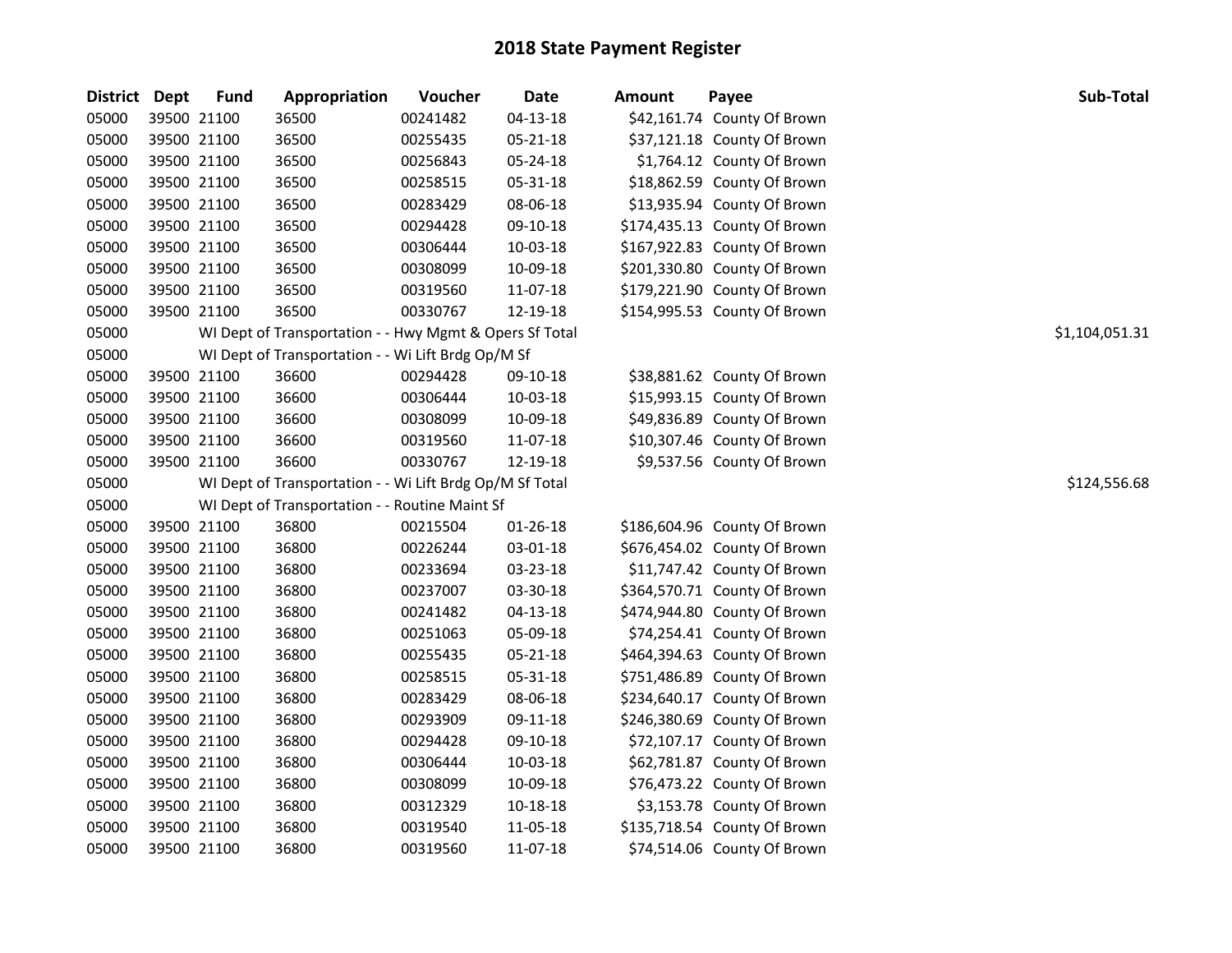| <b>District</b> | Dept        | <b>Fund</b> | Appropriation                                             | Voucher  | <b>Date</b>    | Amount | Payee                        | Sub-Total      |
|-----------------|-------------|-------------|-----------------------------------------------------------|----------|----------------|--------|------------------------------|----------------|
| 05000           |             | 39500 21100 | 36800                                                     | 00322648 | 11-13-18       |        | \$1,730.61 County Of Brown   |                |
| 05000           |             | 39500 21100 | 36800                                                     | 00330767 | 12-19-18       |        | \$120,706.59 County Of Brown |                |
| 05000           |             |             | WI Dept of Transportation - - Routine Maint Sf Total      |          |                |        |                              | \$4,032,664.54 |
| 05000           |             |             | WI Dept of Transportation - - Hwy Mgmt & Opers Lf         |          |                |        |                              |                |
| 05000           |             | 39500 21100 | 37500                                                     | 00319560 | 11-07-18       |        | \$105.31 County Of Brown     |                |
| 05000           |             |             | WI Dept of Transportation - - Hwy Mgmt & Opers Lf Total   |          |                |        |                              | \$105.31       |
| 05000           |             |             | WI Dept of Transportation - - Routine Maint Ff            |          |                |        |                              |                |
| 05000           |             | 39500 21100 | 38000                                                     | 00215504 | $01 - 26 - 18$ |        | \$534.01 County Of Brown     |                |
| 05000           |             | 39500 21100 | 38000                                                     | 00306444 | 10-03-18       |        | \$2,021.49 County Of Brown   |                |
| 05000           |             |             | WI Dept of Transportation - - Routine Maint Ff Total      |          |                |        |                              | \$2,555.50     |
| 05000           |             |             | WI Dept of Transportation - - St Hwy Rehab Fed Fd         |          |                |        |                              |                |
| 05000           |             | 39500 21100 | 38300                                                     | 00255435 | 05-21-18       |        | \$133.31 County Of Brown     |                |
| 05000           |             | 39500 21100 | 38300                                                     | 00258515 | 05-31-18       |        | \$1,095.56 County Of Brown   |                |
| 05000           |             | 39500 21100 | 38300                                                     | 00294428 | 09-10-18       |        | \$1,016.52 County Of Brown   |                |
| 05000           |             | 39500 21100 | 38300                                                     | 00330767 | 12-19-18       |        | \$758.27 County Of Brown     |                |
| 05000           |             |             | WI Dept of Transportation - - St Hwy Rehab Fed Fd Total   |          |                |        |                              | \$3,003.66     |
| 05000           |             |             | WI Dept of Transportation - - Hwy Mgmt & Opers Ff         |          |                |        |                              |                |
| 05000           |             | 39500 21100 | 38500                                                     | 00241482 | $04 - 13 - 18$ |        | \$5,456.48 County Of Brown   |                |
| 05000           |             | 39500 21100 | 38500                                                     | 00256843 | 05-24-18       |        | \$7,056.48 County Of Brown   |                |
| 05000           |             |             | WI Dept of Transportation - - Hwy Mgmt & Opers Ff Total   |          |                |        |                              | \$12,512.96    |
| 05000           |             |             | WI Dept of Transportation - - Dept Mgt & Oper St Fd       |          |                |        |                              |                |
| 05000           |             | 39500 21100 | 46100                                                     | 00226360 | 03-01-18       |        | \$4,845.66 County Of Brown   |                |
| 05000           | 39500 21100 |             | 46100                                                     | 00252737 | $05 - 11 - 18$ |        | \$337.38 County Of Brown     |                |
| 05000           | 39500 21100 |             | 46100                                                     | 00284397 | 08-08-18       |        | \$311.02 County Of Brown     |                |
| 05000           |             | 39500 21100 | 46100                                                     | 00321559 | 11-09-18       |        | \$326.53 County Of Brown     |                |
| 05000           |             |             | WI Dept of Transportation - - Dept Mgt & Oper St Fd Total |          |                |        |                              | \$5,820.59     |
| 05000           |             |             | WI Dept of Transportation - - Dept Mgt & Opr Loc Fd       |          |                |        |                              |                |
| 05000           |             | 39500 21100 | 47100                                                     | 00226360 | 03-01-18       |        | \$10,396.41 County Of Brown  |                |
| 05000           |             | 39500 21100 | 47100                                                     | 00252737 | 05-11-18       |        | \$12,089.81 County Of Brown  |                |
| 05000           |             | 39500 21100 | 47100                                                     | 00284397 | 08-08-18       |        | \$11,145.22 County Of Brown  |                |
| 05000           |             | 39500 21100 | 47100                                                     | 00321559 | 11-09-18       |        | \$11,701.19 County Of Brown  |                |
| 05000           |             |             | WI Dept of Transportation - - Dept Mgt & Opr Loc Fd Total |          |                |        |                              | \$45,332.63    |
| 05000           |             |             | WI Dept of Transportation - - Dept Mgt & Opr Fed Fd       |          |                |        |                              |                |
| 05000           |             | 39500 21100 | 48100                                                     | 00226360 | 03-01-18       |        | \$60,967.91 County Of Brown  |                |
| 05000           |             | 39500 21100 | 48100                                                     | 00252737 | 05-11-18       |        | \$70,919.92 County Of Brown  |                |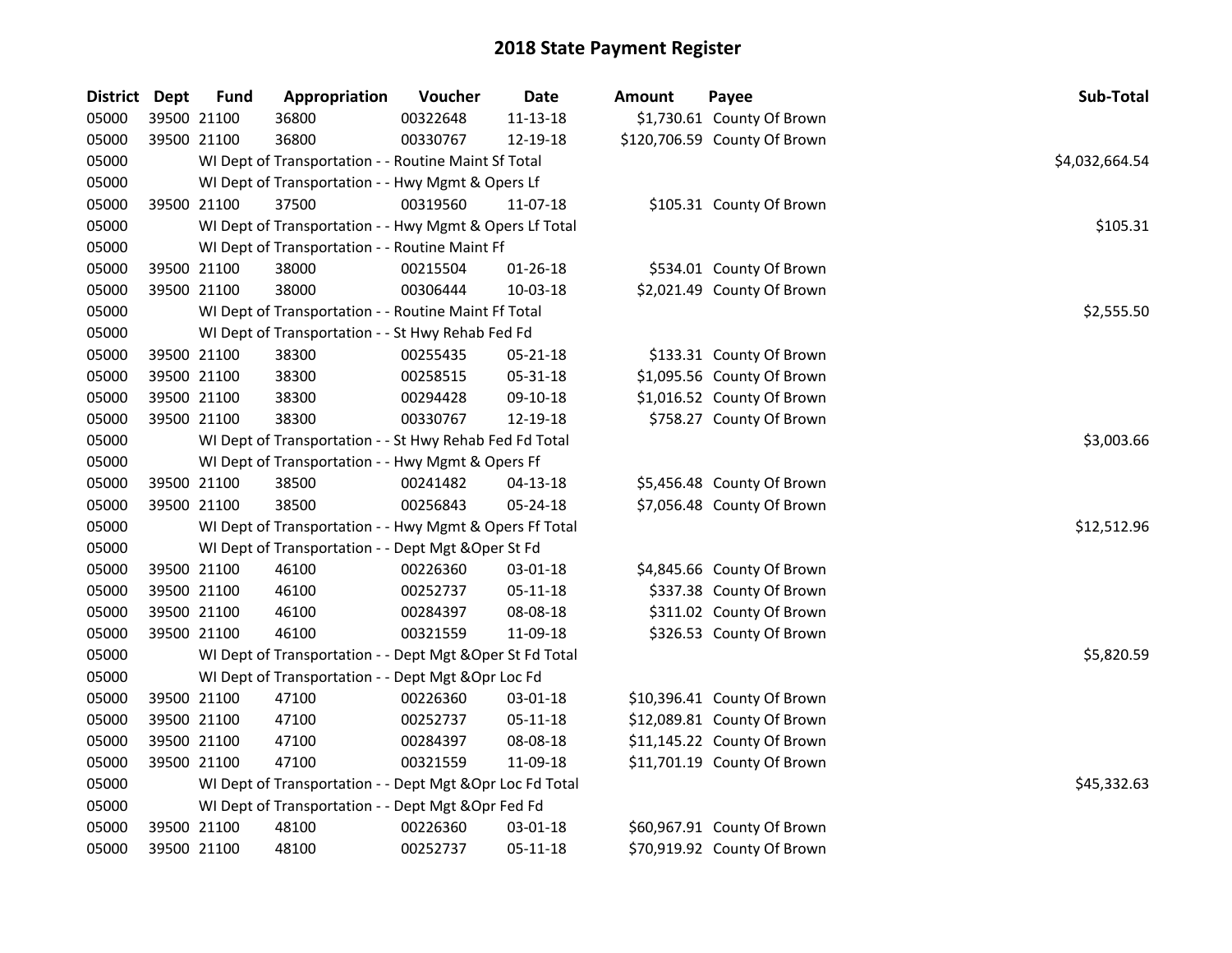| <b>District Dept</b> |             | <b>Fund</b> | Appropriation                                                      | Voucher  | Date           | Amount | Payee                                                                                                         | Sub-Total    |
|----------------------|-------------|-------------|--------------------------------------------------------------------|----------|----------------|--------|---------------------------------------------------------------------------------------------------------------|--------------|
| 05000                |             | 39500 21100 | 48100                                                              | 00284397 | 08-08-18       |        | \$65,378.85 County Of Brown                                                                                   |              |
| 05000                |             | 39500 21100 | 48100                                                              | 00321559 | 11-09-18       |        | \$68,640.27 County Of Brown                                                                                   |              |
| 05000                |             |             | WI Dept of Transportation - - Dept Mgt & Opr Fed Fd Total          |          |                |        |                                                                                                               | \$265,906.95 |
| 05000                |             |             | WI Dept of Transportation - - Transpor Safety Ff                   |          |                |        |                                                                                                               |              |
| 05000                |             | 39500 21100 | 58200                                                              | 00220325 | 02-09-18       |        | \$201.75 County Of Brown                                                                                      |              |
| 05000                |             | 39500 21100 | 58200                                                              | 00238951 | 04-05-18       |        | \$201.75 County Of Brown                                                                                      |              |
| 05000                |             |             | WI Dept of Transportation - - Transpor Safety Ff Total             |          |                |        |                                                                                                               | \$403.50     |
| 05000                |             |             | Department of Corrections - - General Program Operations           |          |                |        |                                                                                                               |              |
| 05000                |             | 41000 10000 | 10100                                                              | 00181209 | $01 - 11 - 18$ |        | \$12.50 County Of Brown                                                                                       |              |
| 05000                |             | 41000 10000 | 10100                                                              | 00201984 | 04-16-18       |        | \$5.00 County Of Brown                                                                                        |              |
| 05000                |             | 41000 10000 | 10100                                                              | 00201986 | $04 - 16 - 18$ |        | \$10.00 County Of Brown                                                                                       |              |
| 05000                |             | 41000 10000 | 10100                                                              | 00207200 | 05-09-18       |        | \$23.00 County Of Brown                                                                                       |              |
| 05000                |             | 41000 10000 | 10100                                                              | 00207204 | 05-09-18       |        | \$23.00 County Of Brown                                                                                       |              |
| 05000                |             | 41000 10000 | 10100                                                              | 00213278 | 06-06-18       |        | \$9,990.10 County Of Brown                                                                                    |              |
| 05000                |             | 41000 10000 | 10100                                                              | 00242526 | 11-02-18       |        | \$7.50 County Of Brown                                                                                        |              |
| 05000                | 41000 10000 |             | 10100                                                              | 00244209 | 10-25-18       |        | \$23.00 County Of Brown                                                                                       |              |
| 05000                |             |             | Department of Corrections - - General Program Operations Total     |          |                |        |                                                                                                               | \$10,094.10  |
| 05000                |             |             | Department of Corrections - - Services For Drunken Driving O       |          |                |        |                                                                                                               |              |
| 05000                |             | 41000 10000 | 10300                                                              | 00179012 | $01-02-18$     |        | \$275.00 County Of Brown                                                                                      |              |
| 05000                |             |             | Department of Corrections - - Services For Drunken Driving O Total |          |                |        |                                                                                                               | \$275.00     |
| 05000                |             |             | Department of Corrections - - Institutional Repair And Maint       |          |                |        |                                                                                                               |              |
| 05000                |             | 41000 10000 | 11000                                                              | 00195772 | 03-19-18       |        | \$1,094.10 County Of Brown                                                                                    |              |
| 05000                |             | 41000 10000 | 11000                                                              | 00200071 | 04-06-18       |        | \$1,046.43 County Of Brown                                                                                    |              |
| 05000                |             | 41000 10000 | 11000                                                              | 00210983 | 05-25-18       |        | \$1,152.51 County Of Brown                                                                                    |              |
| 05000                |             |             | Department of Corrections - - Institutional Repair And Maint Total |          |                |        |                                                                                                               | \$3,293.04   |
| 05000                |             |             |                                                                    |          |                |        | Department of Corrections - - Reimbursing Counties For Probation, Extended Supervision And Parole Holds       |              |
| 05000                | 41000 10000 |             | 11600                                                              | 00246057 | 11-02-18       |        | \$124,322.40 County Of Brown                                                                                  |              |
| 05000                |             |             |                                                                    |          |                |        | Department of Corrections - - Reimbursing Counties For Probation, Extended Supervision And Parole Holds Total | \$124,322.40 |
| 05000                |             |             | Department of Corrections - - Probation, Parole And Extended       |          |                |        |                                                                                                               |              |
| 05000                |             | 41000 10000 | 18700                                                              | 00180594 | 01-09-18       |        | \$228.75 County Of Brown                                                                                      |              |
| 05000                |             | 41000 10000 | 18700                                                              | 00205720 | 05-03-18       |        | \$6.25 County Of Brown                                                                                        |              |
| 05000                |             | 41000 10000 | 18700                                                              | 00206908 | 05-08-18       |        | \$23.75 County Of Brown                                                                                       |              |
| 05000                |             | 41000 10000 | 18700                                                              | 00220669 | 07-09-18       |        | \$13.75 County Of Brown                                                                                       |              |
| 05000                |             | 41000 10000 | 18700                                                              | 00240701 | $10-10-18$     |        | \$61.25 County Of Brown                                                                                       |              |
| 05000                |             | 41000 10000 | 18700                                                              | 00244618 | 10-26-18       |        | \$3.75 County Of Brown                                                                                        |              |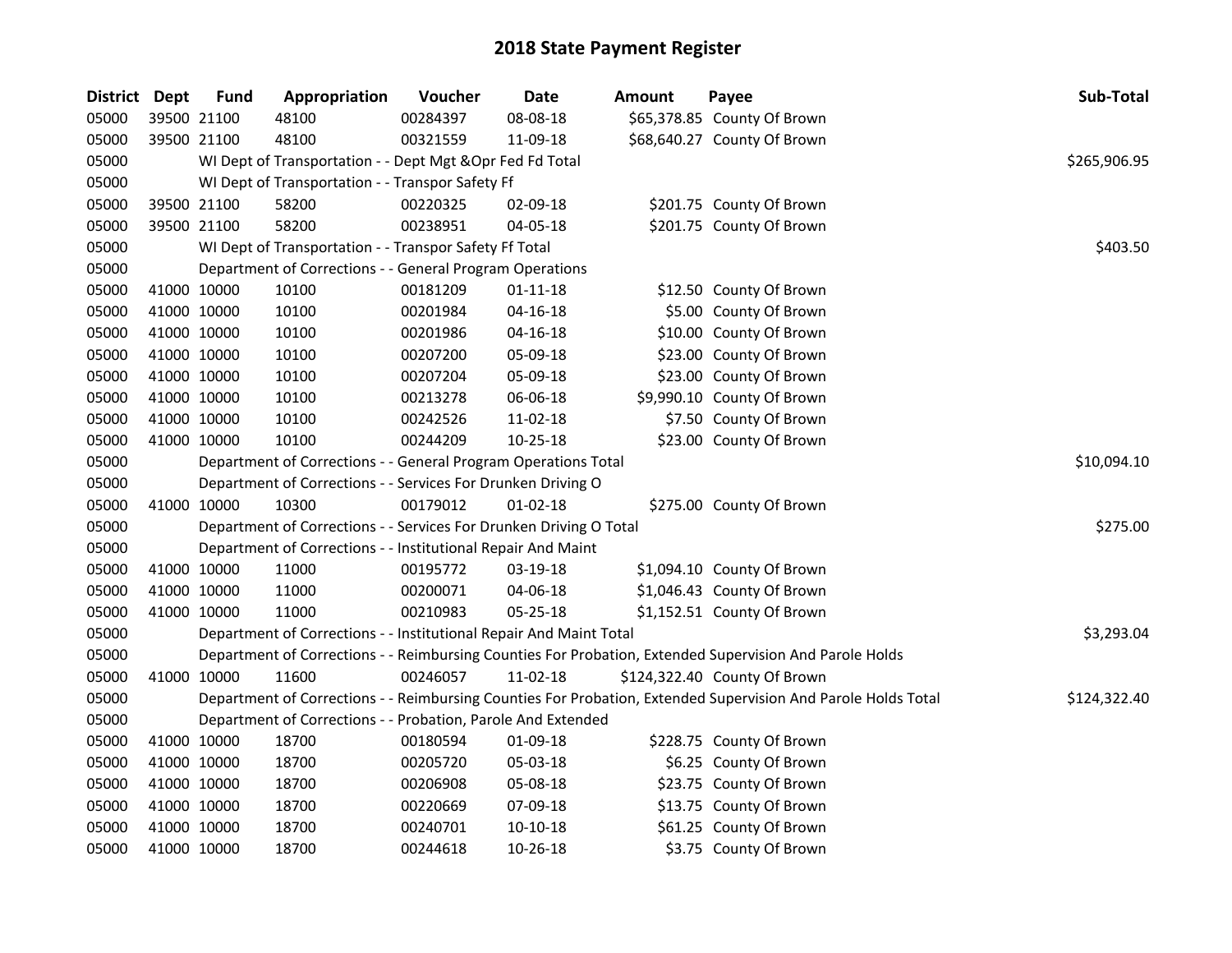| District Dept |             | <b>Fund</b> | Appropriation                                                          | Voucher  | <b>Date</b>    | <b>Amount</b> | Payee                          | Sub-Total       |
|---------------|-------------|-------------|------------------------------------------------------------------------|----------|----------------|---------------|--------------------------------|-----------------|
| 05000         | 41000 10000 |             | 18700                                                                  | 00246057 | 11-02-18       |               | \$9,357.60 County Of Brown     |                 |
| 05000         |             |             | Department of Corrections - - Probation, Parole And Extended Total     |          |                |               |                                | \$9,695.10      |
| 05000         |             |             | Department of Health Services - - State/Federal Aids                   |          |                |               |                                |                 |
| 05000         | 43500 10000 |             | 00000                                                                  | 90808    | $01 - 02 - 18$ |               | \$319,116.00 County Of Brown   |                 |
| 05000         | 43500 10000 |             | 00000                                                                  | 90809    | 02-01-18       |               | \$415,090.00 County Of Brown   |                 |
| 05000         | 43500 10000 |             | 00000                                                                  | 90810    | 03-01-18       |               | \$384,054.00 County Of Brown   |                 |
| 05000         | 43500 10000 |             | 00000                                                                  | 90812    | 04-02-18       |               | \$503,631.00 County Of Brown   |                 |
| 05000         | 43500 10000 |             | 00000                                                                  | 90813    | 05-01-18       |               | \$904,261.00 County Of Brown   |                 |
| 05000         | 43500 10000 |             | 00000                                                                  | 90814    | 06-01-18       |               | \$865,273.00 County Of Brown   |                 |
| 05000         | 43500 10000 |             | 00000                                                                  | 90900    | 07-02-18       |               | \$2,848,255.00 County Of Brown |                 |
| 05000         | 43500 10000 |             | 00000                                                                  | 90901    | 08-01-18       |               | \$2,125,480.00 County Of Brown |                 |
| 05000         | 43500 10000 |             | 00000                                                                  | 90902    | 09-04-18       |               | \$2,045,966.00 County Of Brown |                 |
| 05000         | 43500 10000 |             | 00000                                                                  | 90903    | 10-01-18       |               | \$1,278,867.00 County Of Brown |                 |
| 05000         | 43500 10000 |             | 00000                                                                  | 90904    | 11-01-18       |               | \$794,142.00 County Of Brown   |                 |
| 05000         | 43500 10000 |             | 00000                                                                  | 90905    | 12-03-18       |               | \$581,352.00 County Of Brown   |                 |
| 05000         |             |             | Department of Health Services - - State/Federal Aids Total             |          |                |               |                                | \$13,065,487.00 |
| 05000         |             |             | Department of Health Services - - Public Health Dispensaries And       |          |                |               |                                |                 |
| 05000         | 43500 10000 |             | 10700                                                                  | 00178485 | 01-26-18       |               | \$1,247.59 County Of Brown     |                 |
| 05000         | 43500 10000 |             | 10700                                                                  | 00182907 | $02 - 12 - 18$ |               | \$1,017.37 County Of Brown     |                 |
| 05000         | 43500 10000 |             | 10700                                                                  | 00192695 | 03-23-18       |               | \$850.58 County Of Brown       |                 |
| 05000         | 43500 10000 |             | 10700                                                                  | 00197584 | 04-20-18       |               | \$1,444.15 County Of Brown     |                 |
| 05000         | 43500 10000 |             | 10700                                                                  | 00204046 | 05-18-18       |               | \$54.33 County Of Brown        |                 |
| 05000         | 43500 10000 |             | 10700                                                                  | 00212160 | 06-28-18       |               | \$198.40 County Of Brown       |                 |
| 05000         | 43500 10000 |             | 10700                                                                  | 00214956 | $07 - 11 - 18$ |               | \$330.62 County Of Brown       |                 |
| 05000         | 43500 10000 |             | 10700                                                                  | 00220605 | 07-30-18       |               | \$319.77 County Of Brown       |                 |
| 05000         | 43500 10000 |             | 10700                                                                  | 00226649 | 08-17-18       |               | \$357.80 County Of Brown       |                 |
| 05000         | 43500 10000 |             | 10700                                                                  | 00242776 | 11-16-18       |               | \$150.73 County Of Brown       |                 |
| 05000         |             |             | Department of Health Services - - Public Health Dispensaries And Total |          |                |               |                                | \$5,971.34      |
| 05000         |             |             | Department of Health Services - - Federal Projects Operations          |          |                |               |                                |                 |
| 05000         | 43500 10000 |             | 14900                                                                  | 00189582 | 03-16-18       |               | \$2,200.00 County Of Brown     |                 |
| 05000         | 43500 10000 |             | 14900                                                                  | 00218622 | 07-20-18       |               | \$2,000.00 County Of Brown     |                 |
| 05000         | 43500 10000 |             | 14900                                                                  | 00232120 | 09-17-18       |               | \$3,200.00 County Of Brown     |                 |
| 05000         |             |             | Department of Health Services - - Federal Projects Operations Total    |          |                |               |                                | \$7,400.00      |
| 05000         |             |             | Department of Health Services - - Federal Project Aids                 |          |                |               |                                |                 |
| 05000         | 43500 10000 |             | 15000                                                                  | 00178480 | 01-26-18       |               | \$8,155.55 County Of Brown     |                 |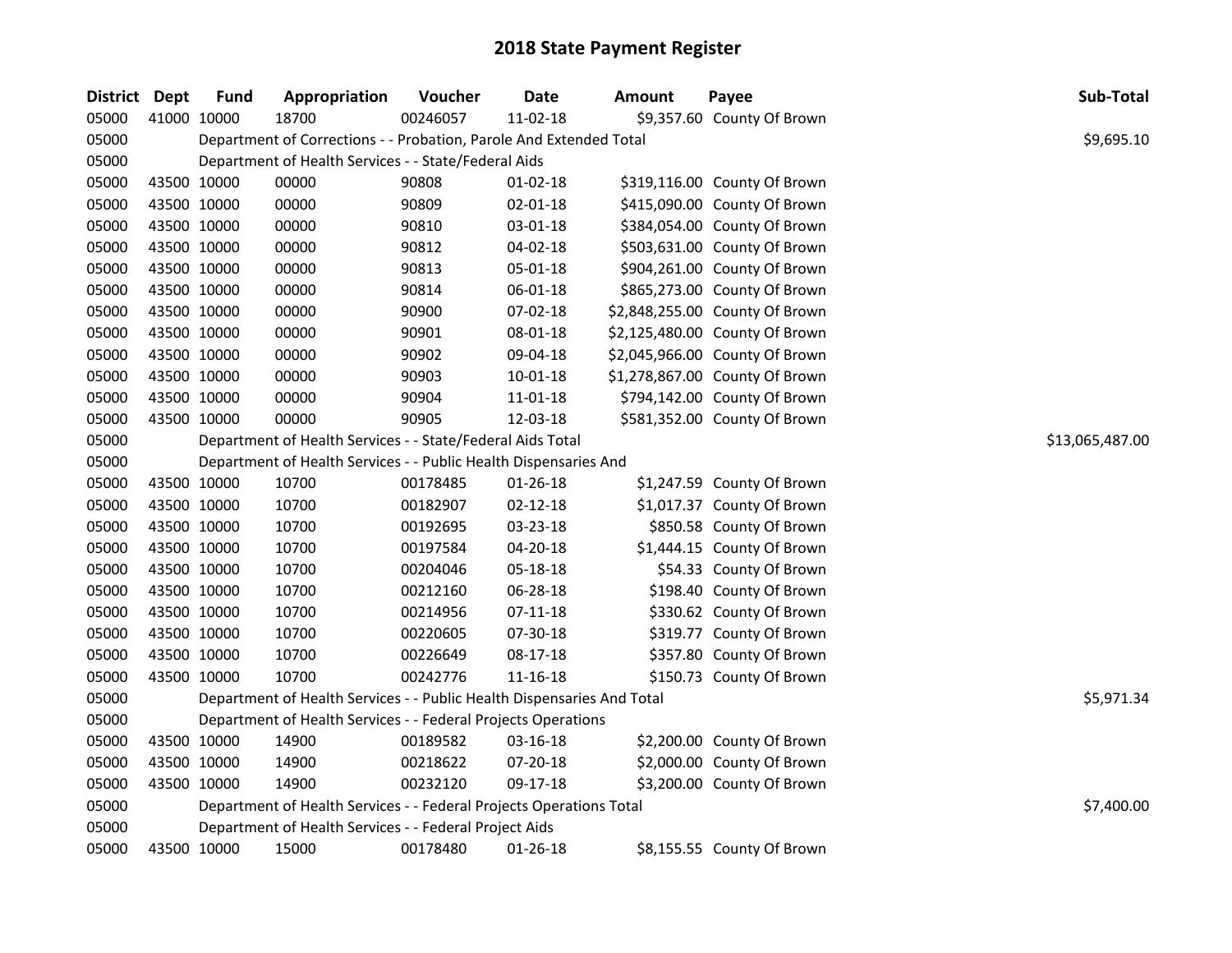| <b>District</b> | Dept        | <b>Fund</b> | Appropriation                                                | Voucher  | <b>Date</b>    | <b>Amount</b> | Payee                       | Sub-Total    |
|-----------------|-------------|-------------|--------------------------------------------------------------|----------|----------------|---------------|-----------------------------|--------------|
| 05000           | 43500 10000 |             | 15000                                                        | 00183062 | $01 - 30 - 18$ |               | \$2,000.00 County Of Brown  |              |
| 05000           | 43500 10000 |             | 15000                                                        | 00183980 | 02-28-18       |               | \$8,686.60 County Of Brown  |              |
| 05000           | 43500 10000 |             | 15000                                                        | 00204044 | 05-04-18       |               | \$27,858.32 County Of Brown |              |
| 05000           | 43500 10000 |             | 15000                                                        | 00218124 | 07-09-18       |               | \$14,972.61 County Of Brown |              |
| 05000           | 43500 10000 |             | 15000                                                        | 00218128 | 07-19-18       |               | \$2,958.77 County Of Brown  |              |
| 05000           | 43500 10000 |             | 15000                                                        | 00231058 | 09-07-18       |               | \$26,275.85 County Of Brown |              |
| 05000           | 43500 10000 |             | 15000                                                        | 00231098 | 09-07-18       |               | \$5,902.25 County Of Brown  |              |
| 05000           | 43500 10000 |             | 15000                                                        | 00231833 | 09-11-18       |               | \$1,445.72 County Of Brown  |              |
| 05000           | 43500 10000 |             | 15000                                                        | 00241815 | 11-02-18       |               | \$706.78 County Of Brown    |              |
| 05000           | 43500 10000 |             | 15000                                                        | 00241816 | 10-29-18       |               | \$29,172.21 County Of Brown |              |
| 05000           | 43500 10000 |             | 15000                                                        | 00241819 | 10-29-18       |               | \$4,549.76 County Of Brown  |              |
| 05000           | 43500 10000 |             | 15000                                                        | 00251924 | 12-26-18       |               | \$8,279.08 County Of Brown  |              |
| 05000           |             |             | Department of Health Services - - Federal Project Aids Total |          |                |               |                             | \$140,963.50 |
| 05000           |             |             | Department of Health Services - - General Program Operations |          |                |               |                             |              |
| 05000           | 43500 10000 |             | 40100                                                        | 00179782 | $01 - 10 - 18$ |               | \$1.50 County Of Brown      |              |
| 05000           | 43500 10000 |             | 40100                                                        | 00180745 | $01 - 18 - 18$ |               | \$1.50 County Of Brown      |              |
| 05000           | 43500 10000 |             | 40100                                                        | 00183441 | $01 - 31 - 18$ |               | \$1.50 County Of Brown      |              |
| 05000           | 43500 10000 |             | 40100                                                        | 00183451 | $01 - 31 - 18$ |               | \$1.50 County Of Brown      |              |
| 05000           | 43500 10000 |             | 40100                                                        | 00183457 | $01 - 31 - 18$ |               | \$1.50 County Of Brown      |              |
| 05000           | 43500 10000 |             | 40100                                                        | 00191155 | 03-07-18       |               | \$1.00 County Of Brown      |              |
| 05000           | 43500 10000 |             | 40100                                                        | 00191156 | 03-07-18       |               | \$15.00 County Of Brown     |              |
| 05000           | 43500 10000 |             | 40100                                                        | 00191158 | 03-07-18       |               | \$1.50 County Of Brown      |              |
| 05000           | 43500 10000 |             | 40100                                                        | 00191160 | 03-07-18       |               | \$1.50 County Of Brown      |              |
| 05000           | 43500 10000 |             | 40100                                                        | 00199173 | 04-13-18       |               | \$1.50 County Of Brown      |              |
| 05000           | 43500 10000 |             | 40100                                                        | 00200380 | 04-18-18       |               | \$1.50 County Of Brown      |              |
| 05000           | 43500 10000 |             | 40100                                                        | 00203428 | 05-02-18       |               | \$1.50 County Of Brown      |              |
| 05000           | 43500 10000 |             | 40100                                                        | 00206473 | 05-16-18       |               | \$1.00 County Of Brown      |              |
| 05000           | 43500 10000 |             | 40100                                                        | 00206474 | 05-16-18       |               | \$15.00 County Of Brown     |              |
| 05000           | 43500 10000 |             | 40100                                                        | 00207777 | 05-23-18       |               | \$1.50 County Of Brown      |              |
| 05000           | 43500 10000 |             | 40100                                                        | 00212214 | 06-14-18       |               | \$1.50 County Of Brown      |              |
| 05000           | 43500 10000 |             | 40100                                                        | 00213645 | 06-21-18       |               | \$1.50 County Of Brown      |              |
| 05000           | 43500 10000 |             | 40100                                                        | 00213658 | 06-21-18       |               | \$1.50 County Of Brown      |              |
| 05000           | 43500 10000 |             | 40100                                                        | 00213660 | 06-21-18       |               | \$1.50 County Of Brown      |              |
| 05000           | 43500 10000 |             | 40100                                                        | 00226095 | 08-16-18       |               | \$1.50 County Of Brown      |              |
| 05000           | 43500 10000 |             | 40100                                                        | 00228709 | 08-29-18       |               | \$1.50 County Of Brown      |              |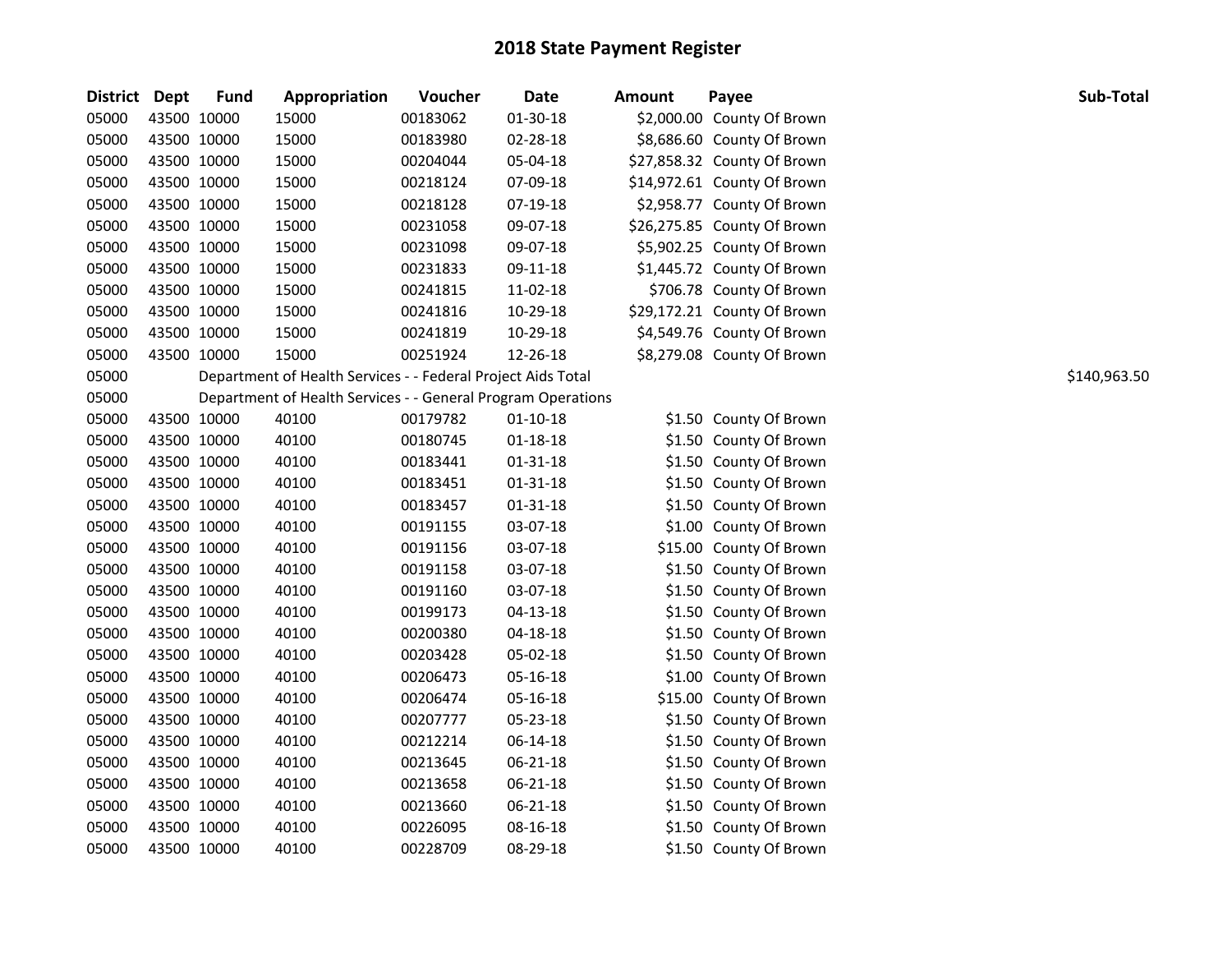| District Dept |             | <b>Fund</b> | Appropriation                                                      | Voucher  | <b>Date</b>    | <b>Amount</b> | Payee                   | Sub-Total |
|---------------|-------------|-------------|--------------------------------------------------------------------|----------|----------------|---------------|-------------------------|-----------|
| 05000         | 43500 10000 |             | 40100                                                              | 00236518 | 10-03-18       |               | \$1.50 County Of Brown  |           |
| 05000         |             | 43500 10000 | 40100                                                              | 00239484 | $10-17-18$     |               | \$1.50 County Of Brown  |           |
| 05000         | 43500 10000 |             | 40100                                                              | 00243691 | 11-07-18       |               | \$15.00 County Of Brown |           |
| 05000         | 43500 10000 |             | 40100                                                              | 00249636 | 12-06-18       |               | \$1.50 County Of Brown  |           |
| 05000         |             |             | Department of Health Services - - General Program Operations Total |          |                |               |                         | \$77.00   |
| 05000         |             |             | Department of Health Services - - Medical Assistance State Admin   |          |                |               |                         |           |
| 05000         |             | 43500 10000 | 44000                                                              | 00179782 | $01 - 10 - 18$ |               | \$1.50 County Of Brown  |           |
| 05000         |             | 43500 10000 | 44000                                                              | 00180745 | 01-18-18       |               | \$1.50 County Of Brown  |           |
| 05000         |             | 43500 10000 | 44000                                                              | 00183441 | 01-31-18       |               | \$1.50 County Of Brown  |           |
| 05000         | 43500 10000 |             | 44000                                                              | 00183451 | $01 - 31 - 18$ |               | \$1.50 County Of Brown  |           |
| 05000         | 43500 10000 |             | 44000                                                              | 00183457 | $01 - 31 - 18$ |               | \$1.50 County Of Brown  |           |
| 05000         | 43500 10000 |             | 44000                                                              | 00191155 | 03-07-18       |               | \$1.00 County Of Brown  |           |
| 05000         | 43500 10000 |             | 44000                                                              | 00191156 | 03-07-18       |               | \$15.00 County Of Brown |           |
| 05000         |             | 43500 10000 | 44000                                                              | 00191158 | 03-07-18       |               | \$1.50 County Of Brown  |           |
| 05000         | 43500 10000 |             | 44000                                                              | 00191160 | 03-07-18       |               | \$1.50 County Of Brown  |           |
| 05000         | 43500 10000 |             | 44000                                                              | 00199173 | $04-13-18$     |               | \$1.50 County Of Brown  |           |
| 05000         | 43500 10000 |             | 44000                                                              | 00200380 | 04-18-18       |               | \$1.50 County Of Brown  |           |
| 05000         | 43500 10000 |             | 44000                                                              | 00203428 | 05-02-18       |               | \$1.50 County Of Brown  |           |
| 05000         |             | 43500 10000 | 44000                                                              | 00206473 | 05-16-18       |               | \$1.00 County Of Brown  |           |
| 05000         |             | 43500 10000 | 44000                                                              | 00206474 | 05-16-18       |               | \$15.00 County Of Brown |           |
| 05000         | 43500 10000 |             | 44000                                                              | 00207777 | 05-23-18       |               | \$1.50 County Of Brown  |           |
| 05000         | 43500 10000 |             | 44000                                                              | 00212214 | 06-14-18       |               | \$1.50 County Of Brown  |           |
| 05000         | 43500 10000 |             | 44000                                                              | 00213645 | 06-21-18       |               | \$1.50 County Of Brown  |           |
| 05000         | 43500 10000 |             | 44000                                                              | 00213658 | 06-21-18       |               | \$1.50 County Of Brown  |           |
| 05000         |             | 43500 10000 | 44000                                                              | 00213660 | 06-21-18       |               | \$1.50 County Of Brown  |           |
| 05000         | 43500 10000 |             | 44000                                                              | 00220054 | 07-18-18       |               | \$3.00 County Of Brown  |           |
| 05000         | 43500 10000 |             | 44000                                                              | 00221605 | 07-25-18       |               | \$3.00 County Of Brown  |           |
| 05000         | 43500 10000 |             | 44000                                                              | 00226095 | 08-16-18       |               | \$1.50 County Of Brown  |           |
| 05000         | 43500 10000 |             | 44000                                                              | 00228709 | 08-29-18       |               | \$1.50 County Of Brown  |           |
| 05000         | 43500 10000 |             | 44000                                                              | 00236518 | 10-03-18       |               | \$1.50 County Of Brown  |           |
| 05000         |             | 43500 10000 | 44000                                                              | 00239484 | $10-17-18$     |               | \$1.50 County Of Brown  |           |
| 05000         | 43500 10000 |             | 44000                                                              | 00243691 | 11-07-18       |               | \$15.00 County Of Brown |           |
| 05000         | 43500 10000 |             | 44000                                                              | 00249636 | 12-06-18       |               | \$1.50 County Of Brown  |           |
| -----         |             |             |                                                                    |          |                |               |                         | $\lambda$ |

05000 Department of Health Services - - Medical Assistance State Admin Total \$83.00 Department of Health Services - - Medical Assistance State Admin Total

Department of Health Services - - Interagency And Intra-Agency A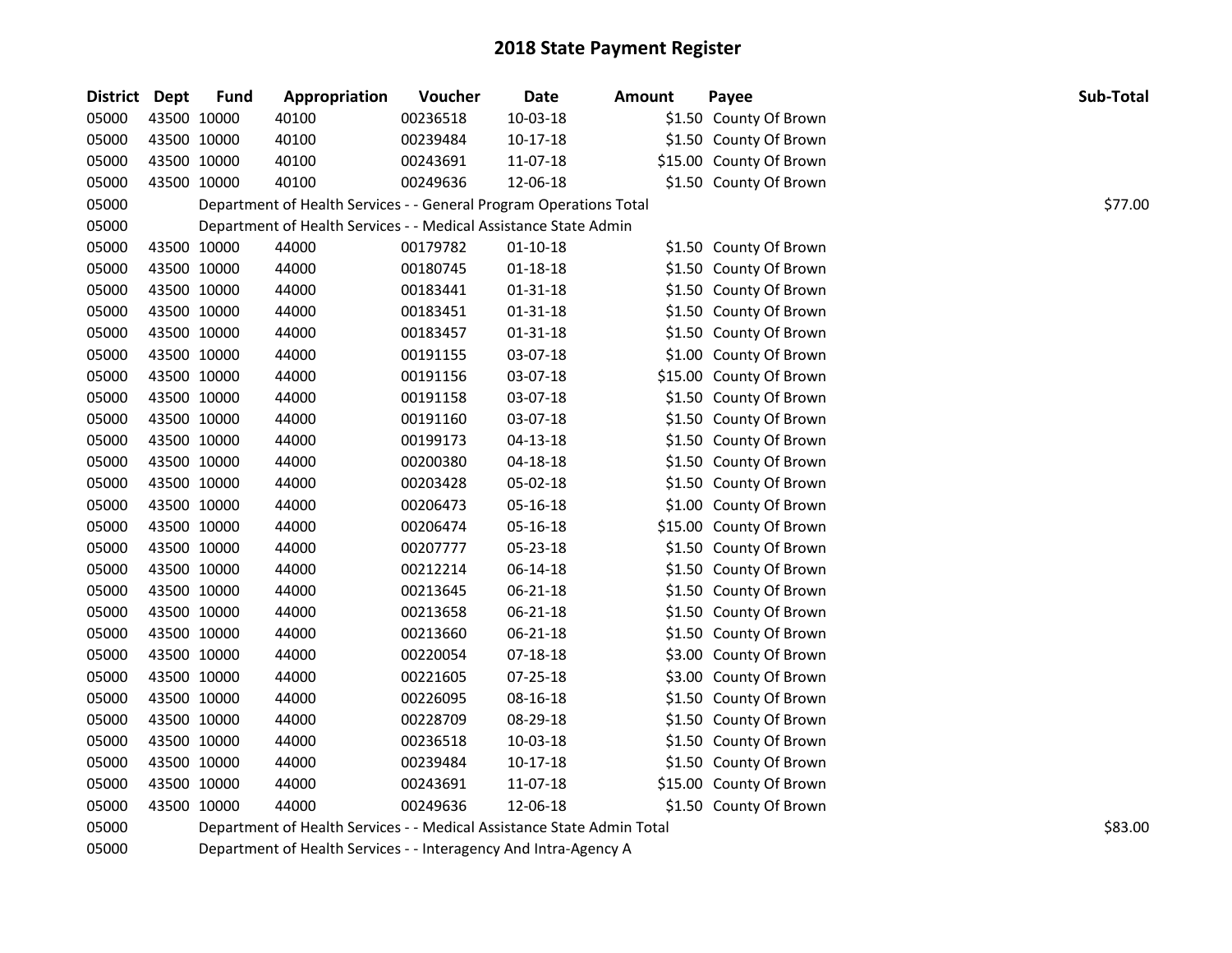| <b>District Dept</b> |             | <b>Fund</b> | Appropriation                                                          | Voucher  | <b>Date</b>    | <b>Amount</b> | Payee                          | Sub-Total    |
|----------------------|-------------|-------------|------------------------------------------------------------------------|----------|----------------|---------------|--------------------------------|--------------|
| 05000                | 43500 10000 |             | 46800                                                                  | 00239627 | 10-18-18       |               | \$540,558.00 County Of Brown   |              |
| 05000                |             |             | Department of Health Services - - Interagency And Intra-Agency A Total |          |                |               |                                | \$540,558.00 |
| 05000                |             |             | Department of Health Services - - Administrative And Support-Fis       |          |                |               |                                |              |
| 05000                | 43500 10000 |             | 82100                                                                  | 00210084 | 06-06-18       |               | \$5.00 County Of Brown         |              |
| 05000                | 43500 10000 |             | 82100                                                                  | 00237942 | $10 - 11 - 18$ |               | \$5.00 County Of Brown         |              |
| 05000                |             |             | Department of Health Services - - Administrative And Support-Fis Total |          |                |               |                                | \$10.00      |
| 05000                |             |             | Department of Health Services - - General Aids                         |          |                |               |                                |              |
| 05000                | 43500 10000 |             | 97500                                                                  | 00196900 | 04-02-18       |               | \$226.00 County Of Brown       |              |
| 05000                |             |             | Department of Health Services - - General Aids Total                   |          |                |               |                                | \$226.00     |
| 05000                |             |             | Dept of Children and Families - - Fed Local Assist, Non-Iv-E           |          |                |               |                                |              |
| 05000                | 43700 10000 |             | 15000                                                                  | 00040295 | 06-22-18       |               | \$38,302.34 County Of Brown    |              |
| 05000                |             |             | Dept of Children and Families - - Fed Local Assist, Non-Iv-E Total     |          |                |               |                                | \$38,302.34  |
| 05000                |             |             | Dept of Children and Families - - Fees For Administrative Servic       |          |                |               |                                |              |
| 05000                | 43700 10000 |             | 23100                                                                  | 00033773 | $01-19-18$     |               | \$625.00 County Of Brown       |              |
| 05000                | 43700 10000 |             | 23100                                                                  | 00038231 | 04-18-18       |               | \$575.00 County Of Brown       |              |
| 05000                | 43700 10000 |             | 23100                                                                  | 00042293 | 07-17-18       |               | \$550.00 County Of Brown       |              |
| 05000                | 43700 10000 |             | 23100                                                                  | 00045760 | 10-18-18       |               | \$370.00 County Of Brown       |              |
| 05000                |             |             | Dept of Children and Families - - Fees For Administrative Servic Total |          |                |               |                                | \$2,120.00   |
| 05000                |             |             | Dept of Children and Families - - General Aids                         |          |                |               |                                |              |
| 05000                | 43700 10000 |             | 99000                                                                  | 00033179 | 01-05-18       |               | \$296,064.72 County Of Brown   |              |
| 05000                | 43700 10000 |             | 99000                                                                  | 00034084 | $01 - 26 - 18$ |               | \$2,961.74 County Of Brown     |              |
| 05000                | 43700 10000 |             | 99000                                                                  | 00034085 | 01-30-18       |               | \$324,233.83 County Of Brown   |              |
| 05000                | 43700 10000 |             | 99000                                                                  | 00034288 | 02-05-18       |               | \$166,843.71 County Of Brown   |              |
| 05000                | 43700 10000 |             | 99000                                                                  | 00034353 | 02-05-18       |               | \$17,596.00 County Of Brown    |              |
| 05000                | 43700 10000 |             | 99000                                                                  | 00034664 | 02-13-18       |               | \$22,794.55 County Of Brown    |              |
| 05000                | 43700 10000 |             | 99000                                                                  | 00034828 | $02 - 20 - 18$ |               | \$2,262.53 County Of Brown     |              |
| 05000                | 43700 10000 |             | 99000                                                                  | 00034981 | 02-21-18       |               | \$2,920.27 County Of Brown     |              |
| 05000                | 43700 10000 |             | 99000                                                                  | 00035084 | $02 - 21 - 18$ |               | \$4,552.16 County Of Brown     |              |
| 05000                | 43700 10000 |             | 99000                                                                  | 00035214 | 02-22-18       |               | \$4,233.62 County Of Brown     |              |
| 05000                | 43700 10000 |             | 99000                                                                  | 00035619 | 03-05-18       |               | \$19,691.00 County Of Brown    |              |
| 05000                | 43700 10000 |             | 99000                                                                  | 00035890 | 03-12-18       |               | \$235,938.65 County Of Brown   |              |
| 05000                | 43700 10000 |             | 99000                                                                  | 00036835 | 03-28-18       |               | \$1,034,271.94 County Of Brown |              |
| 05000                | 43700 10000 |             | 99000                                                                  | 00037546 | 04-05-18       |               | \$539,964.47 County Of Brown   |              |
| 05000                | 43700 10000 |             | 99000                                                                  | 00037809 | 04-09-18       |               | \$4,019.82 County Of Brown     |              |
| 05000                | 43700 10000 |             | 99000                                                                  | 00038780 | 04-30-18       |               | \$820,992.62 County Of Brown   |              |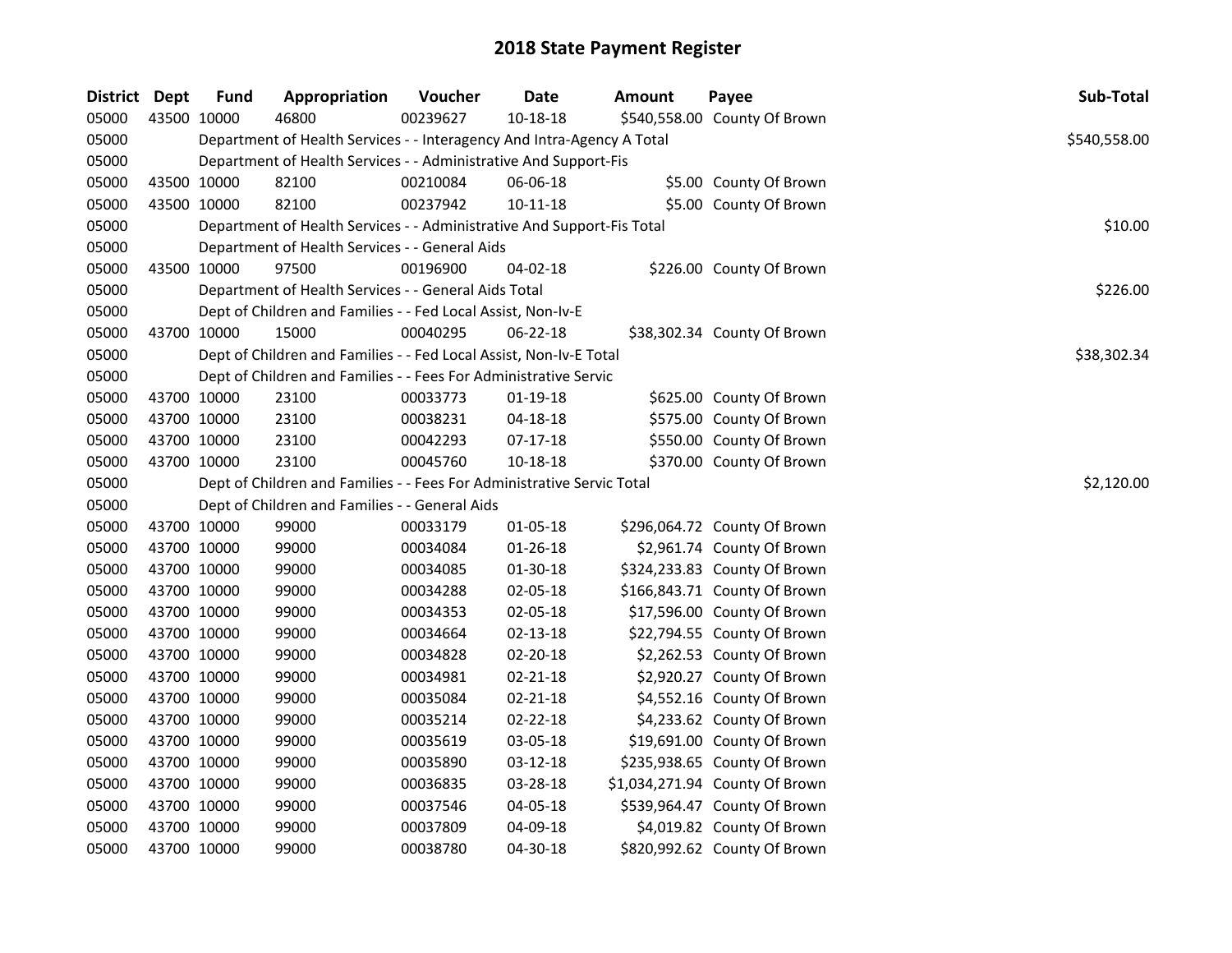| District Dept |             | <b>Fund</b> | Appropriation                                        | Voucher  | <b>Date</b> | Amount | Payee                          | Sub-Total       |
|---------------|-------------|-------------|------------------------------------------------------|----------|-------------|--------|--------------------------------|-----------------|
| 05000         | 43700 10000 |             | 99000                                                | 00039156 | 05-07-18    |        | \$481,996.70 County Of Brown   |                 |
| 05000         | 43700 10000 |             | 99000                                                | 00040575 | 06-05-18    |        | \$390,511.63 County Of Brown   |                 |
| 05000         | 43700 10000 |             | 99000                                                | 00041605 | 06-29-18    |        | \$52,428.00 County Of Brown    |                 |
| 05000         | 43700 10000 |             | 99000                                                | 00041756 | 07-05-18    |        | \$299,774.02 County Of Brown   |                 |
| 05000         | 43700 10000 |             | 99000                                                | 00042770 | 07-30-18    |        | \$503,892.45 County Of Brown   |                 |
| 05000         | 43700 10000 |             | 99000                                                | 00042977 | 08-02-18    |        | \$20,161.00 County Of Brown    |                 |
| 05000         | 43700 10000 |             | 99000                                                | 00043066 | 08-06-18    |        | \$195,314.82 County Of Brown   |                 |
| 05000         | 43700 10000 |             | 99000                                                | 00043541 | 08-17-18    |        | \$2,168.00 County Of Brown     |                 |
| 05000         | 43700 10000 |             | 99000                                                | 00043743 | 08-24-18    |        | \$38,091.74 County Of Brown    |                 |
| 05000         | 43700 10000 |             | 99000                                                | 00043944 | 08-29-18    |        | \$2,772,106.00 County Of Brown |                 |
| 05000         | 43700 10000 |             | 99000                                                | 00044029 | 08-30-18    |        | \$323,032.94 County Of Brown   |                 |
| 05000         | 43700 10000 |             | 99000                                                | 00044141 | 09-05-18    |        | \$603,726.05 County Of Brown   |                 |
| 05000         | 43700 10000 |             | 99000                                                | 00044421 | 09-11-18    |        | \$3,360.00 County Of Brown     |                 |
| 05000         | 43700 10000 |             | 99000                                                | 00045348 | 10-05-18    |        | \$489,197.04 County Of Brown   |                 |
| 05000         | 43700 10000 |             | 99000                                                | 00046167 | 10-30-18    |        | \$523,343.91 County Of Brown   |                 |
| 05000         | 43700 10000 |             | 99000                                                | 00046481 | 11-05-18    |        | \$177,325.48 County Of Brown   |                 |
| 05000         | 43700 10000 |             | 99000                                                | 00046556 | 11-05-18    |        | \$7,226.00 County Of Brown     |                 |
| 05000         | 43700 10000 |             | 99000                                                | 00047538 | 12-05-18    |        | \$175,638.27 County Of Brown   |                 |
| 05000         |             |             | Dept of Children and Families - - General Aids Total |          |             |        |                                | \$10,558,635.68 |
| 05000         |             |             | Dept of Workforce Development - - Ui Admin Fed       |          |             |        |                                |                 |
| 05000         | 44500 10000 |             | 15100                                                | 00142110 | 01-03-18    |        | \$215.00 County Of Brown       |                 |
| 05000         | 44500 10000 |             | 15100                                                | 00146787 | 02-02-18    |        | \$270.00 County Of Brown       |                 |
| 05000         | 44500 10000 |             | 15100                                                | 00152374 | 03-02-18    |        | \$240.00 County Of Brown       |                 |
| 05000         | 44500 10000 |             | 15100                                                | 00157685 | 04-03-18    |        | \$315.00 County Of Brown       |                 |
| 05000         | 44500 10000 |             | 15100                                                | 00163004 | 05-02-18    |        | \$295.00 County Of Brown       |                 |
| 05000         | 44500 10000 |             | 15100                                                | 00168081 | 06-04-18    |        | \$200.00 County Of Brown       |                 |
| 05000         | 44500 10000 |             | 15100                                                | 00173082 | 07-03-18    |        | \$230.00 County Of Brown       |                 |
| 05000         | 44500 10000 |             | 15100                                                | 00178328 | 08-02-18    |        | \$210.00 County Of Brown       |                 |
| 05000         | 44500 10000 |             | 15100                                                | 00180408 | 08-16-18    |        | \$80.00 County Of Brown        |                 |
| 05000         | 44500 10000 |             | 15100                                                | 00183387 | 09-05-18    |        | \$280.00 County Of Brown       |                 |
| 05000         | 44500 10000 |             | 15100                                                | 00188532 | 10-02-18    |        | \$245.00 County Of Brown       |                 |
| 05000         | 44500 10000 |             | 15100                                                | 00190515 | 10-12-18    |        | \$80.00 County Of Brown        |                 |
| 05000         | 44500 10000 |             | 15100                                                | 00194582 | 11-02-18    |        | \$80.00 County Of Brown        |                 |
| 05000         | 44500 10000 |             | 15100                                                | 00194595 | 11-02-18    |        | \$285.00 County Of Brown       |                 |
| 05000         | 44500 10000 |             | 15100                                                | 00199576 | 12-04-18    |        | \$195.00 County Of Brown       |                 |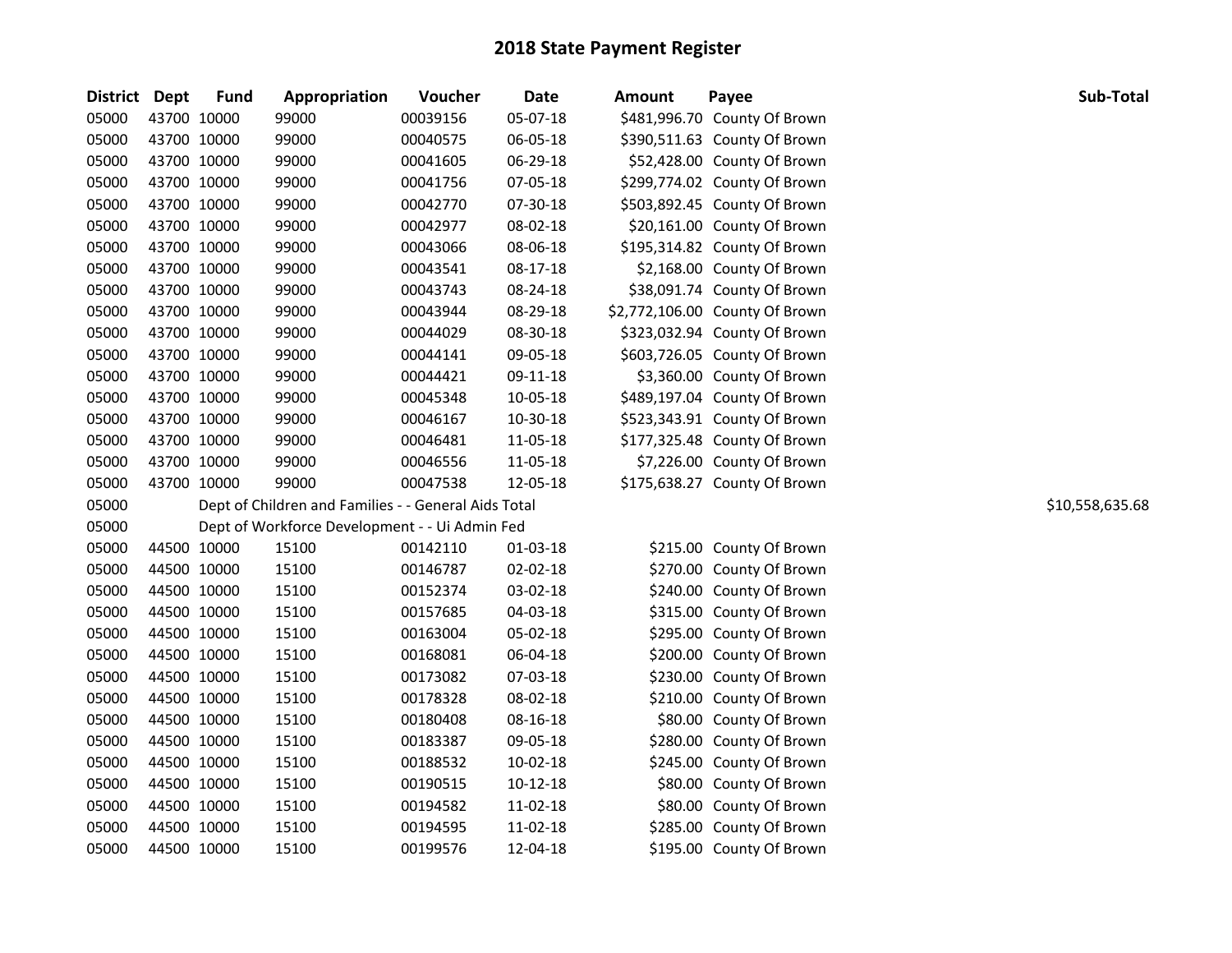| District Dept |             | <b>Fund</b> | Appropriation                                                         | Voucher  | <b>Date</b>    | <b>Amount</b> | Payee                       | Sub-Total   |
|---------------|-------------|-------------|-----------------------------------------------------------------------|----------|----------------|---------------|-----------------------------|-------------|
| 05000         |             |             | Dept of Workforce Development - - Ui Admin Fed Total                  |          |                |               |                             | \$3,220.00  |
| 05000         |             |             | Dept of Workforce Development - - Wc Ops Uninsured Emplyr Admin       |          |                |               |                             |             |
| 05000         | 44500 22700 |             | 17700                                                                 | 00149610 | $02 - 16 - 18$ |               | \$100.00 County Of Brown    |             |
| 05000         |             | 44500 22700 | 17700                                                                 | 00149611 | 02-16-18       |               | \$125.00 County Of Brown    |             |
| 05000         | 44500 22700 |             | 17700                                                                 | 00149612 | $02 - 16 - 18$ |               | \$10.00 County Of Brown     |             |
| 05000         |             |             | Dept of Workforce Development - - Wc Ops Uninsured Emplyr Admin Total |          |                |               |                             | \$235.00    |
| 05000         |             |             | Department of Justice - - Federal Aid                                 |          |                |               |                             |             |
| 05000         | 45500 10000 |             | 14100                                                                 | 00049198 | 07-20-18       |               | \$80.00 County Of Brown     |             |
| 05000         |             |             | Department of Justice - - Federal Aid Total                           |          |                |               |                             | \$80.00     |
| 05000         |             |             | Department of Justice - - School Safety                               |          |                |               |                             |             |
| 05000         |             | 45500 10000 | 20600                                                                 | 00053623 | $10-25-18$     |               | \$9,530.00 County Of Brown  |             |
| 05000         |             |             | Department of Justice - - School Safety Total                         |          |                |               |                             | \$9,530.00  |
| 05000         |             |             | Department of Justice - - Crime Laboratories, Dna                     |          |                |               |                             |             |
| 05000         | 45500 10000 |             | 22100                                                                 | 00048954 | 07-19-18       |               | \$12,340.00 County Of Brown |             |
| 05000         |             |             | Department of Justice - - Crime Laboratories, Dna Total               |          |                |               |                             | \$12,340.00 |
| 05000         |             |             | Department of Justice - - Law Enforcement Train, Local                |          |                |               |                             |             |
| 05000         | 45500 10000 |             | 23100                                                                 | 00052232 | 09-25-18       |               | \$42,240.00 County Of Brown |             |
| 05000         |             |             | Department of Justice - - Law Enforcement Train, Local Total          |          |                |               |                             | \$42,240.00 |
| 05000         |             |             | Department of Justice - - Federal Aid, State Operations               |          |                |               |                             |             |
| 05000         | 45500 10000 |             | 24100                                                                 | 00044731 | $04 - 17 - 18$ |               | \$1,316.14 County Of Brown  |             |
| 05000         | 45500 10000 |             | 24100                                                                 | 00048929 | 07-19-18       |               | \$956.88 County Of Brown    |             |
| 05000         | 45500 10000 |             | 24100                                                                 | 00051389 | 09-07-18       |               | \$436.40 County Of Brown    |             |
| 05000         | 45500 10000 |             | 24100                                                                 | 00052439 | 09-27-18       |               | \$300.60 County Of Brown    |             |
| 05000         | 45500 10000 |             | 24100                                                                 | 00052649 | $10-02-18$     |               | \$558.25 County Of Brown    |             |
| 05000         |             |             | Department of Justice - - Federal Aid, State Operations Total         |          |                |               |                             | \$3,568.27  |
| 05000         |             |             | Department of Justice - - Federal Aid, Local Assistance               |          |                |               |                             |             |
| 05000         | 45500 10000 |             | 25100                                                                 | 00041391 | 02-05-18       |               | \$20,736.47 County Of Brown |             |
| 05000         | 45500 10000 |             | 25100                                                                 | 00053212 | $10 - 11 - 18$ |               | \$7,551.00 County Of Brown  |             |
| 05000         |             |             | Department of Justice - - Federal Aid, Local Assistance Total         |          |                |               |                             | \$28,287.47 |
| 05000         |             |             | Department of Justice - - County-Tribal Programs, Local               |          |                |               |                             |             |
| 05000         | 45500 10000 |             | 26300                                                                 | 00040150 | 01-08-18       |               | \$39,636.00 County Of Brown |             |
| 05000         |             |             | Department of Justice - - County-Tribal Programs, Local Total         |          |                |               |                             | \$39,636.00 |
| 05000         |             |             | Department of Justice - - Alt Prosecution Alcohol Drugs               |          |                |               |                             |             |
| 05000         | 45500 10000 |             | 27100                                                                 | 00042349 | 03-01-18       |               | \$37,186.79 County Of Brown |             |
| 05000         | 45500 10000 |             | 27100                                                                 | 00045445 | 05-04-18       |               | \$33,817.27 County Of Brown |             |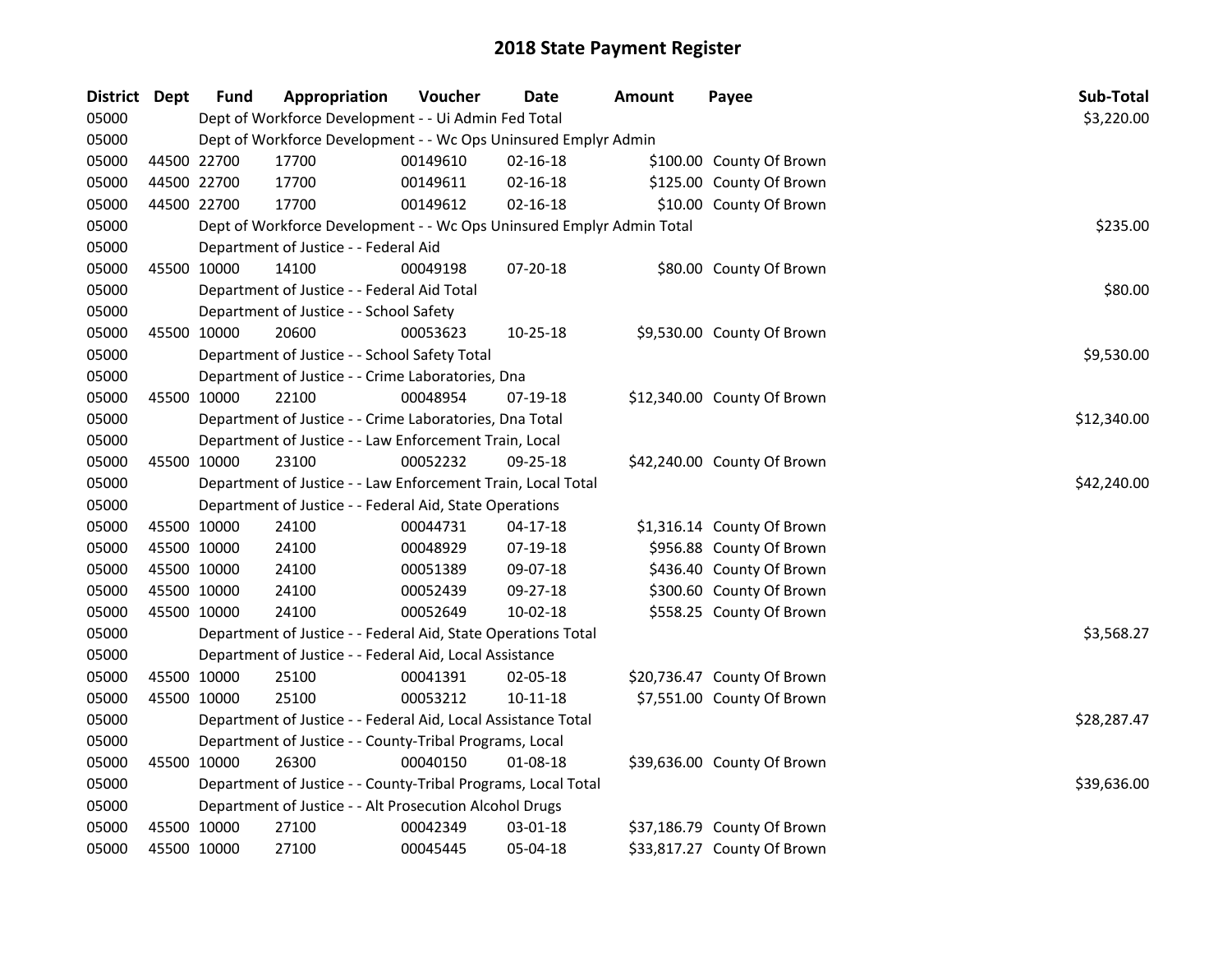| District Dept |             | Fund        | Appropriation                                                         | Voucher  | Date           | Amount | Payee                       | Sub-Total    |
|---------------|-------------|-------------|-----------------------------------------------------------------------|----------|----------------|--------|-----------------------------|--------------|
| 05000         |             | 45500 10000 | 27100                                                                 | 00050446 | 08-20-18       |        | \$42,823.81 County Of Brown |              |
| 05000         |             | 45500 10000 | 27100                                                                 | 00054960 | 11-09-18       |        | \$44,251.21 County Of Brown |              |
| 05000         |             |             | Department of Justice - - Alt Prosecution Alcohol Drugs Total         |          |                |        |                             | \$158,079.08 |
| 05000         |             |             | Department of Justice - - Internet Crimes Against Childr              |          |                |        |                             |              |
| 05000         |             | 45500 10000 | 28400                                                                 | 00049575 | 07-31-18       |        | \$705.28 County Of Brown    |              |
| 05000         | 45500 10000 |             | 28400                                                                 | 00051456 | 09-13-18       |        | \$329.00 County Of Brown    |              |
| 05000         |             | 45500 10000 | 28400                                                                 | 00056120 | 11-30-18       |        | \$1,401.18 County Of Brown  |              |
| 05000         |             |             | Department of Justice - - Internet Crimes Against Childr Total        |          |                |        |                             | \$2,435.46   |
| 05000         |             |             | Department of Justice - - Awards For Victims Of Crimes                |          |                |        |                             |              |
| 05000         |             | 45500 10000 | 50200                                                                 | 00042752 | 03-01-18       |        | \$105.00 County Of Brown    |              |
| 05000         |             |             | Department of Justice - - Awards For Victims Of Crimes Total          |          |                |        |                             | \$105.00     |
| 05000         |             |             | Department of Justice - - Crime Victim Witness Assist                 |          |                |        |                             |              |
| 05000         |             | 45500 10000 | 53200                                                                 | 00049085 | 07-19-18       |        | \$59,890.54 County Of Brown |              |
| 05000         |             |             | Department of Justice - - Crime Victim Witness Assist Total           |          |                |        |                             | \$59,890.54  |
| 05000         |             |             | Department of Justice - - County Reimb Victim-Witness                 |          |                |        |                             |              |
| 05000         |             | 45500 10000 | 53900                                                                 | 00043027 | 03-06-18       |        | \$68,127.63 County Of Brown |              |
| 05000         |             |             | Department of Justice - - County Reimb Victim-Witness Total           |          |                |        |                             | \$68,127.63  |
| 05000         |             |             | Department of Justice - - Federal Aid; Victim Comp                    |          |                |        |                             |              |
| 05000         |             | 45500 10000 | 54100                                                                 | 00047431 | $06 - 20 - 18$ |        | \$70.00 County Of Brown     |              |
| 05000         |             |             | Department of Justice - - Federal Aid; Victim Comp Total              |          |                |        |                             | \$70.00      |
| 05000         |             |             | Department of Justice - - Federal Aid, Victim Assistance              |          |                |        |                             |              |
| 05000         | 45500 10000 |             | 54200                                                                 | 00042648 | 02-28-18       |        | \$12,636.00 County Of Brown |              |
| 05000         |             | 45500 10000 | 54200                                                                 | 00046039 | 05-18-18       |        | \$21,292.00 County Of Brown |              |
| 05000         |             | 45500 10000 | 54200                                                                 | 00050425 | 08-23-18       |        | \$18,860.00 County Of Brown |              |
| 05000         |             | 45500 10000 | 54200                                                                 | 00054998 | 11-08-18       |        | \$23,343.00 County Of Brown |              |
| 05000         |             |             | Department of Justice - - Federal Aid, Victim Assistance Total        |          |                |        |                             | \$76,131.00  |
| 05000         |             |             | Department of Military Affairs - - Wing Gifts And Grants              |          |                |        |                             |              |
| 05000         |             | 46500 10000 | 13300                                                                 | 00046327 | $07-13-18$     |        | \$15,030.00 County Of Brown |              |
| 05000         |             |             | Department of Military Affairs - - Wing Gifts And Grants Total        |          |                |        |                             | \$15,030.00  |
| 05000         |             |             | Department of Military Affairs - - Emergency Response Equipment       |          |                |        |                             |              |
| 05000         |             | 46500 10000 | 30800                                                                 | 00039008 | $02 - 13 - 18$ |        | \$1,045.32 County Of Brown  |              |
| 05000         |             | 46500 10000 | 30800                                                                 | 00052994 | $12 - 12 - 18$ |        | \$8,077.05 County Of Brown  |              |
| 05000         |             |             | Department of Military Affairs - - Emergency Response Equipment Total |          |                |        |                             | \$9,122.37   |
| 05000         |             |             | Department of Military Affairs - - Local Emer Planning Grants         |          |                |        |                             |              |
| 05000         |             | 46500 10000 | 33700                                                                 | 00045693 | 07-02-18       |        | \$33,626.78 County Of Brown |              |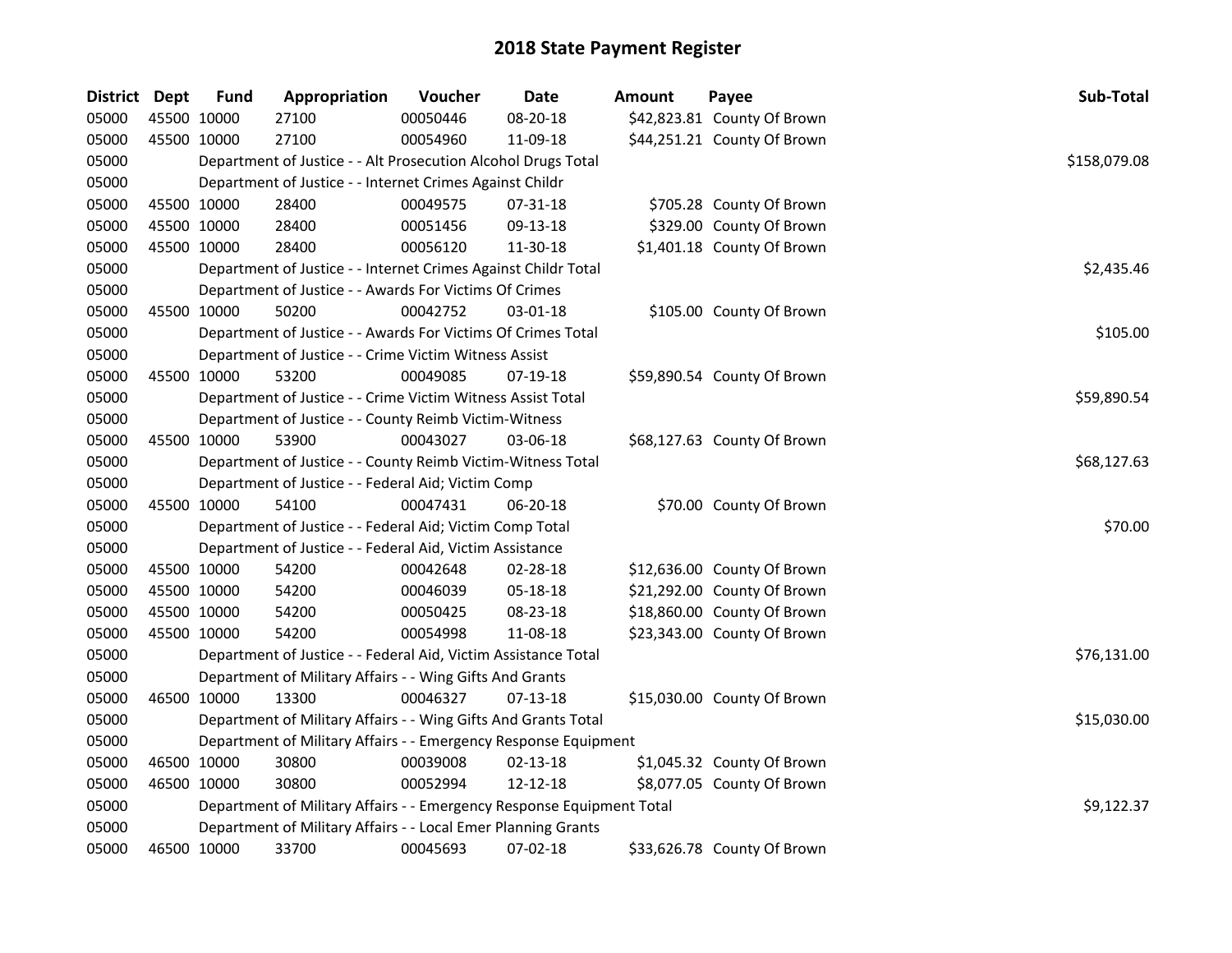| District Dept |             | <b>Fund</b> | Appropriation                                                           | Voucher  | Date           | <b>Amount</b> | Payee                       | Sub-Total    |
|---------------|-------------|-------------|-------------------------------------------------------------------------|----------|----------------|---------------|-----------------------------|--------------|
| 05000         |             |             | Department of Military Affairs - - Local Emer Planning Grants Total     |          |                |               |                             | \$33,626.78  |
| 05000         |             |             | Department of Military Affairs - - Federal Aid, Local Assistance        |          |                |               |                             |              |
| 05000         | 46500 10000 |             | 34200                                                                   | 00038055 | 01-30-18       |               | \$57,238.57 County Of Brown |              |
| 05000         | 46500 10000 |             | 34200                                                                   | 00048166 | 08-29-18       |               | \$64,465.20 County Of Brown |              |
| 05000         |             | 46500 10000 | 34200                                                                   | 00052517 | 11-29-18       |               | \$1,750.00 County Of Brown  |              |
| 05000         |             |             | Department of Military Affairs - - Federal Aid, Local Assistance Total  |          |                |               |                             | \$123,453.77 |
| 05000         |             |             | Department of Military Affairs - - Federal Aid, Homeland Security       |          |                |               |                             |              |
| 05000         | 46500 10000 |             | 35000                                                                   | 00037346 | $01 - 22 - 18$ |               | \$6,000.00 County Of Brown  |              |
| 05000         | 46500 10000 |             | 35000                                                                   | 00043661 | 05-31-18       |               | \$14,988.56 County Of Brown |              |
| 05000         | 46500 10000 |             | 35000                                                                   | 00043662 | 05-31-18       |               | \$4,800.00 County Of Brown  |              |
| 05000         | 46500 10000 |             | 35000                                                                   | 00043663 | 05-31-18       |               | \$14,131.76 County Of Brown |              |
| 05000         | 46500 10000 |             | 35000                                                                   | 00043672 | 05-31-18       |               | \$79,360.00 County Of Brown |              |
| 05000         | 46500 10000 |             | 35000                                                                   | 00044308 | 06-11-18       |               | \$3,343.50 County Of Brown  |              |
| 05000         | 46500 10000 |             | 35000                                                                   | 00044641 | 06-15-18       |               | \$4,000.00 County Of Brown  |              |
| 05000         | 46500 10000 |             | 35000                                                                   | 00045139 | 06-21-18       |               | \$749.99 County Of Brown    |              |
| 05000         | 46500 10000 |             | 35000                                                                   | 00047001 | 07-26-18       |               | \$2,400.00 County Of Brown  |              |
| 05000         | 46500 10000 |             | 35000                                                                   | 00047560 | 08-10-18       |               | \$5,632.75 County Of Brown  |              |
| 05000         | 46500 10000 |             | 35000                                                                   | 00050212 | $10-10-18$     |               | \$34,500.00 County Of Brown |              |
| 05000         |             | 46500 10000 | 35000                                                                   | 00051552 | 11-06-18       |               | \$7,970.84 County Of Brown  |              |
| 05000         |             |             | Department of Military Affairs - - Federal Aid, Homeland Security Total |          |                |               |                             | \$177,877.40 |
| 05000         |             |             | Department of Military Affairs - - St Emerg Response Bd Grant Pif       |          |                |               |                             |              |
| 05000         | 46500 27200 |             | 36400                                                                   | 00038171 | $01 - 30 - 18$ |               | \$15,958.30 County Of Brown |              |
| 05000         |             |             | Department of Military Affairs - - St Emerg Response Bd Grant Pif Total |          |                |               |                             | \$15,958.30  |
| 05000         |             |             | Department of Veterans Affairs - - Grants To Counties                   |          |                |               |                             |              |
| 05000         | 48500 15200 |             | 12700                                                                   | 00043013 | $02 - 16 - 18$ |               | \$1,300.00 County Of Brown  |              |
| 05000         |             |             | Department of Veterans Affairs - - Grants To Counties Total             |          |                |               |                             | \$1,300.00   |
| 05000         |             |             | Department of Veterans Affairs - - County Grants                        |          |                |               |                             |              |
| 05000         |             | 48500 58200 | 26700                                                                   | 00043013 | $02 - 16 - 18$ |               | \$5,850.00 County Of Brown  |              |
| 05000         |             |             | Department of Veterans Affairs - - County Grants Total                  |          |                |               |                             | \$5,850.00   |
| 05000         |             |             | Department of Veterans Affairs - - County Grants                        |          |                |               |                             |              |
| 05000         |             | 48500 58300 | 37000                                                                   | 00043013 | $02 - 16 - 18$ |               | \$5,850.00 County Of Brown  |              |
| 05000         |             |             | Department of Veterans Affairs - - County Grants Total                  |          |                |               |                             | \$5,850.00   |
| 05000         |             |             | Department of Administration - - Federal Aid                            |          |                |               |                             |              |
| 05000         |             | 50500 10000 | 14200                                                                   | 00079060 | 05-04-18       |               | \$4,654.27 County Of Brown  |              |
| 05000         | 50500 10000 |             | 14200                                                                   | 00085016 | 07-12-18       |               | \$553.80 County Of Brown    |              |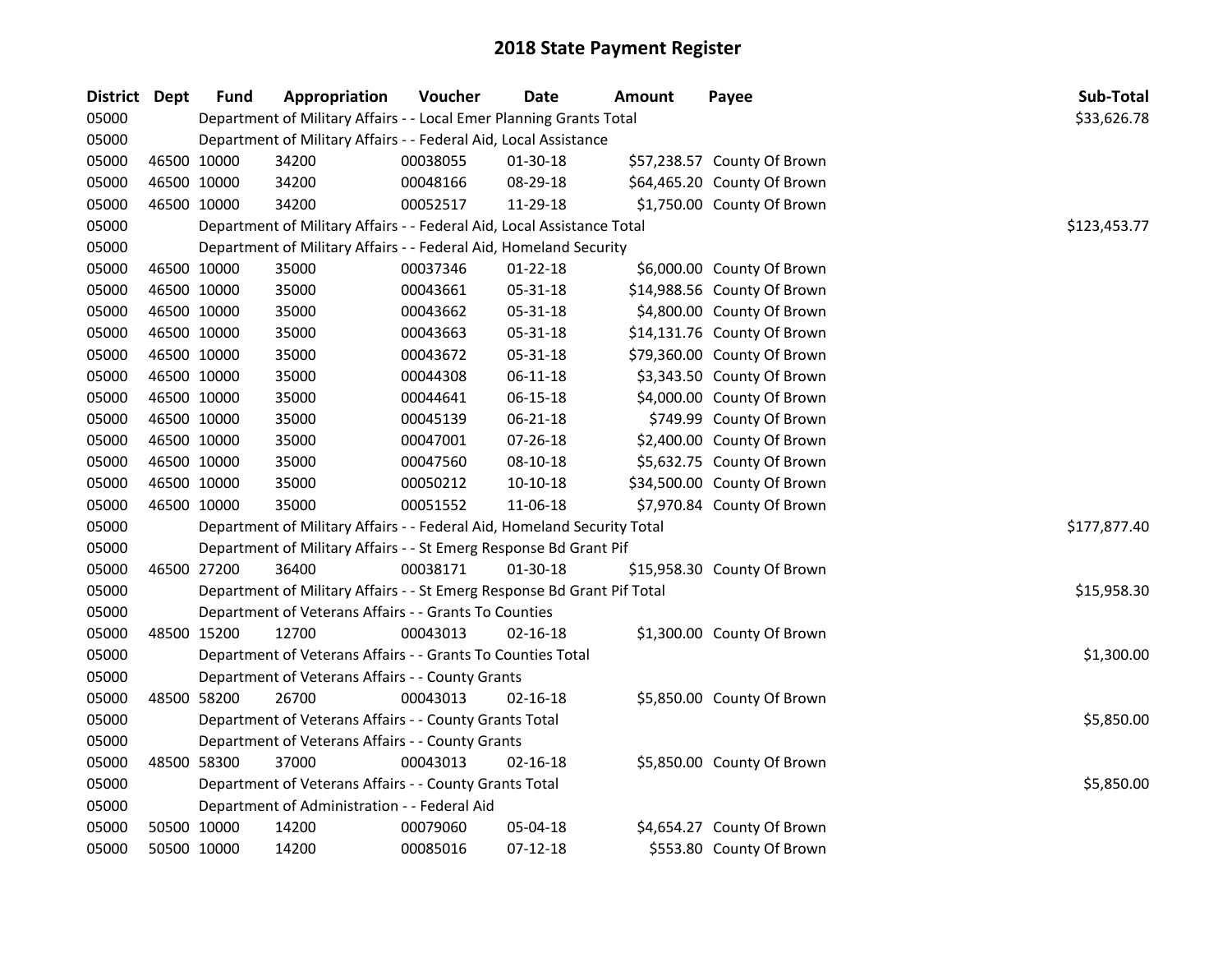| District Dept |             | <b>Fund</b> | Appropriation                                                        | Voucher  | <b>Date</b>    | <b>Amount</b> | Payee                        | Sub-Total    |  |
|---------------|-------------|-------------|----------------------------------------------------------------------|----------|----------------|---------------|------------------------------|--------------|--|
| 05000         | 50500 10000 |             | 14200                                                                | 00092910 | 11-30-18       |               | \$3,137.30 County Of Brown   |              |  |
| 05000         |             |             | Department of Administration - - Federal Aid Total                   |          |                |               |                              | \$8,345.37   |  |
| 05000         |             |             | Department of Administration - - Federal Aid, Local Assistance       |          |                |               |                              |              |  |
| 05000         | 50500 10000 |             | 15500                                                                | 00071369 | $01-29-18$     |               | \$15,315.00 County Of Brown  |              |  |
| 05000         | 50500 10000 |             | 15500                                                                | 00075120 | 03-14-18       |               | \$12,010.00 County Of Brown  |              |  |
| 05000         | 50500 10000 |             | 15500                                                                | 00077669 | 04-16-18       |               | \$12,151.00 County Of Brown  |              |  |
| 05000         | 50500 10000 |             | 15500                                                                | 00079101 | 04-30-18       |               | \$12,906.00 County Of Brown  |              |  |
| 05000         | 50500 10000 |             | 15500                                                                | 00082683 | 06-14-18       |               | \$14,802.00 County Of Brown  |              |  |
| 05000         | 50500 10000 |             | 15500                                                                | 00085057 | 07-16-18       |               | \$12,982.00 County Of Brown  |              |  |
| 05000         | 50500 10000 |             | 15500                                                                | 00086691 | 08-14-18       |               | \$6,323.00 County Of Brown   |              |  |
| 05000         | 50500 10000 |             | 15500                                                                | 00088320 | 09-14-18       |               | \$3,296.00 County Of Brown   |              |  |
| 05000         | 50500 10000 |             | 15500                                                                | 00090326 | 10-15-18       |               | \$2,886.00 County Of Brown   |              |  |
| 05000         | 50500 10000 |             | 15500                                                                | 00093745 | 12-14-18       |               | \$13,086.00 County Of Brown  |              |  |
| 05000         | 50500 10000 |             | 15500                                                                | 00093766 | 12-14-18       |               | \$2,667.00 County Of Brown   |              |  |
| 05000         | 50500 10000 |             | 15500                                                                | 00094458 | 12-28-18       |               | \$11,348.00 County Of Brown  |              |  |
| 05000         |             |             | Department of Administration - - Federal Aid, Local Assistance Total |          |                |               |                              | \$119,772.00 |  |
| 05000         |             |             | Department of Administration - - Federal Aid, Local Assistance       |          |                |               |                              |              |  |
| 05000         | 50500 10000 |             | 74300                                                                | 00070901 | $01 - 26 - 18$ |               | \$342,223.00 County Of Brown |              |  |
| 05000         | 50500 10000 |             | 74300                                                                | 00078784 | 04-30-18       |               | \$208,026.00 County Of Brown |              |  |
| 05000         | 50500 10000 |             | 74300                                                                | 00085538 | 07-31-18       |               | \$167,291.00 County Of Brown |              |  |
| 05000         | 50500 10000 |             | 74300                                                                | 00091240 | 11-05-18       |               | \$166,569.00 County Of Brown |              |  |
| 05000         |             |             | Department of Administration - - Federal Aid, Local Assistance Total |          |                |               |                              | \$884,109.00 |  |
| 05000         |             |             | Department of Administration - - Low-Income Assistance Grants        |          |                |               |                              |              |  |
| 05000         | 50500 23500 |             | 37100                                                                | 00071369 | 01-29-18       |               | \$16,951.00 County Of Brown  |              |  |
| 05000         | 50500 23500 |             | 37100                                                                | 00075120 | 03-14-18       |               | \$13,060.00 County Of Brown  |              |  |
| 05000         | 50500 23500 |             | 37100                                                                | 00077669 | $04 - 16 - 18$ |               | \$14,309.00 County Of Brown  |              |  |
| 05000         | 50500 23500 |             | 37100                                                                | 00079101 | 04-30-18       |               | \$10,053.00 County Of Brown  |              |  |
| 05000         | 50500 23500 |             | 37100                                                                | 00082683 | 06-14-18       |               | \$12,159.00 County Of Brown  |              |  |
| 05000         | 50500 23500 |             | 37100                                                                | 00085057 | 07-16-18       |               | \$7,248.00 County Of Brown   |              |  |
| 05000         | 50500 23500 |             | 37100                                                                | 00086691 | 08-14-18       |               | \$1,712.00 County Of Brown   |              |  |
| 05000         | 50500 23500 |             | 37100                                                                | 00088320 | 09-14-18       |               | \$1,966.00 County Of Brown   |              |  |
| 05000         | 50500 23500 |             | 37100                                                                | 00090326 | 10-15-18       |               | \$7,066.00 County Of Brown   |              |  |
| 05000         | 50500 23500 |             | 37100                                                                | 00093745 | 12-14-18       |               | \$12,285.00 County Of Brown  |              |  |
| 05000         | 50500 23500 |             | 37100                                                                | 00093766 | 12-14-18       |               | \$13,763.00 County Of Brown  |              |  |
| 05000         | 50500 23500 |             | 37100                                                                | 00094458 | 12-28-18       |               | \$10,509.00 County Of Brown  |              |  |
|               |             |             |                                                                      |          |                |               |                              |              |  |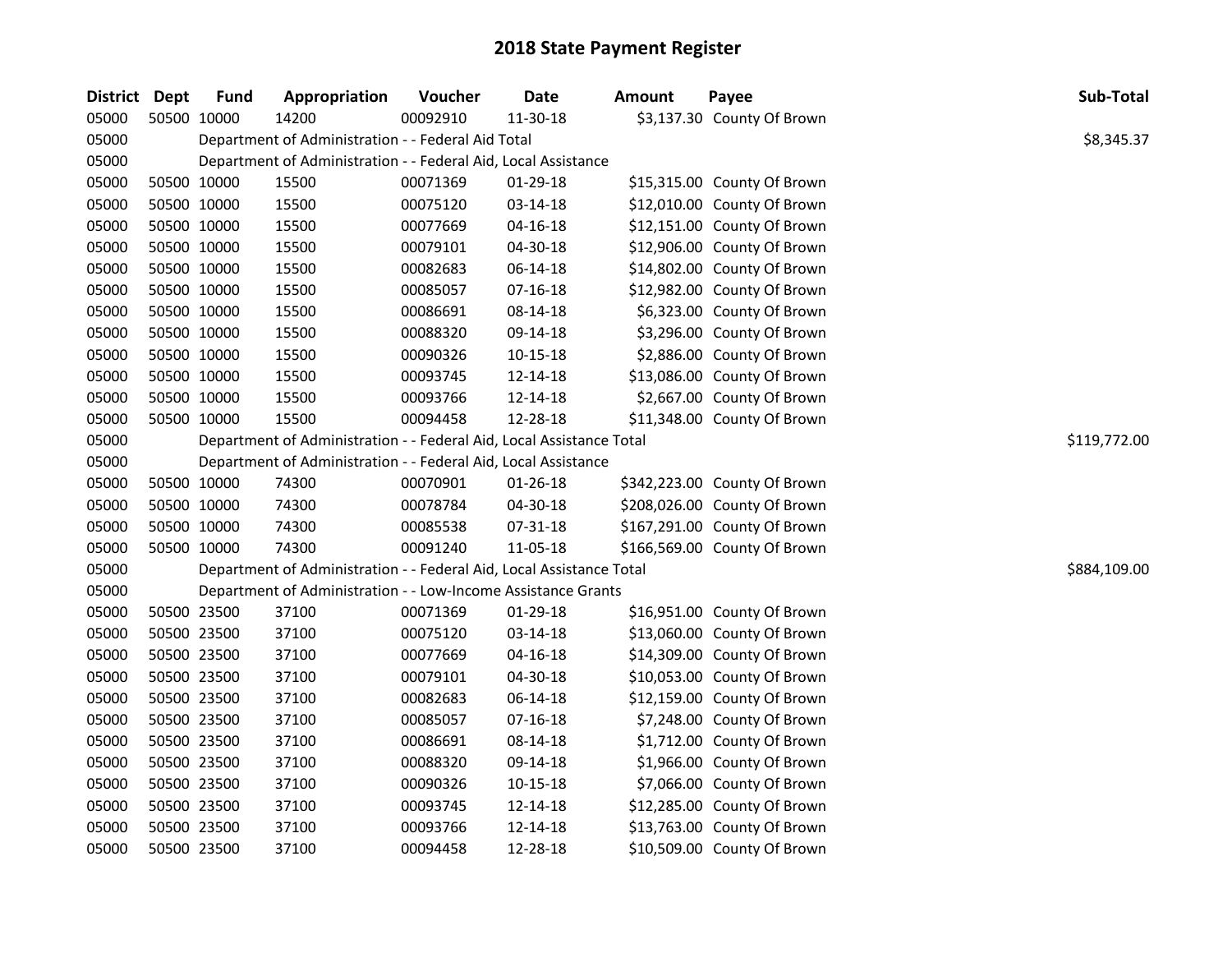| <b>District</b> | <b>Dept</b> | <b>Fund</b> | Appropriation                                                         | Voucher  | <b>Date</b>    | Amount | Payee                       | Sub-Total    |
|-----------------|-------------|-------------|-----------------------------------------------------------------------|----------|----------------|--------|-----------------------------|--------------|
| 05000           |             |             | Department of Administration - - Low-Income Assistance Grants Total   |          |                |        |                             | \$121,081.00 |
| 05000           |             |             | Department of Administration - - Land Information Program; Loca       |          |                |        |                             |              |
| 05000           |             | 50500 26900 | 17300                                                                 | 00072549 | 02-20-18       |        | \$1,000.00 County Of Brown  |              |
| 05000           | 50500 26900 |             | 17300                                                                 | 00084353 | 07-06-18       |        | \$25,000.00 County Of Brown |              |
| 05000           |             |             | Department of Administration - - Land Information Program; Loca Total |          |                |        |                             | \$26,000.00  |
| 05000           |             |             | Elections Commission - - 2018 Hava Election Security                  |          |                |        |                             |              |
| 05000           | 51000 22000 |             | 18200                                                                 | 00001121 | 07-11-18       |        | \$109.17 County Of Brown    |              |
| 05000           |             |             | Elections Commission - - 2018 Hava Election Security Total            |          |                |        |                             | \$109.17     |
| 05000           |             |             | Public Defender Board - - Appellate Representation                    |          |                |        |                             |              |
| 05000           |             | 55000 10000 | 10200                                                                 | 00127506 | 02-06-18       |        | \$1.62 County Of Brown      |              |
| 05000           | 55000 10000 |             | 10200                                                                 | 00129024 | 03-02-18       |        | \$6.16 County Of Brown      |              |
| 05000           | 55000 10000 |             | 10200                                                                 | 00139268 | 05-11-18       |        | \$1.32 County Of Brown      |              |
| 05000           | 55000 10000 |             | 10200                                                                 | 00157362 | 08-17-18       |        | \$8.28 County Of Brown      |              |
| 05000           | 55000 10000 |             | 10200                                                                 | 00157836 | 09-05-18       |        | \$1.32 County Of Brown      |              |
| 05000           |             | 55000 10000 | 10200                                                                 | 00169831 | 11-28-18       |        | \$6.31 County Of Brown      |              |
| 05000           | 55000 10000 |             | 10200                                                                 | 00170890 | 12-12-18       |        | \$10.00 County Of Brown     |              |
| 05000           | 55000 10000 |             | 10200                                                                 | 00172694 | 12-21-18       |        | \$2.55 County Of Brown      |              |
| 05000           |             |             | Public Defender Board - - Appellate Representation Total              |          |                |        |                             | \$37.56      |
| 05000           |             |             | Public Defender Board - - Trial Representation                        |          |                |        |                             |              |
| 05000           |             | 55000 10000 | 10300                                                                 | 00126133 | 01-29-18       |        | \$15.00 County Of Brown     |              |
| 05000           | 55000 10000 |             | 10300                                                                 | 00126498 | 02-01-18       |        | \$162.30 County Of Brown    |              |
| 05000           | 55000 10000 |             | 10300                                                                 | 00136792 | $04 - 12 - 18$ |        | \$60.00 County Of Brown     |              |
| 05000           |             | 55000 10000 | 10300                                                                 | 00151057 | 07-23-18       |        | \$25.00 County Of Brown     |              |
| 05000           | 55000 10000 |             | 10300                                                                 | 00161759 | 09-28-18       |        | \$6.14 County Of Brown      |              |
| 05000           | 55000 10000 |             | 10300                                                                 | 00162857 | 09-26-18       |        | \$2.40 County Of Brown      |              |
| 05000           | 55000 10000 |             | 10300                                                                 | 00165060 | 10-26-18       |        | \$1.92 County Of Brown      |              |
| 05000           |             |             | Public Defender Board - - Trial Representation Total                  |          |                |        |                             | \$272.76     |
| 05000           |             |             | Public Defender Board - - Private Bar Reimbursement                   |          |                |        |                             |              |
| 05000           | 55000 10000 |             | 10400                                                                 | 00152071 | 07-30-18       |        | \$3.89 County Of Brown      |              |
| 05000           |             |             | Public Defender Board - - Private Bar Reimbursement Total             |          |                |        |                             | \$3.89       |
| 05000           |             |             | Public Defender Board - - Transcript, Discovery And Int               |          |                |        |                             |              |
| 05000           |             | 55000 10000 | 10600                                                                 | 00126221 | 01-30-18       |        | \$107.00 County Of Brown    |              |
| 05000           | 55000 10000 |             | 10600                                                                 | 00126222 | 01-30-18       |        | \$528.00 County Of Brown    |              |
| 05000           | 55000 10000 |             | 10600                                                                 | 00126223 | 01-30-18       |        | \$6,400.87 County Of Brown  |              |
| 05000           | 55000 10000 |             | 10600                                                                 | 00129495 | $02 - 21 - 18$ |        | \$13.50 County Of Brown     |              |
|                 |             |             |                                                                       |          |                |        |                             |              |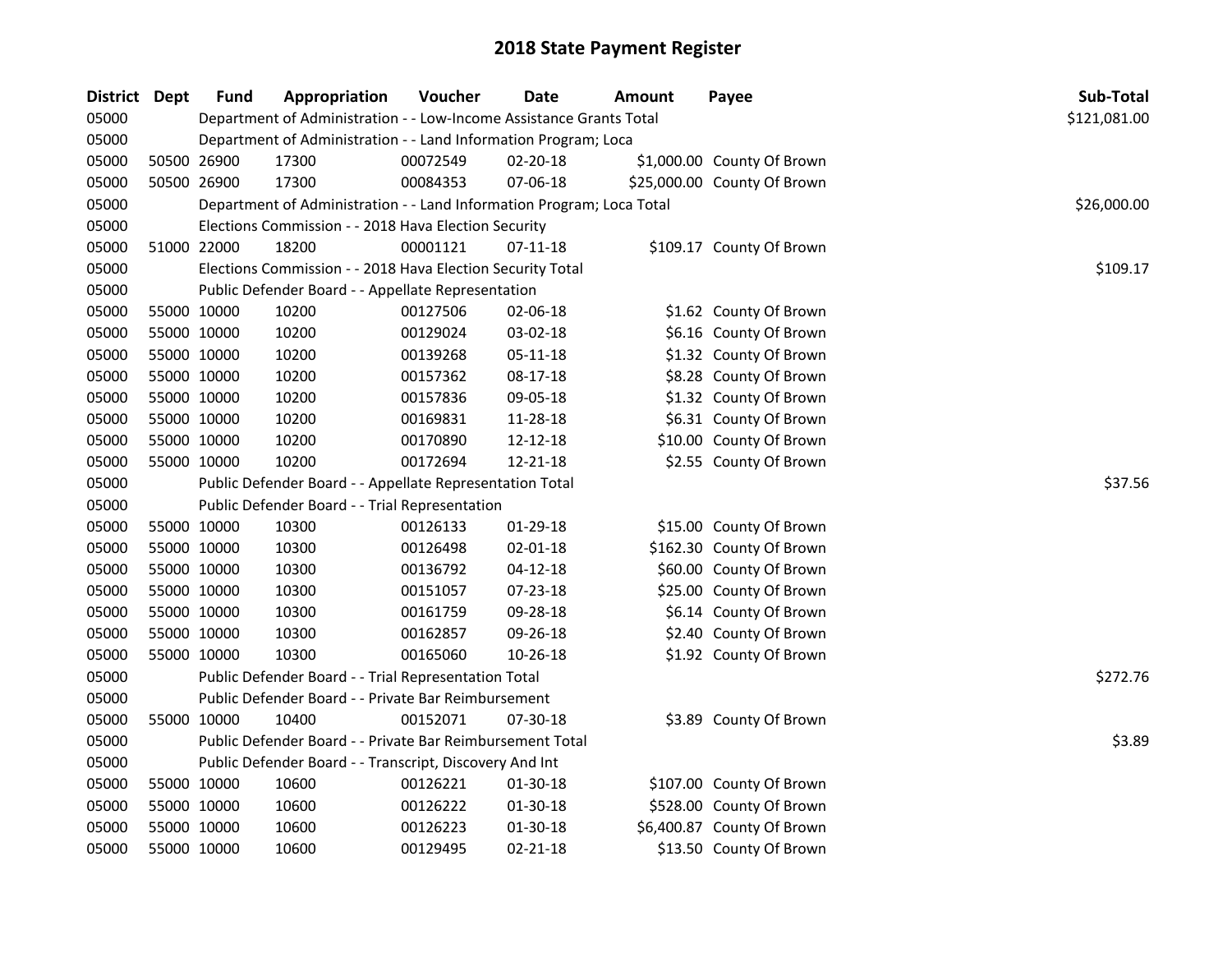| District Dept |             | <b>Fund</b> | Appropriation                                                 | Voucher  | <b>Date</b>    | <b>Amount</b> | Payee                          | Sub-Total    |
|---------------|-------------|-------------|---------------------------------------------------------------|----------|----------------|---------------|--------------------------------|--------------|
| 05000         | 55000 10000 |             | 10600                                                         | 00136718 | $04 - 11 - 18$ |               | \$5.49 County Of Brown         |              |
| 05000         | 55000 10000 |             | 10600                                                         | 00136753 | $04 - 11 - 18$ |               | \$1,350.00 County Of Brown     |              |
| 05000         | 55000 10000 |             | 10600                                                         | 00138156 | 04-23-18       |               | \$6,764.62 County Of Brown     |              |
| 05000         | 55000 10000 |             | 10600                                                         | 00138157 | 04-23-18       |               | \$125.40 County Of Brown       |              |
| 05000         | 55000 10000 |             | 10600                                                         | 00151450 | $07-17-18$     |               | \$138.40 County Of Brown       |              |
| 05000         | 55000 10000 |             | 10600                                                         | 00151451 | $07-17-18$     |               | \$5,907.05 County Of Brown     |              |
| 05000         | 55000 10000 |             | 10600                                                         | 00167437 | 11-07-18       |               | \$4,897.05 County Of Brown     |              |
| 05000         | 55000 10000 |             | 10600                                                         | 00167438 | 11-07-18       |               | \$545.60 County Of Brown       |              |
| 05000         |             |             | Public Defender Board - - Transcript, Discovery And Int Total |          |                |               |                                | \$26,782.98  |
| 05000         |             |             | Department of Revenue - - General Program Operations          |          |                |               |                                |              |
| 05000         | 56600 10000 |             | 10100                                                         | 00082350 | $01 - 16 - 18$ |               | \$210.50 County Of Brown       |              |
| 05000         | 56600 10000 |             | 10100                                                         | 00089994 | 03-13-18       |               | \$210.50 County Of Brown       |              |
| 05000         | 56600 10000 |             | 10100                                                         | 00090063 | 03-13-18       |               | \$210.50 County Of Brown       |              |
| 05000         | 56600 10000 |             | 10100                                                         | 00090096 | 03-12-18       |               | \$210.50 County Of Brown       |              |
| 05000         | 56600 10000 |             | 10100                                                         | 00093958 | 04-09-18       |               | \$210.50 County Of Brown       |              |
| 05000         |             | 56600 10000 | 10100                                                         | 00096554 | 05-03-18       |               | \$210.50 County Of Brown       |              |
| 05000         |             | 56600 10000 | 10100                                                         | 00103957 | 07-03-18       |               | \$210.50 County Of Brown       |              |
| 05000         | 56600 10000 |             | 10100                                                         | 00108741 | 09-07-18       |               | \$210.50 County Of Brown       |              |
| 05000         | 56600 10000 |             | 10100                                                         | 00108742 | 09-07-18       |               | \$210.50 County Of Brown       |              |
| 05000         |             | 56600 10000 | 10100                                                         | 00113878 | 11-09-18       |               | \$210.50 County Of Brown       |              |
| 05000         | 56600 10000 |             | 10100                                                         | 00116542 | 12-26-18       |               | \$210.50 County Of Brown       |              |
| 05000         |             |             | Department of Revenue - - General Program Operations Total    |          |                |               |                                | \$2,315.50   |
| 05000         |             |             | Circuit Courts - - Circuit Court Costs                        |          |                |               |                                |              |
| 05000         | 62500 10000 |             | 10500                                                         | 00000470 | 01-09-18       |               | \$361,346.00 County Of Brown   |              |
| 05000         | 62500 10000 |             | 10500                                                         | 00000700 | 04-06-18       |               | \$17,246.90 County Of Brown    |              |
| 05000         | 62500 10000 |             | 10500                                                         | 00000790 | 06-05-18       |               | \$14,287.77 County Of Brown    |              |
| 05000         | 62500 10000 |             | 10500                                                         | 00000944 | 08-24-18       |               | \$576,428.85 County Of Brown   |              |
| 05000         |             | 62500 10000 | 10500                                                         | 00001038 | 09-07-18       |               | \$17,077.99 County Of Brown    |              |
| 05000         |             |             | Circuit Courts - - Circuit Court Costs Total                  |          |                |               |                                | \$986,387.51 |
| 05000         |             |             | Supreme Court - - Federal Aid                                 |          |                |               |                                |              |
| 05000         | 68000 10000 |             | 24100                                                         | 00004074 | 11-23-18       |               | \$90.00 County Of Brown        |              |
| 05000         |             |             | Supreme Court - - Federal Aid Total                           |          |                |               |                                | \$90.00      |
| 05000         |             |             | Shared Revenue and Tax Relief - - County And Municipal Aid    |          |                |               |                                |              |
| 05000         | 83500 10000 |             | 10500                                                         | 00032739 | 07-23-18       |               | \$397,577.77 County Of Brown   |              |
| 05000         | 83500 10000 |             | 10500                                                         | 00035625 | 11-19-18       |               | \$2,252,940.69 County Of Brown |              |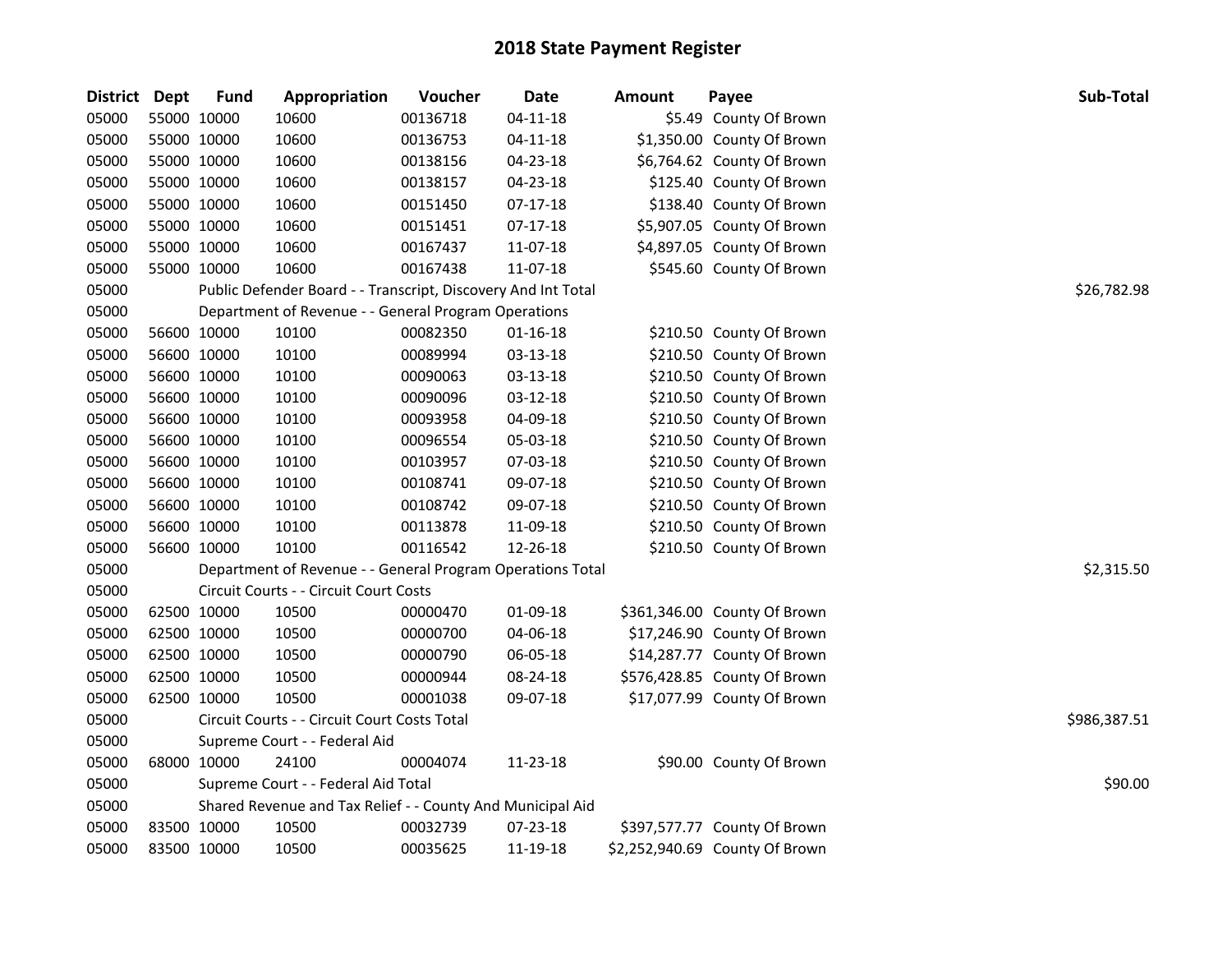| District    | Dept        | <b>Fund</b> | Appropriation                                                         | <b>Voucher</b> | Date           | Amount | Payee                           | Sub-Total       |
|-------------|-------------|-------------|-----------------------------------------------------------------------|----------------|----------------|--------|---------------------------------|-----------------|
| 05000       |             |             | Shared Revenue and Tax Relief - - County And Municipal Aid Total      |                |                |        |                                 | \$2,650,518.46  |
| 05000       |             |             | Shared Revenue and Tax Relief - - Exempt Computer Aid                 |                |                |        |                                 |                 |
| 05000       |             | 83500 10000 | 10900                                                                 | 00029874       | $07 - 23 - 18$ |        | \$616,388.65 County Of Brown    |                 |
| 05000       |             |             | Shared Revenue and Tax Relief - - Exempt Computer Aid Total           |                |                |        |                                 | \$616,388.65    |
| 05000       |             |             | Shared Revenue and Tax Relief - - Utility Aid                         |                |                |        |                                 |                 |
| 05000       | 83500 10000 |             | 11000                                                                 | 00032739       | $07 - 23 - 18$ |        | \$103,600.08 County Of Brown    |                 |
| 05000       |             | 83500 10000 | 11000                                                                 | 00035625       | 11-19-18       |        | \$594,071.71 County Of Brown    |                 |
| 05000       |             |             | Shared Revenue and Tax Relief - - Utility Aid Total                   |                |                |        |                                 | \$697,671.79    |
| 05000       |             |             | Shared Revenue and Tax Relief - - School Lvy Tx/First Dollar Cr       |                |                |        |                                 |                 |
| 05000       | 83500 10000 |             | 30200                                                                 | 00029580       | 07-23-18       |        | \$2,832,843.40 County Of Brown  |                 |
| 05000       |             | 83500 10000 | 30200                                                                 | 00029728       | $07 - 23 - 18$ |        | \$21,457,045.57 County Of Brown |                 |
| 05000       |             |             | Shared Revenue and Tax Relief - - School Lvy Tx/First Dollar Cr Total |                |                |        |                                 | \$24,289,888.97 |
| 05000       |             |             | Shared Revenue and Tax Relief - - Lottery & Gaming Credit             |                |                |        |                                 |                 |
| 05000       | 83500 52100 |             | 36300                                                                 | 00027095       | 03-26-18       |        | \$3,692,524.60 County Of Brown  |                 |
| 05000       |             |             | Shared Revenue and Tax Relief - - Lottery & Gaming Credit Total       |                |                |        |                                 | \$3,692,524.60  |
| 05000 Total |             |             |                                                                       |                |                |        |                                 | \$74,792,600.55 |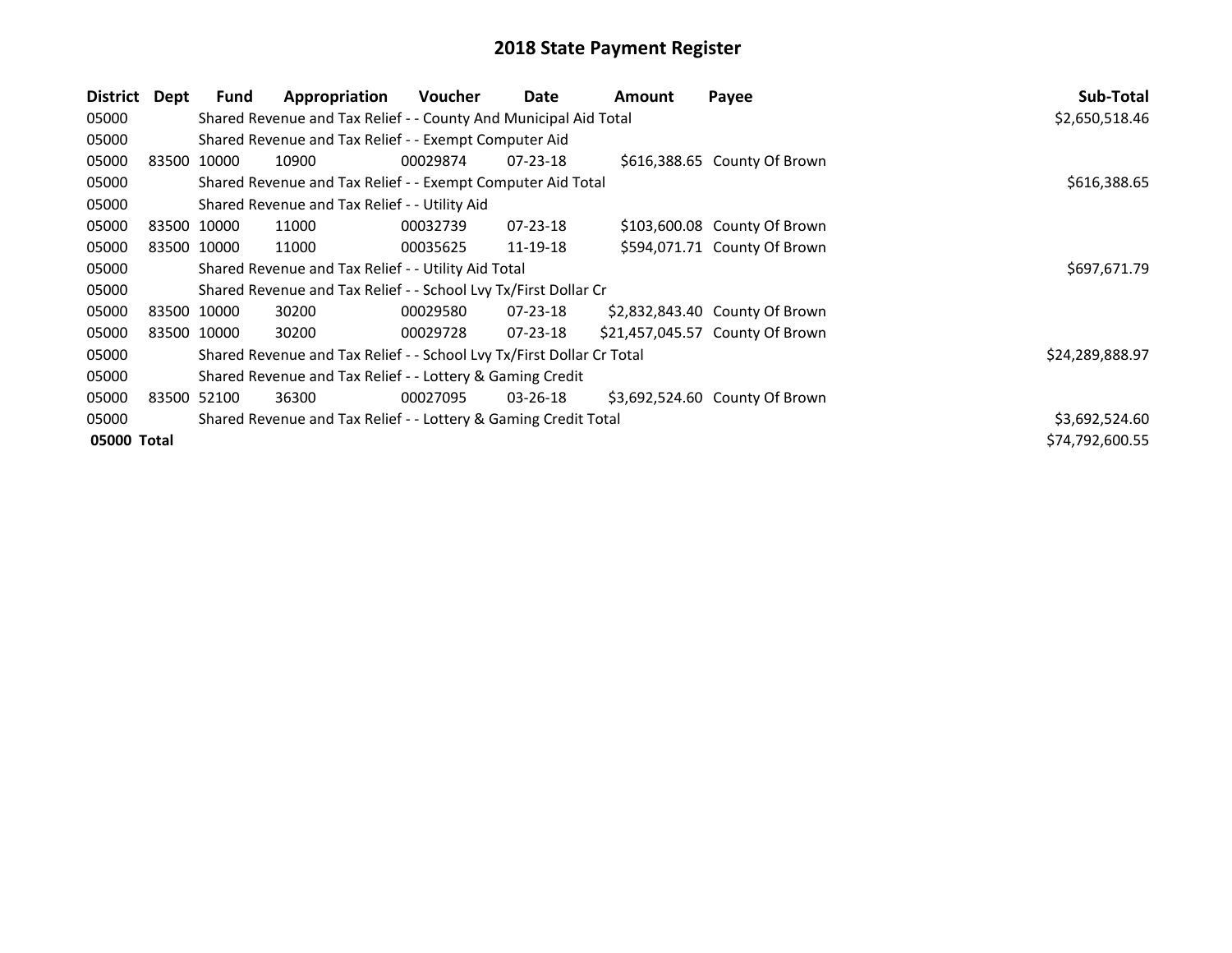| District                    | Dept                                                  | <b>Fund</b>                                                  | Appropriation                                                      | <b>Voucher</b> | Date           | Amount | Payee                     | Sub-Total    |  |  |
|-----------------------------|-------------------------------------------------------|--------------------------------------------------------------|--------------------------------------------------------------------|----------------|----------------|--------|---------------------------|--------------|--|--|
| 05010                       |                                                       |                                                              | Dept of Safety & Prof Services - - Fire Dues Distribution          |                |                |        |                           |              |  |  |
| 05010                       | 16500 10000                                           |                                                              | 22500                                                              | 00023703       | $07 - 25 - 18$ |        | \$5,951.88 Town Of Eaton  |              |  |  |
| 05010                       |                                                       | \$5,951.88                                                   |                                                                    |                |                |        |                           |              |  |  |
| 05010                       |                                                       | Dept of Natural Resources - - Resaids - Cnty Forst, CI & Mfl |                                                                    |                |                |        |                           |              |  |  |
| 05010                       | 37000 21200                                           |                                                              | 57100                                                              | 00247133       | $06 - 28 - 18$ |        | \$9.60 Town Of Eaton      |              |  |  |
| 05010                       |                                                       |                                                              | Dept of Natural Resources - - Resaids - Cnty Forst, Cl & Mfl Total |                |                |        |                           | \$9.60       |  |  |
| 05010                       |                                                       |                                                              | Dept of Natural Resources - - Fin Asst For Responsible Units       |                |                |        |                           |              |  |  |
| 05010                       | 37000 27400                                           |                                                              | 67000                                                              | 00235163       | $05-11-18$     |        | \$3,308.55 Town Of Eaton  |              |  |  |
| 05010                       |                                                       |                                                              | Dept of Natural Resources - - Fin Asst For Responsible Units Total |                |                |        |                           | \$3,308.55   |  |  |
| 05010                       |                                                       |                                                              | WI Dept of Transportation - - Trns Aids To Mnc.-Sf                 |                |                |        |                           |              |  |  |
| 05010                       | 39500 21100                                           |                                                              | 19100                                                              | 00203783       | $01 - 02 - 18$ |        | \$25,651.88 Town Of Eaton |              |  |  |
| 05010                       | 39500 21100                                           |                                                              | 19100                                                              | 00234292       | $04 - 02 - 18$ |        | \$25,651.88 Town Of Eaton |              |  |  |
| 05010                       | 39500 21100                                           |                                                              | 19100                                                              | 00267991       | $07 - 02 - 18$ |        | \$25,651.88 Town Of Eaton |              |  |  |
| 05010                       | 39500 21100                                           |                                                              | 19100                                                              | 00302043       | 10-01-18       |        | \$25,651.91 Town Of Eaton |              |  |  |
| 05010                       |                                                       |                                                              | WI Dept of Transportation - - Trns Aids To Mnc.-Sf Total           |                |                |        |                           | \$102,607.55 |  |  |
| 05010                       |                                                       |                                                              | WI Dept of Transportation - - Loc Rd Imp Prg St Fd                 |                |                |        |                           |              |  |  |
| 05010                       |                                                       | 39500 21100                                                  | 27800                                                              | 00211869       | $01-17-18$     |        | \$13,484.80 Town Of Eaton |              |  |  |
| 05010                       |                                                       |                                                              | WI Dept of Transportation - - Loc Rd Imp Prg St Fd Total           |                |                |        |                           | \$13,484.80  |  |  |
| 05010                       |                                                       |                                                              | Shared Revenue and Tax Relief - - County And Municipal Aid         |                |                |        |                           |              |  |  |
| 05010                       | 83500 10000                                           |                                                              | 10500                                                              | 00032715       | $07 - 23 - 18$ |        | \$3,548.26 Town Of Eaton  |              |  |  |
| 05010                       | 83500 10000                                           |                                                              | 10500                                                              | 00035601       | 11-19-18       |        | \$20,106.80 Town Of Eaton |              |  |  |
| 05010                       |                                                       |                                                              | Shared Revenue and Tax Relief - - County And Municipal Aid Total   |                |                |        |                           | \$23,655.06  |  |  |
| 05010                       | Shared Revenue and Tax Relief - - Exempt Computer Aid |                                                              |                                                                    |                |                |        |                           |              |  |  |
| 05010                       | 83500 10000                                           |                                                              | 10900                                                              | 00030032       | $07 - 23 - 18$ |        | \$253.68 Town Of Eaton    |              |  |  |
| 05010                       |                                                       |                                                              | Shared Revenue and Tax Relief - - Exempt Computer Aid Total        |                |                |        |                           | \$253.68     |  |  |
| 05010 Total<br>\$149,271.12 |                                                       |                                                              |                                                                    |                |                |        |                           |              |  |  |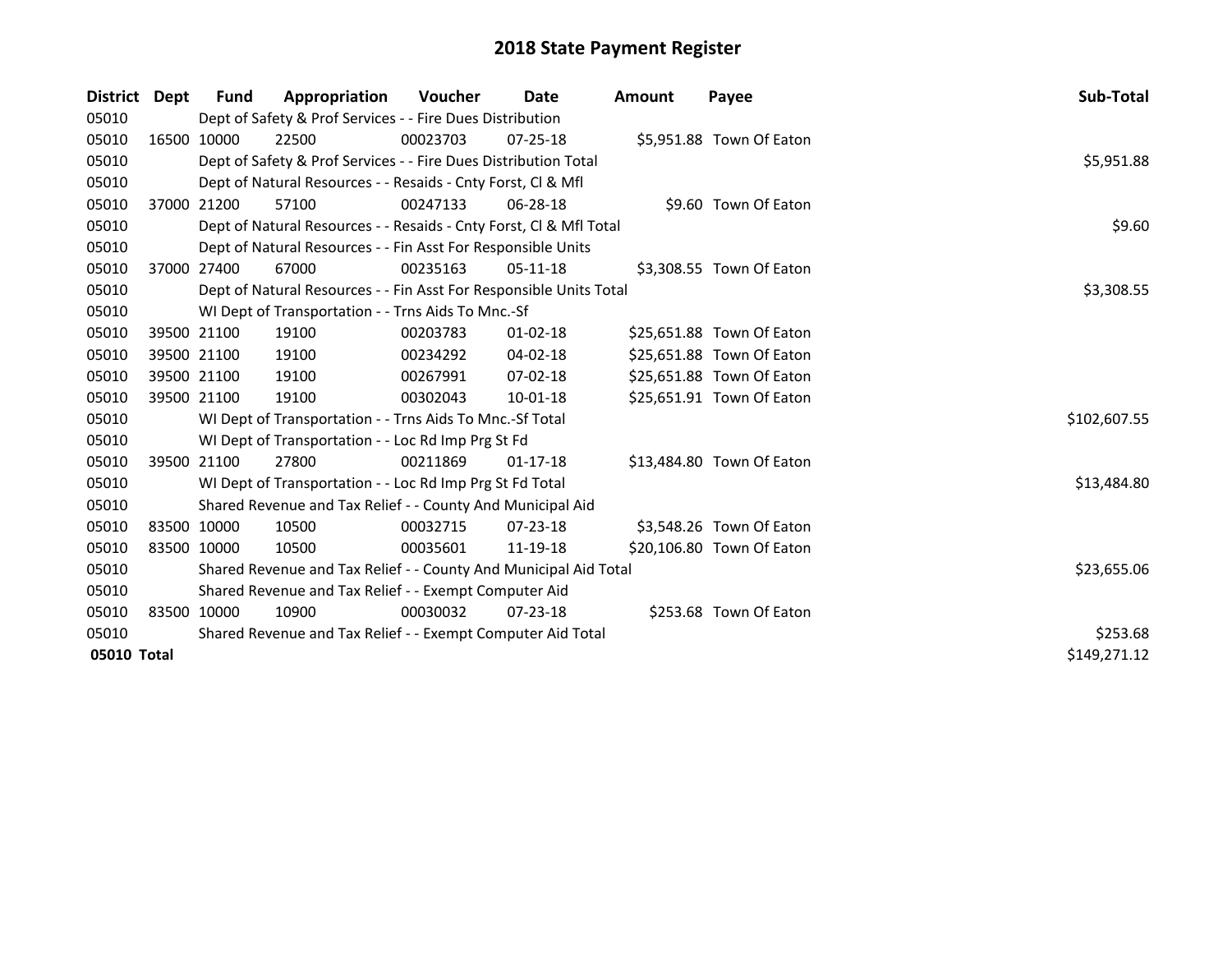| <b>District</b>             | <b>Dept</b> | <b>Fund</b>                                   | Appropriation                                                      | Voucher  | Date           | <b>Amount</b> | Payee                        | Sub-Total    |  |
|-----------------------------|-------------|-----------------------------------------------|--------------------------------------------------------------------|----------|----------------|---------------|------------------------------|--------------|--|
| 05012                       |             |                                               | Dept of Safety & Prof Services - - Fire Dues Distribution          |          |                |               |                              |              |  |
| 05012                       |             | 16500 10000                                   | 22500                                                              | 00023704 | $07 - 24 - 18$ |               | \$4,362.73 Town Of Glenmore  |              |  |
| 05012                       |             |                                               | Dept of Safety & Prof Services - - Fire Dues Distribution Total    |          |                |               |                              | \$4,362.73   |  |
| 05012                       |             |                                               | Dept of Natural Resources - - Resaids - Cnty Forst, Cl & Mfl       |          |                |               |                              |              |  |
| 05012                       |             | 37000 21200                                   | 57100                                                              | 00247134 | 06-28-18       |               | \$3.20 Town Of Glenmore      |              |  |
| 05012                       |             |                                               | Dept of Natural Resources - - Resaids - Cnty Forst, Cl & Mfl Total |          |                |               |                              | \$3.20       |  |
| 05012                       |             |                                               | Dept of Natural Resources - - Fin Asst For Responsible Units       |          |                |               |                              |              |  |
| 05012                       |             | 37000 27400                                   | 67000                                                              | 00235359 | $05-11-18$     |               | \$1,728.37 Town Of Glenmore  |              |  |
| 05012                       |             |                                               | Dept of Natural Resources - - Fin Asst For Responsible Units Total |          |                |               |                              | \$1,728.37   |  |
| 05012                       |             |                                               | Dept of Natural Resources - - Recycling Consolidation Grants       |          |                |               |                              |              |  |
| 05012                       |             | 37000 27400                                   | 67300                                                              | 00235359 | $05-11-18$     |               | \$291.54 Town Of Glenmore    |              |  |
| 05012                       |             |                                               | Dept of Natural Resources - - Recycling Consolidation Grants Total |          |                |               |                              | \$291.54     |  |
| 05012                       |             |                                               | WI Dept of Transportation - - Trns Aids To Mnc.-Sf                 |          |                |               |                              |              |  |
| 05012                       |             | 39500 21100                                   | 19100                                                              | 00203784 | $01 - 02 - 18$ |               | \$35,894.72 Town Of Glenmore |              |  |
| 05012                       | 39500 21100 |                                               | 19100                                                              | 00234293 | 04-02-18       |               | \$35,894.72 Town Of Glenmore |              |  |
| 05012                       | 39500 21100 |                                               | 19100                                                              | 00267992 | 07-02-18       |               | \$35,894.72 Town Of Glenmore |              |  |
| 05012                       | 39500 21100 |                                               | 19100                                                              | 00302044 | $10 - 01 - 18$ |               | \$35,894.74 Town Of Glenmore |              |  |
| 05012                       |             |                                               | WI Dept of Transportation - - Trns Aids To Mnc.-Sf Total           |          |                |               |                              | \$143,578.90 |  |
| 05012                       |             |                                               | Shared Revenue and Tax Relief - - County And Municipal Aid         |          |                |               |                              |              |  |
| 05012                       | 83500 10000 |                                               | 10500                                                              | 00032716 | 07-23-18       |               | \$3,104.22 Town Of Glenmore  |              |  |
| 05012                       | 83500 10000 |                                               | 10500                                                              | 00035602 | 11-19-18       |               | \$21,317.64 Town Of Glenmore |              |  |
| 05012                       |             |                                               | Shared Revenue and Tax Relief - - County And Municipal Aid Total   |          |                |               |                              | \$24,421.86  |  |
| 05012                       |             |                                               | Shared Revenue and Tax Relief - - Exempt Computer Aid              |          |                |               |                              |              |  |
| 05012                       | 83500 10000 |                                               | 10900                                                              | 00030033 | $07 - 23 - 18$ |               | \$339.92 Town Of Glenmore    |              |  |
| 05012                       |             |                                               | Shared Revenue and Tax Relief - - Exempt Computer Aid Total        |          |                |               |                              | \$339.92     |  |
| 05012                       |             | Shared Revenue and Tax Relief - - Utility Aid |                                                                    |          |                |               |                              |              |  |
| 05012                       | 83500 10000 |                                               | 11000                                                              | 00035602 | 11-19-18       |               | \$2,539.45 Town Of Glenmore  |              |  |
| 05012                       |             |                                               | Shared Revenue and Tax Relief - - Utility Aid Total                |          |                |               |                              | \$2,539.45   |  |
| \$177,265.97<br>05012 Total |             |                                               |                                                                    |          |                |               |                              |              |  |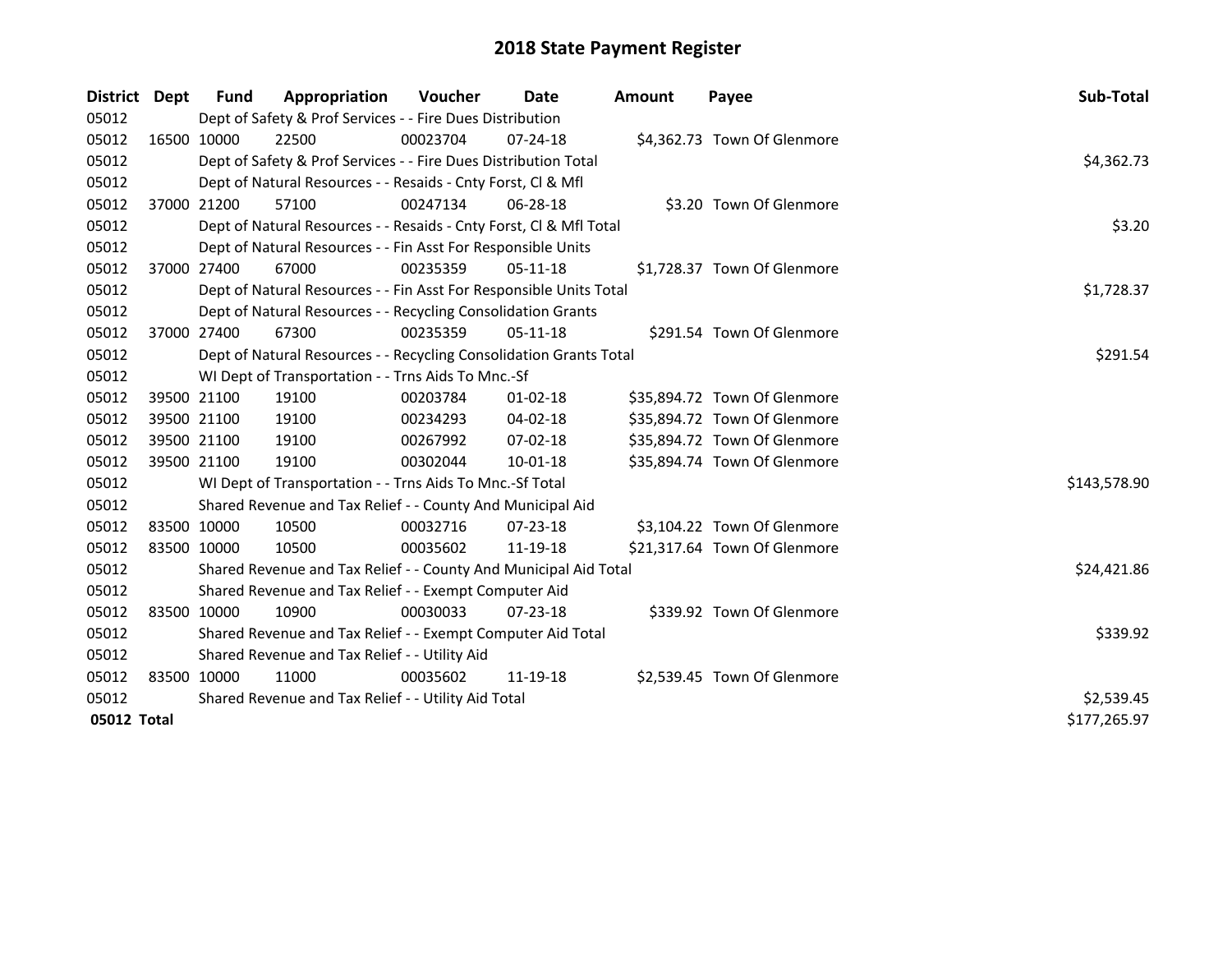| District                    | Dept        | <b>Fund</b>                                   | Appropriation                                                      | Voucher  | Date           | <b>Amount</b> | Payee                          | Sub-Total    |  |
|-----------------------------|-------------|-----------------------------------------------|--------------------------------------------------------------------|----------|----------------|---------------|--------------------------------|--------------|--|
| 05014                       |             |                                               | Dept of Safety & Prof Services - - Fire Dues Distribution          |          |                |               |                                |              |  |
| 05014                       |             | 16500 10000                                   | 22500                                                              | 00018430 | 07-02-18       |               | \$9,251.57 Green Bay, Town Of  |              |  |
| 05014                       |             |                                               | Dept of Safety & Prof Services - - Fire Dues Distribution Total    |          |                |               |                                | \$9,251.57   |  |
| 05014                       |             |                                               | Dept of Natural Resources - - Resaids - Cnty Forst, Cl & Mfl       |          |                |               |                                |              |  |
| 05014                       | 37000 21200 |                                               | 57100                                                              | 00247135 | 06-28-18       |               | \$28.97 Green Bay, Town Of     |              |  |
| 05014                       |             |                                               | Dept of Natural Resources - - Resaids - Cnty Forst, Cl & Mfl Total |          |                |               |                                | \$28.97      |  |
| 05014                       |             |                                               | Dept of Natural Resources - - Fin Asst For Responsible Units       |          |                |               |                                |              |  |
| 05014                       |             | 37000 27400                                   | 67000                                                              | 00235932 | 05-11-18       |               | \$4,345.89 Green Bay, Town Of  |              |  |
| 05014                       |             |                                               | Dept of Natural Resources - - Fin Asst For Responsible Units Total |          |                |               |                                | \$4,345.89   |  |
| 05014                       |             |                                               | Dept of Natural Resources - - Recycling Consolidation Grants       |          |                |               |                                |              |  |
| 05014                       |             | 37000 27400                                   | 67300                                                              | 00235932 | 05-11-18       |               | \$542.68 Green Bay, Town Of    |              |  |
| 05014                       |             |                                               | Dept of Natural Resources - - Recycling Consolidation Grants Total |          |                |               |                                | \$542.68     |  |
| 05014                       |             |                                               | WI Dept of Transportation - - Trns Aids To Mnc.-Sf                 |          |                |               |                                |              |  |
| 05014                       |             | 39500 21100                                   | 19100                                                              | 00203785 | 01-02-18       |               | \$26,858.33 Green Bay, Town Of |              |  |
| 05014                       |             | 39500 21100                                   | 19100                                                              | 00234294 | 04-02-18       |               | \$26,858.33 Green Bay, Town Of |              |  |
| 05014                       |             | 39500 21100                                   | 19100                                                              | 00267993 | 07-02-18       |               | \$26,858.33 Green Bay, Town Of |              |  |
| 05014                       |             | 39500 21100                                   | 19100                                                              | 00302045 | $10 - 01 - 18$ |               | \$26,858.34 Green Bay, Town Of |              |  |
| 05014                       |             |                                               | WI Dept of Transportation - - Trns Aids To Mnc.-Sf Total           |          |                |               |                                | \$107,433.33 |  |
| 05014                       |             |                                               | Shared Revenue and Tax Relief - - County And Municipal Aid         |          |                |               |                                |              |  |
| 05014                       |             | 83500 10000                                   | 10500                                                              | 00032717 | $07 - 23 - 18$ |               | \$3,103.59 Green Bay, Town Of  |              |  |
| 05014                       | 83500 10000 |                                               | 10500                                                              | 00035603 | 11-19-18       |               | \$17,587.02 Green Bay, Town Of |              |  |
| 05014                       |             |                                               | Shared Revenue and Tax Relief - - County And Municipal Aid Total   |          |                |               |                                | \$20,690.61  |  |
| 05014                       |             |                                               | Shared Revenue and Tax Relief - - Exempt Computer Aid              |          |                |               |                                |              |  |
| 05014                       |             | 83500 10000                                   | 10900                                                              | 00030034 | $07 - 23 - 18$ |               | \$1,686.43 Green Bay, Town Of  |              |  |
| 05014                       |             |                                               | Shared Revenue and Tax Relief - - Exempt Computer Aid Total        |          |                |               |                                | \$1,686.43   |  |
| 05014                       |             | Shared Revenue and Tax Relief - - Utility Aid |                                                                    |          |                |               |                                |              |  |
| 05014                       |             | 83500 10000                                   | 11000                                                              | 00032717 | 07-23-18       |               | \$870.09 Green Bay, Town Of    |              |  |
| 05014                       | 83500 10000 |                                               | 11000                                                              | 00035603 | 11-19-18       |               | \$4,798.07 Green Bay, Town Of  |              |  |
| 05014                       |             |                                               | Shared Revenue and Tax Relief - - Utility Aid Total                |          |                |               |                                | \$5,668.16   |  |
| \$149,647.64<br>05014 Total |             |                                               |                                                                    |          |                |               |                                |              |  |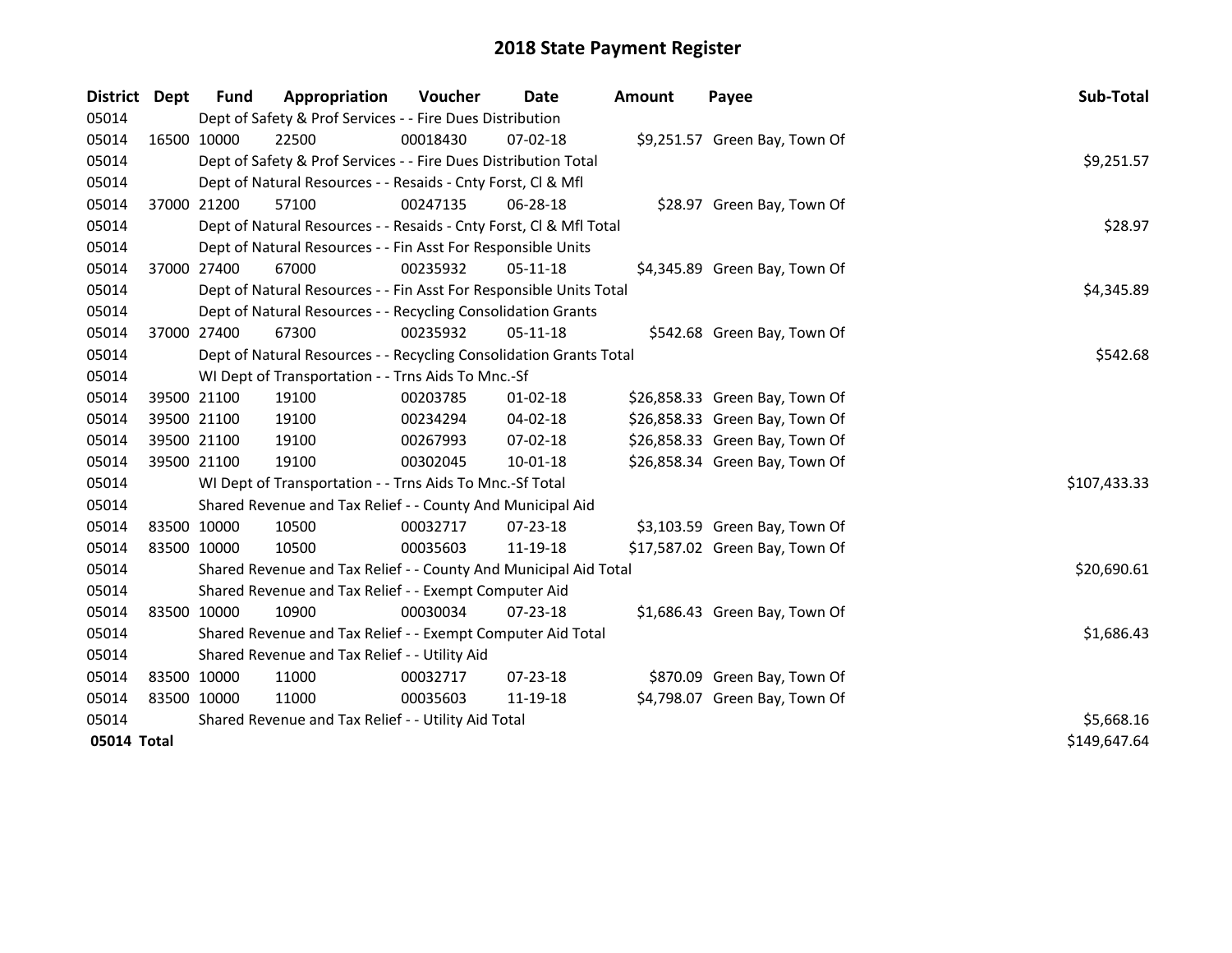| District Dept |             | <b>Fund</b> | Appropriation                                                        | Voucher  | <b>Date</b>    | <b>Amount</b> | Payee                       | Sub-Total    |
|---------------|-------------|-------------|----------------------------------------------------------------------|----------|----------------|---------------|-----------------------------|--------------|
| 05018         |             |             | Dept of Safety & Prof Services - - Fire Dues Distribution            |          |                |               |                             |              |
| 05018         | 16500 10000 |             | 22500                                                                | 00023705 | $07 - 25 - 18$ |               | \$6,161.62 Town Of Holland  |              |
| 05018         |             |             | Dept of Safety & Prof Services - - Fire Dues Distribution Total      |          |                |               |                             | \$6,161.62   |
| 05018         |             |             | Dept of Natural Resources - - Aids In Lieu Of Taxes - Gener          |          |                |               |                             |              |
| 05018         | 37000 10000 |             | 50300                                                                | 00211425 | 02-02-18       |               | \$1,915.31 Town Of Holland  |              |
| 05018         | 37000 10000 |             | 50300                                                                | 00211426 | 02-02-18       |               | \$215.16 Town Of Holland    |              |
| 05018         | 37000 10000 |             | 50300                                                                | 00228877 | 04-20-18       |               | \$106.59 Town Of Holland    |              |
| 05018         |             |             | Dept of Natural Resources - - Aids In Lieu Of Taxes - Gener Total    |          |                |               |                             | \$2,237.06   |
| 05018         |             |             | Dept of Natural Resources - - Resaids - Cnty Forst, Cl & Mfl         |          |                |               |                             |              |
| 05018         | 37000 21200 |             | 57100                                                                | 00247136 | 06-28-18       |               | \$194.37 Town Of Holland    |              |
| 05018         |             |             | Dept of Natural Resources - - Resaids - Cnty Forst, Cl & Mfl Total   |          |                |               |                             | \$194.37     |
| 05018         |             |             | Dept of Natural Resources - - Aids In Lieu Of Taxes - Sum S          |          |                |               |                             |              |
| 05018         | 37000 21200 |             | 57900                                                                | 00228876 | 04-20-18       |               | \$291.14 Town Of Holland    |              |
| 05018         |             |             | Dept of Natural Resources - - Aids In Lieu Of Taxes - Sum S Total    |          |                |               |                             | \$291.14     |
| 05018         |             |             | Dept of Natural Resources - - Fin Asst For Responsible Units         |          |                |               |                             |              |
| 05018         | 37000 27400 |             | 67000                                                                | 00235529 | 05-11-18       |               | \$3,188.10 Town Of Holland  |              |
| 05018         |             |             | Dept of Natural Resources - - Fin Asst For Responsible Units Total   |          |                |               |                             | \$3,188.10   |
| 05018         |             |             | WI Dept of Transportation - - Trns Aids To Mnc.-Sf                   |          |                |               |                             |              |
| 05018         | 39500 21100 |             | 19100                                                                | 00203786 | $01-02-18$     |               | \$33,015.98 Town Of Holland |              |
| 05018         | 39500 21100 |             | 19100                                                                | 00234295 | 04-02-18       |               | \$33,015.98 Town Of Holland |              |
| 05018         | 39500 21100 |             | 19100                                                                | 00267994 | 07-02-18       |               | \$33,015.98 Town Of Holland |              |
| 05018         | 39500 21100 |             | 19100                                                                | 00302046 | $10 - 01 - 18$ |               | \$33,015.98 Town Of Holland |              |
| 05018         |             |             | WI Dept of Transportation - - Trns Aids To Mnc.-Sf Total             |          |                |               |                             | \$132,063.92 |
| 05018         |             |             | Department of Administration - - Hv Trans Ln Annual Impact Fee       |          |                |               |                             |              |
| 05018         | 50500 10000 |             | 17400                                                                | 00078618 | 05-01-18       |               | \$7,880.00 Town Of Holland  |              |
| 05018         |             |             | Department of Administration - - Hv Trans Ln Annual Impact Fee Total |          |                |               |                             | \$7,880.00   |
| 05018         |             |             | Shared Revenue and Tax Relief - - County And Municipal Aid           |          |                |               |                             |              |
| 05018         | 83500 10000 |             | 10500                                                                | 00032718 | 07-23-18       |               | \$6,490.88 Town Of Holland  |              |
| 05018         | 83500 10000 |             | 10500                                                                | 00035604 | 11-19-18       |               | \$40,235.95 Town Of Holland |              |
| 05018         |             |             | Shared Revenue and Tax Relief - - County And Municipal Aid Total     |          |                |               |                             | \$46,726.83  |
| 05018         |             |             | Shared Revenue and Tax Relief - - Exempt Computer Aid                |          |                |               |                             |              |
| 05018         | 83500 10000 |             | 10900                                                                | 00030035 | $07 - 23 - 18$ |               | \$116.69 Town Of Holland    |              |
| 05018         |             |             | Shared Revenue and Tax Relief - - Exempt Computer Aid Total          |          |                |               |                             | \$116.69     |
| 05018 Total   |             |             |                                                                      |          |                |               |                             | \$198,859.73 |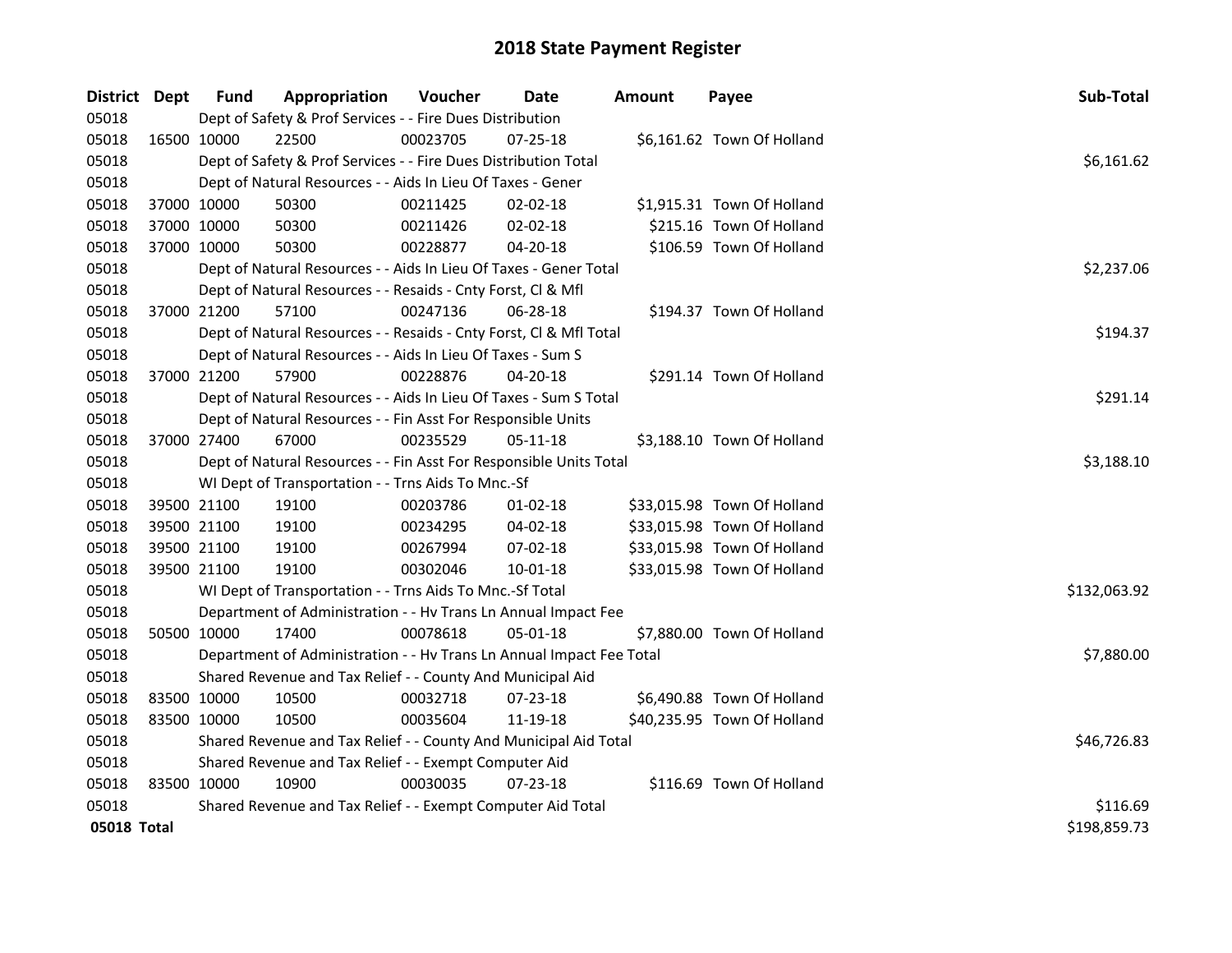| <b>District</b> | Dept        | Fund                                                        | Appropriation                                                      | Voucher  | Date           | <b>Amount</b> | Payee                        | Sub-Total    |
|-----------------|-------------|-------------------------------------------------------------|--------------------------------------------------------------------|----------|----------------|---------------|------------------------------|--------------|
| 05022           |             |                                                             | Dept of Safety & Prof Services - - Fire Dues Distribution          |          |                |               |                              |              |
| 05022           | 16500       | 10000                                                       | 22500                                                              | 00023706 | $07 - 24 - 18$ |               | \$4,451.47 Town Of Humboldt  |              |
| 05022           |             |                                                             | Dept of Safety & Prof Services - - Fire Dues Distribution Total    |          |                |               |                              | \$4,451.47   |
| 05022           |             |                                                             | Dept of Natural Resources - - Resaids - Cnty Forst, CI & Mfl       |          |                |               |                              |              |
| 05022           |             | 37000 21200                                                 | 57100                                                              | 00247137 | 06-28-18       |               | \$23.20 Town Of Humboldt     |              |
| 05022           |             |                                                             | Dept of Natural Resources - - Resaids - Cnty Forst, CI & Mfl Total |          |                |               |                              | \$23.20      |
| 05022           |             |                                                             | Dept of Natural Resources - - Fin Asst For Responsible Units       |          |                |               |                              |              |
| 05022           |             | 37000 27400                                                 | 67000                                                              | 00235110 | $05-11-18$     |               | \$2,479.63 Town Of Humboldt  |              |
| 05022           |             |                                                             | Dept of Natural Resources - - Fin Asst For Responsible Units Total |          |                |               |                              | \$2,479.63   |
| 05022           |             |                                                             | WI Dept of Transportation - - Trns Aids To Mnc.-Sf                 |          |                |               |                              |              |
| 05022           |             | 39500 21100                                                 | 19100                                                              | 00203787 | $01 - 02 - 18$ |               | \$21,895.18 Town Of Humboldt |              |
| 05022           |             | 39500 21100                                                 | 19100                                                              | 00234296 | $04 - 02 - 18$ |               | \$21,895.18 Town Of Humboldt |              |
| 05022           |             | 39500 21100                                                 | 19100                                                              | 00267995 | $07 - 02 - 18$ |               | \$21,895.18 Town Of Humboldt |              |
| 05022           |             | 39500 21100                                                 | 19100                                                              | 00302047 | $10-01-18$     |               | \$21,895.20 Town Of Humboldt |              |
| 05022           |             |                                                             | WI Dept of Transportation - - Trns Aids To Mnc.-Sf Total           |          |                |               |                              | \$87,580.74  |
| 05022           |             |                                                             | Shared Revenue and Tax Relief - - County And Municipal Aid         |          |                |               |                              |              |
| 05022           |             | 83500 10000                                                 | 10500                                                              | 00032719 | $07 - 23 - 18$ |               | \$9,272.66 Town Of Humboldt  |              |
| 05022           | 83500 10000 |                                                             | 10500                                                              | 00035605 | 11-19-18       |               | \$52,545.09 Town Of Humboldt |              |
| 05022           |             |                                                             | Shared Revenue and Tax Relief - - County And Municipal Aid Total   |          |                |               |                              | \$61,817.75  |
| 05022           |             |                                                             | Shared Revenue and Tax Relief - - Exempt Computer Aid              |          |                |               |                              |              |
| 05022           |             | 83500 10000                                                 | 10900                                                              | 00030036 | $07 - 23 - 18$ |               | \$62.91 Town Of Humboldt     |              |
| 05022           |             | Shared Revenue and Tax Relief - - Exempt Computer Aid Total |                                                                    |          |                |               |                              |              |
| 05022 Total     |             |                                                             |                                                                    |          |                |               |                              | \$156,415.70 |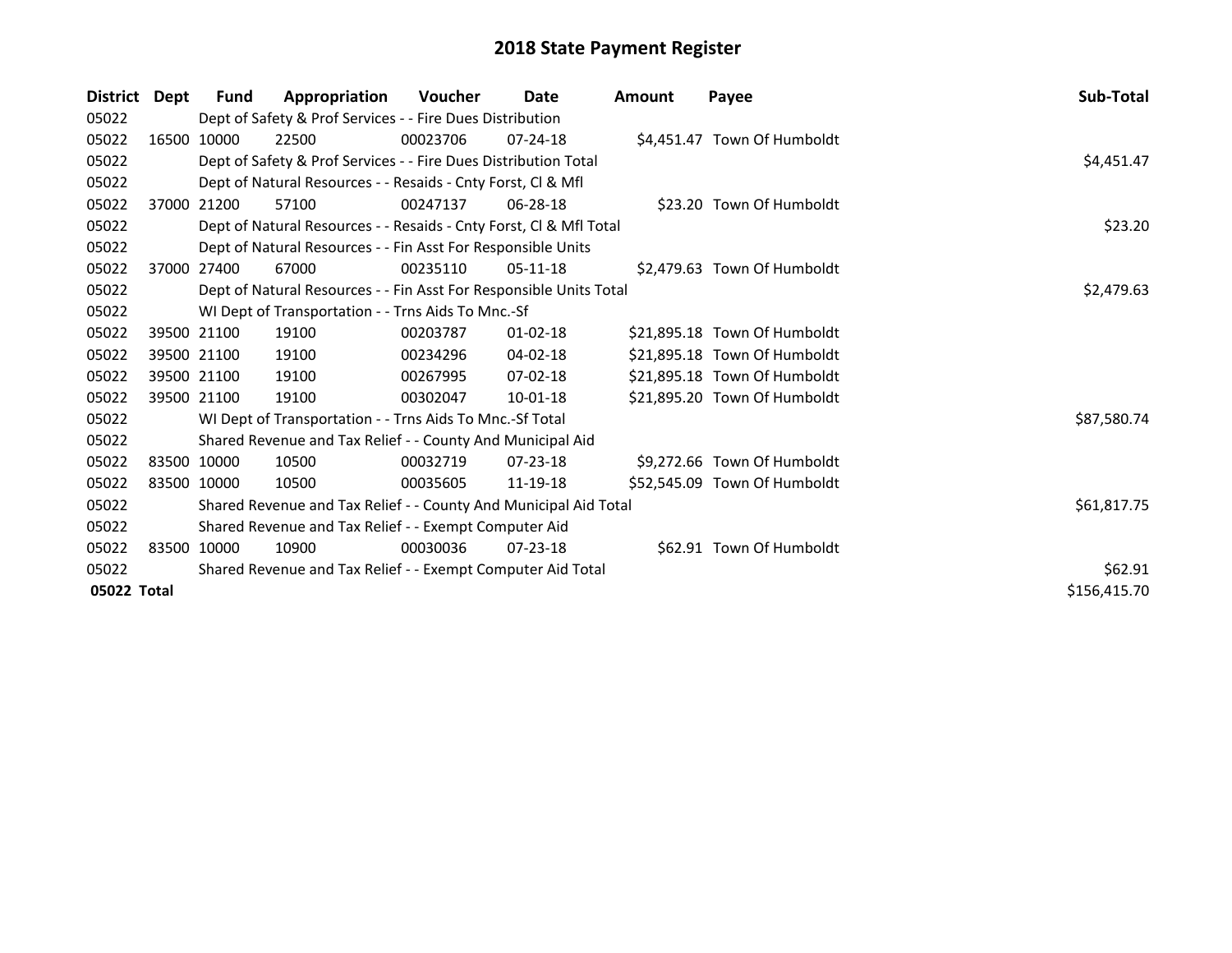| <b>District</b> | <b>Dept</b> | <b>Fund</b>                                   | Appropriation                                                      | Voucher  | <b>Date</b>    | <b>Amount</b> | Payee                        | Sub-Total    |  |
|-----------------|-------------|-----------------------------------------------|--------------------------------------------------------------------|----------|----------------|---------------|------------------------------|--------------|--|
| 05024           |             |                                               | Dept of Safety & Prof Services - - Fire Dues Distribution          |          |                |               |                              |              |  |
| 05024           | 16500 10000 |                                               | 22500                                                              | 00023707 | $07 - 26 - 18$ |               | \$25,493.77 Town Of Lawrence |              |  |
| 05024           |             |                                               | Dept of Safety & Prof Services - - Fire Dues Distribution Total    |          |                |               |                              | \$25,493.77  |  |
| 05024           |             |                                               | Dept of Natural Resources - - Aids In Lieu Of Taxes - Sum S        |          |                |               |                              |              |  |
| 05024           | 37000 21200 |                                               | 57900                                                              | 00229770 | $04 - 20 - 18$ |               | \$16.90 Town Of Lawrence     |              |  |
| 05024           |             |                                               | Dept of Natural Resources - - Aids In Lieu Of Taxes - Sum S Total  |          |                |               |                              | \$16.90      |  |
| 05024           |             |                                               | Dept of Natural Resources - - Fin Asst For Responsible Units       |          |                |               |                              |              |  |
| 05024           | 37000 27400 |                                               | 67000                                                              | 00235260 | $05-11-18$     |               | \$1,288.55 Town Of Lawrence  |              |  |
| 05024           |             |                                               | Dept of Natural Resources - - Fin Asst For Responsible Units Total |          |                |               |                              | \$1,288.55   |  |
| 05024           |             |                                               | Dept of Natural Resources - - Recycling Consolidation Grants       |          |                |               |                              |              |  |
| 05024           | 37000 27400 |                                               | 67300                                                              | 00235260 | $05-11-18$     |               | \$1,335.47 Town Of Lawrence  |              |  |
| 05024           |             |                                               | Dept of Natural Resources - - Recycling Consolidation Grants Total |          |                |               |                              | \$1,335.47   |  |
| 05024           |             |                                               | WI Dept of Transportation - - Trns Aids To Mnc.-Sf                 |          |                |               |                              |              |  |
| 05024           | 39500 21100 |                                               | 19100                                                              | 00203788 | $01 - 02 - 18$ |               | \$47,255.45 Town Of Lawrence |              |  |
| 05024           | 39500 21100 |                                               | 19100                                                              | 00234297 | 04-02-18       |               | \$47,255.45 Town Of Lawrence |              |  |
| 05024           | 39500 21100 |                                               | 19100                                                              | 00267996 | 07-02-18       |               | \$47,255.45 Town Of Lawrence |              |  |
| 05024           | 39500 21100 |                                               | 19100                                                              | 00302048 | 10-01-18       |               | \$47,255.46 Town Of Lawrence |              |  |
| 05024           |             |                                               | WI Dept of Transportation - - Trns Aids To Mnc.-Sf Total           |          |                |               |                              | \$189,021.81 |  |
| 05024           |             |                                               | Shared Revenue and Tax Relief - - County And Municipal Aid         |          |                |               |                              |              |  |
| 05024           | 83500 10000 |                                               | 10500                                                              | 00032720 | 07-23-18       |               | \$2,042.95 Town Of Lawrence  |              |  |
| 05024           | 83500 10000 |                                               | 10500                                                              | 00035606 | 11-19-18       |               | \$15,312.76 Town Of Lawrence |              |  |
| 05024           |             |                                               | Shared Revenue and Tax Relief - - County And Municipal Aid Total   |          |                |               |                              | \$17,355.71  |  |
| 05024           |             |                                               | Shared Revenue and Tax Relief - - Exempt Computer Aid              |          |                |               |                              |              |  |
| 05024           | 83500 10000 |                                               | 10900                                                              | 00030037 | $07 - 23 - 18$ |               | \$6,174.45 Town Of Lawrence  |              |  |
| 05024           |             |                                               | Shared Revenue and Tax Relief - - Exempt Computer Aid Total        |          |                |               |                              | \$6,174.45   |  |
| 05024           |             | Shared Revenue and Tax Relief - - Utility Aid |                                                                    |          |                |               |                              |              |  |
| 05024           | 83500 10000 |                                               | 11000                                                              | 00035606 | 11-19-18       |               | \$6,107.41 Town Of Lawrence  |              |  |
| 05024           |             |                                               | Shared Revenue and Tax Relief - - Utility Aid Total                |          |                |               |                              | \$6,107.41   |  |
| 05024 Total     |             |                                               |                                                                    |          |                |               |                              | \$246,794.07 |  |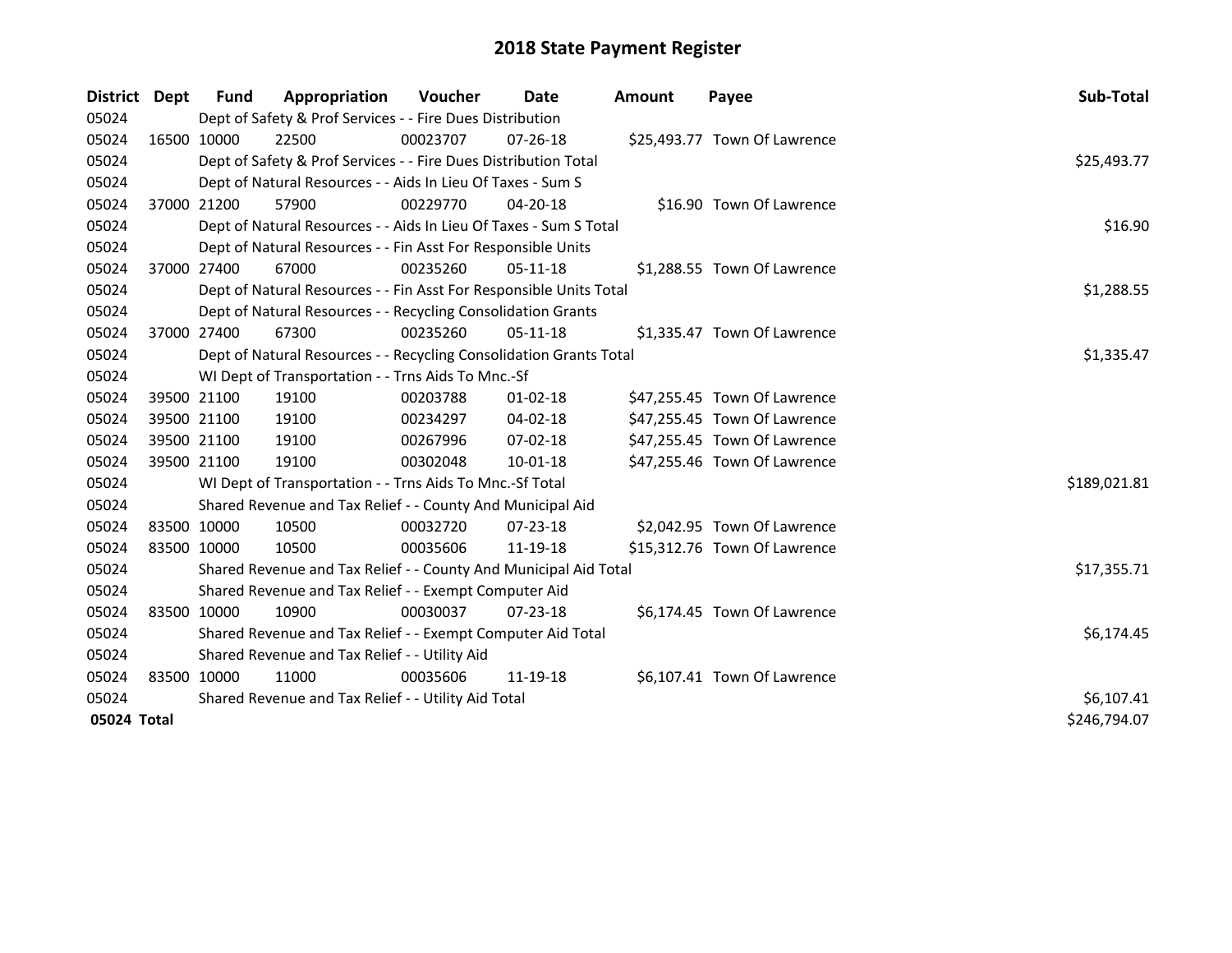| <b>District</b> | <b>Dept</b> | <b>Fund</b> | Appropriation                                                      | Voucher    | <b>Date</b>    | Amount | Payee                         | Sub-Total    |
|-----------------|-------------|-------------|--------------------------------------------------------------------|------------|----------------|--------|-------------------------------|--------------|
| 05025           |             |             | Dept of Safety & Prof Services - - Fire Dues Distribution          |            |                |        |                               |              |
| 05025           |             | 16500 10000 | 22500                                                              | 00021096   | 07-19-18       |        | \$37,149.70 Town Of Ledgeview |              |
| 05025           |             |             | Dept of Safety & Prof Services - - Fire Dues Distribution Total    |            |                |        |                               | \$37,149.70  |
| 05025           |             |             | Dept of Natural Resources - - Resaids - Cnty Forst, Cl & Mfl       |            |                |        |                               |              |
| 05025           |             | 37000 21200 | 57100                                                              | 00247138   | 06-28-18       |        | \$8.00 Town Of Ledgeview      |              |
| 05025           |             |             | Dept of Natural Resources - - Resaids - Cnty Forst, Cl & Mfl Total |            |                |        |                               | \$8.00       |
| 05025           |             |             | Dept of Natural Resources - - Fin Asst For Responsible Units       |            |                |        |                               |              |
| 05025           |             | 37000 27400 | 67000                                                              | 00235335   | $05-11-18$     |        | \$15,596.08 Town Of Ledgeview |              |
| 05025           |             |             | Dept of Natural Resources - - Fin Asst For Responsible Units Total |            |                |        |                               | \$15,596.08  |
| 05025           |             |             | WI Dept of Transportation - - Trns Aids To Mnc.-Sf                 |            |                |        |                               |              |
| 05025           |             | 39500 21100 | 19100                                                              | 00203789   | $01 - 02 - 18$ |        | \$70,590.97 Town Of Ledgeview |              |
| 05025           |             | 39500 21100 | 19100                                                              | 00234298   | 04-02-18       |        | \$70,590.97 Town Of Ledgeview |              |
| 05025           |             | 39500 21100 | 19100                                                              | 00267997   | 07-02-18       |        | \$70,590.97 Town Of Ledgeview |              |
| 05025           | 39500 21100 |             | 19100                                                              | 00302049   | 10-01-18       |        | \$70,590.99 Town Of Ledgeview |              |
| 05025           |             |             | WI Dept of Transportation - - Trns Aids To Mnc.-Sf Total           |            |                |        |                               | \$282,363.90 |
| 05025           |             |             | WI Dept of Transportation - - Loc Rd Imp Prg St Fd                 |            |                |        |                               |              |
| 05025           |             | 39500 21100 | 27800                                                              | 00305571   | $10-02-18$     |        | \$13,484.80 Town Of Ledgeview |              |
| 05025           |             |             | WI Dept of Transportation - - Loc Rd Imp Prg St Fd Total           |            |                |        |                               | \$13,484.80  |
| 05025           |             |             | Department of Revenue - - Payments For Municipal Svcs              |            |                |        |                               |              |
| 05025           |             | 56600 10000 | 50100                                                              | 00026690   | $01 - 31 - 18$ |        | \$318.96 Town Of Ledgeview    |              |
| 05025           |             |             | Department of Revenue - - Payments For Municipal Svcs Total        |            |                |        |                               | \$318.96     |
| 05025           |             |             | Shared Revenue and Tax Relief - - Exempt Computer Aid              |            |                |        |                               |              |
| 05025           | 83500 10000 |             | 10900                                                              | 00030038   | $07 - 23 - 18$ |        | \$3,066.42 Town Of Ledgeview  |              |
| 05025           |             |             | Shared Revenue and Tax Relief - - Exempt Computer Aid Total        |            |                |        |                               | \$3,066.42   |
| 05025           |             |             | Shared Revenue and Tax Relief - - Utility Aid                      |            |                |        |                               |              |
| 05025           |             | 83500 10000 | 11000                                                              | 00032721   | $07 - 23 - 18$ |        | \$133.88 Town Of Ledgeview    |              |
| 05025           | 83500 10000 |             | 11000                                                              | 00035607   | 11-19-18       |        | \$894.48 Town Of Ledgeview    |              |
| 05025           |             |             | Shared Revenue and Tax Relief - - Utility Aid Total                | \$1,028.36 |                |        |                               |              |
| 05025 Total     |             |             |                                                                    |            |                |        |                               | \$353,016.22 |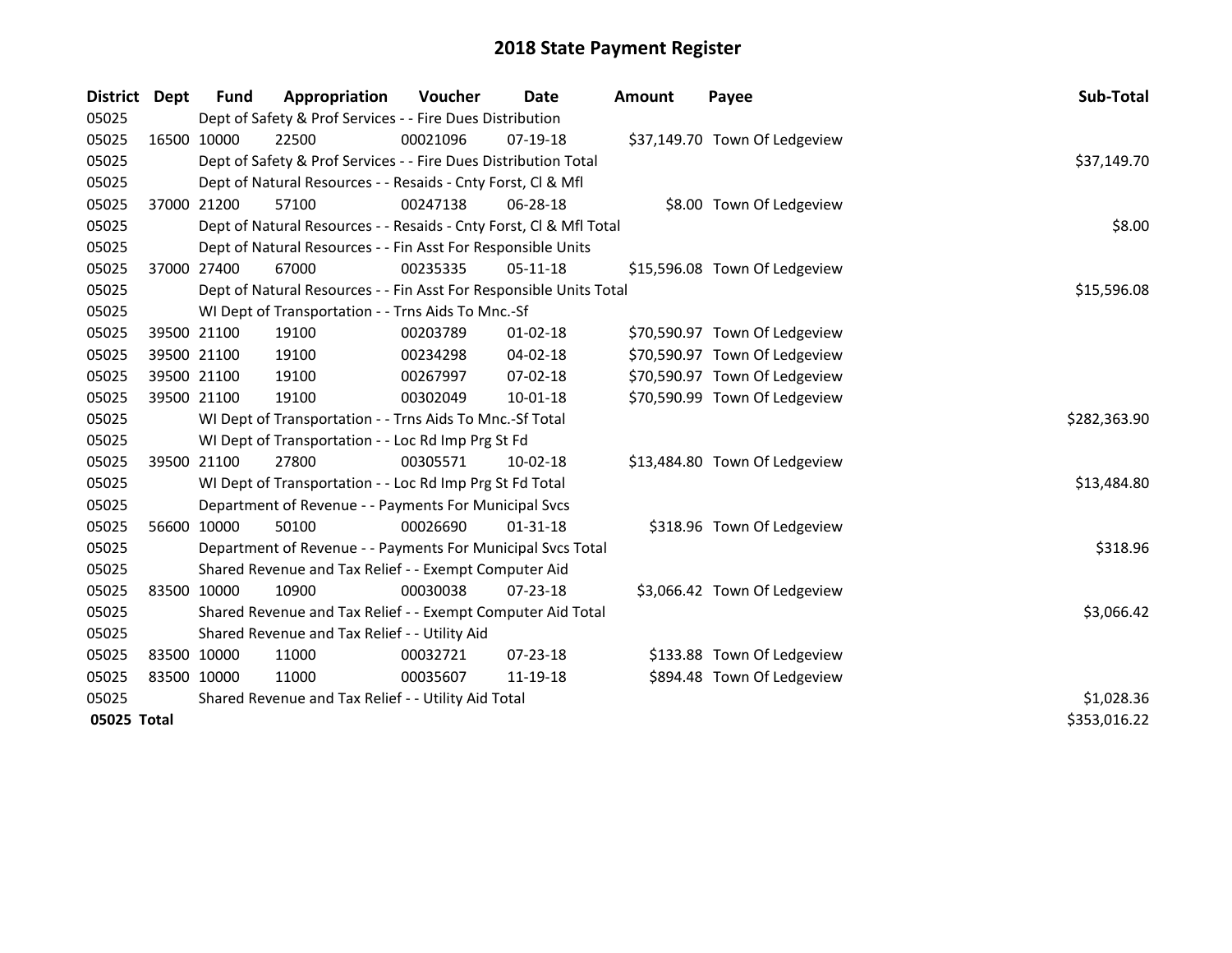| District    | Dept         | <b>Fund</b> | Appropriation                                                      | <b>Voucher</b> | Date           | <b>Amount</b> | Payee                        | Sub-Total    |
|-------------|--------------|-------------|--------------------------------------------------------------------|----------------|----------------|---------------|------------------------------|--------------|
| 05026       |              |             | Dept of Safety & Prof Services - - Fire Dues Distribution          |                |                |               |                              |              |
| 05026       |              | 16500 10000 | 22500                                                              | 00023708       | $07 - 25 - 18$ |               | \$5,218.60 Town Of Morrison  |              |
| 05026       |              |             | Dept of Safety & Prof Services - - Fire Dues Distribution Total    |                |                |               |                              | \$5,218.60   |
| 05026       |              |             | Dept of Natural Resources - - Resaids - Cnty Forst, CI & Mfl       |                |                |               |                              |              |
| 05026       |              | 37000 21200 | 57100                                                              | 00247139       | 06-28-18       |               | \$197.96 Town Of Morrison    |              |
| 05026       |              |             | Dept of Natural Resources - - Resaids - Cnty Forst, CI & Mfl Total |                |                |               |                              | \$197.96     |
| 05026       |              |             | Dept of Natural Resources - - Fin Asst For Responsible Units       |                |                |               |                              |              |
| 05026       |              | 37000 27400 | 67000                                                              | 00235773       | $05-11-18$     |               | \$4,127.17 Town Of Morrison  |              |
| 05026       |              |             | Dept of Natural Resources - - Fin Asst For Responsible Units Total |                |                |               |                              | \$4,127.17   |
| 05026       |              |             | Dept of Natural Resources - - Recycling Consolidation Grants       |                |                |               |                              |              |
| 05026       |              | 37000 27400 | 67300                                                              | 00235773       | $05-11-18$     |               | \$416.85 Town Of Morrison    |              |
| 05026       |              |             | Dept of Natural Resources - - Recycling Consolidation Grants Total |                |                |               |                              | \$416.85     |
| 05026       |              |             | WI Dept of Transportation - - Trns Aids To Mnc.-Sf                 |                |                |               |                              |              |
| 05026       |              | 39500 21100 | 19100                                                              | 00203790       | $01-02-18$     |               | \$31,976.76 Town Of Morrison |              |
| 05026       |              | 39500 21100 | 19100                                                              | 00234299       | $04 - 02 - 18$ |               | \$31,976.76 Town Of Morrison |              |
| 05026       |              | 39500 21100 | 19100                                                              | 00267998       | $07 - 02 - 18$ |               | \$31,976.76 Town Of Morrison |              |
| 05026       |              | 39500 21100 | 19100                                                              | 00302050       | 10-01-18       |               | \$31,976.78 Town Of Morrison |              |
| 05026       |              |             | WI Dept of Transportation - - Trns Aids To Mnc.-Sf Total           |                |                |               |                              | \$127,907.06 |
| 05026       |              |             | Shared Revenue and Tax Relief - - County And Municipal Aid         |                |                |               |                              |              |
| 05026       |              | 83500 10000 | 10500                                                              | 00032722       | $07 - 23 - 18$ |               | \$10,086.91 Town Of Morrison |              |
| 05026       |              | 83500 10000 | 10500                                                              | 00035608       | 11-19-18       |               | \$57,159.17 Town Of Morrison |              |
| 05026       |              |             | Shared Revenue and Tax Relief - - County And Municipal Aid Total   |                |                |               |                              | \$67,246.08  |
| 05026       |              |             | Shared Revenue and Tax Relief - - Exempt Computer Aid              |                |                |               |                              |              |
| 05026       |              | 83500 10000 | 10900                                                              | 00030039       | 07-23-18       |               | \$50.74 Town Of Morrison     |              |
| 05026       |              |             | Shared Revenue and Tax Relief - - Exempt Computer Aid Total        | \$50.74        |                |               |                              |              |
| 05026 Total | \$205,164.46 |             |                                                                    |                |                |               |                              |              |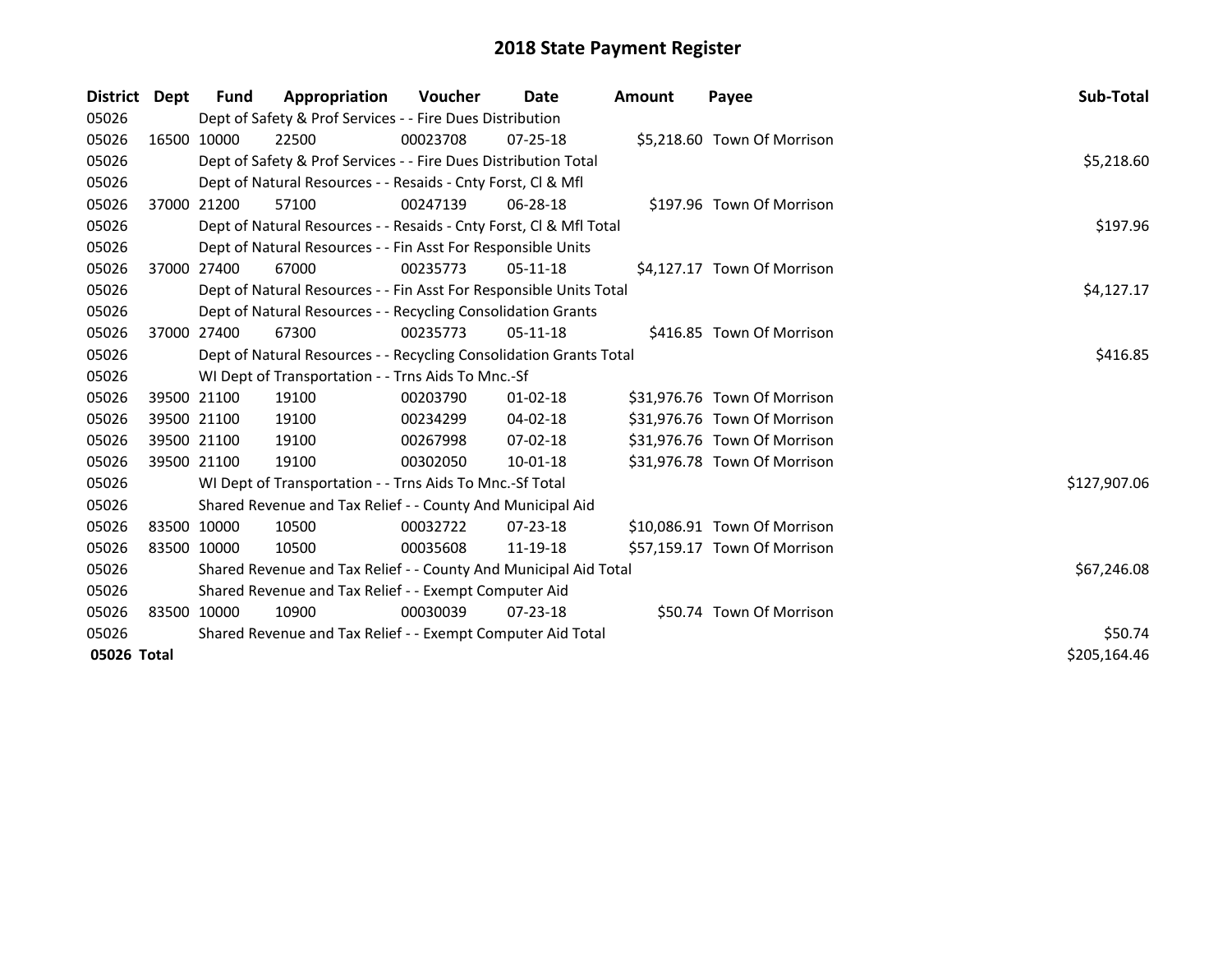| <b>District</b> | <b>Dept</b> | Fund                                                         | Appropriation                                                      | <b>Voucher</b> | Date           | <b>Amount</b> | Payee                           | Sub-Total    |
|-----------------|-------------|--------------------------------------------------------------|--------------------------------------------------------------------|----------------|----------------|---------------|---------------------------------|--------------|
| 05028           |             |                                                              | Dept of Safety & Prof Services - - Fire Dues Distribution          |                |                |               |                                 |              |
| 05028           |             | 16500 10000                                                  | 22500                                                              | 00023709       | 07-25-18       |               | \$6,283.92 Town Of New Denmark  |              |
| 05028           |             |                                                              | Dept of Safety & Prof Services - - Fire Dues Distribution Total    |                |                |               |                                 | \$6,283.92   |
| 05028           |             |                                                              | Dept of Natural Resources - - Aids In Lieu Of Taxes - Gener        |                |                |               |                                 |              |
| 05028           | 37000 10000 |                                                              | 50300                                                              | 00211475       | $02 - 02 - 18$ |               | \$494.44 Town Of New Denmark    |              |
| 05028           |             |                                                              | Dept of Natural Resources - - Aids In Lieu Of Taxes - Gener Total  |                |                |               |                                 | \$494.44     |
| 05028           |             | Dept of Natural Resources - - Resaids - Cnty Forst, Cl & Mfl |                                                                    |                |                |               |                                 |              |
| 05028           | 37000 21200 |                                                              | 57100                                                              | 00247140       | 06-28-18       |               | \$60.70 Town Of New Denmark     |              |
| 05028           |             |                                                              | Dept of Natural Resources - - Resaids - Cnty Forst, Cl & Mfl Total | \$60.70        |                |               |                                 |              |
| 05028           |             |                                                              | Dept of Natural Resources - - Fin Asst For Responsible Units       |                |                |               |                                 |              |
| 05028           | 37000 27400 |                                                              | 67000                                                              | 00235575       | $05-11-18$     |               | \$4,855.45 Town Of New Denmark  |              |
| 05028           |             |                                                              | Dept of Natural Resources - - Fin Asst For Responsible Units Total |                |                |               |                                 | \$4,855.45   |
| 05028           |             |                                                              | WI Dept of Transportation - - Trns Aids To Mnc.-Sf                 |                |                |               |                                 |              |
| 05028           | 39500 21100 |                                                              | 19100                                                              | 00203791       | $01 - 02 - 18$ |               | \$35,781.24 Town Of New Denmark |              |
| 05028           | 39500 21100 |                                                              | 19100                                                              | 00234300       | 04-02-18       |               | \$35,781.24 Town Of New Denmark |              |
| 05028           | 39500 21100 |                                                              | 19100                                                              | 00267999       | 07-02-18       |               | \$35,781.24 Town Of New Denmark |              |
| 05028           | 39500 21100 |                                                              | 19100                                                              | 00302051       | $10 - 01 - 18$ |               | \$35,781.27 Town Of New Denmark |              |
| 05028           |             |                                                              | WI Dept of Transportation - - Trns Aids To Mnc.-Sf Total           |                |                |               |                                 | \$143,124.99 |
| 05028           |             |                                                              | Shared Revenue and Tax Relief - - County And Municipal Aid         |                |                |               |                                 |              |
| 05028           | 83500 10000 |                                                              | 10500                                                              | 00032723       | $07 - 23 - 18$ |               | \$4,276.06 Town Of New Denmark  |              |
| 05028           | 83500 10000 |                                                              | 10500                                                              | 00035609       | 11-19-18       |               | \$24,230.98 Town Of New Denmark |              |
| 05028           |             |                                                              | Shared Revenue and Tax Relief - - County And Municipal Aid Total   |                |                |               |                                 | \$28,507.04  |
| 05028           |             |                                                              | Shared Revenue and Tax Relief - - Exempt Computer Aid              |                |                |               |                                 |              |
| 05028           | 83500 10000 |                                                              | 10900                                                              | 00030040       | $07 - 23 - 18$ |               | \$1,028.91 Town Of New Denmark  |              |
| 05028           |             |                                                              | Shared Revenue and Tax Relief - - Exempt Computer Aid Total        |                |                |               |                                 | \$1,028.91   |
| 05028           |             |                                                              | Shared Revenue and Tax Relief - - Utility Aid                      |                |                |               |                                 |              |
| 05028           | 83500 10000 |                                                              | 11000                                                              | 00032723       | $07 - 23 - 18$ |               | \$2.52 Town Of New Denmark      |              |
| 05028           | 83500 10000 |                                                              | 11000                                                              | 00035609       | 11-19-18       |               | \$14.53 Town Of New Denmark     |              |
| 05028           |             |                                                              | Shared Revenue and Tax Relief - - Utility Aid Total                |                |                |               |                                 | \$17.05      |
| 05028 Total     |             |                                                              |                                                                    |                |                |               |                                 | \$184,372.50 |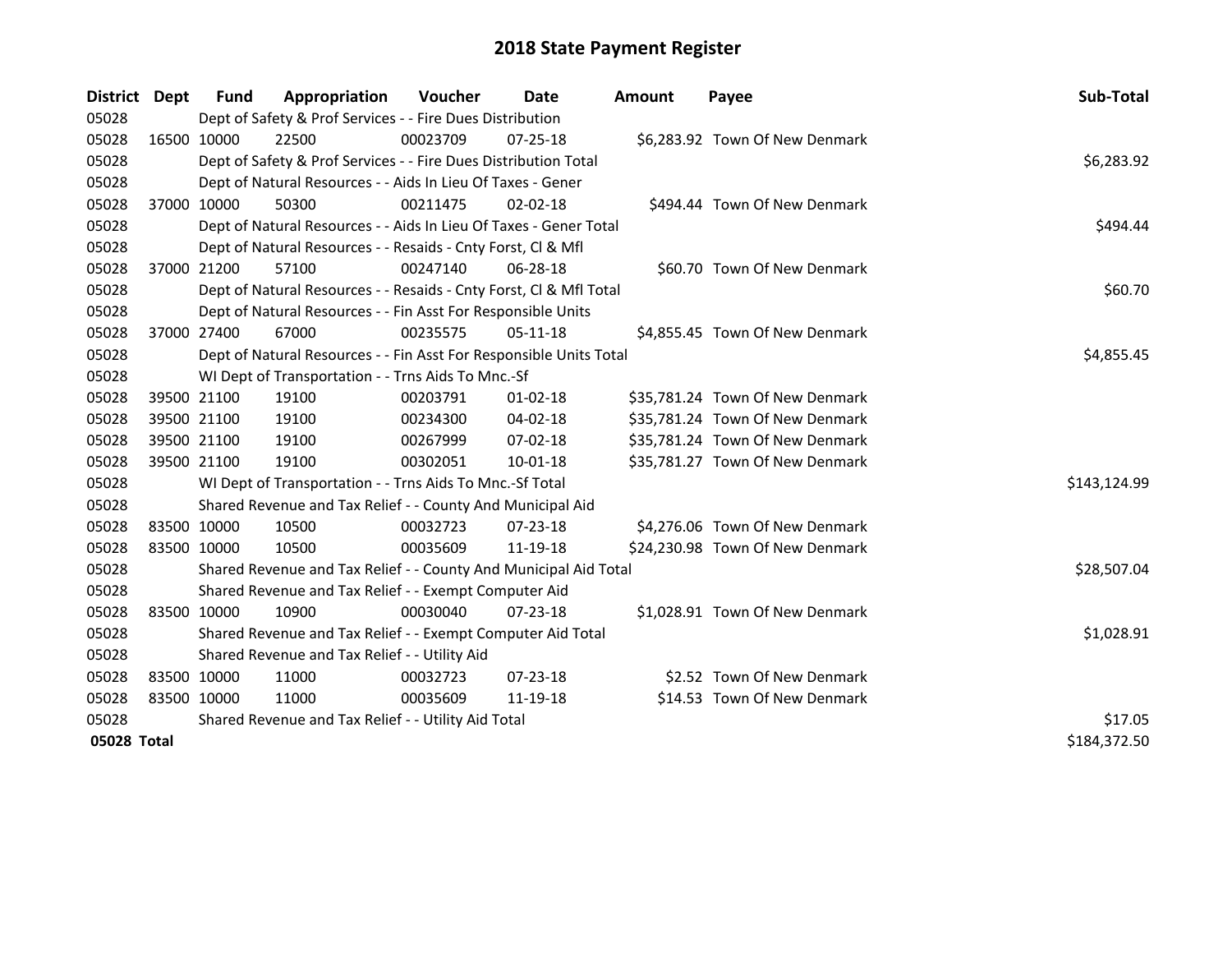| <b>District</b> | Dept        | <b>Fund</b>                                           | Appropriation                                                        | <b>Voucher</b> | Date           | <b>Amount</b> | Payee                          | Sub-Total    |
|-----------------|-------------|-------------------------------------------------------|----------------------------------------------------------------------|----------------|----------------|---------------|--------------------------------|--------------|
| 05030           |             |                                                       | Dept of Safety & Prof Services - - Fire Dues Distribution            |                |                |               |                                |              |
| 05030           | 16500 10000 |                                                       | 22500                                                                | 00023710       | $07 - 25 - 18$ |               | \$10,920.84 Town Of Pittsfield |              |
| 05030           |             |                                                       | Dept of Safety & Prof Services - - Fire Dues Distribution Total      |                |                |               |                                | \$10,920.84  |
| 05030           |             |                                                       | Dept of Natural Resources - - Aids In Lieu Of Taxes - Gener          |                |                |               |                                |              |
| 05030           |             | 37000 10000                                           | 50300                                                                | 00211459       | $02 - 02 - 18$ |               | \$1,128.91 Town Of Pittsfield  |              |
| 05030           |             |                                                       | Dept of Natural Resources - - Aids In Lieu Of Taxes - Gener Total    |                |                |               |                                | \$1,128.91   |
| 05030           |             |                                                       | Dept of Natural Resources - - Resaids - Cnty Forst, CI & Mfl         |                |                |               |                                |              |
| 05030           |             | 37000 21200                                           | 57100                                                                | 00247141       | 06-28-18       |               | \$60.40 Town Of Pittsfield     |              |
| 05030           |             |                                                       | Dept of Natural Resources - - Resaids - Cnty Forst, Cl & Mfl Total   |                |                |               |                                | \$60.40      |
| 05030           |             |                                                       | Dept of Natural Resources - - Fin Asst For Responsible Units         |                |                |               |                                |              |
| 05030           |             | 37000 27400                                           | 67000                                                                | 00235518       | $05-11-18$     |               | \$3,575.61 Town Of Pittsfield  |              |
| 05030           |             |                                                       | Dept of Natural Resources - - Fin Asst For Responsible Units Total   |                |                |               |                                | \$3,575.61   |
| 05030           |             |                                                       | WI Dept of Transportation - - Trns Aids To Mnc.-Sf                   |                |                |               |                                |              |
| 05030           |             | 39500 21100                                           | 19100                                                                | 00203792       | $01 - 02 - 18$ |               | \$34,927.18 Town Of Pittsfield |              |
| 05030           |             | 39500 21100                                           | 19100                                                                | 00234301       | 04-02-18       |               | \$34,927.18 Town Of Pittsfield |              |
| 05030           |             | 39500 21100                                           | 19100                                                                | 00268000       | 07-02-18       |               | \$34,927.18 Town Of Pittsfield |              |
| 05030           |             | 39500 21100                                           | 19100                                                                | 00302052       | 10-01-18       |               | \$34,927.18 Town Of Pittsfield |              |
| 05030           |             |                                                       | WI Dept of Transportation - - Trns Aids To Mnc.-Sf Total             |                |                |               |                                | \$139,708.72 |
| 05030           |             |                                                       | Department of Administration - - Hv Trans Ln Annual Impact Fee       |                |                |               |                                |              |
| 05030           |             | 50500 10000                                           | 17400                                                                | 00078654       | 05-01-18       |               | \$33,620.00 Town Of Pittsfield |              |
| 05030           |             |                                                       | Department of Administration - - Hv Trans Ln Annual Impact Fee Total |                |                |               |                                | \$33,620.00  |
| 05030           |             |                                                       | Shared Revenue and Tax Relief - - County And Municipal Aid           |                |                |               |                                |              |
| 05030           | 83500 10000 |                                                       | 10500                                                                | 00032724       | $07 - 23 - 18$ |               | \$5,078.22 Town Of Pittsfield  |              |
| 05030           | 83500 10000 |                                                       | 10500                                                                | 00035610       | 11-19-18       |               | \$28,776.61 Town Of Pittsfield |              |
| 05030           |             |                                                       | Shared Revenue and Tax Relief - - County And Municipal Aid Total     |                |                |               |                                | \$33,854.83  |
| 05030           |             | Shared Revenue and Tax Relief - - Exempt Computer Aid |                                                                      |                |                |               |                                |              |
| 05030           | 83500 10000 |                                                       | 10900                                                                | 00030041       | $07 - 23 - 18$ |               | \$200.91 Town Of Pittsfield    |              |
| 05030           |             |                                                       | Shared Revenue and Tax Relief - - Exempt Computer Aid Total          | \$200.91       |                |               |                                |              |
| 05030 Total     |             |                                                       |                                                                      |                |                |               |                                | \$223,070.22 |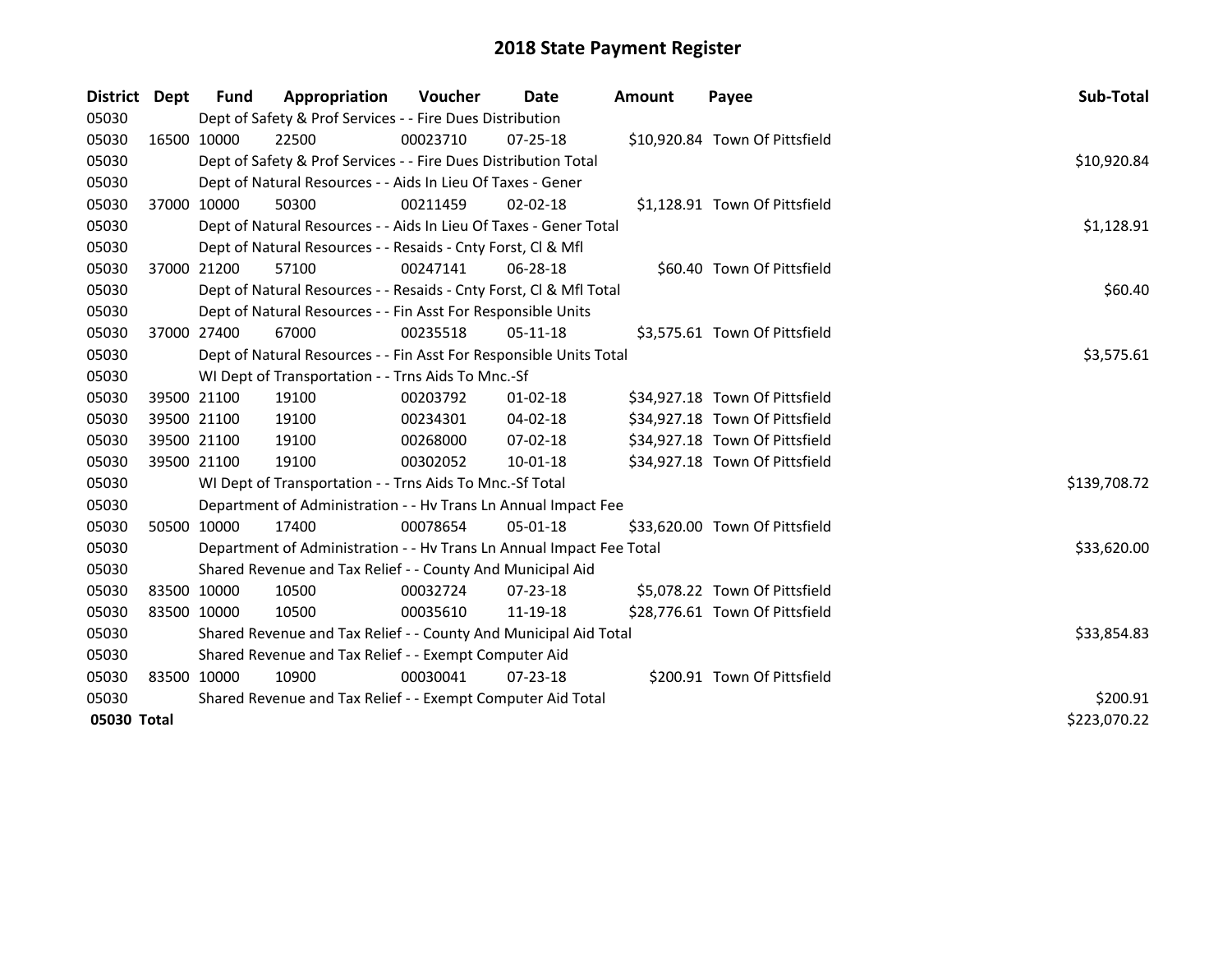| District Dept |             | <b>Fund</b>                                   | Appropriation                                                      | Voucher  | Date           | <b>Amount</b> | Payee                        | Sub-Total    |  |
|---------------|-------------|-----------------------------------------------|--------------------------------------------------------------------|----------|----------------|---------------|------------------------------|--------------|--|
| 05034         |             |                                               | Dept of Safety & Prof Services - - Fire Dues Distribution          |          |                |               |                              |              |  |
| 05034         |             | 16500 10000                                   | 22500                                                              | 00023711 | $07 - 25 - 18$ |               | \$8,247.98 Town Of Rockland  |              |  |
| 05034         |             |                                               | Dept of Safety & Prof Services - - Fire Dues Distribution Total    |          |                |               |                              | \$8,247.98   |  |
| 05034         |             |                                               | Dept of Natural Resources - - Aids In Lieu Of Taxes - Gener        |          |                |               |                              |              |  |
| 05034         |             | 37000 10000                                   | 50300                                                              | 00211454 | 02-02-18       |               | \$5,413.64 Town Of Rockland  |              |  |
| 05034         |             |                                               | Dept of Natural Resources - - Aids In Lieu Of Taxes - Gener Total  |          |                |               |                              | \$5,413.64   |  |
| 05034         |             |                                               | Dept of Natural Resources - - Resaids - Cnty Forst, Cl & Mfl       |          |                |               |                              |              |  |
| 05034         | 37000 21200 |                                               | 57100                                                              | 00247142 | 06-28-18       |               | \$4.00 Town Of Rockland      |              |  |
| 05034         |             |                                               | Dept of Natural Resources - - Resaids - Cnty Forst, Cl & Mfl Total |          |                |               |                              | \$4.00       |  |
| 05034         |             |                                               | Dept of Natural Resources - - Fin Asst For Responsible Units       |          |                |               |                              |              |  |
| 05034         | 37000 27400 |                                               | 67000                                                              | 00235535 | $05 - 11 - 18$ |               | \$2,405.14 Town Of Rockland  |              |  |
| 05034         |             |                                               | Dept of Natural Resources - - Fin Asst For Responsible Units Total |          |                |               |                              | \$2,405.14   |  |
| 05034         |             |                                               | WI Dept of Transportation - - Trns Aids To Mnc.-Sf                 |          |                |               |                              |              |  |
| 05034         |             | 39500 21100                                   | 19100                                                              | 00203793 | 01-02-18       |               | \$25,054.63 Town Of Rockland |              |  |
| 05034         |             | 39500 21100                                   | 19100                                                              | 00234302 | 04-02-18       |               | \$25,054.63 Town Of Rockland |              |  |
| 05034         |             | 39500 21100                                   | 19100                                                              | 00268001 | 07-02-18       |               | \$25,054.63 Town Of Rockland |              |  |
| 05034         |             | 39500 21100                                   | 19100                                                              | 00302053 | 10-01-18       |               | \$25,054.66 Town Of Rockland |              |  |
| 05034         |             |                                               | WI Dept of Transportation - - Trns Aids To Mnc.-Sf Total           |          |                |               |                              | \$100,218.55 |  |
| 05034         |             |                                               | WI Dept of Transportation - - Loc Rd Imp Prg St Fd                 |          |                |               |                              |              |  |
| 05034         |             | 39500 21100                                   | 27800                                                              | 00328120 | 12-03-18       |               | \$14,977.24 Town Of Rockland |              |  |
| 05034         |             |                                               | WI Dept of Transportation - - Loc Rd Imp Prg St Fd Total           |          |                |               |                              | \$14,977.24  |  |
| 05034         |             |                                               | Shared Revenue and Tax Relief - - County And Municipal Aid         |          |                |               |                              |              |  |
| 05034         |             | 83500 10000                                   | 10500                                                              | 00032725 | 07-23-18       |               | \$2,769.29 Town Of Rockland  |              |  |
| 05034         | 83500 10000 |                                               | 10500                                                              | 00035611 | 11-19-18       |               | \$15,692.61 Town Of Rockland |              |  |
| 05034         |             |                                               | Shared Revenue and Tax Relief - - County And Municipal Aid Total   |          |                |               |                              | \$18,461.90  |  |
| 05034         |             |                                               | Shared Revenue and Tax Relief - - Exempt Computer Aid              |          |                |               |                              |              |  |
| 05034         |             | 83500 10000                                   | 10900                                                              | 00030042 | 07-23-18       |               | \$106.54 Town Of Rockland    |              |  |
| 05034         |             |                                               | Shared Revenue and Tax Relief - - Exempt Computer Aid Total        |          |                |               |                              | \$106.54     |  |
| 05034         |             | Shared Revenue and Tax Relief - - Utility Aid |                                                                    |          |                |               |                              |              |  |
| 05034         |             | 83500 10000                                   | 11000                                                              | 00032725 | 07-23-18       |               | \$388.87 Town Of Rockland    |              |  |
| 05034         | 83500 10000 |                                               | 11000                                                              | 00035611 | 11-19-18       |               | \$2,248.23 Town Of Rockland  |              |  |
| 05034         |             |                                               | Shared Revenue and Tax Relief - - Utility Aid Total                |          |                |               |                              | \$2,637.10   |  |
| 05034 Total   |             |                                               |                                                                    |          |                |               |                              | \$152,472.09 |  |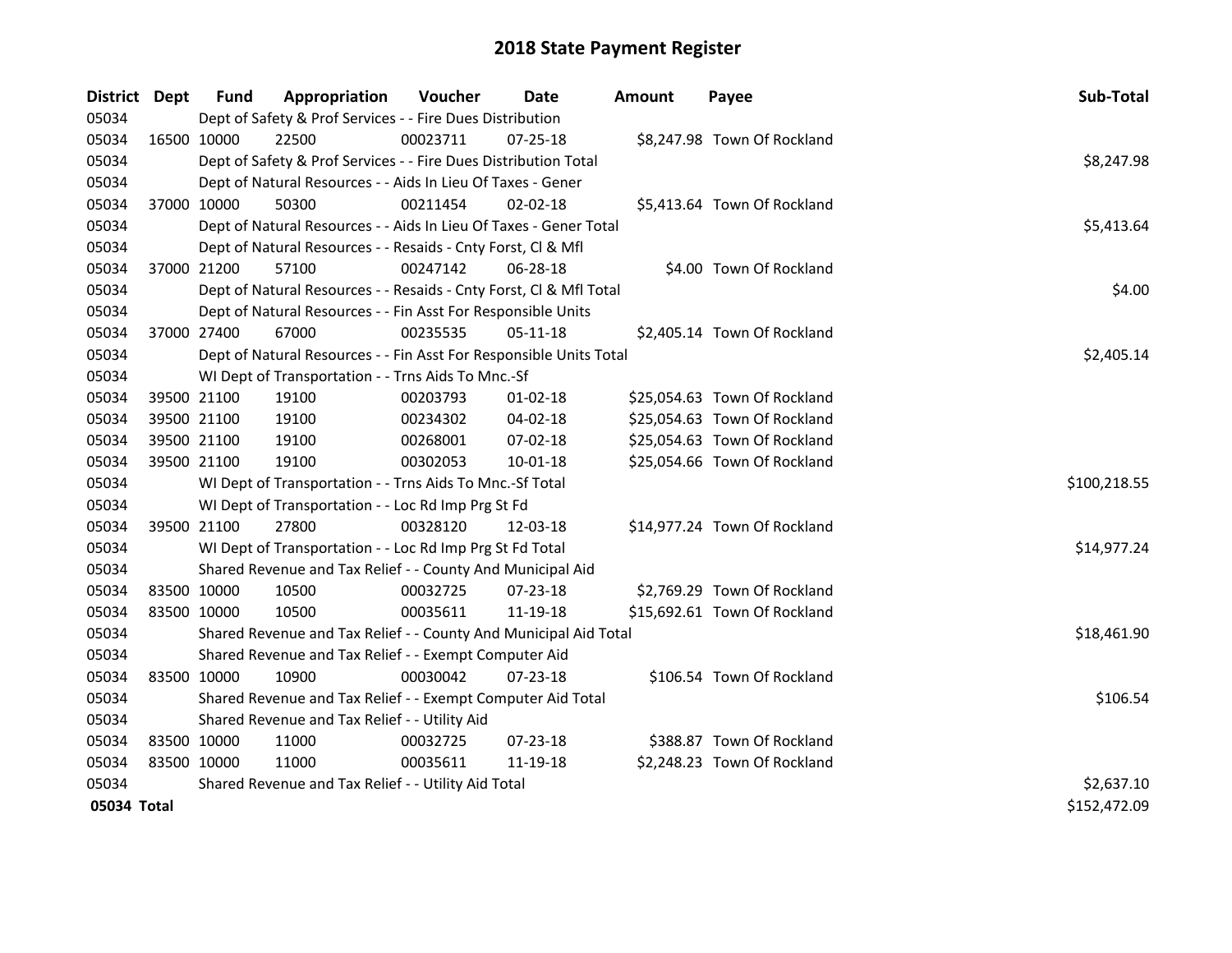| District    | Dept         | <b>Fund</b>                                                      | Appropriation                                                      | Voucher  | Date           | <b>Amount</b> | Payee                      | Sub-Total    |  |
|-------------|--------------|------------------------------------------------------------------|--------------------------------------------------------------------|----------|----------------|---------------|----------------------------|--------------|--|
| 05036       |              |                                                                  | Dept of Safety & Prof Services - - Fire Dues Distribution          |          |                |               |                            |              |  |
| 05036       | 16500 10000  |                                                                  | 22500                                                              | 00023712 | 07-26-18       |               | \$14,388.67 Scott, Town Of |              |  |
| 05036       |              |                                                                  | Dept of Safety & Prof Services - - Fire Dues Distribution Total    |          |                |               |                            | \$14,388.67  |  |
| 05036       |              |                                                                  | Dept of Natural Resources - - Aids In Lieu Of Taxes - Gener        |          |                |               |                            |              |  |
| 05036       | 37000 10000  |                                                                  | 50300                                                              | 00211453 | $02 - 02 - 18$ |               | \$9,678.47 Scott, Town Of  |              |  |
| 05036       |              |                                                                  | Dept of Natural Resources - - Aids In Lieu Of Taxes - Gener Total  |          |                |               |                            | \$9,678.47   |  |
| 05036       |              |                                                                  | Dept of Natural Resources - - Resaids - Cnty Forst, Cl & Mfl       |          |                |               |                            |              |  |
| 05036       | 37000 21200  |                                                                  | 57100                                                              | 00247143 | 06-28-18       |               | \$17.89 Scott, Town Of     |              |  |
| 05036       |              |                                                                  | Dept of Natural Resources - - Resaids - Cnty Forst, Cl & Mfl Total |          |                |               |                            | \$17.89      |  |
| 05036       |              |                                                                  | Dept of Natural Resources - - Ea - Urban Nonpoint Source           |          |                |               |                            |              |  |
| 05036       | 37000 27400  |                                                                  | 65800                                                              | 00240292 | 05-30-18       |               | \$7,292.26 Scott, Town Of  |              |  |
| 05036       |              |                                                                  | Dept of Natural Resources - - Ea - Urban Nonpoint Source Total     |          |                |               |                            | \$7,292.26   |  |
| 05036       |              |                                                                  | Dept of Natural Resources - - Fin Asst For Responsible Units       |          |                |               |                            |              |  |
| 05036       | 37000 27400  |                                                                  | 67000                                                              | 00235206 | $05 - 11 - 18$ |               | \$4,612.95 Scott, Town Of  |              |  |
| 05036       |              |                                                                  | Dept of Natural Resources - - Fin Asst For Responsible Units Total |          |                |               |                            | \$4,612.95   |  |
| 05036       |              |                                                                  | WI Dept of Transportation - - Trns Aids To Mnc.-Sf                 |          |                |               |                            |              |  |
| 05036       | 39500 21100  |                                                                  | 19100                                                              | 00203794 | $01 - 02 - 18$ |               | \$25,353.26 Scott, Town Of |              |  |
| 05036       | 39500 21100  |                                                                  | 19100                                                              | 00234303 | 04-02-18       |               | \$25,353.26 Scott, Town Of |              |  |
| 05036       | 39500 21100  |                                                                  | 19100                                                              | 00268002 | 07-02-18       |               | \$25,353.26 Scott, Town Of |              |  |
| 05036       | 39500 21100  |                                                                  | 19100                                                              | 00302054 | 10-01-18       |               | \$25,353.27 Scott, Town Of |              |  |
| 05036       |              |                                                                  | WI Dept of Transportation - - Trns Aids To Mnc.-Sf Total           |          |                |               |                            | \$101,413.05 |  |
| 05036       |              |                                                                  | Department of Administration - - Federal Aid                       |          |                |               |                            |              |  |
| 05036       | 50500 10000  |                                                                  | 14200                                                              | 00071791 | 02-20-18       |               | \$5,852.36 Scott, Town Of  |              |  |
| 05036       |              |                                                                  | Department of Administration - - Federal Aid Total                 |          |                |               |                            | \$5,852.36   |  |
| 05036       |              |                                                                  | Shared Revenue and Tax Relief - - County And Municipal Aid         |          |                |               |                            |              |  |
| 05036       |              | 83500 10000                                                      | 10500                                                              | 00032726 | 07-23-18       |               | \$5,225.57 Scott, Town Of  |              |  |
| 05036       | 83500 10000  |                                                                  | 10500                                                              | 00035612 | 11-19-18       |               | \$29,611.58 Scott, Town Of |              |  |
| 05036       |              | Shared Revenue and Tax Relief - - County And Municipal Aid Total | \$34,837.15                                                        |          |                |               |                            |              |  |
| 05036       |              | Shared Revenue and Tax Relief - - Exempt Computer Aid            |                                                                    |          |                |               |                            |              |  |
| 05036       | 83500 10000  |                                                                  | 10900                                                              | 00030043 | 07-23-18       |               | \$353.12 Scott, Town Of    |              |  |
| 05036       |              | Shared Revenue and Tax Relief - - Exempt Computer Aid Total      | \$353.12                                                           |          |                |               |                            |              |  |
| 05036 Total | \$178,445.92 |                                                                  |                                                                    |          |                |               |                            |              |  |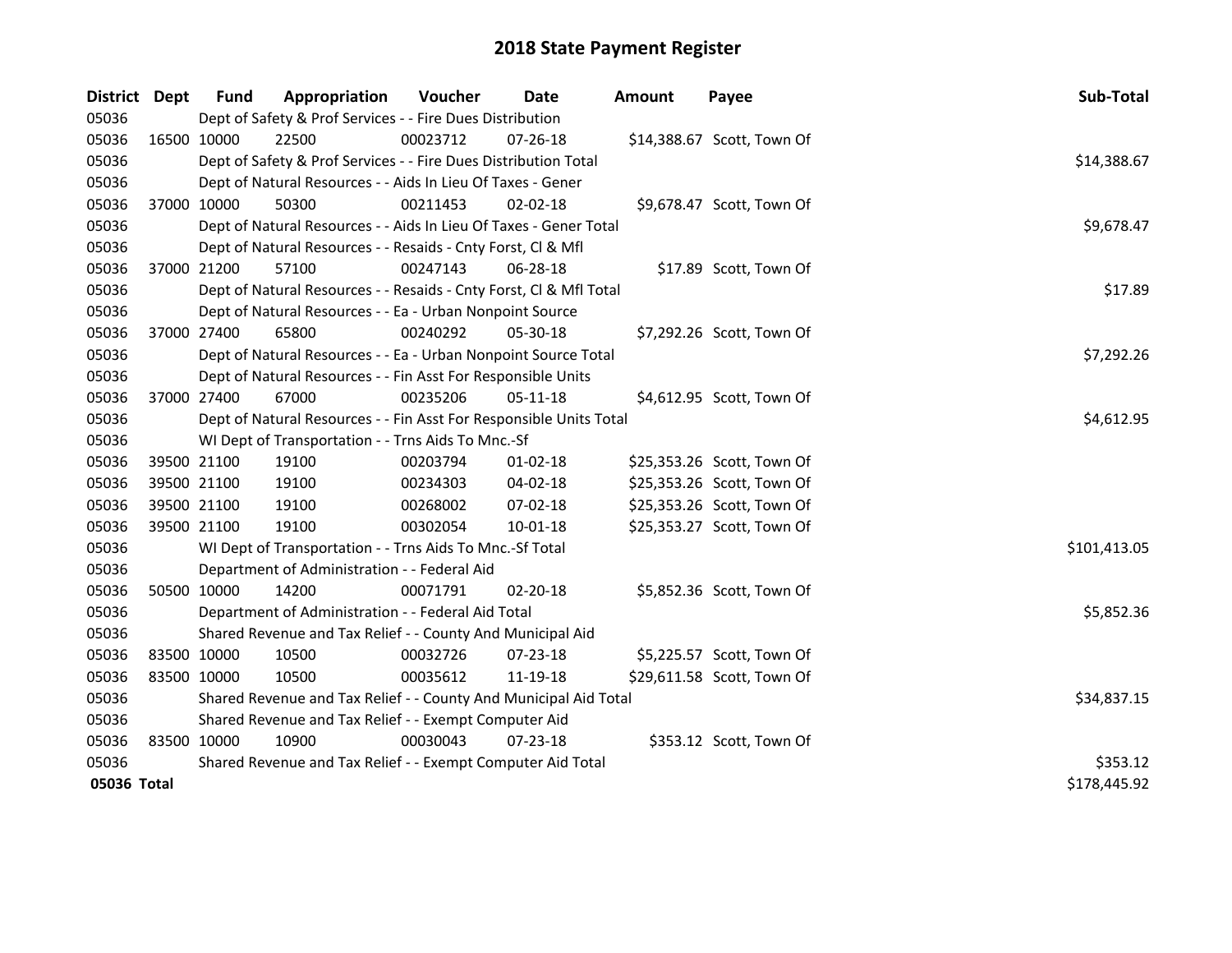| District Dept |             | Fund        | Appropriation                                                        | Voucher  | Date           | <b>Amount</b> | Payee                           | Sub-Total    |
|---------------|-------------|-------------|----------------------------------------------------------------------|----------|----------------|---------------|---------------------------------|--------------|
| 05040         |             |             | Dept of Safety & Prof Services - - Fire Dues Distribution            |          |                |               |                                 |              |
| 05040         | 16500 10000 |             | 22500                                                                | 00023713 | 07-25-18       |               | \$8,410.21 Town Of Wrightstown  |              |
| 05040         |             |             | Dept of Safety & Prof Services - - Fire Dues Distribution Total      |          |                |               |                                 | \$8,410.21   |
| 05040         |             |             | Dept of Natural Resources - - Aids In Lieu Of Taxes - Gener          |          |                |               |                                 |              |
| 05040         | 37000 10000 |             | 50300                                                                | 00211494 | $02 - 02 - 18$ |               | \$4,471.68 Town Of Wrightstown  |              |
| 05040         |             |             | Dept of Natural Resources - - Aids In Lieu Of Taxes - Gener Total    |          |                |               |                                 | \$4,471.68   |
| 05040         |             |             | Dept of Natural Resources - - Resaids - Cnty Forst, Cl & Mfl         |          |                |               |                                 |              |
| 05040         |             | 37000 21200 | 57100                                                                | 00247144 | $06 - 28 - 18$ |               | \$46.55 Town Of Wrightstown     |              |
| 05040         |             |             | Dept of Natural Resources - - Resaids - Cnty Forst, Cl & Mfl Total   |          |                |               |                                 | \$46.55      |
| 05040         |             |             | Dept of Natural Resources - - Fin Asst For Responsible Units         |          |                |               |                                 |              |
| 05040         | 37000 27400 |             | 67000                                                                | 00235244 | 05-11-18       |               | \$4,022.56 Town Of Wrightstown  |              |
| 05040         |             |             | Dept of Natural Resources - - Fin Asst For Responsible Units Total   |          |                |               |                                 | \$4,022.56   |
| 05040         |             |             | Dept of Natural Resources - - Recycling Consolidation Grants         |          |                |               |                                 |              |
| 05040         | 37000 27400 |             | 67300                                                                | 00235244 | 05-11-18       |               | \$592.65 Town Of Wrightstown    |              |
| 05040         |             |             | Dept of Natural Resources - - Recycling Consolidation Grants Total   |          |                |               |                                 | \$592.65     |
| 05040         |             |             | WI Dept of Transportation - - Trns Aids To Mnc.-Sf                   |          |                |               |                                 |              |
| 05040         | 39500 21100 |             | 19100                                                                | 00203795 | $01-02-18$     |               | \$33,577.39 Town Of Wrightstown |              |
| 05040         | 39500 21100 |             | 19100                                                                | 00234304 | 04-02-18       |               | \$33,577.39 Town Of Wrightstown |              |
| 05040         | 39500 21100 |             | 19100                                                                | 00268003 | 07-02-18       |               | \$33,577.39 Town Of Wrightstown |              |
| 05040         | 39500 21100 |             | 19100                                                                | 00302055 | 10-01-18       |               | \$33,577.41 Town Of Wrightstown |              |
| 05040         |             |             | WI Dept of Transportation - - Trns Aids To Mnc.-Sf Total             |          |                |               |                                 | \$134,309.58 |
| 05040         |             |             | Department of Administration - - Hv Trans Ln Annual Impact Fee       |          |                |               |                                 |              |
| 05040         | 50500 10000 |             | 17400                                                                | 00078736 | 05-01-18       |               | \$8,119.00 Town Of Wrightstown  |              |
| 05040         |             |             | Department of Administration - - Hv Trans Ln Annual Impact Fee Total |          |                |               |                                 | \$8,119.00   |
| 05040         |             |             | Shared Revenue and Tax Relief - - County And Municipal Aid           |          |                |               |                                 |              |
| 05040         | 83500 10000 |             | 10500                                                                | 00032727 | 07-23-18       |               | \$9,003.36 Town Of Wrightstown  |              |
| 05040         | 83500 10000 |             | 10500                                                                | 00035613 | 11-19-18       |               | \$51,019.01 Town Of Wrightstown |              |
| 05040         |             |             | Shared Revenue and Tax Relief - - County And Municipal Aid Total     |          |                |               |                                 | \$60,022.37  |
| 05040         |             |             | Shared Revenue and Tax Relief - - Exempt Computer Aid                |          |                |               |                                 |              |
| 05040         | 83500 10000 |             | 10900                                                                | 00030044 | 07-23-18       |               | \$186.70 Town Of Wrightstown    |              |
| 05040         |             |             | Shared Revenue and Tax Relief - - Exempt Computer Aid Total          |          |                |               |                                 | \$186.70     |
| 05040         |             |             | Shared Revenue and Tax Relief - - Utility Aid                        |          |                |               |                                 |              |
| 05040         | 83500 10000 |             | 11000                                                                | 00032727 | 07-23-18       |               | \$1,407.34 Town Of Wrightstown  |              |
| 05040         | 83500 10000 |             | 11000                                                                | 00035613 | 11-19-18       |               | \$6,957.09 Town Of Wrightstown  |              |
| 05040         |             |             | Shared Revenue and Tax Relief - - Utility Aid Total                  |          |                |               |                                 | \$8,364.43   |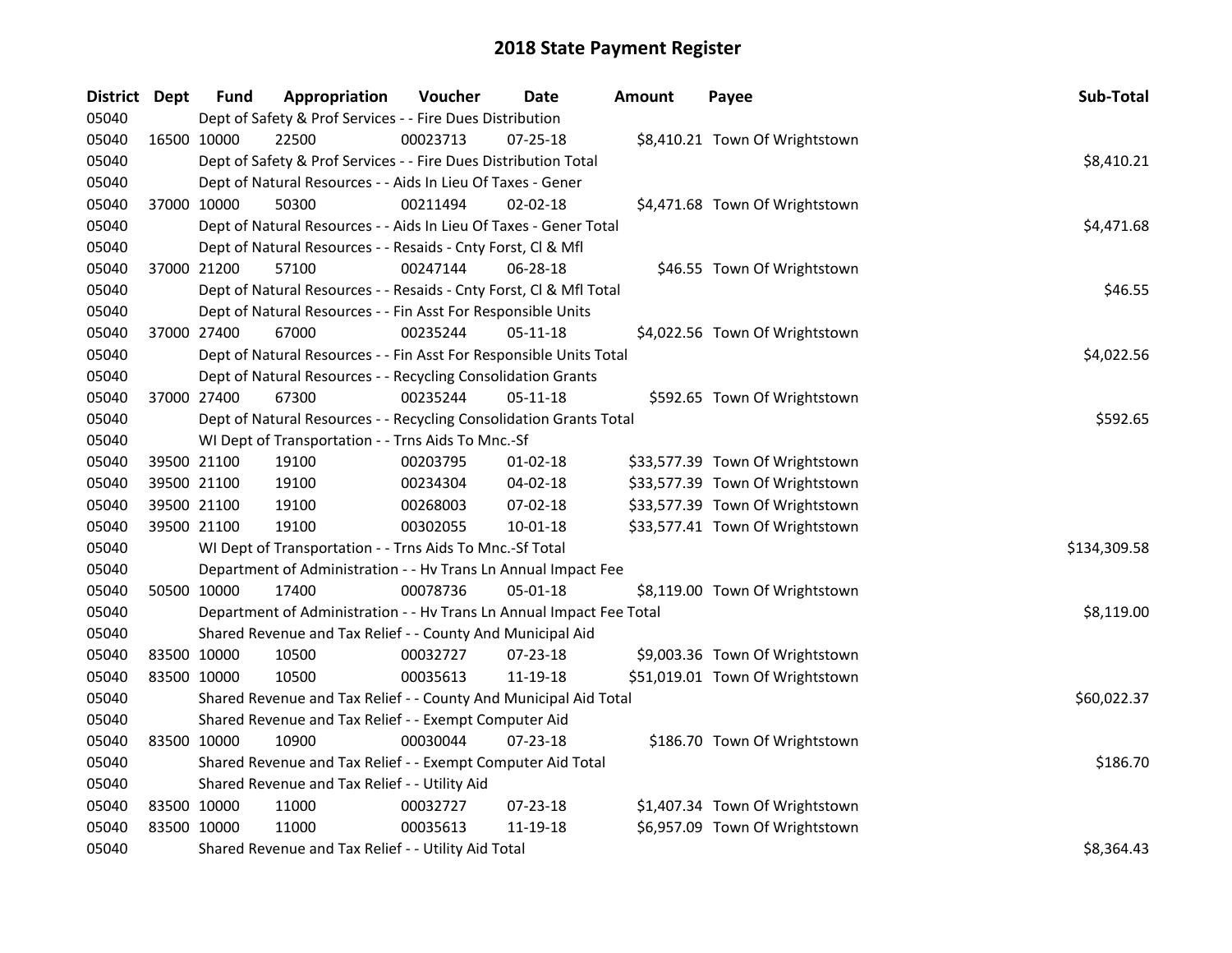| <b>District</b> | Dept | <b>Fund</b> | Appropriation                                                   | <b>Voucher</b> | Date           | Amount | <b>Pavee</b>                   | Sub-Total    |
|-----------------|------|-------------|-----------------------------------------------------------------|----------------|----------------|--------|--------------------------------|--------------|
| 05040           |      |             | Shared Revenue and Tax Relief - - Lottery & Gaming Credit       |                |                |        |                                |              |
| 05040           |      | 83500 52100 | 36300                                                           | 00027256       | $03 - 26 - 18$ |        | \$2,477.79 Town Of Wrightstown |              |
| 05040           |      |             | Shared Revenue and Tax Relief - - Lottery & Gaming Credit Total |                |                |        |                                | \$2,477.79   |
| 05040 Total     |      |             |                                                                 |                |                |        |                                | \$231,023.52 |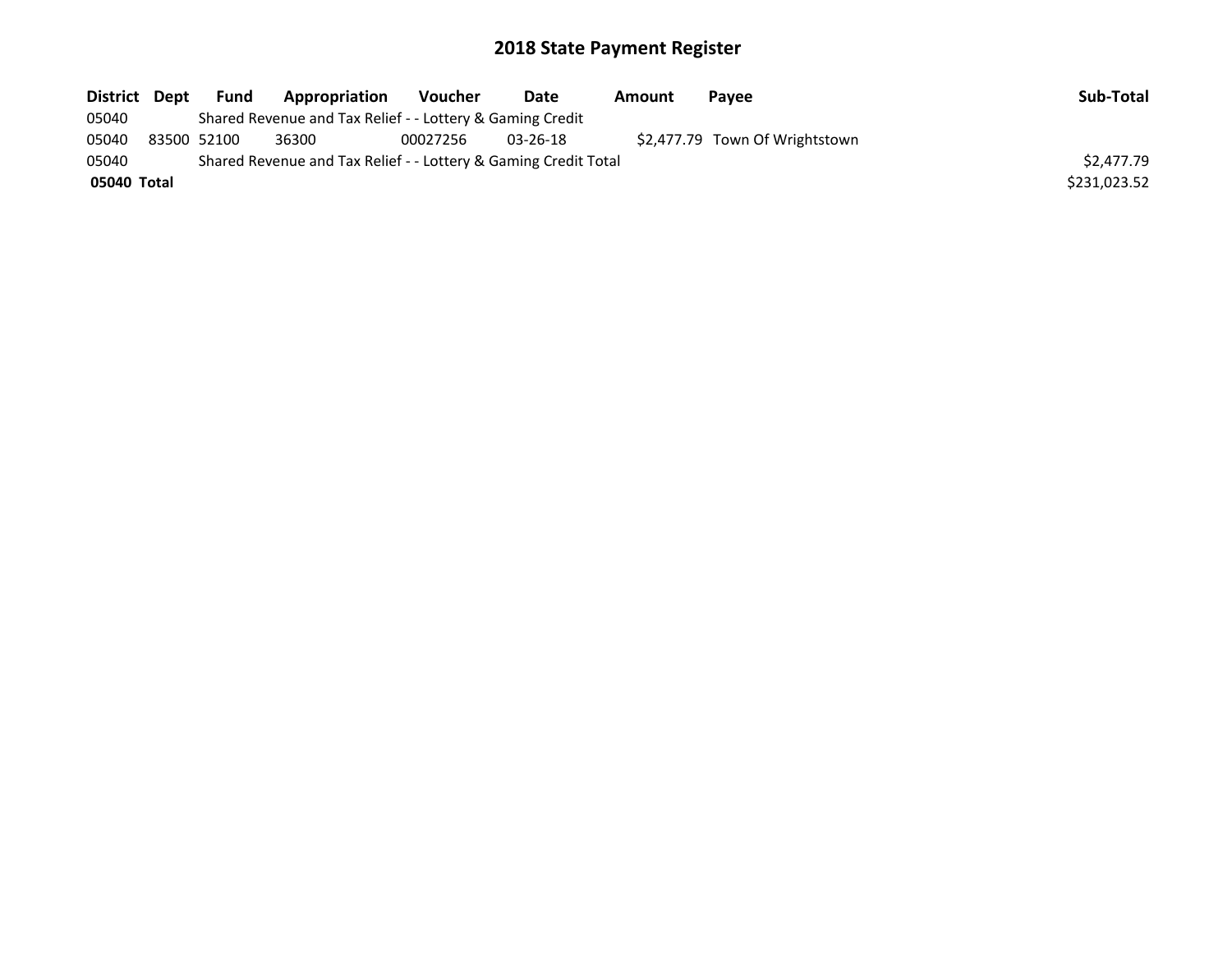| District Dept |             | <b>Fund</b> | Appropriation                                                      | Voucher  | Date           | <b>Amount</b> | Payee                           | Sub-Total    |
|---------------|-------------|-------------|--------------------------------------------------------------------|----------|----------------|---------------|---------------------------------|--------------|
| 05102         |             |             | Dept of Safety & Prof Services - - Fire Dues Distribution          |          |                |               |                                 |              |
| 05102         | 16500 10000 |             | 22500                                                              | 00023714 | 07-26-18       |               | \$40,599.36 Village Of Allouez  |              |
| 05102         |             |             | Dept of Safety & Prof Services - - Fire Dues Distribution Total    |          |                |               |                                 | \$40,599.36  |
| 05102         |             |             | Dept of Natural Resources - - Aids In Lieu Of Taxes - Gener        |          |                |               |                                 |              |
| 05102         |             | 37000 10000 | 50300                                                              | 00211497 | $02 - 02 - 18$ |               | \$1,309.27 Village Of Allouez   |              |
| 05102         |             |             | Dept of Natural Resources - - Aids In Lieu Of Taxes - Gener Total  |          |                |               |                                 | \$1,309.27   |
| 05102         |             |             | Dept of Natural Resources - - Aids In Lieu Of Taxes - Sum S        |          |                |               |                                 |              |
| 05102         |             | 37000 21200 | 57900                                                              | 00230389 | 04-20-18       |               | \$42.70 Village Of Allouez      |              |
| 05102         |             |             | Dept of Natural Resources - - Aids In Lieu Of Taxes - Sum S Total  |          |                |               |                                 | \$42.70      |
| 05102         |             |             | Dept of Natural Resources - - Resaids - Urban Forestry Grant       |          |                |               |                                 |              |
| 05102         |             | 37000 21200 | 58700                                                              | 00225574 | 04-09-18       |               | \$5,219.00 Village Of Allouez   |              |
| 05102         |             |             | Dept of Natural Resources - - Resaids - Urban Forestry Grant Total |          |                |               |                                 | \$5,219.00   |
| 05102         |             |             | Dept of Natural Resources - - Fin Asst For Responsible Units       |          |                |               |                                 |              |
| 05102         |             | 37000 27400 | 67000                                                              | 00235659 | 05-11-18       |               | \$94,854.37 Village Of Allouez  |              |
| 05102         |             |             | Dept of Natural Resources - - Fin Asst For Responsible Units Total |          |                |               |                                 | \$94,854.37  |
| 05102         |             |             | Dept of Natural Resources - - Recycling Consolidation Grants       |          |                |               |                                 |              |
| 05102         |             | 37000 27400 | 67300                                                              | 00235659 | $05 - 11 - 18$ |               | \$3,568.85 Village Of Allouez   |              |
| 05102         |             |             | Dept of Natural Resources - - Recycling Consolidation Grants Total |          |                |               |                                 | \$3,568.85   |
| 05102         |             |             | WI Dept of Transportation - - Trns Aids To Mnc.-Sf                 |          |                |               |                                 |              |
| 05102         | 39500 21100 |             | 19100                                                              | 00203796 | $01-02-18$     |               | \$99,829.06 Village Of Allouez  |              |
| 05102         | 39500 21100 |             | 19100                                                              | 00234305 | 04-02-18       |               | \$99,829.06 Village Of Allouez  |              |
| 05102         | 39500 21100 |             | 19100                                                              | 00268004 | 07-02-18       |               | \$99,829.06 Village Of Allouez  |              |
| 05102         |             | 39500 21100 | 19100                                                              | 00302056 | 10-01-18       |               | \$99,829.08 Village Of Allouez  |              |
| 05102         |             |             | WI Dept of Transportation - - Trns Aids To Mnc.-Sf Total           |          |                |               |                                 | \$399,316.26 |
| 05102         |             |             | WI Dept of Transportation - - Trnsprt Alternats Lf                 |          |                |               |                                 |              |
| 05102         |             | 39500 21100 | 22600                                                              | 00321087 | 11-07-18       |               | \$47,326.31 Village Of Allouez  |              |
| 05102         |             |             | WI Dept of Transportation - - Trnsprt Alternats Lf Total           |          |                |               |                                 | \$47,326.31  |
| 05102         |             |             | WI Dept of Transportation - - Trnsprt Alternats Ff                 |          |                |               |                                 |              |
| 05102         |             | 39500 21100 | 22700                                                              | 00321087 | 11-07-18       |               | \$189,305.26 Village Of Allouez |              |
| 05102         |             |             | WI Dept of Transportation - - Trnsprt Alternats Ff Total           |          |                |               |                                 | \$189,305.26 |
| 05102         |             |             | WI Dept of Transportation - - Loc Rd Imp Prg St Fd                 |          |                |               |                                 |              |
| 05102         |             | 39500 21100 | 27800                                                              | 00292362 | 08-30-18       |               | \$41,016.00 Village Of Allouez  |              |
| 05102         |             |             | WI Dept of Transportation - - Loc Rd Imp Prg St Fd Total           |          |                |               |                                 | \$41,016.00  |
| 05102         |             |             | Department of Corrections - - General Program Operations           |          |                |               |                                 |              |
| 05102         | 41000 10000 |             | 10100                                                              | 00206250 | 05-02-18       |               | \$4,834.25 Village Of Allouez   |              |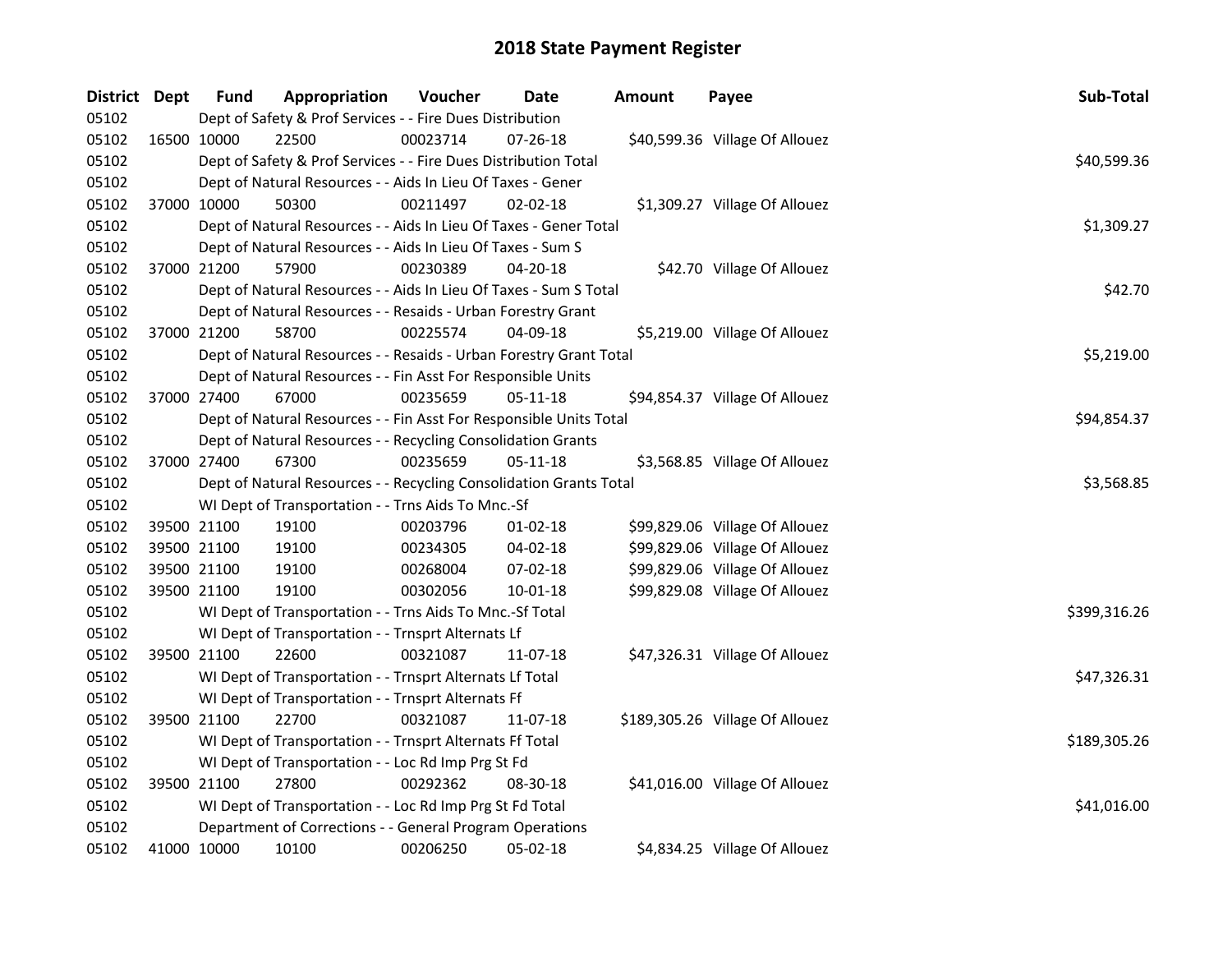| District    | Dept  | Fund        | Appropriation                                                         | <b>Voucher</b> | Date           | <b>Amount</b> | Payee                           | Sub-Total      |
|-------------|-------|-------------|-----------------------------------------------------------------------|----------------|----------------|---------------|---------------------------------|----------------|
| 05102       |       | 41000 10000 | 10100                                                                 | 00218522       | $06 - 28 - 18$ |               | \$876.47 Village Of Allouez     |                |
| 05102       |       |             | Department of Corrections - - General Program Operations Total        |                |                |               |                                 | \$5,710.72     |
| 05102       |       |             | Department of Revenue - - Payments For Municipal Svcs                 |                |                |               |                                 |                |
| 05102       | 56600 | 10000       | 50100                                                                 | 00026691       | $01 - 31 - 18$ |               | \$65,997.44 Village Of Allouez  |                |
| 05102       |       |             | Department of Revenue - - Payments For Municipal Svcs Total           |                |                |               |                                 | \$65,997.44    |
| 05102       |       |             | Shared Revenue and Tax Relief - - Expenditure Restraint Program       |                |                |               |                                 |                |
| 05102       |       | 83500 10000 | 10100                                                                 | 00032728       | 07-23-18       |               | \$124,045.43 Village Of Allouez |                |
| 05102       |       |             | Shared Revenue and Tax Relief - - Expenditure Restraint Program Total | \$124,045.43   |                |               |                                 |                |
| 05102       |       |             | Shared Revenue and Tax Relief - - County And Municipal Aid            |                |                |               |                                 |                |
| 05102       |       | 83500 10000 | 10500                                                                 | 00032728       | 07-23-18       |               | \$55,947.22 Village Of Allouez  |                |
| 05102       |       | 83500 10000 | 10500                                                                 | 00035614       | 11-19-18       |               | \$317,034.23 Village Of Allouez |                |
| 05102       |       |             | Shared Revenue and Tax Relief - - County And Municipal Aid Total      |                |                |               |                                 | \$372,981.45   |
| 05102       |       |             | Shared Revenue and Tax Relief - - Exempt Computer Aid                 |                |                |               |                                 |                |
| 05102       |       | 83500 10000 | 10900                                                                 | 00030045       | $07 - 23 - 18$ |               | \$11,045.01 Village Of Allouez  |                |
| 05102       |       | 83500 10000 | 10900                                                                 | 00032220       | $07 - 23 - 18$ |               | \$41,246.81 Village Of Allouez  |                |
| 05102       |       |             | Shared Revenue and Tax Relief - - Exempt Computer Aid Total           |                |                |               |                                 | \$52,291.82    |
| 05102 Total |       |             |                                                                       |                |                |               |                                 | \$1,443,584.24 |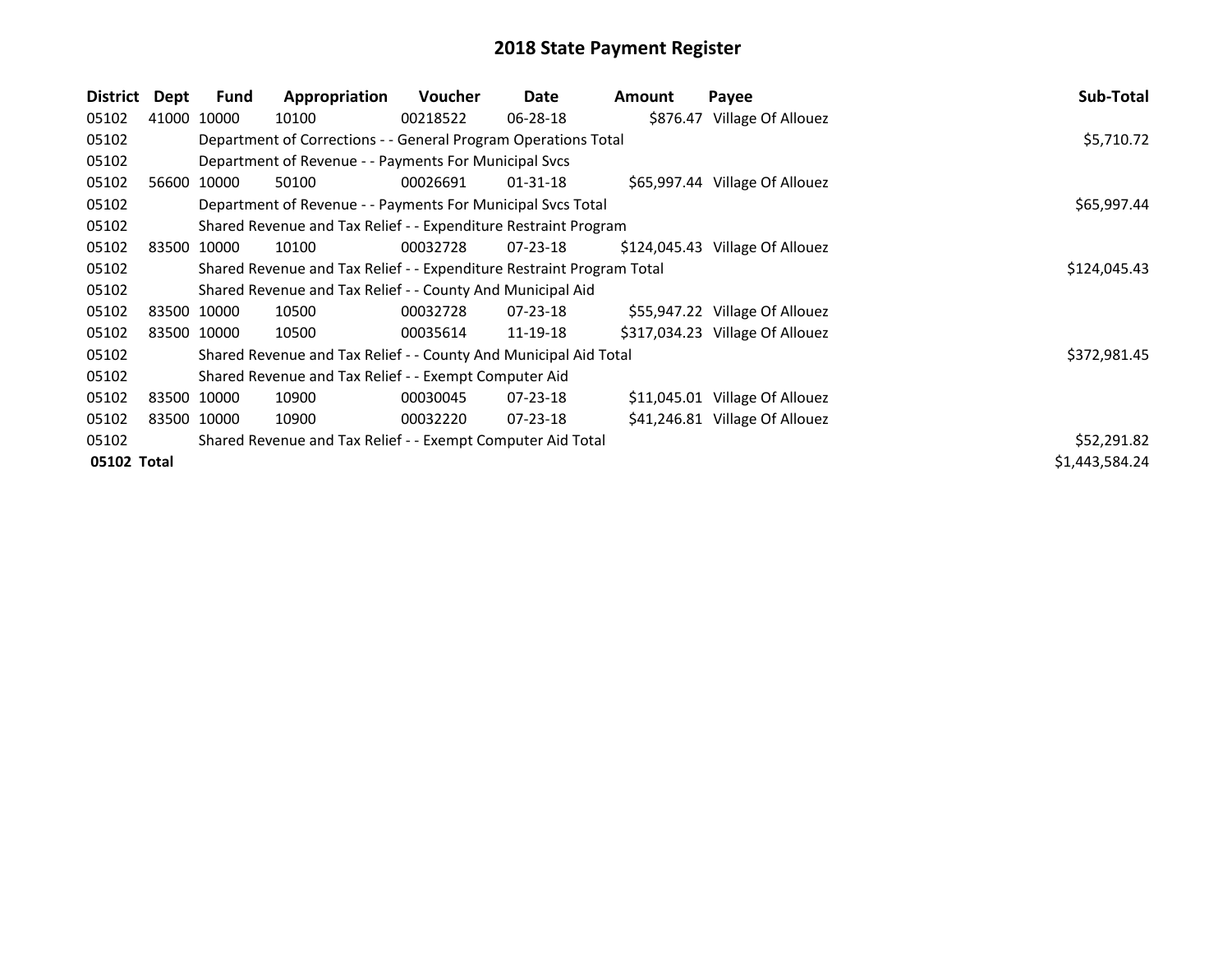| District Dept |             | <b>Fund</b>                                                            | Appropriation                                                             | Voucher   | Date       | <b>Amount</b> | Payee                               | Sub-Total    |
|---------------|-------------|------------------------------------------------------------------------|---------------------------------------------------------------------------|-----------|------------|---------------|-------------------------------------|--------------|
| 05104         |             |                                                                        | Dept of Safety & Prof Services - - Fire Dues Distribution                 |           |            |               |                                     |              |
| 05104         |             | 16500 10000                                                            | 22500                                                                     | 00023715  | 07-26-18   |               | \$87,712.92 Village Of Ashwaubenon  |              |
| 05104         |             |                                                                        | Dept of Safety & Prof Services - - Fire Dues Distribution Total           |           |            |               |                                     | \$87,712.92  |
| 05104         |             |                                                                        | Dept of Public Instruction - - General Program Operations                 |           |            |               |                                     |              |
| 05104         |             | 25500 10000                                                            | 10100                                                                     | 00128388  | 06-05-18   |               | \$30.00 Village Of Ashwaubenon      |              |
| 05104         |             |                                                                        | Dept of Public Instruction - - General Program Operations Total           |           |            |               |                                     | \$30.00      |
| 05104         |             |                                                                        | Dept of Natural Resources - - Fin Asst For Responsible Units              |           |            |               |                                     |              |
| 05104         |             | 37000 27400                                                            | 67000                                                                     | 00235828  | 05-11-18   |               | \$76,042.78 Village Of Ashwaubenon  |              |
| 05104         |             |                                                                        | Dept of Natural Resources - - Fin Asst For Responsible Units Total        |           |            |               |                                     | \$76,042.78  |
| 05104         |             |                                                                        | WI Dept of Transportation - - Hwy Sfty Loc Aid Ffd                        |           |            |               |                                     |              |
| 05104         |             | 39500 21100                                                            | 18500                                                                     | 00289479  | 08-28-18   |               | \$4,000.00 Village Of Ashwaubenon   |              |
| 05104         |             |                                                                        | WI Dept of Transportation - - Hwy Sfty Loc Aid Ffd Total                  |           |            |               |                                     | \$4,000.00   |
| 05104         |             |                                                                        | WI Dept of Transportation - - Trns Aids To Mnc.-Sf                        |           |            |               |                                     |              |
| 05104         |             | 39500 21100                                                            | 19100                                                                     | 00203797  | $01-02-18$ |               | \$241,841.41 Village Of Ashwaubenon |              |
| 05104         |             | 39500 21100                                                            | 19100                                                                     | 00234306  | 04-02-18   |               | \$241,841.41 Village Of Ashwaubenon |              |
| 05104         |             | 39500 21100                                                            | 19100                                                                     | 00268005  | 07-02-18   |               | \$241,841.41 Village Of Ashwaubenon |              |
| 05104         |             | 39500 21100                                                            | 19100                                                                     | 00302057  | 10-01-18   |               | \$241,841.42 Village Of Ashwaubenon |              |
| 05104         |             |                                                                        | WI Dept of Transportation - - Trns Aids To Mnc.-Sf Total                  |           |            |               |                                     | \$967,365.65 |
| 05104         |             |                                                                        | WI Dept of Transportation - - Dept Mgt & Oper St Fd                       |           |            |               |                                     |              |
| 05104         |             | 39500 21100                                                            | 46100                                                                     | 00230769  | 03-14-18   |               | \$3,178.29 Village Of Ashwaubenon   |              |
| 05104         |             | 39500 21100                                                            | 46100                                                                     | 00263479  | 06-14-18   |               | \$3,372.08 Village Of Ashwaubenon   |              |
| 05104         |             | 39500 21100                                                            | 46100                                                                     | 00287381  | 08-23-18   |               | \$100.00 Village Of Ashwaubenon     |              |
| 05104         |             | 39500 21100                                                            | 46100                                                                     | 00297996  | 09-17-18   |               | \$3,906.35 Village Of Ashwaubenon   |              |
| 05104         |             | 39500 21100                                                            | 46100                                                                     | 00331840  | 12-14-18   |               | \$3,383.67 Village Of Ashwaubenon   |              |
| 05104         |             |                                                                        | WI Dept of Transportation - - Dept Mgt & Oper St Fd Total                 |           |            |               |                                     | \$13,940.39  |
| 05104         |             |                                                                        | WI Dept of Transportation - - Veh Reg/Ins/DI&Air S                        |           |            |               |                                     |              |
| 05104         |             | 39500 21100                                                            | 56300                                                                     | 00211398  | 02-02-18   |               | \$25.00 Village Of Ashwaubenon      |              |
| 05104         |             | 39500 21100                                                            | 56300                                                                     | 00285844  | 08-23-18   |               | \$50.00 Village Of Ashwaubenon      |              |
| 05104         | 39500 21100 |                                                                        | 56300                                                                     | 00327057  | 12-14-18   |               | \$25.00 Village Of Ashwaubenon      |              |
| 05104         |             |                                                                        | WI Dept of Transportation - - Veh Reg/Ins/DI&Air S Total                  |           |            |               |                                     | \$100.00     |
| 05104         |             |                                                                        | Department of Health Services - - Emergency Medical Services, Ai          |           |            |               |                                     |              |
| 05104         |             | 43500 10000                                                            | 11900                                                                     | 00229280  | 08-31-18   |               | \$6,083.77 Village Of Ashwaubenon   |              |
| 05104         |             | Department of Health Services - - Emergency Medical Services, Ai Total | \$6,083.77                                                                |           |            |               |                                     |              |
| 05104         |             |                                                                        | Department of Health Services - - Prepaid Medical Transport Reimbursement |           |            |               |                                     |              |
| 05104         |             | 43500 10000                                                            | 16300                                                                     | AMBULANCE | 11-08-18   |               | \$16,071.85 Village Of Ashwaubenon  |              |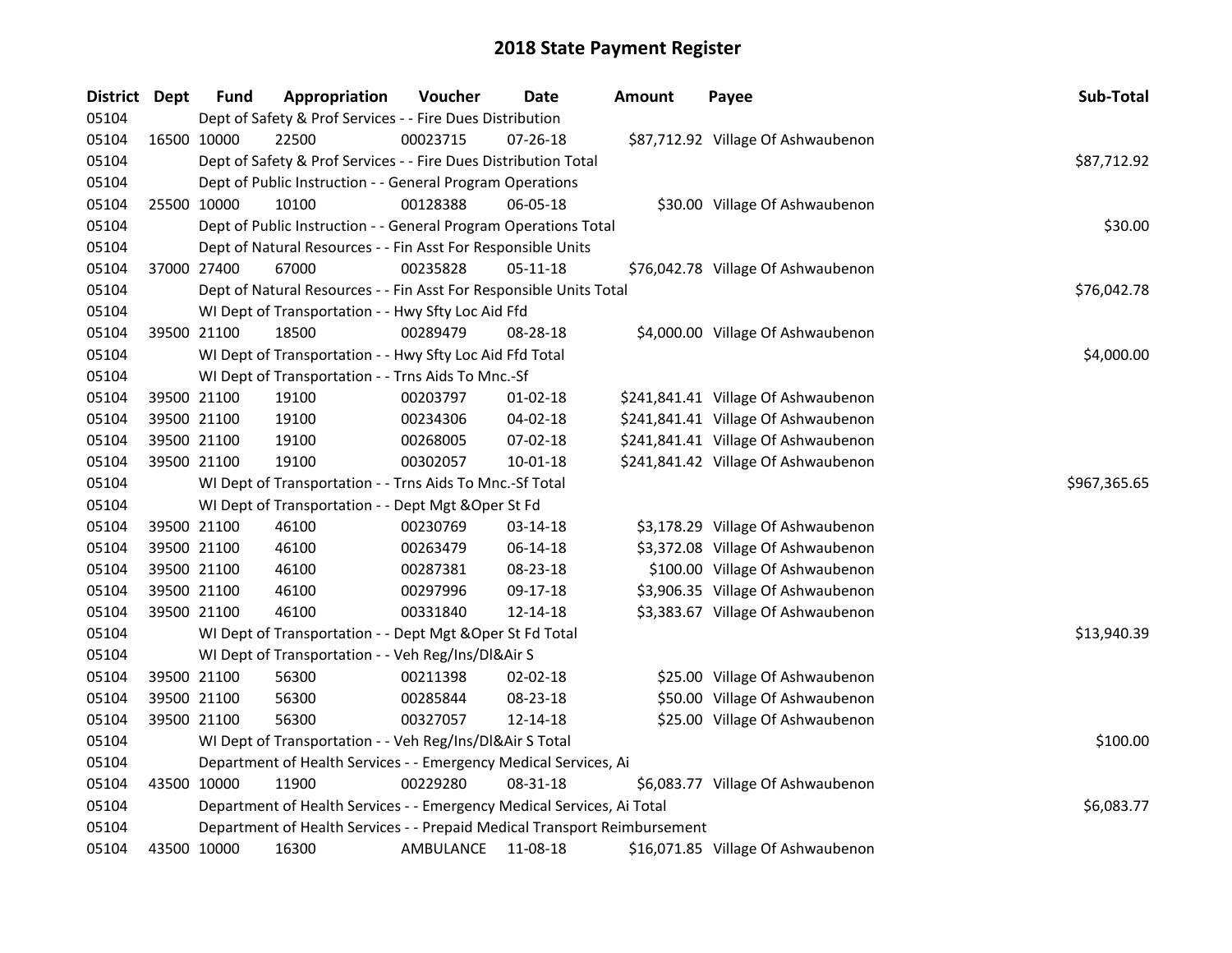| <b>District</b> | Dept | <b>Fund</b>                                         | Appropriation                                                                   | Voucher  | Date           | <b>Amount</b> | Payee                               | Sub-Total      |
|-----------------|------|-----------------------------------------------------|---------------------------------------------------------------------------------|----------|----------------|---------------|-------------------------------------|----------------|
| 05104           |      |                                                     | Department of Health Services - - Prepaid Medical Transport Reimbursement Total |          |                |               |                                     | \$16,071.85    |
| 05104           |      |                                                     | Department of Justice - - Law Enforcement Train, Local                          |          |                |               |                                     |                |
| 05104           |      | 45500 10000                                         | 23100                                                                           | 00052119 | $09 - 25 - 18$ |               | \$7,840.00 Village Of Ashwaubenon   |                |
| 05104           |      |                                                     | Department of Justice - - Law Enforcement Train, Local Total                    |          |                |               |                                     | \$7,840.00     |
| 05104           |      |                                                     | Department of Justice - - Internet Crimes Against Childr                        |          |                |               |                                     |                |
| 05104           |      | 45500 10000                                         | 28400                                                                           | 00039447 | $01 - 02 - 18$ |               | \$229.00 Village Of Ashwaubenon     |                |
| 05104           |      |                                                     | Department of Justice - - Internet Crimes Against Childr Total                  |          |                |               |                                     | \$229.00       |
| 05104           |      |                                                     | Department of Revenue - - Payments For Municipal Svcs                           |          |                |               |                                     |                |
| 05104           |      | 56600 10000                                         | 50100                                                                           | 00026692 | $01 - 31 - 18$ |               | \$5,630.45 Village Of Ashwaubenon   |                |
| 05104           |      |                                                     | Department of Revenue - - Payments For Municipal Svcs Total                     |          |                |               |                                     | \$5,630.45     |
| 05104           |      |                                                     | Shared Revenue and Tax Relief - - County And Municipal Aid                      |          |                |               |                                     |                |
| 05104           |      | 83500 10000                                         | 10500                                                                           | 00032729 | $07 - 23 - 18$ |               | \$32,853.85 Village Of Ashwaubenon  |                |
| 05104           |      | 83500 10000                                         | 10500                                                                           | 00035615 | 11-19-18       |               | \$170,099.95 Village Of Ashwaubenon |                |
| 05104           |      |                                                     | Shared Revenue and Tax Relief - - County And Municipal Aid Total                |          |                |               |                                     | \$202,953.80   |
| 05104           |      |                                                     | Shared Revenue and Tax Relief - - Exempt Computer Aid                           |          |                |               |                                     |                |
| 05104           |      | 83500 10000                                         | 10900                                                                           | 00030046 | $07 - 23 - 18$ |               | \$237,939.03 Village Of Ashwaubenon |                |
| 05104           |      | 83500 10000                                         | 10900                                                                           | 00032221 | $07 - 23 - 18$ |               | \$945,549.92 Village Of Ashwaubenon |                |
| 05104           |      |                                                     | Shared Revenue and Tax Relief - - Exempt Computer Aid Total                     |          |                |               |                                     | \$1,183,488.95 |
| 05104           |      |                                                     | Shared Revenue and Tax Relief - - Utility Aid                                   |          |                |               |                                     |                |
| 05104           |      | 83500 10000                                         | 11000                                                                           | 00032729 | $07 - 23 - 18$ |               | \$25,524.73 Village Of Ashwaubenon  |                |
| 05104           |      | 83500 10000                                         | 11000                                                                           | 00035615 | 11-19-18       |               | \$126,102.97 Village Of Ashwaubenon |                |
| 05104           |      | Shared Revenue and Tax Relief - - Utility Aid Total | \$151,627.70                                                                    |          |                |               |                                     |                |
| 05104 Total     |      |                                                     |                                                                                 |          |                |               |                                     | \$2,723,117.26 |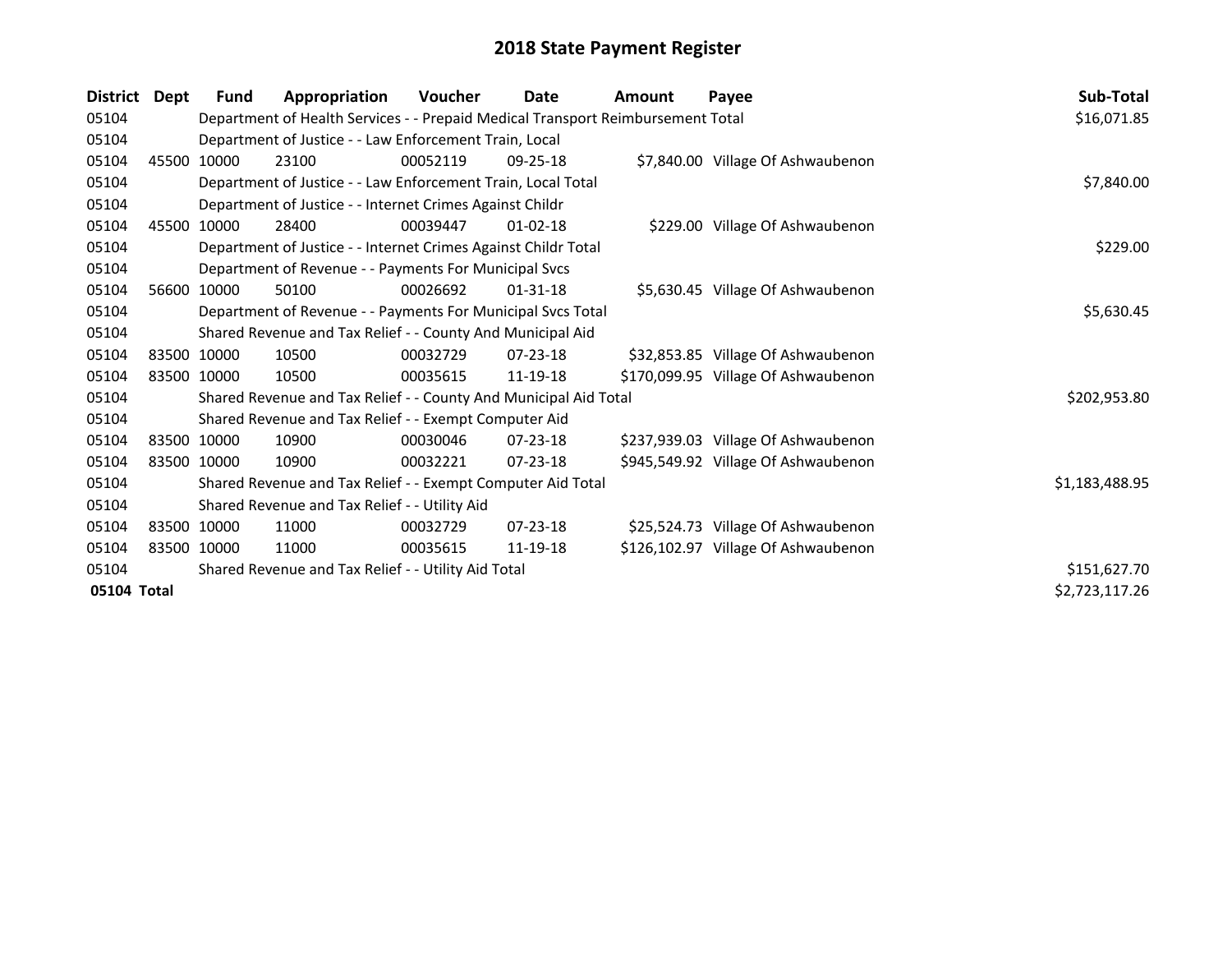| District Dept |             | <b>Fund</b> | Appropriation                                                      | Voucher  | Date           | <b>Amount</b> | Payee                            | Sub-Total    |
|---------------|-------------|-------------|--------------------------------------------------------------------|----------|----------------|---------------|----------------------------------|--------------|
| 05106         |             |             | Dept of Safety & Prof Services - - Fire Dues Distribution          |          |                |               |                                  |              |
| 05106         | 16500 10000 |             | 22500                                                              | 00018443 | 07-02-18       |               | \$52,695.82 Village Of Bellevue  |              |
| 05106         |             |             | Dept of Safety & Prof Services - - Fire Dues Distribution Total    |          |                |               |                                  | \$52,695.82  |
| 05106         |             |             | Dept of Natural Resources - - Gpo - Federal Funds                  |          |                |               |                                  |              |
| 05106         | 37000 10000 |             | 94100                                                              | 00244843 | 06-27-18       |               | \$30,612.44 Village Of Bellevue  |              |
| 05106         |             |             | Dept of Natural Resources - - Gpo - Federal Funds Total            |          |                |               |                                  | \$30,612.44  |
| 05106         |             |             | Dept of Natural Resources - - Resaids - Cnty Forst, Cl & Mfl       |          |                |               |                                  |              |
| 05106         |             | 37000 21200 | 57100                                                              | 00247145 | 06-28-18       |               | \$3.60 Village Of Bellevue       |              |
| 05106         |             |             | Dept of Natural Resources - - Resaids - Cnty Forst, CI & Mfl Total |          |                |               |                                  | \$3.60       |
| 05106         |             |             | Dept of Natural Resources - - Ea - Urban Nonpoint Source           |          |                |               |                                  |              |
| 05106         | 37000 27400 |             | 65800                                                              | 00281023 | 11-23-18       |               | \$13,251.50 Village Of Bellevue  |              |
| 05106         |             |             | Dept of Natural Resources - - Ea - Urban Nonpoint Source Total     |          |                |               |                                  | \$13,251.50  |
| 05106         |             |             | Dept of Natural Resources - - Fin Asst For Responsible Units       |          |                |               |                                  |              |
| 05106         | 37000 27400 |             | 67000                                                              | 00235440 | 05-11-18       |               | \$41,958.51 Village Of Bellevue  |              |
| 05106         |             |             | Dept of Natural Resources - - Fin Asst For Responsible Units Total |          |                |               |                                  | \$41,958.51  |
| 05106         |             |             | WI Dept of Transportation - - Trns Aids To Mnc.-Sf                 |          |                |               |                                  |              |
| 05106         |             | 39500 21100 | 19100                                                              | 00203798 | $01-02-18$     |               | \$141,401.93 Village Of Bellevue |              |
| 05106         | 39500 21100 |             | 19100                                                              | 00234307 | 04-02-18       |               | \$141,401.93 Village Of Bellevue |              |
| 05106         | 39500 21100 |             | 19100                                                              | 00268006 | 07-02-18       |               | \$141,401.93 Village Of Bellevue |              |
| 05106         | 39500 21100 |             | 19100                                                              | 00302058 | $10 - 01 - 18$ |               | \$141,401.94 Village Of Bellevue |              |
| 05106         |             |             | WI Dept of Transportation - - Trns Aids To Mnc.-Sf Total           |          |                |               |                                  | \$565,607.73 |
| 05106         |             |             | Shared Revenue and Tax Relief - - County And Municipal Aid         |          |                |               |                                  |              |
| 05106         |             | 83500 10000 | 10500                                                              | 00032730 | 07-23-18       |               | \$46,871.80 Village Of Bellevue  |              |
| 05106         | 83500 10000 |             | 10500                                                              | 00035616 | 11-19-18       |               | \$265,606.84 Village Of Bellevue |              |
| 05106         |             |             | Shared Revenue and Tax Relief - - County And Municipal Aid Total   |          |                |               |                                  | \$312,478.64 |
| 05106         |             |             | Shared Revenue and Tax Relief - - Exempt Computer Aid              |          |                |               |                                  |              |
| 05106         | 83500 10000 |             | 10900                                                              | 00030047 | 07-23-18       |               | \$12,304.25 Village Of Bellevue  |              |
| 05106         | 83500 10000 |             | 10900                                                              | 00032222 | 07-23-18       |               | \$5,394.20 Village Of Bellevue   |              |
| 05106         |             |             | Shared Revenue and Tax Relief - - Exempt Computer Aid Total        |          |                |               |                                  | \$17,698.45  |
| 05106         |             |             | Shared Revenue and Tax Relief - - Utility Aid                      |          |                |               |                                  |              |
| 05106         | 83500 10000 |             | 11000                                                              | 00032730 | 07-23-18       |               | \$3,617.30 Village Of Bellevue   |              |
| 05106         | 83500 10000 |             | 11000                                                              | 00035616 | 11-19-18       |               | \$21,088.44 Village Of Bellevue  |              |
| 05106         |             |             | Shared Revenue and Tax Relief - - Utility Aid Total                |          |                |               |                                  | \$24,705.74  |
| 05106         |             |             | Shared Revenue and Tax Relief - - Lottery & Gaming Credit          |          |                |               |                                  |              |
| 05106         | 83500 52100 |             | 36300                                                              | 00027257 | 03-26-18       |               | \$73,178.16 Village Of Bellevue  |              |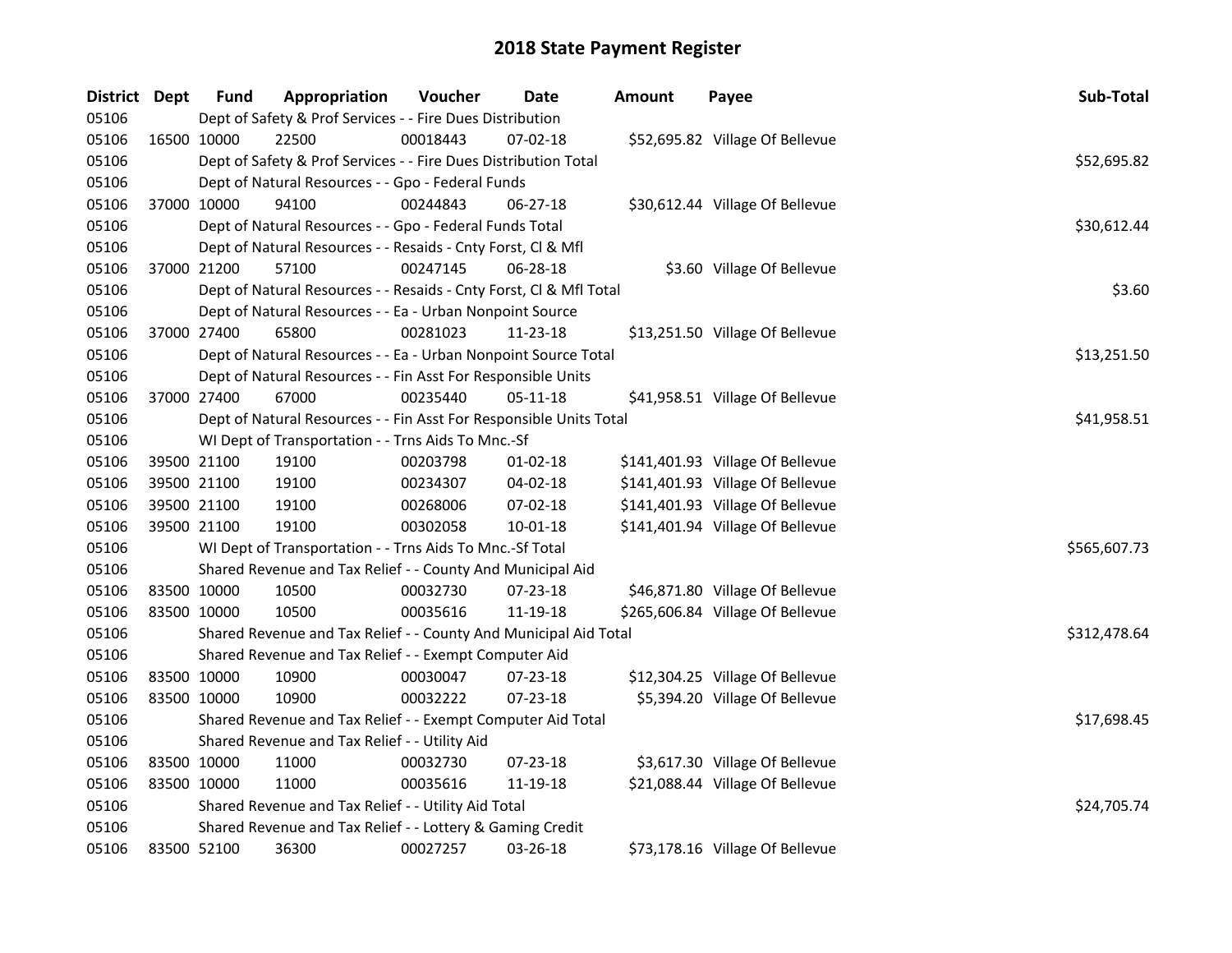| District Dept | Fund | Appropriation                                                   | Voucher | Date | Amount | <b>Pavee</b> | Sub-Total      |
|---------------|------|-----------------------------------------------------------------|---------|------|--------|--------------|----------------|
| 05106         |      | Shared Revenue and Tax Relief - - Lottery & Gaming Credit Total |         |      |        |              | \$73.178.16    |
| 05106 Total   |      |                                                                 |         |      |        |              | \$1,132,190.59 |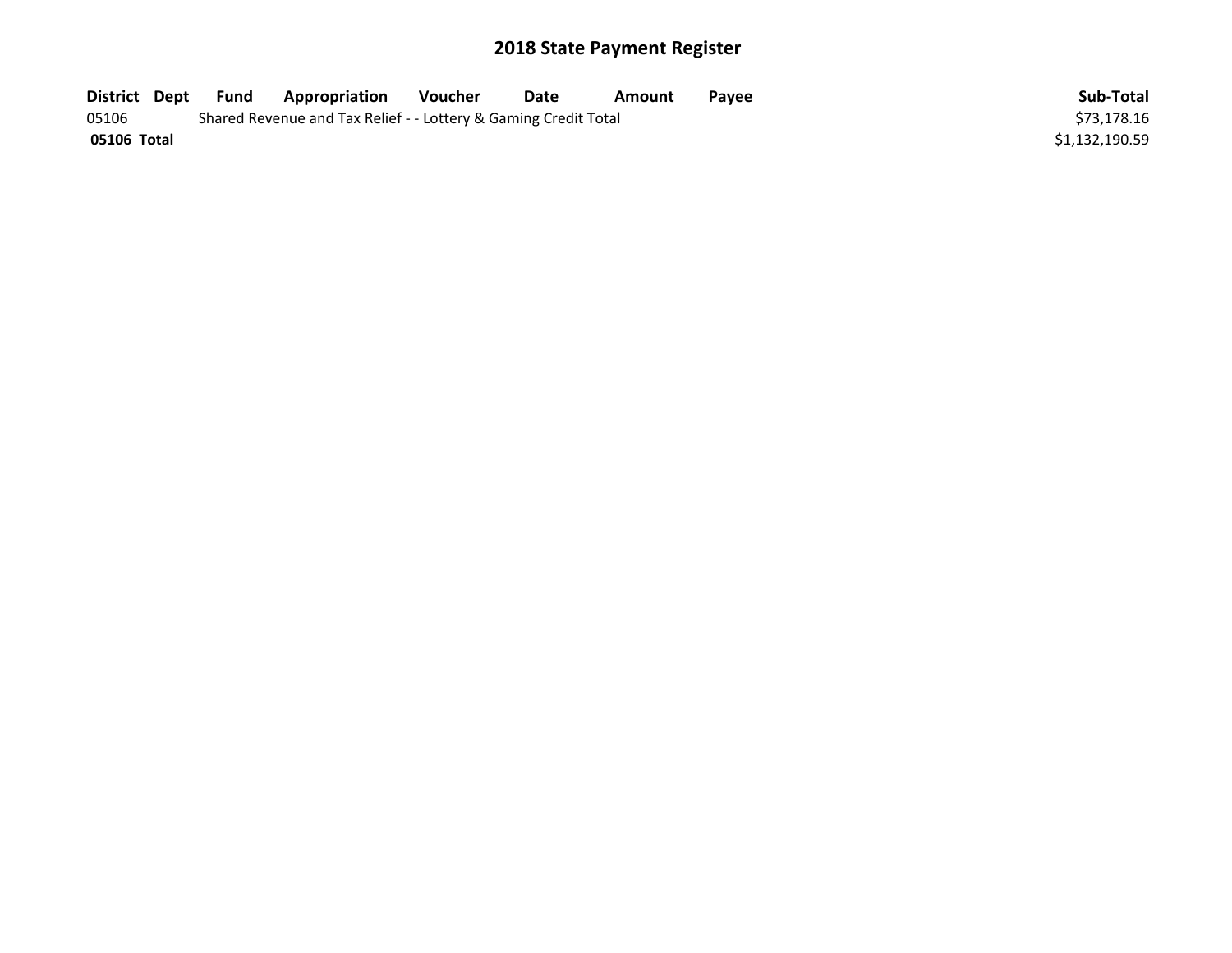| District    | Dept        | <b>Fund</b> | Appropriation                                                      | Voucher    | <b>Date</b>    | <b>Amount</b> | Payee                            | Sub-Total    |
|-------------|-------------|-------------|--------------------------------------------------------------------|------------|----------------|---------------|----------------------------------|--------------|
| 05116       |             |             | Dept of Safety & Prof Services - - Fire Dues Distribution          |            |                |               |                                  |              |
| 05116       |             | 16500 10000 | 22500                                                              | 00023716   | 07-25-18       |               | \$6,585.49 Denmark, Village Of   |              |
| 05116       |             |             | Dept of Safety & Prof Services - - Fire Dues Distribution Total    |            |                |               |                                  | \$6,585.49   |
| 05116       |             |             | Dept of Natural Resources - - Aids In Lieu Of Taxes - Gener        |            |                |               |                                  |              |
| 05116       | 37000 10000 |             | 50300                                                              | 00211495   | $02 - 02 - 18$ |               | \$3,069.77 Denmark, Village Of   |              |
| 05116       |             |             | Dept of Natural Resources - - Aids In Lieu Of Taxes - Gener Total  |            |                |               |                                  | \$3,069.77   |
| 05116       |             |             | Dept of Natural Resources - - Fin Asst For Responsible Units       |            |                |               |                                  |              |
| 05116       |             | 37000 27400 | 67000                                                              | 00235184   | 05-11-18       |               | \$6,892.09 Denmark, Village Of   |              |
| 05116       |             |             | Dept of Natural Resources - - Fin Asst For Responsible Units Total | \$6,892.09 |                |               |                                  |              |
| 05116       |             |             | WI Dept of Transportation - - Trns Aids To Mnc.-Sf                 |            |                |               |                                  |              |
| 05116       |             | 39500 21100 | 19100                                                              | 00203799   | $01 - 02 - 18$ |               | \$35,014.18 Denmark, Village Of  |              |
| 05116       |             | 39500 21100 | 19100                                                              | 00234308   | 04-02-18       |               | \$35,014.18 Denmark, Village Of  |              |
| 05116       |             | 39500 21100 | 19100                                                              | 00268007   | $07 - 02 - 18$ |               | \$35,014.18 Denmark, Village Of  |              |
| 05116       | 39500 21100 |             | 19100                                                              | 00302059   | $10 - 01 - 18$ |               | \$35,014.20 Denmark, Village Of  |              |
| 05116       |             |             | WI Dept of Transportation - - Trns Aids To Mnc.-Sf Total           |            |                |               |                                  | \$140,056.74 |
| 05116       |             |             | Shared Revenue and Tax Relief - - County And Municipal Aid         |            |                |               |                                  |              |
| 05116       |             | 83500 10000 | 10500                                                              | 00032731   | 07-23-18       |               | \$36,871.45 Denmark, Village Of  |              |
| 05116       | 83500 10000 |             | 10500                                                              | 00035617   | 11-19-18       |               | \$208,938.21 Denmark, Village Of |              |
| 05116       |             |             | Shared Revenue and Tax Relief - - County And Municipal Aid Total   |            |                |               |                                  | \$245,809.66 |
| 05116       |             |             | Shared Revenue and Tax Relief - - Exempt Computer Aid              |            |                |               |                                  |              |
| 05116       |             | 83500 10000 | 10900                                                              | 00030048   | 07-23-18       |               | \$2,544.87 Denmark, Village Of   |              |
| 05116       |             |             | Shared Revenue and Tax Relief - - Exempt Computer Aid Total        |            |                |               |                                  | \$2,544.87   |
| 05116       |             |             | Shared Revenue and Tax Relief - - Utility Aid                      |            |                |               |                                  |              |
| 05116       |             | 83500 10000 | 11000                                                              | 00032731   | $07 - 23 - 18$ |               | \$669.67 Denmark, Village Of     |              |
| 05116       |             | 83500 10000 | 11000                                                              | 00035617   | 11-19-18       |               | \$3,594.07 Denmark, Village Of   |              |
| 05116       |             |             | Shared Revenue and Tax Relief - - Utility Aid Total                |            |                |               |                                  | \$4,263.74   |
| 05116       |             |             | Shared Revenue and Tax Relief - - Lottery & Gaming Credit          |            |                |               |                                  |              |
| 05116       |             | 83500 52100 | 36300                                                              | 00027258   | 03-26-18       |               | \$1,596.84 Denmark, Village Of   |              |
| 05116       |             |             | Shared Revenue and Tax Relief - - Lottery & Gaming Credit Total    |            |                |               |                                  | \$1,596.84   |
| 05116 Total |             |             |                                                                    |            |                |               |                                  | \$410,819.20 |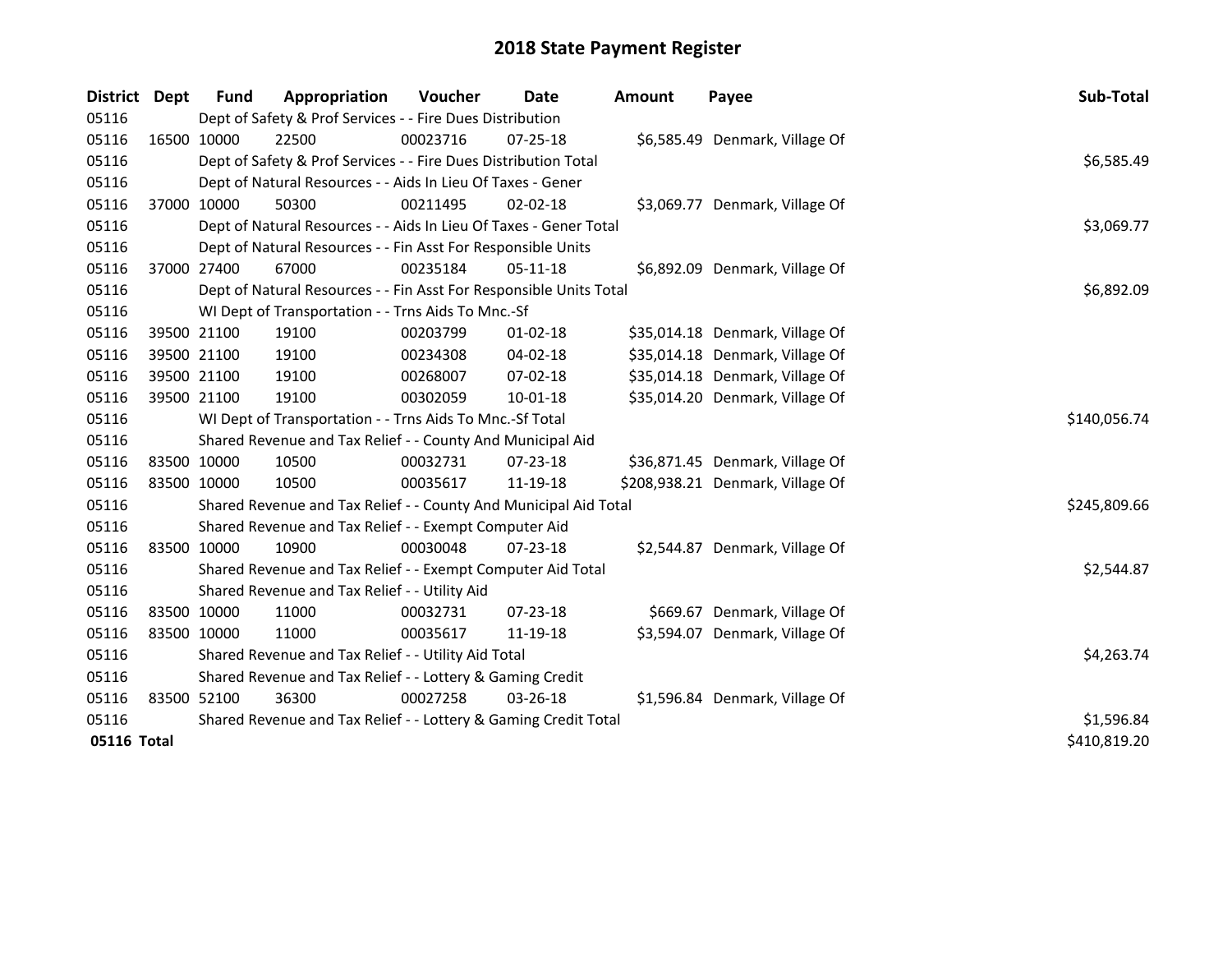| District    | <b>Dept</b> | <b>Fund</b>                                           | Appropriation                                                      | Voucher     | <b>Date</b>    | <b>Amount</b> | Payee                         | Sub-Total    |
|-------------|-------------|-------------------------------------------------------|--------------------------------------------------------------------|-------------|----------------|---------------|-------------------------------|--------------|
| 05126       |             |                                                       | Dept of Safety & Prof Services - - Fire Dues Distribution          |             |                |               |                               |              |
| 05126       | 16500 10000 |                                                       | 22500                                                              | 00018445    | 07-02-18       |               | \$34,518.24 Village Of Hobart |              |
| 05126       |             |                                                       | Dept of Safety & Prof Services - - Fire Dues Distribution Total    |             |                |               |                               | \$34,518.24  |
| 05126       |             |                                                       | Dept of Natural Resources - - Resaids - Cnty Forst, Cl & Mfl       |             |                |               |                               |              |
| 05126       | 37000 21200 |                                                       | 57100                                                              | 00247146    | 06-28-18       |               | \$14.81 Village Of Hobart     |              |
| 05126       |             |                                                       | Dept of Natural Resources - - Resaids - Cnty Forst, Cl & Mfl Total |             |                |               |                               | \$14.81      |
| 05126       |             |                                                       | WI Dept of Transportation - - Trns Aids To Mnc.-Sf                 |             |                |               |                               |              |
| 05126       | 39500 21100 |                                                       | 19100                                                              | 00203800    | $01 - 02 - 18$ |               | \$66,743.78 Village Of Hobart |              |
| 05126       | 39500 21100 |                                                       | 19100                                                              | 00234309    | $04 - 02 - 18$ |               | \$66,743.78 Village Of Hobart |              |
| 05126       | 39500 21100 |                                                       | 19100                                                              | 00268008    | 07-02-18       |               | \$66,743.78 Village Of Hobart |              |
| 05126       | 39500 21100 |                                                       | 19100                                                              | 00302060    | 10-01-18       |               | \$66,743.78 Village Of Hobart |              |
| 05126       |             |                                                       | WI Dept of Transportation - - Trns Aids To Mnc.-Sf Total           |             |                |               |                               | \$266,975.12 |
| 05126       |             |                                                       | WI Dept of Transportation - - Loc Rd Imp Prg St Fd                 |             |                |               |                               |              |
| 05126       | 39500 21100 |                                                       | 27800                                                              | 00213292    | 01-22-18       |               | \$34,052.29 Village Of Hobart |              |
| 05126       |             |                                                       | WI Dept of Transportation - - Loc Rd Imp Prg St Fd Total           | \$34,052.29 |                |               |                               |              |
| 05126       |             |                                                       | WI Dept of Transportation - - St Hwy Rehab, Sf                     |             |                |               |                               |              |
| 05126       | 39500 21100 |                                                       | 36300                                                              | 00333066    | 12-18-18       |               | \$6,010.48 Village Of Hobart  |              |
| 05126       | 39500 21100 |                                                       | 36300                                                              | 00333503    | 12-19-18       |               | \$6,204.67 Village Of Hobart  |              |
| 05126       |             | 39500 21100                                           | 36300                                                              | 00334032    | 12-21-18       |               | \$30.00 Village Of Hobart     |              |
| 05126       |             |                                                       | WI Dept of Transportation - - St Hwy Rehab, Sf Total               |             |                |               |                               | \$12,245.15  |
| 05126       |             |                                                       | Department of Justice - - Law Enforcement Train, Local             |             |                |               |                               |              |
| 05126       | 45500 10000 |                                                       | 23100                                                              | 00053164    | $10 - 11 - 18$ |               | \$1,600.00 Village Of Hobart  |              |
| 05126       |             |                                                       | Department of Justice - - Law Enforcement Train, Local Total       |             |                |               |                               | \$1,600.00   |
| 05126       |             |                                                       | Shared Revenue and Tax Relief - - County And Municipal Aid         |             |                |               |                               |              |
| 05126       | 83500 10000 |                                                       | 10500                                                              | 00032732    | $07 - 23 - 18$ |               | \$8,184.93 Village Of Hobart  |              |
| 05126       | 83500 10000 |                                                       | 10500                                                              | 00035618    | 11-19-18       |               | \$53,601.17 Village Of Hobart |              |
| 05126       |             |                                                       | Shared Revenue and Tax Relief - - County And Municipal Aid Total   |             |                |               |                               | \$61,786.10  |
| 05126       |             | Shared Revenue and Tax Relief - - Exempt Computer Aid |                                                                    |             |                |               |                               |              |
| 05126       | 83500 10000 |                                                       | 10900                                                              | 00030049    | 07-23-18       |               | \$1,689.48 Village Of Hobart  |              |
| 05126       | 83500 10000 |                                                       | 10900                                                              | 00032223    | 07-23-18       |               | \$1,720.05 Village Of Hobart  |              |
| 05126       |             |                                                       | Shared Revenue and Tax Relief - - Exempt Computer Aid Total        |             |                |               |                               | \$3,409.53   |
| 05126 Total |             |                                                       |                                                                    |             |                |               |                               | \$414,601.24 |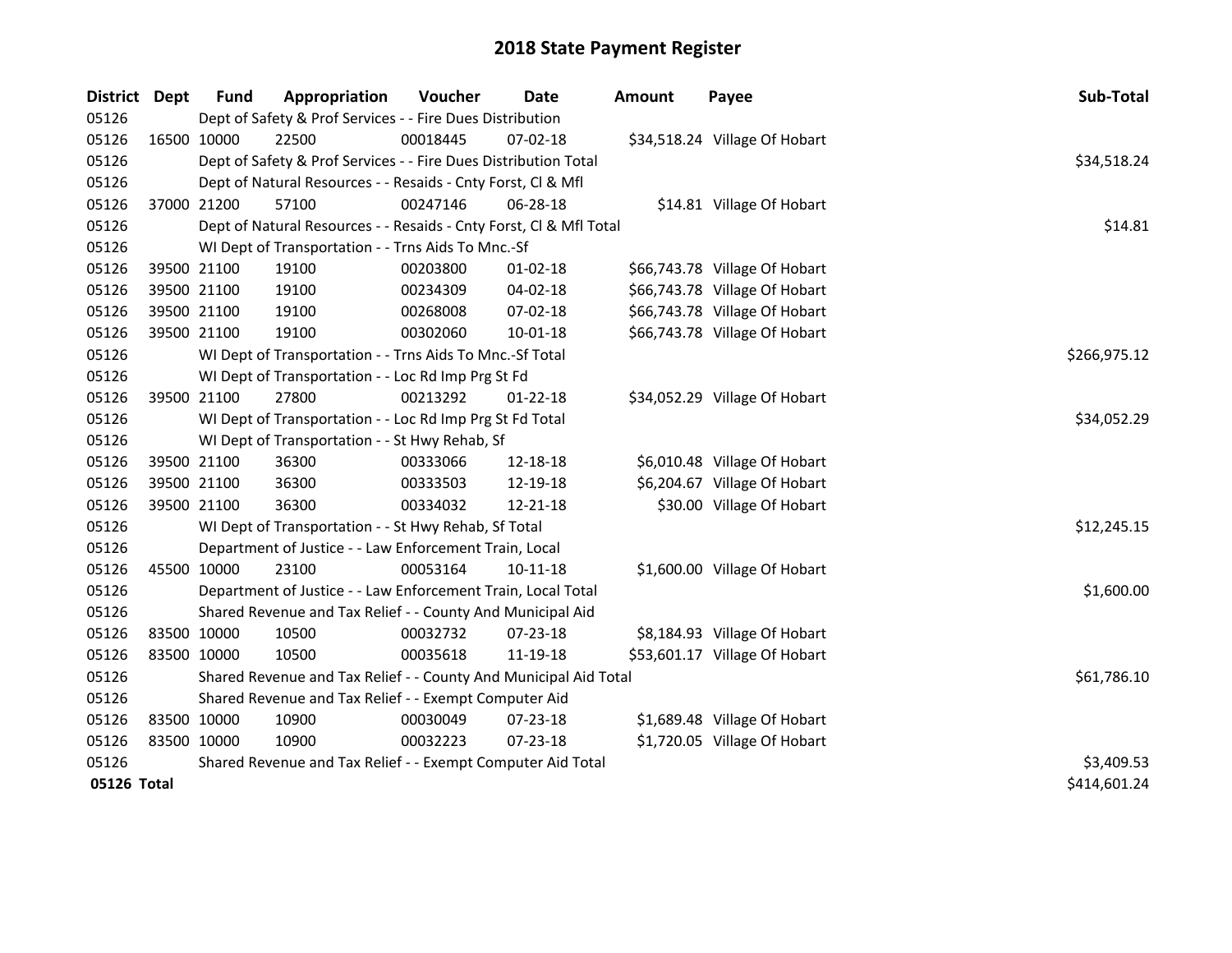| District Dept |             | <b>Fund</b> | Appropriation                                                      | Voucher  | Date           | <b>Amount</b> | Payee                         | Sub-Total   |
|---------------|-------------|-------------|--------------------------------------------------------------------|----------|----------------|---------------|-------------------------------|-------------|
| 05136         |             |             | Dept of Safety & Prof Services - - Fire Dues Distribution          |          |                |               |                               |             |
| 05136         |             | 16500 10000 | 22500                                                              | 00018446 | 07-02-18       |               | \$69,473.67 Village Of Howard |             |
| 05136         |             |             | Dept of Safety & Prof Services - - Fire Dues Distribution Total    |          |                |               |                               | \$69,473.67 |
| 05136         |             |             | Dept of Natural Resources - - Aids In Lieu Of Taxes - Gener        |          |                |               |                               |             |
| 05136         | 37000 10000 |             | 50300                                                              | 00211437 | $02 - 01 - 18$ |               | \$15,083.28 Village Of Howard |             |
| 05136         | 37000 10000 |             | 50300                                                              | 00211438 | $02 - 01 - 18$ |               | \$4,866.24 Village Of Howard  |             |
| 05136         | 37000 10000 |             | 50300                                                              | 00211439 | $02 - 01 - 18$ |               | \$33,199.53 Village Of Howard |             |
| 05136         | 37000 10000 |             | 50300                                                              | 00229046 | 04-20-18       |               | \$205.18 Village Of Howard    |             |
| 05136         |             |             | Dept of Natural Resources - - Aids In Lieu Of Taxes - Gener Total  |          |                |               |                               | \$53,354.23 |
| 05136         |             |             | Dept of Natural Resources - - Resaids - Cnty Forst, Cl & Mfl       |          |                |               |                               |             |
| 05136         |             | 37000 21200 | 57100                                                              | 00247147 | 06-28-18       |               | \$19.00 Village Of Howard     |             |
| 05136         |             |             | Dept of Natural Resources - - Resaids - Cnty Forst, Cl & Mfl Total |          |                |               |                               | \$19.00     |
| 05136         |             |             | Dept of Natural Resources - - Aids In Lieu Of Taxes - Sum S        |          |                |               |                               |             |
| 05136         |             | 37000 21200 | 57900                                                              | 00229045 | 04-20-18       |               | \$2.45 Village Of Howard      |             |
| 05136         |             |             | Dept of Natural Resources - - Aids In Lieu Of Taxes - Sum S Total  |          |                |               |                               | \$2.45      |
| 05136         |             |             | Dept of Natural Resources - - Rec & Resource Aids, Fed             |          |                |               |                               |             |
| 05136         |             | 37000 21200 | 58300                                                              | 00261903 | 08-24-18       |               | \$1,291.09 Village Of Howard  |             |
| 05136         |             |             | Dept of Natural Resources - - Rec & Resource Aids, Fed Total       |          |                |               |                               | \$1,291.09  |
| 05136         |             |             | Dept of Natural Resources - - Gpo--State Funds                     |          |                |               |                               |             |
| 05136         | 37000 21200 |             | 86100                                                              | 00214180 | 02-13-18       |               | \$197.78 Village Of Howard    |             |
| 05136         | 37000 21200 |             | 86100                                                              | 00214188 | $02 - 13 - 18$ |               | \$124.71 Village Of Howard    |             |
| 05136         | 37000 21200 |             | 86100                                                              | 00214189 | 02-13-18       |               | \$373.68 Village Of Howard    |             |
| 05136         | 37000 21200 |             | 86100                                                              | 00220328 | 03-16-18       |               | \$197.78 Village Of Howard    |             |
| 05136         | 37000 21200 |             | 86100                                                              | 00220548 | 03-19-18       |               | \$123.00 Village Of Howard    |             |
| 05136         | 37000 21200 |             | 86100                                                              | 00221452 | 03-20-18       |               | \$337.25 Village Of Howard    |             |
| 05136         | 37000 21200 |             | 86100                                                              | 00226404 | $04 - 11 - 18$ |               | \$128.38 Village Of Howard    |             |
| 05136         | 37000 21200 |             | 86100                                                              | 00226405 | $04 - 11 - 18$ |               | \$197.78 Village Of Howard    |             |
| 05136         | 37000 21200 |             | 86100                                                              | 00226734 | 04-12-18       |               | \$415.82 Village Of Howard    |             |
| 05136         | 37000 21200 |             | 86100                                                              | 00238129 | 05-22-18       |               | \$197.78 Village Of Howard    |             |
| 05136         | 37000 21200 |             | 86100                                                              | 00238132 | 05-22-18       |               | \$125.07 Village Of Howard    |             |
| 05136         | 37000 21200 |             | 86100                                                              | 00238135 | 05-22-18       |               | \$412.58 Village Of Howard    |             |
| 05136         | 37000 21200 |             | 86100                                                              | 00245126 | 06-22-18       |               | \$395.52 Village Of Howard    |             |
| 05136         | 37000 21200 |             | 86100                                                              | 00245128 | 06-22-18       |               | \$154.94 Village Of Howard    |             |
| 05136         | 37000 21200 |             | 86100                                                              | 00245130 | 06-22-18       |               | \$199.36 Village Of Howard    |             |
| 05136         |             | 37000 21200 | 86100                                                              | 00253024 | 07-13-18       |               | \$199.37 Village Of Howard    |             |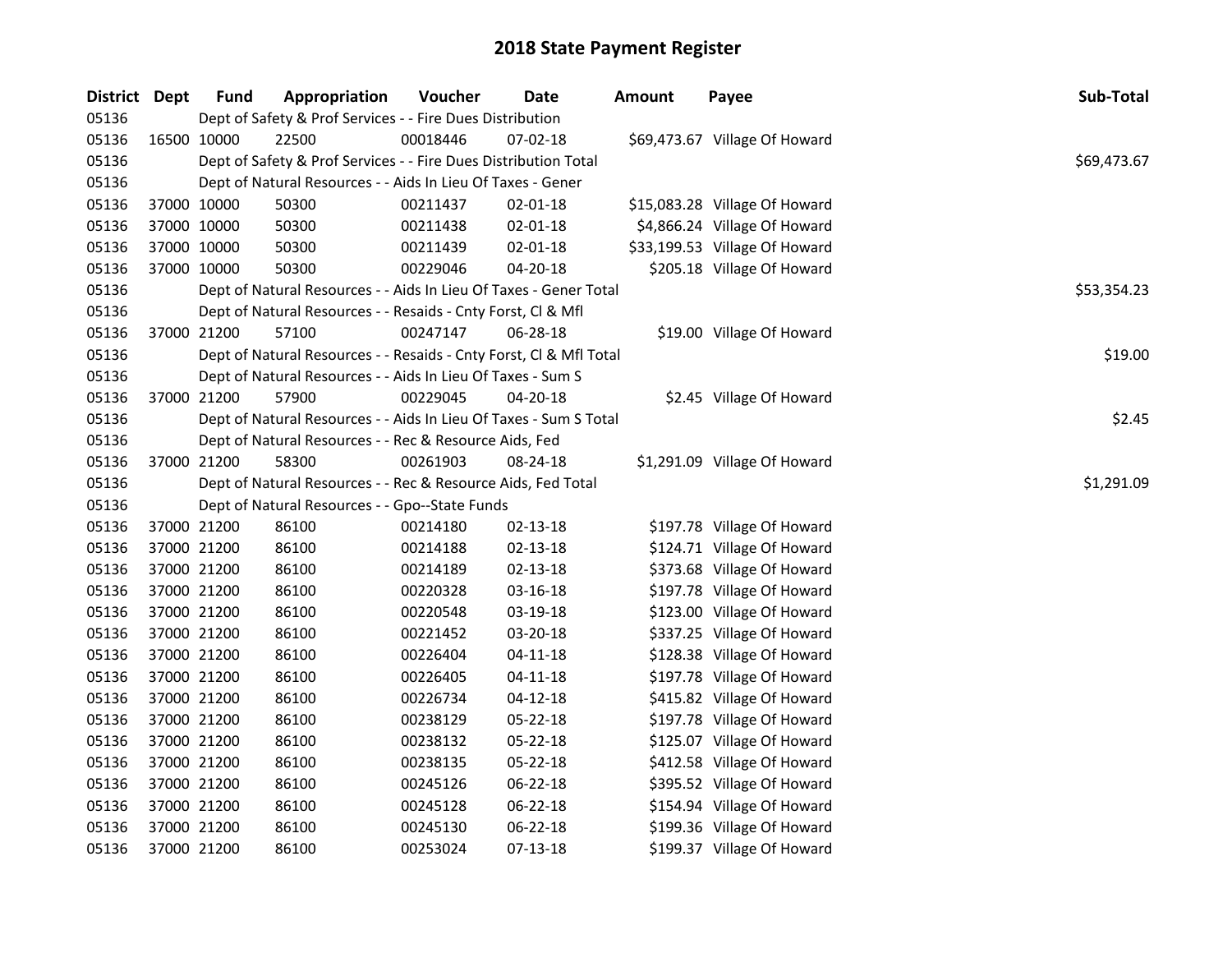| <b>District Dept</b> |             | <b>Fund</b> | Appropriation                                                      | Voucher  | <b>Date</b>    | <b>Amount</b> | Payee                         | Sub-Total   |
|----------------------|-------------|-------------|--------------------------------------------------------------------|----------|----------------|---------------|-------------------------------|-------------|
| 05136                | 37000 21200 |             | 86100                                                              | 00253027 | 07-13-18       |               | \$145.72 Village Of Howard    |             |
| 05136                | 37000 21200 |             | 86100                                                              | 00253034 | 07-13-18       |               | \$412.54 Village Of Howard    |             |
| 05136                | 37000 21200 |             | 86100                                                              | 00260078 | 08-23-18       |               | \$163.73 Village Of Howard    |             |
| 05136                | 37000 21200 |             | 86100                                                              | 00260079 | 08-23-18       |               | \$197.78 Village Of Howard    |             |
| 05136                | 37000 21200 |             | 86100                                                              | 00260081 | 08-23-18       |               | \$385.89 Village Of Howard    |             |
| 05136                | 37000 21200 |             | 86100                                                              | 00265927 | 09-13-18       |               | \$199.36 Village Of Howard    |             |
| 05136                | 37000 21200 |             | 86100                                                              | 00265965 | 09-12-18       |               | \$158.49 Village Of Howard    |             |
| 05136                | 37000 21200 |             | 86100                                                              | 00265969 | 09-28-18       |               | \$392.50 Village Of Howard    |             |
| 05136                | 37000 21200 |             | 86100                                                              | 00270871 | 10-04-18       |               | \$197.78 Village Of Howard    |             |
| 05136                | 37000 21200 |             | 86100                                                              | 00270875 | 10-04-18       |               | \$364.85 Village Of Howard    |             |
| 05136                | 37000 21200 |             | 86100                                                              | 00270878 | 10-04-18       |               | \$145.11 Village Of Howard    |             |
| 05136                | 37000 21200 |             | 86100                                                              | 00280411 | 11-20-18       |               | \$1,337.83 Village Of Howard  |             |
| 05136                | 37000 21200 |             | 86100                                                              | 00280412 | 11-20-18       |               | \$197.78 Village Of Howard    |             |
| 05136                | 37000 21200 |             | 86100                                                              | 00280413 | 11-20-18       |               | \$164.58 Village Of Howard    |             |
| 05136                | 37000 21200 |             | 86100                                                              | 00283255 | 12-28-18       |               | \$50.00 Village Of Howard     |             |
| 05136                | 37000 21200 |             | 86100                                                              | 00285636 | 12-18-18       |               | \$197.78 Village Of Howard    |             |
| 05136                | 37000 21200 |             | 86100                                                              | 00285641 | 12-18-18       |               | \$130.29 Village Of Howard    |             |
| 05136                |             |             | Dept of Natural Resources - - Gpo--State Funds Total               |          |                |               |                               | \$8,622.81  |
| 05136                |             |             | Dept of Natural Resources - - Gpo - State Funds                    |          |                |               |                               |             |
| 05136                |             | 37000 21200 | 96100                                                              | 00206961 | $01 - 11 - 18$ |               | \$431.85 Village Of Howard    |             |
| 05136                | 37000 21200 |             | 96100                                                              | 00206966 | $01 - 11 - 18$ |               | \$194.09 Village Of Howard    |             |
| 05136                | 37000 21200 |             | 96100                                                              | 00206971 | $01 - 11 - 18$ |               | \$129.44 Village Of Howard    |             |
| 05136                |             |             | Dept of Natural Resources - - Gpo - State Funds Total              |          |                |               |                               | \$755.38    |
| 05136                |             |             | Dept of Natural Resources - - Fin Asst For Responsible Units       |          |                |               |                               |             |
| 05136                | 37000 27400 |             | 67000                                                              | 00235147 | $05 - 11 - 18$ |               | \$44,148.35 Village Of Howard |             |
| 05136                |             |             | Dept of Natural Resources - - Fin Asst For Responsible Units Total |          |                |               |                               | \$44,148.35 |
| 05136                |             |             | Dept of Natural Resources - - Land Acquisition                     |          |                |               |                               |             |
| 05136                | 37000 36300 |             | <b>TA100</b>                                                       | 00224911 | 04-05-18       |               | \$30,187.59 Village Of Howard |             |
| 05136                | 37000 36300 |             | <b>TA100</b>                                                       | 00224913 | 04-05-18       |               | \$19,388.25 Village Of Howard |             |
| 05136                |             |             | Dept of Natural Resources - - Land Acquisition Total               |          |                |               |                               | \$49,575.84 |
| 05136                |             |             | WI Dept of Transportation - - Conn Hwy Aids St Fds                 |          |                |               |                               |             |
| 05136                |             | 39500 21100 | 16200                                                              | 00205540 | 01-02-18       |               | \$11,611.62 Village Of Howard |             |
| 05136                | 39500 21100 |             | 16200                                                              | 00236048 | $04 - 02 - 18$ |               | \$11,611.62 Village Of Howard |             |
| 05136                | 39500 21100 |             | 16200                                                              | 00269747 | 07-02-18       |               | \$11,611.62 Village Of Howard |             |
| 05136                | 39500 21100 |             | 16200                                                              | 00303799 | 10-01-18       |               | \$11,611.62 Village Of Howard |             |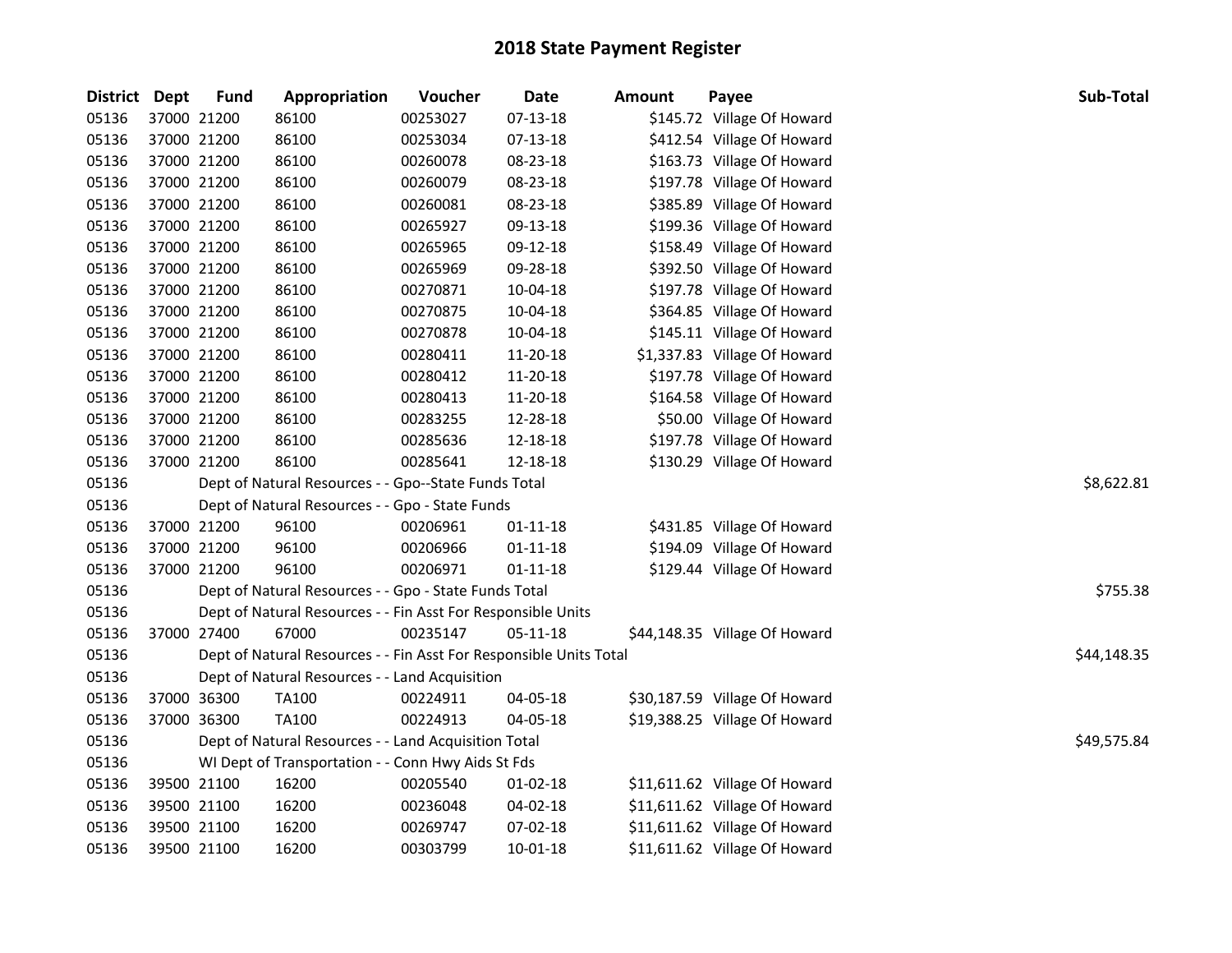| <b>District</b> | Dept        | <b>Fund</b>                                         | Appropriation                                                    | <b>Voucher</b> | Date           | Amount | Payee                          | Sub-Total      |
|-----------------|-------------|-----------------------------------------------------|------------------------------------------------------------------|----------------|----------------|--------|--------------------------------|----------------|
| 05136           |             |                                                     | WI Dept of Transportation - - Conn Hwy Aids St Fds Total         |                |                |        |                                | \$46,446.48    |
| 05136           |             |                                                     | WI Dept of Transportation - - Trns Aids To Mnc.-Sf               |                |                |        |                                |                |
| 05136           |             | 39500 21100                                         | 19100                                                            | 00203801       | $01 - 02 - 18$ |        | \$201,787.01 Village Of Howard |                |
| 05136           |             | 39500 21100                                         | 19100                                                            | 00234310       | 04-02-18       |        | \$201,787.01 Village Of Howard |                |
| 05136           |             | 39500 21100                                         | 19100                                                            | 00268009       | 07-02-18       |        | \$201,787.01 Village Of Howard |                |
| 05136           | 39500 21100 |                                                     | 19100                                                            | 00302061       | $10 - 01 - 18$ |        | \$201,787.02 Village Of Howard |                |
| 05136           |             |                                                     | WI Dept of Transportation - - Trns Aids To Mnc.-Sf Total         |                |                |        |                                | \$807,148.05   |
| 05136           |             |                                                     | Department of Revenue - - Payments For Municipal Svcs            |                |                |        |                                |                |
| 05136           |             | 56600 10000                                         | 50100                                                            | 00026693       | $01 - 31 - 18$ |        | \$5,515.58 Village Of Howard   |                |
| 05136           |             |                                                     | Department of Revenue - - Payments For Municipal Svcs Total      |                |                |        |                                | \$5,515.58     |
| 05136           |             |                                                     | Shared Revenue and Tax Relief - - County And Municipal Aid       |                |                |        |                                |                |
| 05136           |             | 83500 10000                                         | 10500                                                            | 00032733       | $07 - 23 - 18$ |        | \$79,893.43 Village Of Howard  |                |
| 05136           | 83500 10000 |                                                     | 10500                                                            | 00035619       | 11-19-18       |        | \$452,729.46 Village Of Howard |                |
| 05136           |             |                                                     | Shared Revenue and Tax Relief - - County And Municipal Aid Total |                |                |        |                                | \$532,622.89   |
| 05136           |             |                                                     | Shared Revenue and Tax Relief - - Exempt Computer Aid            |                |                |        |                                |                |
| 05136           |             | 83500 10000                                         | 10900                                                            | 00030050       | $07 - 23 - 18$ |        | \$34,714.92 Village Of Howard  |                |
| 05136           | 83500 10000 |                                                     | 10900                                                            | 00032224       | $07 - 23 - 18$ |        | \$53,441.58 Village Of Howard  |                |
| 05136           |             |                                                     | Shared Revenue and Tax Relief - - Exempt Computer Aid Total      |                |                |        |                                | \$88,156.50    |
| 05136           |             |                                                     | Shared Revenue and Tax Relief - - Utility Aid                    |                |                |        |                                |                |
| 05136           |             | 83500 10000                                         | 11000                                                            | 00032733       | $07 - 23 - 18$ |        | \$3,430.90 Village Of Howard   |                |
| 05136           | 83500 10000 |                                                     | 11000                                                            | 00035619       | 11-19-18       |        | \$26,648.43 Village Of Howard  |                |
| 05136           |             | Shared Revenue and Tax Relief - - Utility Aid Total | \$30,079.33                                                      |                |                |        |                                |                |
| 05136 Total     |             |                                                     |                                                                  |                |                |        |                                | \$1,737,211.65 |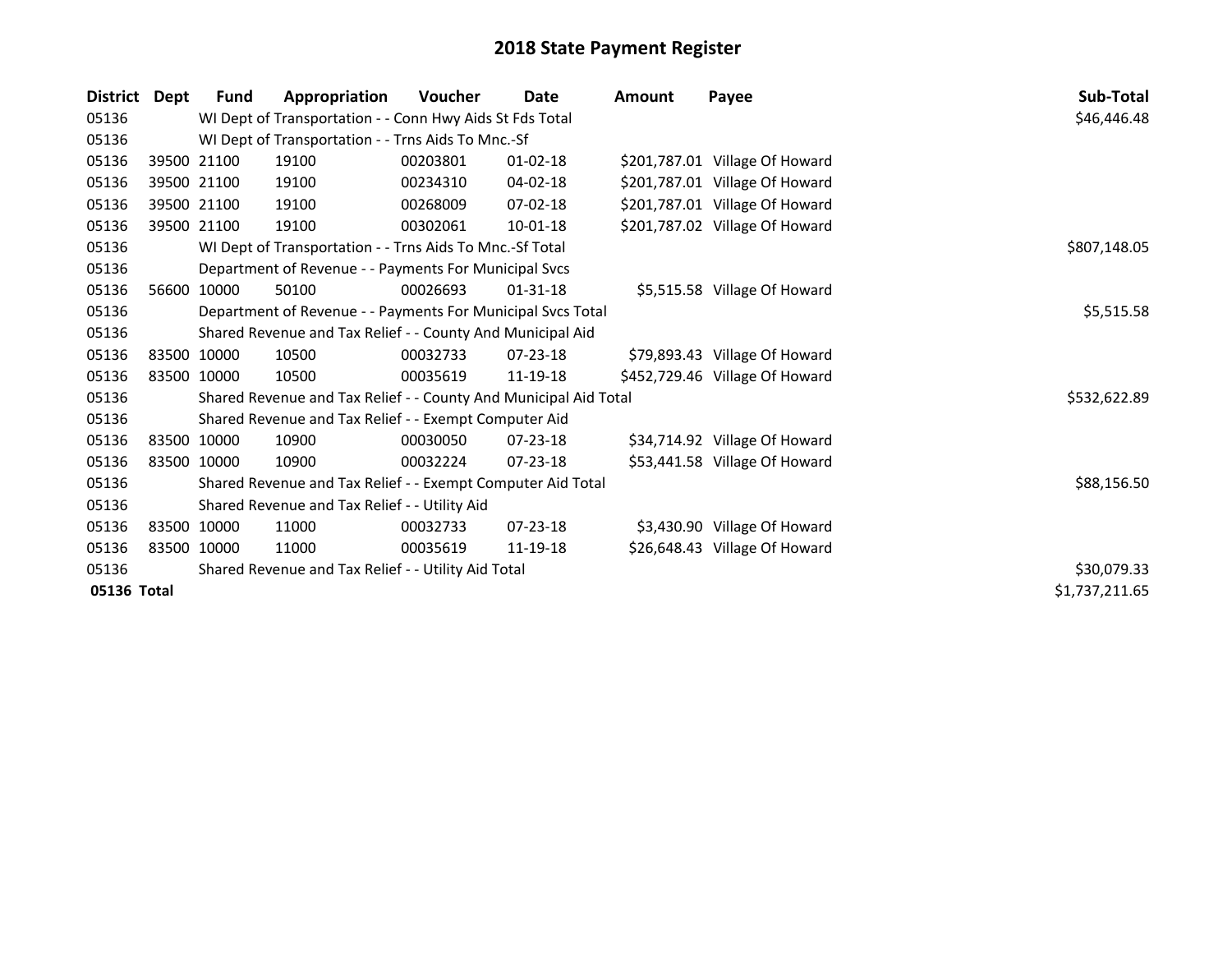| District Dept |             | <b>Fund</b> | Appropriation                                                       | Voucher  | <b>Date</b>    | <b>Amount</b> | Payee                           | Sub-Total    |
|---------------|-------------|-------------|---------------------------------------------------------------------|----------|----------------|---------------|---------------------------------|--------------|
| 05171         |             |             | Dept of Safety & Prof Services - - Fire Dues Distribution           |          |                |               |                                 |              |
| 05171         |             | 16500 10000 | 22500                                                               | 00023717 | $07 - 25 - 18$ |               | \$9,116.76 Village Of Pulaski   |              |
| 05171         |             |             | Dept of Safety & Prof Services - - Fire Dues Distribution Total     |          |                |               |                                 | \$9,116.76   |
| 05171         |             |             | Dept of Natural Resources - - Aids In Lieu Of Taxes - Gener         |          |                |               |                                 |              |
| 05171         |             | 37000 10000 | 50300                                                               | 00211496 | $02 - 02 - 18$ |               | \$613.77 Village Of Pulaski     |              |
| 05171         |             |             | Dept of Natural Resources - - Aids In Lieu Of Taxes - Gener Total   |          |                |               |                                 | \$613.77     |
| 05171         |             |             | Dept of Natural Resources - - Petrostorage Envr Remd Awards         |          |                |               |                                 |              |
| 05171         |             | 37000 27200 | 66700                                                               | 00212324 | $02 - 02 - 18$ |               | \$14,630.12 Village Of Pulaski  |              |
| 05171         |             | 37000 27200 | 66700                                                               | 00265548 | 09-10-18       |               | \$6,138.02 Village Of Pulaski   |              |
| 05171         |             |             | Dept of Natural Resources - - Petrostorage Envr Remd Awards Total   |          |                |               |                                 | \$20,768.14  |
| 05171         |             |             | Dept of Natural Resources - - Fin Asst For Responsible Units        |          |                |               |                                 |              |
| 05171         |             | 37000 27400 | 67000                                                               | 00235437 | 05-11-18       |               | \$9,752.10 Village Of Pulaski   |              |
| 05171         |             |             | Dept of Natural Resources - - Fin Asst For Responsible Units Total  |          |                |               |                                 | \$9,752.10   |
| 05171         |             |             | WI Dept of Transportation - - Trns Aids To Mnc.-Sf                  |          |                |               |                                 |              |
| 05171         |             | 39500 21100 | 19100                                                               | 00203802 | $01 - 02 - 18$ |               | \$51,362.43 Village Of Pulaski  |              |
| 05171         | 39500 21100 |             | 19100                                                               | 00234311 | 04-02-18       |               | \$51,362.43 Village Of Pulaski  |              |
| 05171         |             | 39500 21100 | 19100                                                               | 00268010 | 07-02-18       |               | \$51,362.43 Village Of Pulaski  |              |
| 05171         |             | 39500 21100 | 19100                                                               | 00302062 | $10 - 01 - 18$ |               | \$51,362.44 Village Of Pulaski  |              |
| 05171         |             |             | WI Dept of Transportation - - Trns Aids To Mnc.-Sf Total            |          |                |               |                                 | \$205,449.73 |
| 05171         |             |             | Department of Justice - - Law Enforcement Train, Local              |          |                |               |                                 |              |
| 05171         | 45500 10000 |             | 23100                                                               | 00053667 | 10-18-18       |               | \$960.00 Village Of Pulaski     |              |
| 05171         |             |             | Department of Justice - - Law Enforcement Train, Local Total        |          |                |               |                                 | \$960.00     |
| 05171         |             |             | Department of Military Affairs - - Major Disaster Assist; Pif       |          |                |               |                                 |              |
| 05171         |             | 46500 27200 | 36500                                                               | 00036976 | $01 - 10 - 18$ |               | \$23,105.36 Village Of Pulaski  |              |
| 05171         |             |             | Department of Military Affairs - - Major Disaster Assist; Pif Total |          |                |               |                                 | \$23,105.36  |
| 05171         |             |             | Shared Revenue and Tax Relief - - County And Municipal Aid          |          |                |               |                                 |              |
| 05171         | 83500 10000 |             | 10500                                                               | 00032734 | $07 - 23 - 18$ |               | \$73,531.74 Village Of Pulaski  |              |
| 05171         | 83500 10000 |             | 10500                                                               | 00035620 | 11-19-18       |               | \$416,679.86 Village Of Pulaski |              |
| 05171         |             |             | Shared Revenue and Tax Relief - - County And Municipal Aid Total    |          |                |               |                                 | \$490,211.60 |
| 05171         |             |             | Shared Revenue and Tax Relief - - Exempt Computer Aid               |          |                |               |                                 |              |
| 05171         | 83500 10000 |             | 10900                                                               | 00030051 | 07-23-18       |               | \$4,206.95 Village Of Pulaski   |              |
| 05171         | 83500 10000 |             | 10900                                                               | 00032225 | 07-23-18       |               | \$4,905.76 Village Of Pulaski   |              |
| 05171         |             |             | Shared Revenue and Tax Relief - - Exempt Computer Aid Total         |          |                |               |                                 | \$9,112.71   |
| 05171         |             |             | Shared Revenue and Tax Relief - - Utility Aid                       |          |                |               |                                 |              |
| 05171         | 83500 10000 |             | 11000                                                               | 00032734 | 07-23-18       |               | \$1,596.17 Village Of Pulaski   |              |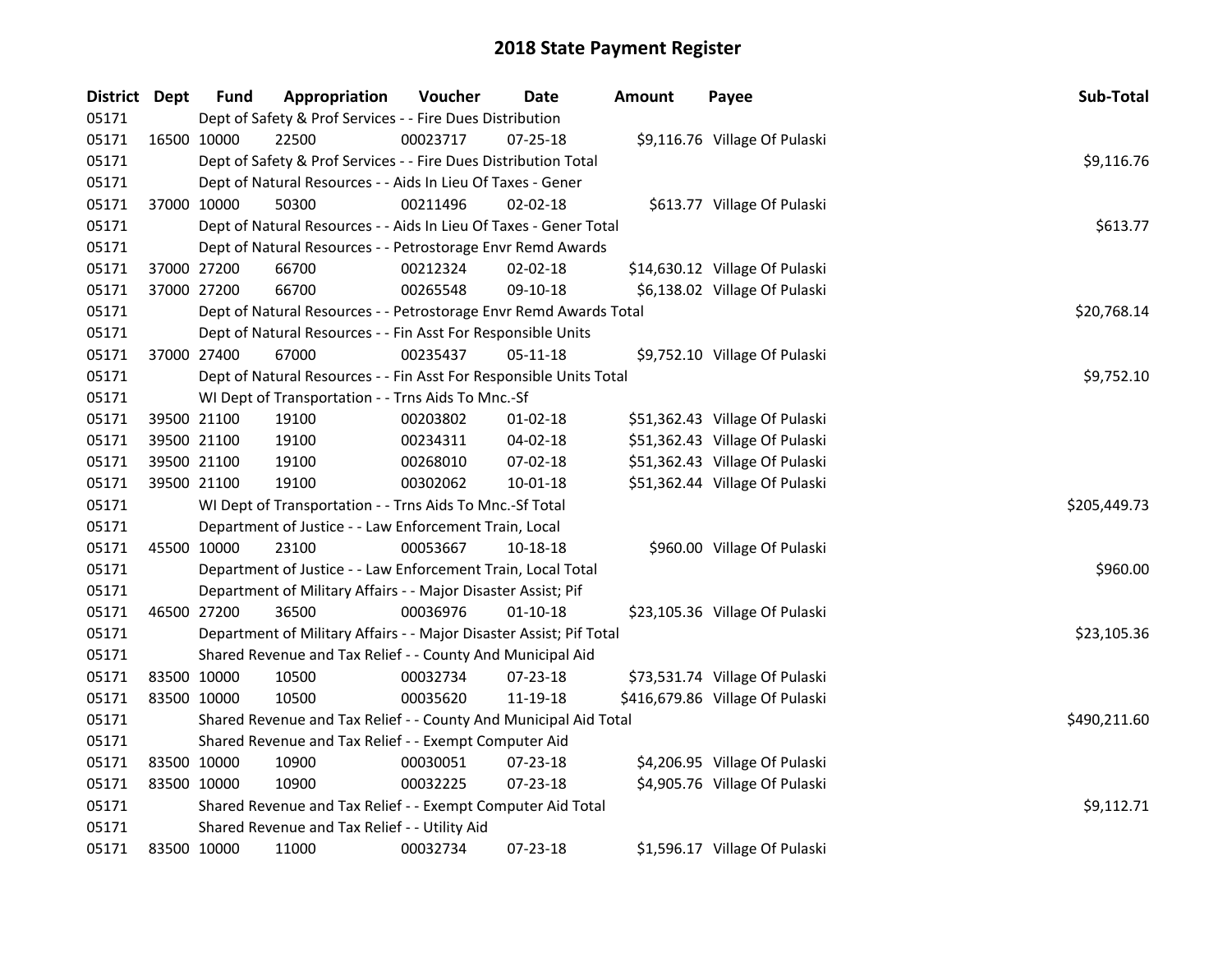| District Dept | <b>Fund</b>                                               | Appropriation                                                   | <b>Voucher</b> | Date           | <b>Amount</b> | Pavee                         | Sub-Total    |
|---------------|-----------------------------------------------------------|-----------------------------------------------------------------|----------------|----------------|---------------|-------------------------------|--------------|
| 05171         | 83500 10000                                               | 11000                                                           | 00035620       | 11-19-18       |               | \$9,245.44 Village Of Pulaski |              |
| 05171         |                                                           | Shared Revenue and Tax Relief - - Utility Aid Total             |                |                |               |                               | \$10,841.61  |
| 05171         | Shared Revenue and Tax Relief - - Lottery & Gaming Credit |                                                                 |                |                |               |                               |              |
| 05171         | 83500 52100                                               | 36300                                                           | 00027259       | $03 - 26 - 18$ |               | \$5,978.71 Village Of Pulaski |              |
| 05171         |                                                           | Shared Revenue and Tax Relief - - Lottery & Gaming Credit Total |                |                |               |                               | \$5,978.71   |
| 05171 Total   |                                                           |                                                                 |                |                |               |                               | \$785,910.49 |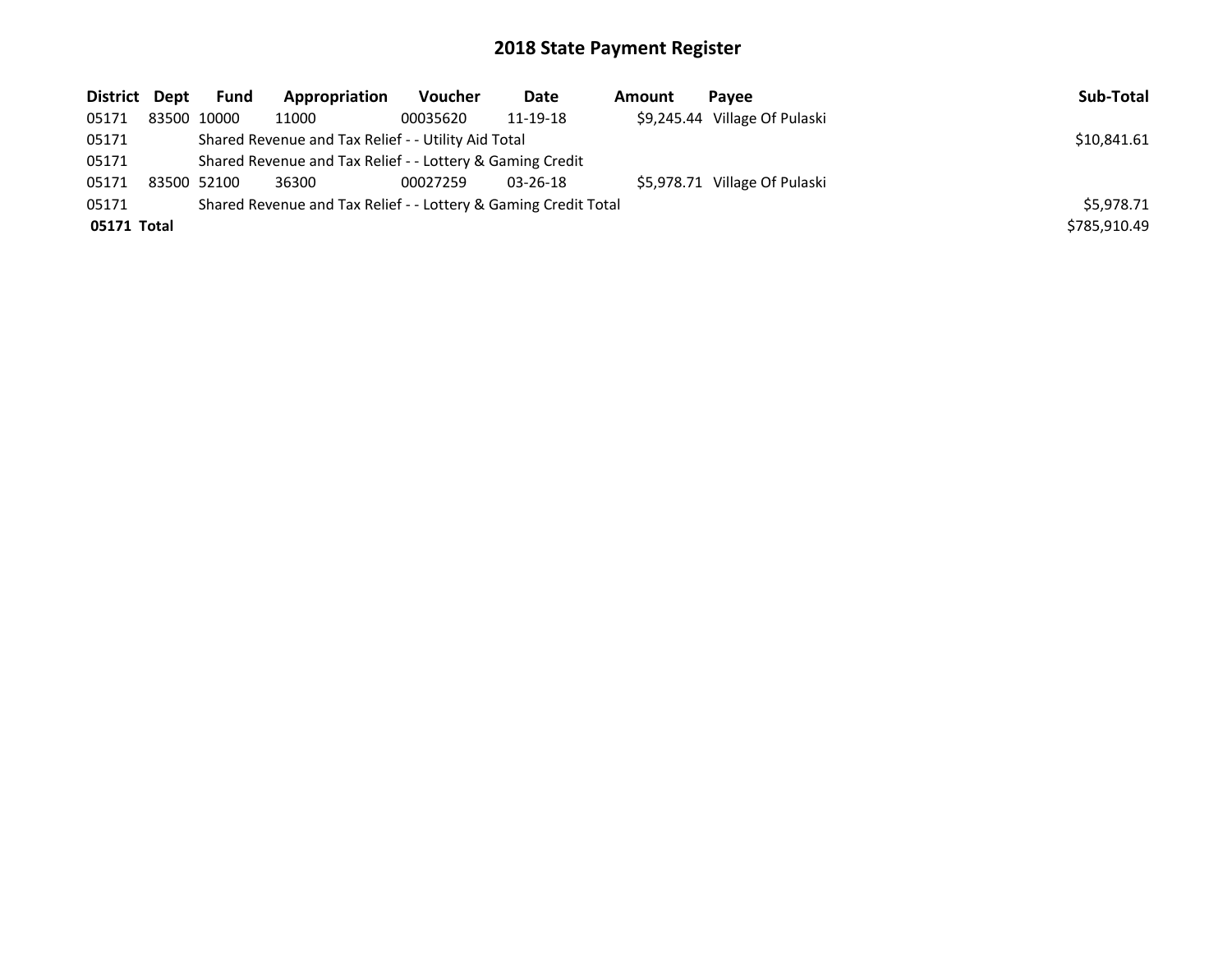| District Dept |             | <b>Fund</b>                                             | Appropriation                                                      | Voucher     | Date           | <b>Amount</b> | Payee                            | Sub-Total    |  |
|---------------|-------------|---------------------------------------------------------|--------------------------------------------------------------------|-------------|----------------|---------------|----------------------------------|--------------|--|
| 05178         |             |                                                         | Dept of Safety & Prof Services - - Fire Dues Distribution          |             |                |               |                                  |              |  |
| 05178         |             | 16500 10000                                             | 22500                                                              | 00018448    | 07-02-18       |               | \$51,958.42 Suamico, Village Of  |              |  |
| 05178         |             |                                                         | Dept of Safety & Prof Services - - Fire Dues Distribution Total    |             |                |               |                                  | \$51,958.42  |  |
| 05178         |             |                                                         | Dept of Natural Resources - - Aids In Lieu Of Taxes - Gener        |             |                |               |                                  |              |  |
| 05178         |             | 37000 10000                                             | 50300                                                              | 00211451    | $02 - 01 - 18$ |               | \$11,376.22 Suamico, Village Of  |              |  |
| 05178         | 37000 10000 |                                                         | 50300                                                              | 00211452    | $02 - 01 - 18$ |               | \$20,620.07 Suamico, Village Of  |              |  |
| 05178         | 37000 10000 |                                                         | 50300                                                              | 00229293    | 04-20-18       |               | \$476.40 Suamico, Village Of     |              |  |
| 05178         |             |                                                         | Dept of Natural Resources - - Aids In Lieu Of Taxes - Gener Total  |             |                | \$32,472.69   |                                  |              |  |
| 05178         |             |                                                         | Dept of Natural Resources - - Resaids - Cnty Forst, Cl & Mfl       |             |                |               |                                  |              |  |
| 05178         |             | 37000 21200                                             | 57100                                                              | 00247148    | 06-28-18       |               | \$117.10 Suamico, Village Of     |              |  |
| 05178         |             |                                                         | Dept of Natural Resources - - Resaids - Cnty Forst, Cl & Mfl Total |             |                |               |                                  | \$117.10     |  |
| 05178         |             |                                                         | Dept of Natural Resources - - Aids In Lieu Of Taxes - Sum S        |             |                |               |                                  |              |  |
| 05178         |             | 37000 21200                                             | 57900                                                              | 00229294    | 04-20-18       |               | \$486.70 Suamico, Village Of     |              |  |
| 05178         |             |                                                         | Dept of Natural Resources - - Aids In Lieu Of Taxes - Sum S Total  |             |                |               |                                  | \$486.70     |  |
| 05178         |             |                                                         | Dept of Natural Resources - - Fin Asst For Responsible Units       |             |                |               |                                  |              |  |
| 05178         |             | 37000 27400                                             | 67000                                                              | 00235294    | 05-11-18       |               | \$20,472.60 Suamico, Village Of  |              |  |
| 05178         |             |                                                         | Dept of Natural Resources - - Fin Asst For Responsible Units Total | \$20,472.60 |                |               |                                  |              |  |
| 05178         |             |                                                         | Dept of Natural Resources - - Recycling Consolidation Grants       |             |                |               |                                  |              |  |
| 05178         |             | 37000 27400                                             | 67300                                                              | 00235294    | 05-11-18       |               | \$3,251.43 Suamico, Village Of   |              |  |
| 05178         |             |                                                         | Dept of Natural Resources - - Recycling Consolidation Grants Total |             |                |               |                                  | \$3,251.43   |  |
| 05178         |             |                                                         | WI Dept of Transportation - - Trns Aids To Mnc.-Sf                 |             |                |               |                                  |              |  |
| 05178         | 39500 21100 |                                                         | 19100                                                              | 00203803    | $01 - 02 - 18$ |               | \$110,052.22 Suamico, Village Of |              |  |
| 05178         | 39500 21100 |                                                         | 19100                                                              | 00234312    | 04-02-18       |               | \$110,052.22 Suamico, Village Of |              |  |
| 05178         | 39500 21100 |                                                         | 19100                                                              | 00268011    | $07 - 02 - 18$ |               | \$110,052.22 Suamico, Village Of |              |  |
| 05178         |             | 39500 21100                                             | 19100                                                              | 00302063    | 10-01-18       |               | \$110,052.24 Suamico, Village Of |              |  |
| 05178         |             |                                                         | WI Dept of Transportation - - Trns Aids To Mnc.-Sf Total           |             |                |               |                                  | \$440,208.90 |  |
| 05178         |             |                                                         | WI Dept of Transportation - - Loc Rd Imp Prg St Fd                 |             |                |               |                                  |              |  |
| 05178         |             | 39500 21100                                             | 27800                                                              | 00329595    | 12-07-18       |               | \$63,942.45 Suamico, Village Of  |              |  |
| 05178         |             |                                                         | WI Dept of Transportation - - Loc Rd Imp Prg St Fd Total           |             |                |               |                                  | \$63,942.45  |  |
| 05178         |             |                                                         | WI Dept of Transportation - - Hwy Mgmt & Opers Sf                  |             |                |               |                                  |              |  |
| 05178         |             | 39500 21100                                             | 36500                                                              | 00306416    | 10-04-18       |               | \$500.00 Suamico, Village Of     |              |  |
| 05178         |             | WI Dept of Transportation - - Hwy Mgmt & Opers Sf Total |                                                                    |             |                |               |                                  |              |  |
| 05178         |             |                                                         | Shared Revenue and Tax Relief - - County And Municipal Aid         |             |                |               |                                  |              |  |
| 05178         | 83500 10000 |                                                         | 10500                                                              | 00032735    | 07-23-18       |               | \$15,169.38 Suamico, Village Of  |              |  |
| 05178         | 83500 10000 |                                                         | 10500                                                              | 00035621    | 11-19-18       |               | \$85,959.85 Suamico, Village Of  |              |  |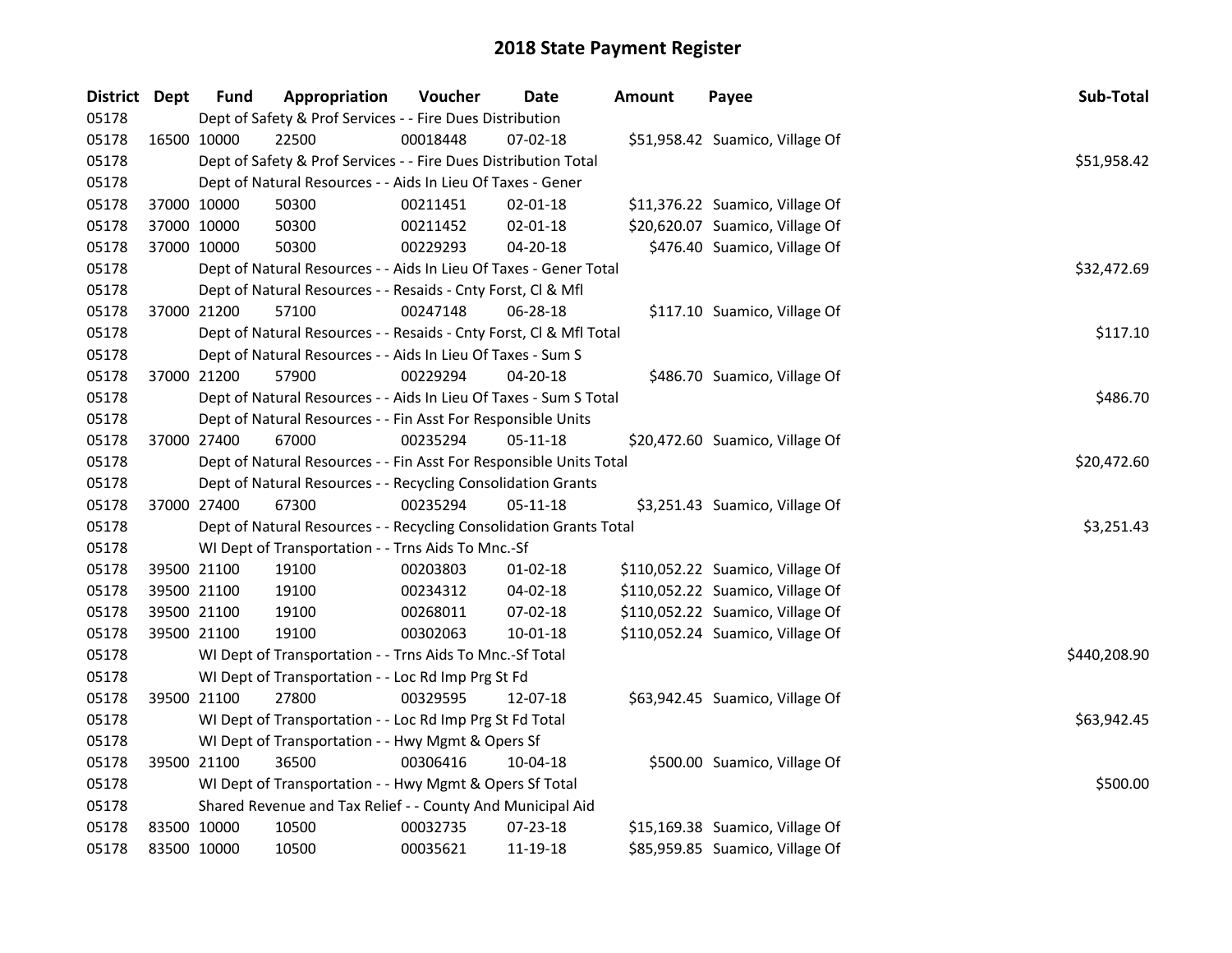| District    | Dept | Fund        | Appropriation                                                    | Voucher     | Date           | Amount | Payee                           | Sub-Total    |
|-------------|------|-------------|------------------------------------------------------------------|-------------|----------------|--------|---------------------------------|--------------|
| 05178       |      |             | Shared Revenue and Tax Relief - - County And Municipal Aid Total |             |                |        |                                 | \$101,129.23 |
| 05178       |      |             | Shared Revenue and Tax Relief - - Exempt Computer Aid            |             |                |        |                                 |              |
| 05178       |      | 83500 10000 | 10900                                                            | 00030052    | $07 - 23 - 18$ |        | \$1,051.23 Suamico, Village Of  |              |
| 05178       |      | 83500 10000 | 10900                                                            | 00032226    | $07 - 23 - 18$ |        | \$12,504.03 Suamico, Village Of |              |
| 05178       |      |             | Shared Revenue and Tax Relief - - Exempt Computer Aid Total      | \$13,555.26 |                |        |                                 |              |
| 05178       |      |             | Shared Revenue and Tax Relief - - Utility Aid                    |             |                |        |                                 |              |
| 05178       |      | 83500 10000 | 11000                                                            | 00032735    | $07 - 23 - 18$ |        | \$1,283.58 Suamico, Village Of  |              |
| 05178       |      | 83500 10000 | 11000                                                            | 00035621    | 11-19-18       |        | \$7,378.69 Suamico, Village Of  |              |
| 05178       |      |             | Shared Revenue and Tax Relief - - Utility Aid Total              |             |                |        |                                 | \$8,662.27   |
| 05178 Total |      |             |                                                                  |             |                |        |                                 | \$736,757.05 |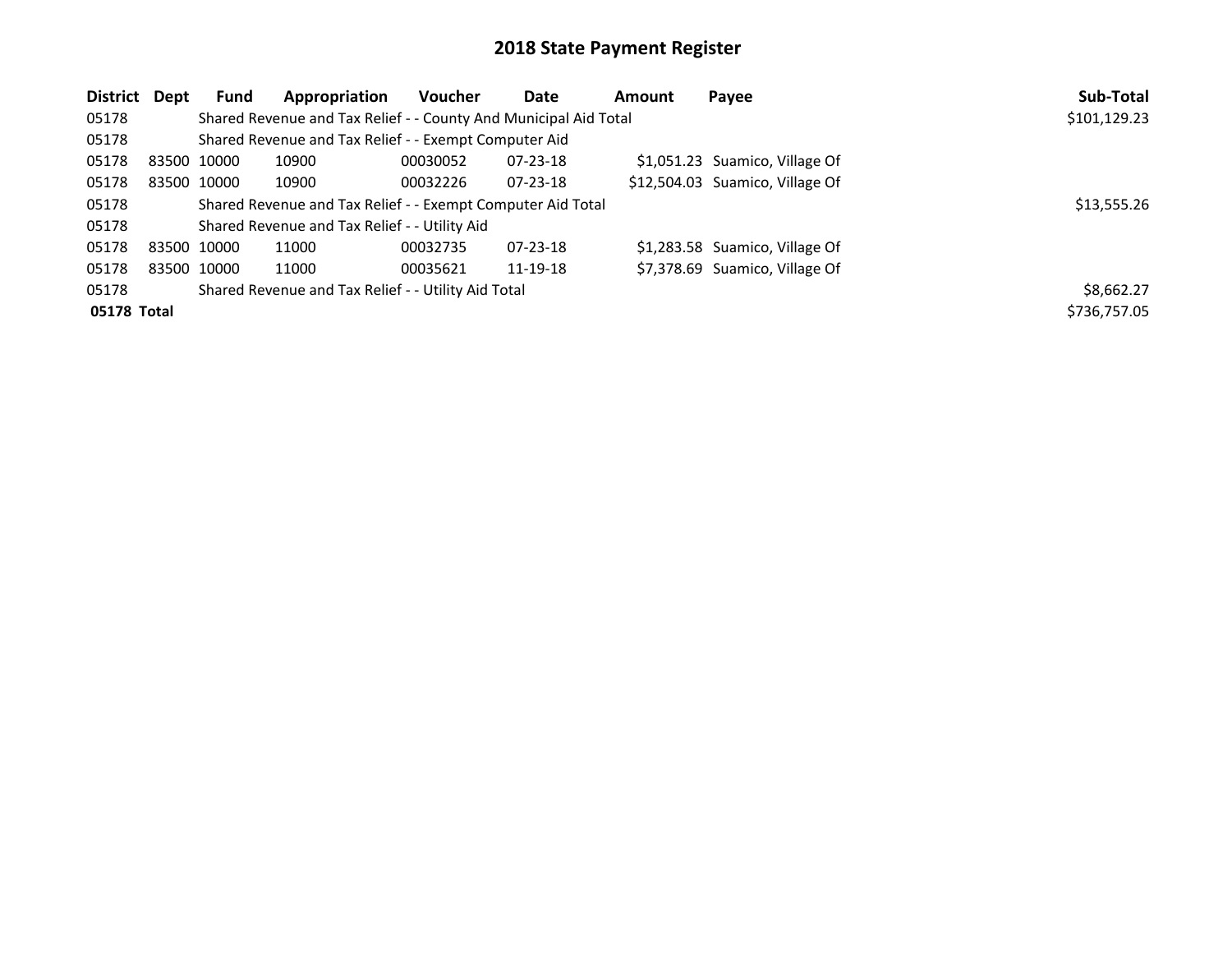| District    | <b>Dept</b> | <b>Fund</b>                                         | Appropriation                                                      | Voucher    | Date           | <b>Amount</b> | Payee                                | Sub-Total      |
|-------------|-------------|-----------------------------------------------------|--------------------------------------------------------------------|------------|----------------|---------------|--------------------------------------|----------------|
| 05191       |             |                                                     | Dept of Safety & Prof Services - - Fire Dues Distribution          |            |                |               |                                      |                |
| 05191       |             | 16500 10000                                         | 22500                                                              | 00023718   | 07-25-18       |               | \$10,097.24 Wrightstown, Village Of  |                |
| 05191       |             |                                                     | Dept of Safety & Prof Services - - Fire Dues Distribution Total    |            |                |               |                                      | \$10,097.24    |
| 05191       |             |                                                     | Dept of Natural Resources - - Fin Asst For Responsible Units       |            |                |               |                                      |                |
| 05191       |             | 37000 27400                                         | 67000                                                              | 00235489   | 05-11-18       |               | \$5,383.23 Wrightstown, Village Of   |                |
| 05191       |             |                                                     | Dept of Natural Resources - - Fin Asst For Responsible Units Total | \$5,383.23 |                |               |                                      |                |
| 05191       |             |                                                     | WI Dept of Transportation - - Trns Aids To Mnc.-Sf                 |            |                |               |                                      |                |
| 05191       |             | 39500 21100                                         | 19100                                                              | 00203804   | $01 - 02 - 18$ |               | \$28,200.99 Wrightstown, Village Of  |                |
| 05191       |             | 39500 21100                                         | 19100                                                              | 00234313   | 04-02-18       |               | \$28,200.99 Wrightstown, Village Of  |                |
| 05191       |             | 39500 21100                                         | 19100                                                              | 00268012   | 07-02-18       |               | \$28,200.99 Wrightstown, Village Of  |                |
| 05191       |             | 39500 21100                                         | 19100                                                              | 00302064   | 10-01-18       |               | \$28,201.02 Wrightstown, Village Of  |                |
| 05191       |             |                                                     | WI Dept of Transportation - - Trns Aids To Mnc.-Sf Total           |            |                |               |                                      | \$112,803.99   |
| 05191       |             |                                                     | Department of Justice - - Law Enforcement Train, Local             |            |                |               |                                      |                |
| 05191       |             | 45500 10000                                         | 23100                                                              | 00053847   | $10 - 25 - 18$ |               | \$640.00 Wrightstown, Village Of     |                |
| 05191       |             |                                                     | Department of Justice - - Law Enforcement Train, Local Total       |            |                |               |                                      | \$640.00       |
| 05191       |             |                                                     | Shared Revenue and Tax Relief - - County And Municipal Aid         |            |                |               |                                      |                |
| 05191       |             | 83500 10000                                         | 10500                                                              | 00032736   | $07 - 23 - 18$ |               | \$18,039.40 Wrightstown, Village Of  |                |
| 05191       |             | 83500 10000                                         | 10500                                                              | 00035622   | 11-19-18       |               | \$102,223.28 Wrightstown, Village Of |                |
| 05191       |             |                                                     | Shared Revenue and Tax Relief - - County And Municipal Aid Total   |            |                |               |                                      | \$120,262.68   |
| 05191       |             |                                                     | Shared Revenue and Tax Relief - - Exempt Computer Aid              |            |                |               |                                      |                |
| 05191       |             | 83500 10000                                         | 10900                                                              | 00030053   | $07 - 23 - 18$ |               | \$15,079.46 Wrightstown, Village Of  |                |
| 05191       |             | 83500 10000                                         | 10900                                                              | 00032227   | $07 - 23 - 18$ |               | \$23.20 Wrightstown, Village Of      |                |
| 05191       |             |                                                     | Shared Revenue and Tax Relief - - Exempt Computer Aid Total        |            |                |               |                                      | \$15,102.66    |
| 05191       |             |                                                     | Shared Revenue and Tax Relief - - Utility Aid                      |            |                |               |                                      |                |
| 05191       |             | 83500 10000                                         | 11000                                                              | 00032736   | $07 - 23 - 18$ |               | \$123,780.00 Wrightstown, Village Of |                |
| 05191       |             | 83500 10000                                         | 11000                                                              | 00035622   | 11-19-18       |               | \$701,419.95 Wrightstown, Village Of |                |
| 05191       |             | Shared Revenue and Tax Relief - - Utility Aid Total | \$825,199.95                                                       |            |                |               |                                      |                |
| 05191 Total |             |                                                     |                                                                    |            |                |               |                                      | \$1,089,489.75 |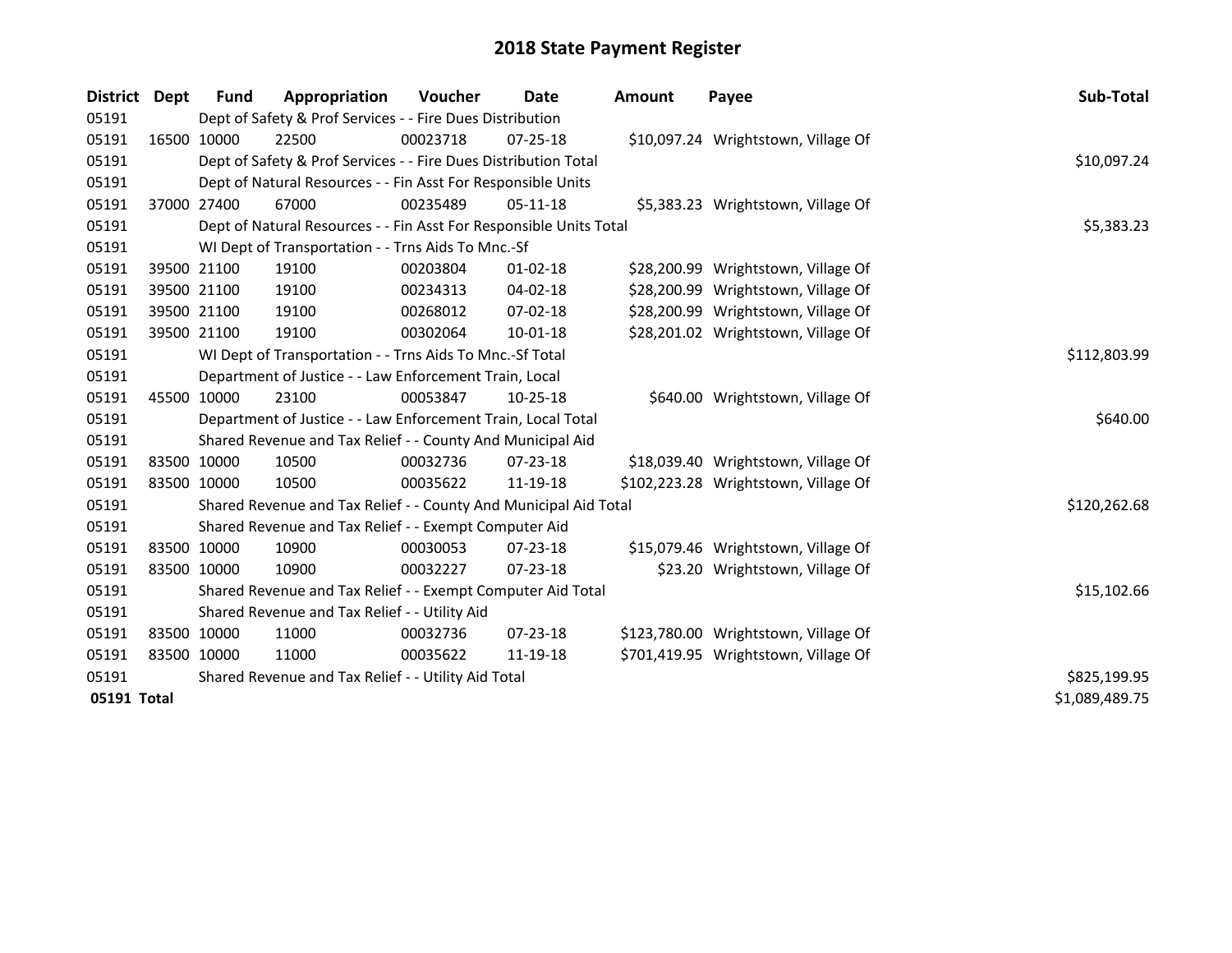| District Dept |             | <b>Fund</b> | Appropriation                                                      | Voucher  | Date           | <b>Amount</b> | Payee                       | Sub-Total   |
|---------------|-------------|-------------|--------------------------------------------------------------------|----------|----------------|---------------|-----------------------------|-------------|
| 05216         |             |             | Dept of Safety & Prof Services - - Fire Dues Distribution          |          |                |               |                             |             |
| 05216         |             | 16500 10000 | 22500                                                              | 00021097 | 07-19-18       |               | \$84,732.18 City of De Pere |             |
| 05216         |             |             | Dept of Safety & Prof Services - - Fire Dues Distribution Total    |          |                |               |                             | \$84,732.18 |
| 05216         |             |             | Dept of Natural Resources - - Aids In Lieu Of Taxes - Gener        |          |                |               |                             |             |
| 05216         |             | 37000 10000 | 50300                                                              | 00211477 | $02 - 01 - 18$ |               | \$2,800.79 City of De Pere  |             |
| 05216         | 37000 10000 |             | 50300                                                              | 00229788 | 04-20-18       |               | \$507.41 City of De Pere    |             |
| 05216         |             |             | Dept of Natural Resources - - Aids In Lieu Of Taxes - Gener Total  |          |                |               |                             | \$3,308.20  |
| 05216         |             |             | Dept of Natural Resources - - Swm - Envir Repair, Spills, Ac       |          |                |               |                             |             |
| 05216         |             | 37000 27400 | 27200                                                              | 00208085 | 01-18-18       |               | \$83.11 City of De Pere     |             |
| 05216         |             |             | Dept of Natural Resources - - Swm - Envir Repair, Spills, Ac Total |          |                |               |                             | \$83.11     |
| 05216         |             |             | Dept of Natural Resources - - Gpo-Environmental Fund               |          |                |               |                             |             |
| 05216         | 37000 27400 |             | 46100                                                              | 00272017 | 10-12-18       |               | \$89.73 City of De Pere     |             |
| 05216         |             |             | Dept of Natural Resources - - Gpo-Environmental Fund Total         |          |                |               |                             | \$89.73     |
| 05216         |             |             | Dept of Natural Resources - - Solid Waste Management -- Envi       |          |                |               |                             |             |
| 05216         | 37000 27400 |             | 47200                                                              | 00226516 | 04-11-18       |               | \$88.40 City of De Pere     |             |
| 05216         | 37000 27400 |             | 47200                                                              | 00254036 | 07-19-18       |               | \$88.40 City of De Pere     |             |
| 05216         |             |             | Dept of Natural Resources - - Solid Waste Management -- Envi Total |          |                |               |                             | \$176.80    |
| 05216         |             |             | Dept of Natural Resources - - Fin Asst For Responsible Units       |          |                |               |                             |             |
| 05216         | 37000 27400 |             | 67000                                                              | 00235563 | 05-11-18       |               | \$91,167.81 City of De Pere |             |
| 05216         |             |             | Dept of Natural Resources - - Fin Asst For Responsible Units Total |          |                |               |                             | \$91,167.81 |
| 05216         |             |             | Dept of Natural Resources - - Recycling Consolidation Grants       |          |                |               |                             |             |
| 05216         | 37000 27400 |             | 67300                                                              | 00235563 | 05-11-18       |               | \$6,400.58 City of De Pere  |             |
| 05216         |             |             | Dept of Natural Resources - - Recycling Consolidation Grants Total |          |                |               |                             | \$6,400.58  |
| 05216         |             |             | Dept of Natural Resources - - Land Acquisition                     |          |                |               |                             |             |
| 05216         | 37000 36300 |             | <b>TA100</b>                                                       | 00216862 | 02-26-18       |               | \$36,960.00 City of De Pere |             |
| 05216         |             |             | Dept of Natural Resources - - Land Acquisition Total               |          |                |               |                             | \$36,960.00 |
| 05216         |             |             | Dept of Natural Resources - - Urban Nonpoint Source Cost-Sha       |          |                |               |                             |             |
| 05216         | 37000 36300 |             | TH100                                                              | 00210064 | $01 - 25 - 18$ |               | \$94,612.00 City of De Pere |             |
| 05216         |             |             | Dept of Natural Resources - - Urban Nonpoint Source Cost-Sha Total |          |                |               |                             | \$94,612.00 |
| 05216         |             |             | WI Dept of Transportation - - Conn Hwy Aids St Fds                 |          |                |               |                             |             |
| 05216         |             | 39500 21100 | 16200                                                              | 00205541 | $01 - 02 - 18$ |               | \$18,596.44 City of De Pere |             |
| 05216         |             | 39500 21100 | 16200                                                              | 00236049 | 04-02-18       |               | \$18,596.44 City of De Pere |             |
| 05216         | 39500 21100 |             | 16200                                                              | 00269748 | 07-02-18       |               | \$18,596.44 City of De Pere |             |
| 05216         |             | 39500 21100 | 16200                                                              | 00303800 | 10-01-18       |               | \$18,596.45 City of De Pere |             |
| 05216         |             |             | WI Dept of Transportation - - Conn Hwy Aids St Fds Total           |          |                |               |                             | \$74,385.77 |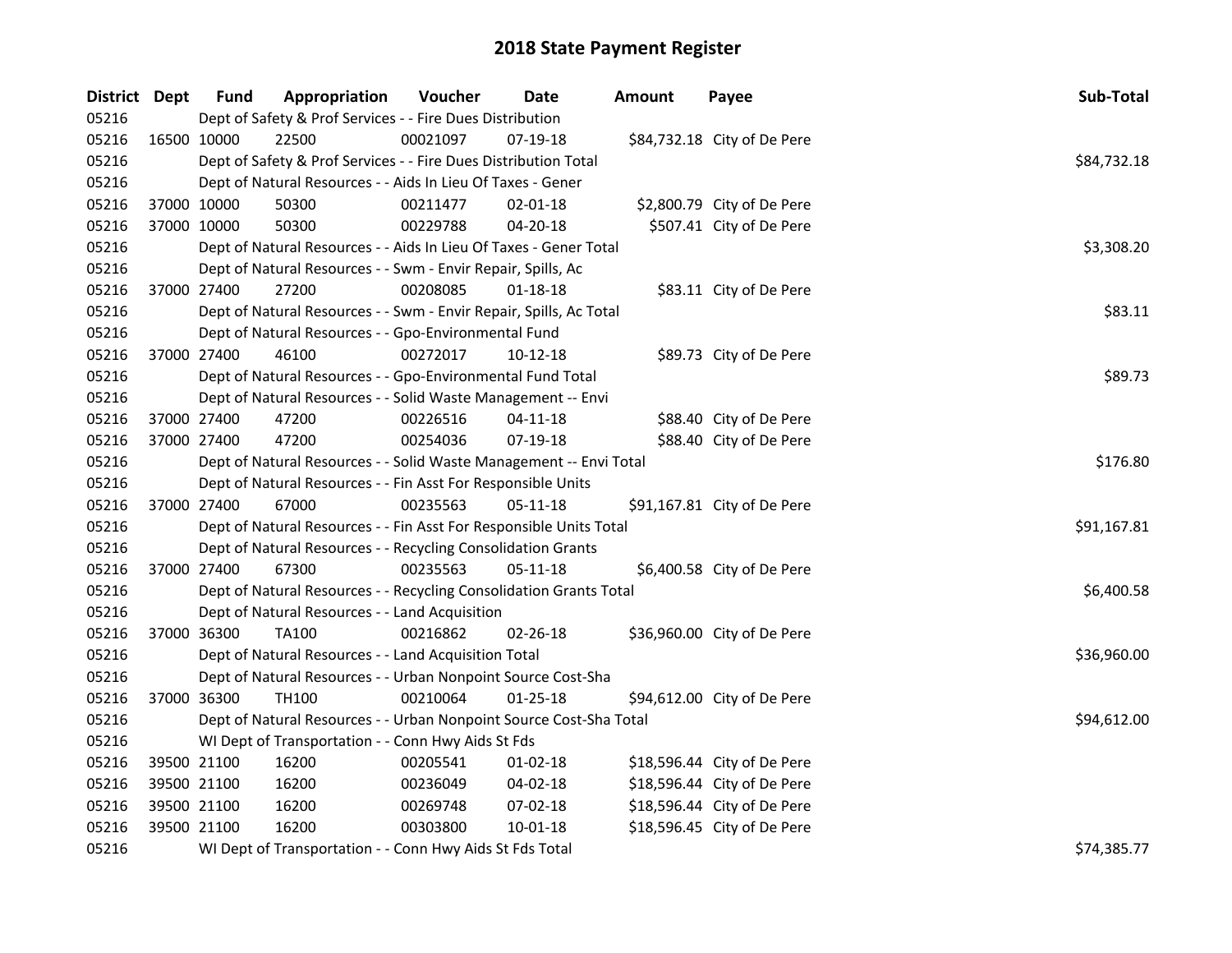| District Dept | <b>Fund</b> | Appropriation                                                                   | Voucher            | <b>Date</b>    | <b>Amount</b> | Payee                        | Sub-Total      |  |  |
|---------------|-------------|---------------------------------------------------------------------------------|--------------------|----------------|---------------|------------------------------|----------------|--|--|
| 05216         |             | WI Dept of Transportation - - Trns Aids To Mnc.-Sf                              |                    |                |               |                              |                |  |  |
| 05216         | 39500 21100 | 19100                                                                           | 00203805           | 01-02-18       |               | \$258,857.57 City of De Pere |                |  |  |
| 05216         | 39500 21100 | 19100                                                                           | 00234314           | 04-02-18       |               | \$258,857.57 City of De Pere |                |  |  |
| 05216         | 39500 21100 | 19100                                                                           | 00268013           | 07-02-18       |               | \$258,857.57 City of De Pere |                |  |  |
| 05216         | 39500 21100 | 19100                                                                           | 00302065           | 10-01-18       |               | \$258,857.59 City of De Pere |                |  |  |
| 05216         |             | WI Dept of Transportation - - Trns Aids To Mnc.-Sf Total                        |                    |                |               |                              | \$1,035,430.30 |  |  |
| 05216         |             | WI Dept of Transportation - - Loc Rd Imp Prg St Fd                              |                    |                |               |                              |                |  |  |
| 05216         | 39500 21100 | 27800                                                                           | 00215404           | $01 - 25 - 18$ |               | \$52,304.14 City of De Pere  |                |  |  |
| 05216         |             | WI Dept of Transportation - - Loc Rd Imp Prg St Fd Total                        |                    |                |               |                              | \$52,304.14    |  |  |
| 05216         |             | Department of Health Services - - State/Federal Aids                            |                    |                |               |                              |                |  |  |
| 05216         | 43500 10000 | 00000                                                                           | 90808              | 01-02-18       |               | \$16,453.00 City of De Pere  |                |  |  |
| 05216         | 43500 10000 | 00000                                                                           | 90810              | 03-01-18       |               | \$8,395.00 City of De Pere   |                |  |  |
| 05216         | 43500 10000 | 00000                                                                           | 90813              | 05-01-18       |               | \$7,006.00 City of De Pere   |                |  |  |
| 05216         | 43500 10000 | 00000                                                                           | 90814              | 06-01-18       |               | \$15,794.00 City of De Pere  |                |  |  |
| 05216         | 43500 10000 | 00000                                                                           | 90901              | 08-01-18       |               | \$10,649.00 City of De Pere  |                |  |  |
| 05216         | 43500 10000 | 00000                                                                           | 90902              | 09-04-18       |               | \$929.00 City of De Pere     |                |  |  |
| 05216         | 43500 10000 | 00000                                                                           | 90903              | $10 - 01 - 18$ |               | \$4,996.00 City of De Pere   |                |  |  |
| 05216         | 43500 10000 | 00000                                                                           | 90904              | $11 - 01 - 18$ |               | \$5,148.00 City of De Pere   |                |  |  |
| 05216         | 43500 10000 | 00000                                                                           | 90905              | 12-03-18       |               | \$6,230.00 City of De Pere   |                |  |  |
| 05216         |             | Department of Health Services - - State/Federal Aids Total                      |                    |                |               |                              | \$75,600.00    |  |  |
| 05216         |             | Department of Health Services - - Emergency Medical Services, Ai                |                    |                |               |                              |                |  |  |
| 05216         | 43500 10000 | 11900                                                                           | 00229322           | 08-31-18       |               | \$6,755.54 City of De Pere   |                |  |  |
| 05216         |             | Department of Health Services - - Emergency Medical Services, Ai Total          |                    |                |               |                              | \$6,755.54     |  |  |
| 05216         |             | Department of Health Services - - Federal Projects Operations                   |                    |                |               |                              |                |  |  |
| 05216         | 43500 10000 | 14900                                                                           | 00218627           | $07 - 25 - 18$ |               | \$2,000.00 City of De Pere   |                |  |  |
| 05216         |             | Department of Health Services - - Federal Projects Operations Total             |                    |                |               |                              | \$2,000.00     |  |  |
| 05216         |             | Department of Health Services - - Prepaid Medical Transport Reimbursement       |                    |                |               |                              |                |  |  |
| 05216         | 43500 10000 | 16300                                                                           | AMBULANCE 11-08-18 |                |               | \$20,104.43 City of De Pere  |                |  |  |
| 05216         |             | Department of Health Services - - Prepaid Medical Transport Reimbursement Total |                    |                |               |                              | \$20,104.43    |  |  |
| 05216         |             | Department of Justice - - Law Enforcement Train, Local                          |                    |                |               |                              |                |  |  |
| 05216         | 45500 10000 | 23100                                                                           | 00052398           | 10-01-18       |               | \$5,280.00 City of De Pere   |                |  |  |
| 05216         |             | Department of Justice - - Law Enforcement Train, Local Total                    |                    |                |               |                              | \$5,280.00     |  |  |
| 05216         |             | Department of Justice - - Federal Aid, State Operations                         |                    |                |               |                              |                |  |  |
| 05216         | 45500 10000 | 24100                                                                           | 00052423           | 09-27-18       |               | \$1,617.28 City of De Pere   |                |  |  |
| 05216         |             | Department of Justice - - Federal Aid, State Operations Total                   |                    |                |               |                              | \$1,617.28     |  |  |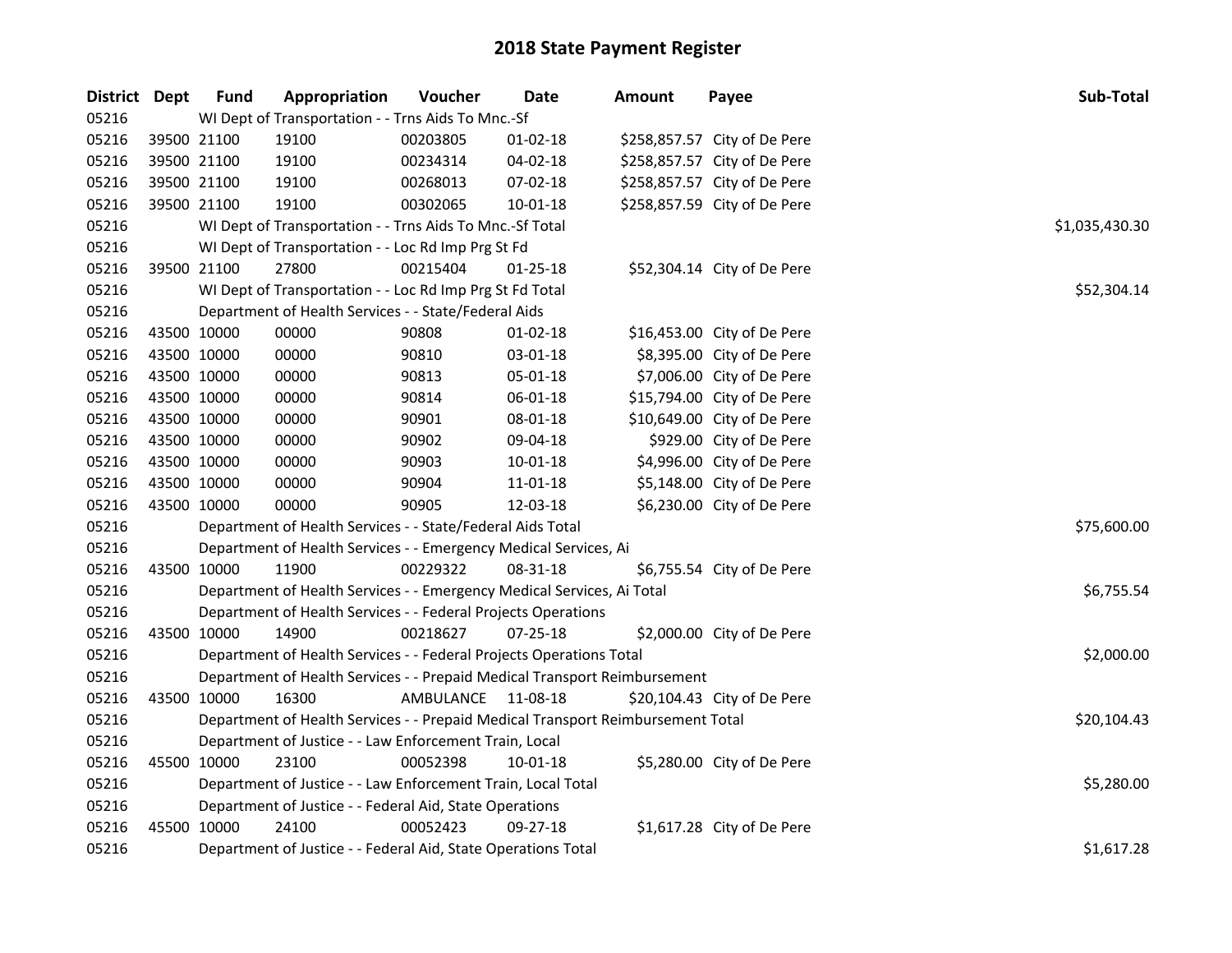| District Dept | <b>Fund</b> | Appropriation                                                         | Voucher    | Date           | Amount | Payee                          | Sub-Total      |
|---------------|-------------|-----------------------------------------------------------------------|------------|----------------|--------|--------------------------------|----------------|
| 05216         |             | Department of Justice - - Internet Crimes Against Childr              |            |                |        |                                |                |
| 05216         | 45500 10000 | 28400                                                                 | 00039412   | $01-02-18$     |        | \$116.12 City of De Pere       |                |
| 05216         | 45500 10000 | 28400                                                                 | 00039413   | $01-02-18$     |        | \$1,045.08 City of De Pere     |                |
| 05216         | 45500 10000 | 28400                                                                 | 00040888   | $01 - 25 - 18$ |        | \$58.06 City of De Pere        |                |
| 05216         | 45500 10000 | 28400                                                                 | 00043419   | 03-15-18       |        | \$193.11 City of De Pere       |                |
| 05216         | 45500 10000 | 28400                                                                 | 00043420   | 03-15-18       |        | \$174.18 City of De Pere       |                |
| 05216         | 45500 10000 | 28400                                                                 | 00043780   | 03-22-18       |        | \$87.09 City of De Pere        |                |
| 05216         | 45500 10000 | 28400                                                                 | 00047038   | 06-08-18       |        | \$348.36 City of De Pere       |                |
| 05216         | 45500 10000 | 28400                                                                 | 00048676   | 07-13-18       |        | \$174.18 City of De Pere       |                |
| 05216         | 45500 10000 | 28400                                                                 | 00048683   | 07-13-18       |        | \$319.33 City of De Pere       |                |
| 05216         | 45500 10000 | 28400                                                                 | 00048684   | 07-13-18       |        | \$116.12 City of De Pere       |                |
| 05216         | 45500 10000 | 28400                                                                 | 00048685   | 07-13-18       |        | \$58.06 City of De Pere        |                |
| 05216         | 45500 10000 | 28400                                                                 | 00049256   | 07-20-18       |        | \$387.40 City of De Pere       |                |
| 05216         | 45500 10000 | 28400                                                                 | 00052446   | 09-27-18       |        | \$742.00 City of De Pere       |                |
| 05216         | 45500 10000 | 28400                                                                 | 00056895   | 12-14-18       |        | \$646.92 City of De Pere       |                |
| 05216         |             | Department of Justice - - Internet Crimes Against Childr Total        | \$4,466.01 |                |        |                                |                |
| 05216         |             | Shared Revenue and Tax Relief - - Expenditure Restraint Program       |            |                |        |                                |                |
| 05216         | 83500 10000 | 10100                                                                 | 00032737   | 07-23-18       |        | \$218,533.76 City of De Pere   |                |
| 05216         |             | Shared Revenue and Tax Relief - - Expenditure Restraint Program Total |            |                |        |                                | \$218,533.76   |
| 05216         |             | Shared Revenue and Tax Relief - - County And Municipal Aid            |            |                |        |                                |                |
| 05216         | 83500 10000 | 10500                                                                 | 00032737   | 07-23-18       |        | \$170,011.17 City of De Pere   |                |
| 05216         | 83500 10000 | 10500                                                                 | 00035623   | 11-19-18       |        | \$943,292.21 City of De Pere   |                |
| 05216         |             | Shared Revenue and Tax Relief - - County And Municipal Aid Total      |            |                |        |                                | \$1,113,303.38 |
| 05216         |             | Shared Revenue and Tax Relief - - Exempt Computer Aid                 |            |                |        |                                |                |
| 05216         | 83500 10000 | 10900                                                                 | 00030054   | 07-23-18       |        | \$76,012.19 City of De Pere    |                |
| 05216         | 83500 10000 | 10900                                                                 | 00032228   | 07-23-18       |        | \$254,319.43 City of De Pere   |                |
| 05216         |             | Shared Revenue and Tax Relief - - Exempt Computer Aid Total           |            |                |        |                                | \$330,331.62   |
| 05216         |             | Shared Revenue and Tax Relief - - Utility Aid                         |            |                |        |                                |                |
| 05216         | 83500 10000 | 11000                                                                 | 00032737   | 07-23-18       |        | \$50,049.28 City of De Pere    |                |
| 05216         | 83500 10000 | 11000                                                                 | 00035623   | 11-19-18       |        | \$283,506.04 City of De Pere   |                |
| 05216         |             | Shared Revenue and Tax Relief - - Utility Aid Total                   |            |                |        |                                | \$333,555.32   |
| 05216         |             | Shared Revenue and Tax Relief - - School Lvy Tx/First Dollar Cr       |            |                |        |                                |                |
| 05216         | 83500 10000 | 30200                                                                 | 00029578   | 07-23-18       |        | \$510,873.40 City of De Pere   |                |
| 05216         | 83500 10000 | 30200                                                                 | 00029726   | 07-23-18       |        | \$3,805,967.14 City of De Pere |                |
| 05216         |             | Shared Revenue and Tax Relief - - School Lvy Tx/First Dollar Cr Total |            |                |        |                                | \$4,316,840.54 |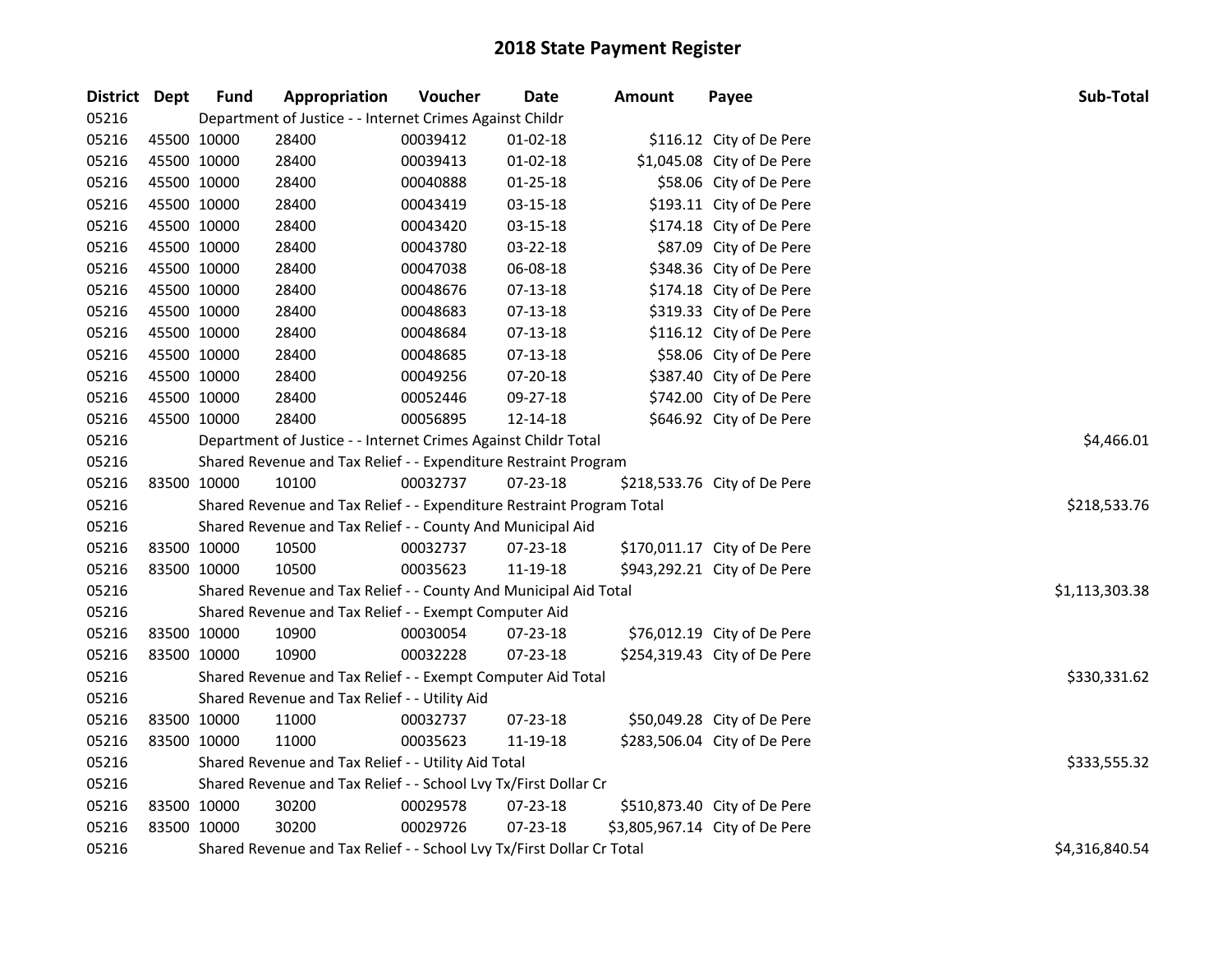| District Dept |             | Fund | Appropriation                                                   | Voucher  | Date           | Amount | Payee                        | Sub-Total      |
|---------------|-------------|------|-----------------------------------------------------------------|----------|----------------|--------|------------------------------|----------------|
| 05216         |             |      | Shared Revenue and Tax Relief - - Lottery & Gaming Credit       |          |                |        |                              |                |
| 05216         | 83500 52100 |      | 36300                                                           | 00027093 | 03-26-18       |        | \$647,388.80 City of De Pere |                |
| 05216         | 83500 52100 |      | 36300                                                           | 00027260 | $03 - 26 - 18$ |        | $$1,898.53$ City of De Pere  |                |
| 05216         |             |      | Shared Revenue and Tax Relief - - Lottery & Gaming Credit Total |          |                |        |                              | \$649,287.33   |
| 05216 Total   |             |      |                                                                 |          |                |        |                              | \$8,557,325.83 |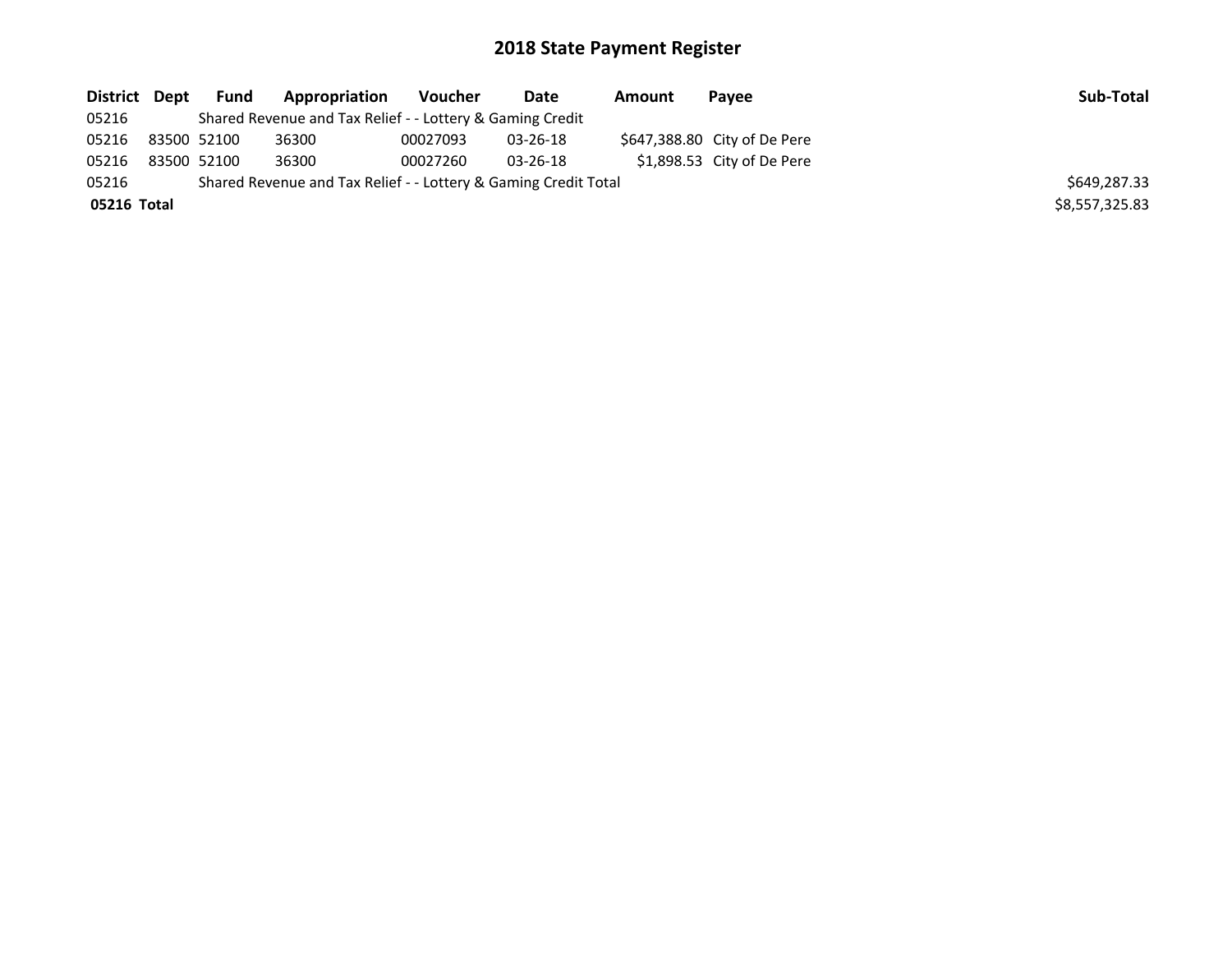| District Dept | <b>Fund</b> | Appropriation                                                      | Voucher  | Date           | <b>Amount</b> | Payee                           | Sub-Total    |
|---------------|-------------|--------------------------------------------------------------------|----------|----------------|---------------|---------------------------------|--------------|
| 05231         |             | Dept of Safety & Prof Services - - Fire Dues Distribution          |          |                |               |                                 |              |
| 05231         | 16500 10000 | 22500                                                              | 00021098 | 07-19-18       |               | \$258,427.48 Green Bay, City of |              |
| 05231         |             | Dept of Safety & Prof Services - - Fire Dues Distribution Total    |          |                |               |                                 | \$258,427.48 |
| 05231         |             | Dept of Natural Resources - - Aids In Lieu Of Taxes - Gener        |          |                |               |                                 |              |
| 05231         | 37000 10000 | 50300                                                              | 00211478 | $02 - 01 - 18$ |               | \$453.08 Green Bay, City of     |              |
| 05231         |             | Dept of Natural Resources - - Aids In Lieu Of Taxes - Gener Total  |          |                |               |                                 | \$453.08     |
| 05231         |             | Dept of Natural Resources - - Gpo - Federal Funds                  |          |                |               |                                 |              |
| 05231         | 37000 10000 | 94100                                                              | 00254086 | 07-20-18       |               | \$45,000.00 Green Bay, City of  |              |
| 05231         |             | Dept of Natural Resources - - Gpo - Federal Funds Total            |          |                |               |                                 | \$45,000.00  |
| 05231         |             | Dept of Natural Resources - - Gpo -Federal Funds                   |          |                |               |                                 |              |
| 05231         | 37000 21200 | 38100                                                              | 00222212 | 03-23-18       |               | \$7,431.34 Green Bay, City of   |              |
| 05231         |             | Dept of Natural Resources - - Gpo -Federal Funds Total             |          |                |               |                                 | \$7,431.34   |
| 05231         |             | Dept of Natural Resources - - Enf A - Boating Enforcement          |          |                |               |                                 |              |
| 05231         | 37000 21200 | 55000                                                              | 00222212 | 03-23-18       |               | \$16,304.94 Green Bay, City of  |              |
| 05231         |             | Dept of Natural Resources - - Enf A - Boating Enforcement Total    |          |                |               |                                 | \$16,304.94  |
| 05231         |             | Dept of Natural Resources - - Resaids - Cnty Forst, Cl & Mfl       |          |                |               |                                 |              |
| 05231         | 37000 21200 | 57100                                                              | 00247149 | 06-28-18       |               | \$15.81 Green Bay, City of      |              |
| 05231         |             | Dept of Natural Resources - - Resaids - Cnty Forst, Cl & Mfl Total |          |                |               |                                 | \$15.81      |
| 05231         |             | Dept of Natural Resources - - Fin Asst For Responsible Units       |          |                |               |                                 |              |
| 05231         | 37000 27400 | 67000                                                              | 00235232 | 05-11-18       |               | \$405,868.18 Green Bay, City of |              |
| 05231         |             | Dept of Natural Resources - - Fin Asst For Responsible Units Total |          |                |               |                                 | \$405,868.18 |
| 05231         |             | Dept of Natural Resources - - Recycling Consolidation Grants       |          |                |               |                                 |              |
| 05231         | 37000 27400 | 67300                                                              | 00235232 | 05-11-18       |               | \$27,300.53 Green Bay, City of  |              |
| 05231         |             | Dept of Natural Resources - - Recycling Consolidation Grants Total |          |                |               |                                 | \$27,300.53  |
| 05231         |             | Dept of Natural Resources - - Land Acquisition                     |          |                |               |                                 |              |
| 05231         | 37000 36300 | TA100                                                              | 00254088 | 07-19-18       |               | \$122,500.00 Green Bay, City of |              |
| 05231         |             | Dept of Natural Resources - - Land Acquisition Total               |          |                |               |                                 | \$122,500.00 |
| 05231         |             | WI Dept of Transportation - - Conn Hwy Aids St Fds                 |          |                |               |                                 |              |
| 05231         | 39500 21100 | 16200                                                              | 00205542 | 01-02-18       |               | \$165,885.21 Green Bay, City of |              |
| 05231         | 39500 21100 | 16200                                                              | 00236050 | 04-02-18       |               | \$165,885.21 Green Bay, City of |              |
| 05231         | 39500 21100 | 16200                                                              | 00269749 | 07-02-18       |               | \$165,885.21 Green Bay, City of |              |
| 05231         | 39500 21100 | 16200                                                              | 00303801 | 10-01-18       |               | \$165,885.23 Green Bay, City of |              |
| 05231         |             | WI Dept of Transportation - - Conn Hwy Aids St Fds Total           |          |                |               |                                 | \$663,540.86 |
| 05231         |             | WI Dept of Transportation - - Lift Bridge State Fd                 |          |                |               |                                 |              |
| 05231         | 39500 21100 | 16400                                                              | 00270456 | 07-02-18       |               | \$412,574.12 Green Bay, City of |              |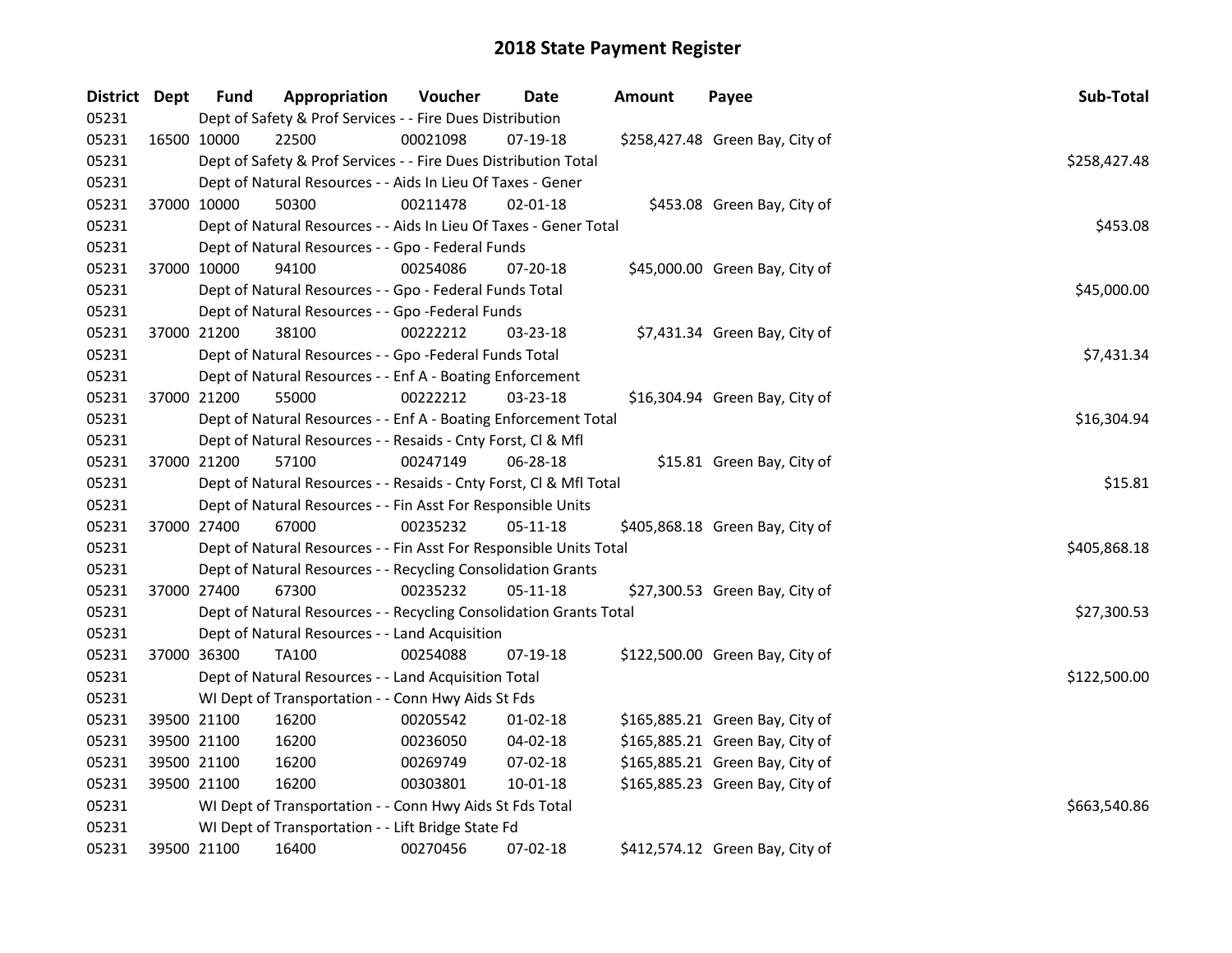| District Dept |             | <b>Fund</b> | Appropriation                                            | Voucher  | <b>Date</b>    | <b>Amount</b> | Payee                             | Sub-Total      |
|---------------|-------------|-------------|----------------------------------------------------------|----------|----------------|---------------|-----------------------------------|----------------|
| 05231         |             |             | WI Dept of Transportation - - Lift Bridge State Fd Total |          |                |               |                                   | \$412,574.12   |
| 05231         |             |             | WI Dept of Transportation - - Paratransit Aids, Sf       |          |                |               |                                   |                |
| 05231         | 39500 21100 |             | 17500                                                    | 00260982 | 06-11-18       |               | \$80,360.00 Green Bay, City of    |                |
| 05231         |             |             | WI Dept of Transportation - - Paratransit Aids, Sf Total |          |                |               |                                   | \$80,360.00    |
| 05231         |             |             | WI Dept of Transportation - - Tb, Trns Oper Aid Sf       |          |                |               |                                   |                |
| 05231         | 39500 21100 |             | 17600                                                    | 00262452 | 06-13-18       |               | \$586,178.00 Green Bay, City of   |                |
| 05231         | 39500 21100 |             | 17600                                                    | 00289350 | 08-24-18       |               | \$1,758,532.00 Green Bay, City of |                |
| 05231         |             |             | WI Dept of Transportation - - Tb, Trns Oper Aid Sf Total |          |                |               |                                   | \$2,344,710.00 |
| 05231         |             |             | WI Dept of Transportation - - Hwy Sfty Loc Aid Ffd       |          |                |               |                                   |                |
| 05231         | 39500 21100 |             | 18500                                                    | 00211990 | 01-16-18       |               | \$20,445.86 Green Bay, City of    |                |
| 05231         | 39500 21100 |             | 18500                                                    | 00211992 | $01 - 16 - 18$ |               | \$12,062.56 Green Bay, City of    |                |
| 05231         | 39500 21100 |             | 18500                                                    | 00220243 | $02 - 12 - 18$ |               | \$22,576.29 Green Bay, City of    |                |
| 05231         | 39500 21100 |             | 18500                                                    | 00220244 | $02 - 12 - 18$ |               | \$16,738.52 Green Bay, City of    |                |
| 05231         | 39500 21100 |             | 18500                                                    | 00220245 | 02-12-18       |               | \$12,337.65 Green Bay, City of    |                |
| 05231         | 39500 21100 |             | 18500                                                    | 00232706 | 03-27-18       |               | \$19,337.12 Green Bay, City of    |                |
| 05231         | 39500 21100 |             | 18500                                                    | 00232707 | 03-27-18       |               | \$13,661.12 Green Bay, City of    |                |
| 05231         | 39500 21100 |             | 18500                                                    | 00247499 | 04-27-18       |               | \$27,115.00 Green Bay, City of    |                |
| 05231         | 39500 21100 |             | 18500                                                    | 00247506 | $04 - 27 - 18$ |               | \$13,135.87 Green Bay, City of    |                |
| 05231         | 39500 21100 |             | 18500                                                    | 00252818 | 05-14-18       |               | \$21,281.23 Green Bay, City of    |                |
| 05231         | 39500 21100 |             | 18500                                                    | 00252821 | 05-25-18       |               | \$12,418.00 Green Bay, City of    |                |
| 05231         | 39500 21100 |             | 18500                                                    | 00263335 | 06-14-18       |               | \$20,390.40 Green Bay, City of    |                |
| 05231         | 39500 21100 |             | 18500                                                    | 00263337 | 06-18-18       |               | \$13,321.62 Green Bay, City of    |                |
| 05231         | 39500 21100 |             | 18500                                                    | 00278154 | 08-01-18       |               | \$12,851.50 Green Bay, City of    |                |
| 05231         | 39500 21100 |             | 18500                                                    | 00283373 | 08-28-18       |               | \$2,651.02 Green Bay, City of     |                |
| 05231         | 39500 21100 |             | 18500                                                    | 00291915 | 09-12-18       |               | \$2,183.73 Green Bay, City of     |                |
| 05231         | 39500 21100 |             | 18500                                                    | 00291919 | 08-29-18       |               | \$17,014.68 Green Bay, City of    |                |
| 05231         | 39500 21100 |             | 18500                                                    | 00291930 | 09-13-18       |               | \$2,180.19 Green Bay, City of     |                |
| 05231         | 39500 21100 |             | 18500                                                    | 00294051 | 09-27-18       |               | \$9,891.74 Green Bay, City of     |                |
| 05231         | 39500 21100 |             | 18500                                                    | 00294052 | 10-15-18       |               | \$2,165.49 Green Bay, City of     |                |
| 05231         | 39500 21100 |             | 18500                                                    | 00304850 | 10-15-18       |               | \$2,036.26 Green Bay, City of     |                |
| 05231         | 39500 21100 |             | 18500                                                    | 00310471 | 10-16-18       |               | \$19,397.97 Green Bay, City of    |                |
| 05231         | 39500 21100 |             | 18500                                                    | 00310472 | 10-16-18       |               | \$15,242.13 Green Bay, City of    |                |
| 05231         | 39500 21100 |             | 18500                                                    | 00321860 | 11-14-18       |               | \$22,284.88 Green Bay, City of    |                |
| 05231         | 39500 21100 |             | 18500                                                    | 00326170 | 11-29-18       |               | \$3,791.54 Green Bay, City of     |                |
| 05231         | 39500 21100 |             | 18500                                                    | 00332190 | 12-19-18       |               | \$7,824.37 Green Bay, City of     |                |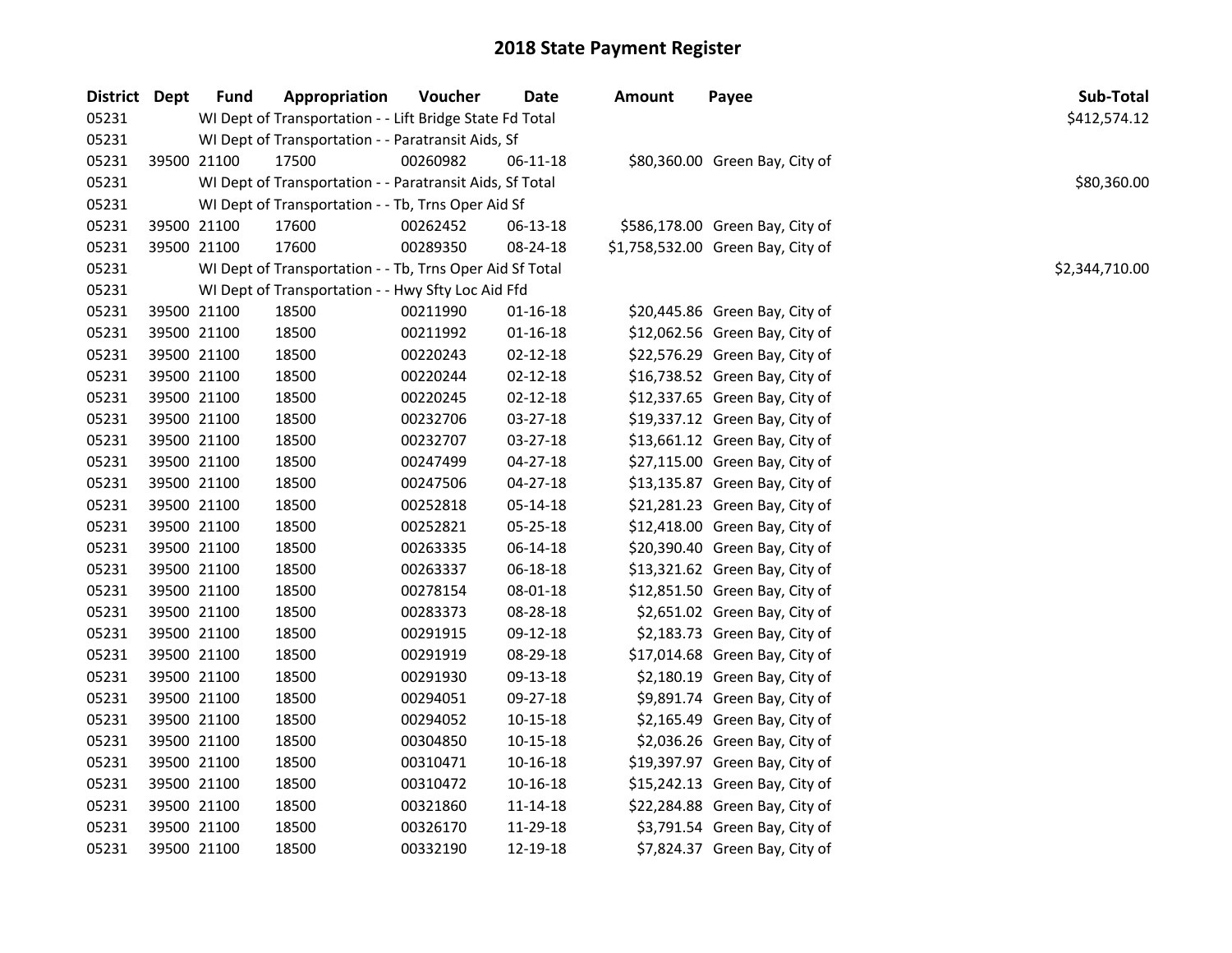| District Dept |             | <b>Fund</b> | Appropriation                                            | Voucher  | Date           | <b>Amount</b> | Payee                           | Sub-Total      |  |  |  |  |  |
|---------------|-------------|-------------|----------------------------------------------------------|----------|----------------|---------------|---------------------------------|----------------|--|--|--|--|--|
| 05231         |             |             | WI Dept of Transportation - - Hwy Sfty Loc Aid Ffd Total |          |                |               |                                 | \$344,336.74   |  |  |  |  |  |
| 05231         |             |             | WI Dept of Transportation - - Trns Aids To Mnc.-Sf       |          |                |               |                                 |                |  |  |  |  |  |
| 05231         |             | 39500 21100 | 19100                                                    | 00203806 | $01-02-18$     |               | \$719,887.99 Green Bay, City of |                |  |  |  |  |  |
| 05231         |             | 39500 21100 | 19100                                                    | 00234315 | 04-02-18       |               | \$719,887.99 Green Bay, City of |                |  |  |  |  |  |
| 05231         |             | 39500 21100 | 19100                                                    | 00268014 | 07-02-18       |               | \$719,887.99 Green Bay, City of |                |  |  |  |  |  |
| 05231         |             | 39500 21100 | 19100                                                    | 00302066 | $10 - 01 - 18$ |               | \$719,888.02 Green Bay, City of |                |  |  |  |  |  |
| 05231         |             |             | WI Dept of Transportation - - Trns Aids To Mnc.-Sf Total |          |                |               |                                 | \$2,879,551.99 |  |  |  |  |  |
| 05231         |             |             | WI Dept of Transportation - - St Hwy Rehab, Sf           |          |                |               |                                 |                |  |  |  |  |  |
| 05231         |             | 39500 21100 | 36300                                                    | 00221626 | 02-13-18       |               | \$96,175.00 Green Bay, City of  |                |  |  |  |  |  |
| 05231         |             |             | WI Dept of Transportation - - St Hwy Rehab, Sf Total     |          |                |               |                                 | \$96,175.00    |  |  |  |  |  |
| 05231         |             |             | WI Dept of Transportation - - Hwy Mgmt & Opers Sf        |          |                |               |                                 |                |  |  |  |  |  |
| 05231         |             | 39500 21100 | 36500                                                    | 00208850 | 01-08-18       |               | \$25,197.70 Green Bay, City of  |                |  |  |  |  |  |
| 05231         |             | 39500 21100 | 36500                                                    | 00208851 | 01-08-18       |               | \$23,607.20 Green Bay, City of  |                |  |  |  |  |  |
| 05231         |             | 39500 21100 | 36500                                                    | 00208852 | 01-08-18       |               | \$23,911.44 Green Bay, City of  |                |  |  |  |  |  |
| 05231         |             | 39500 21100 | 36500                                                    | 00218918 | 02-05-18       |               | \$23,095.78 Green Bay, City of  |                |  |  |  |  |  |
| 05231         |             | 39500 21100 | 36500                                                    | 00218919 | 02-05-18       |               | \$11,967.39 Green Bay, City of  |                |  |  |  |  |  |
| 05231         |             | 39500 21100 | 36500                                                    | 00233111 | 03-22-18       |               | \$7,861.95 Green Bay, City of   |                |  |  |  |  |  |
| 05231         |             | 39500 21100 | 36500                                                    | 00247455 | 04-30-18       |               | \$8,221.28 Green Bay, City of   |                |  |  |  |  |  |
| 05231         |             | 39500 21100 | 36500                                                    | 00254217 | 05-17-18       |               | \$6,959.14 Green Bay, City of   |                |  |  |  |  |  |
| 05231         |             | 39500 21100 | 36500                                                    | 00258778 | 06-01-18       |               | \$28,086.34 Green Bay, City of  |                |  |  |  |  |  |
| 05231         | 39500 21100 |             | 36500                                                    | 00279046 | 07-26-18       |               | \$19,018.84 Green Bay, City of  |                |  |  |  |  |  |
| 05231         | 39500 21100 |             | 36500                                                    | 00279047 | 07-26-18       |               | \$18,723.80 Green Bay, City of  |                |  |  |  |  |  |
| 05231         | 39500 21100 |             | 36500                                                    | 00292697 | 09-04-18       |               | \$23,555.64 Green Bay, City of  |                |  |  |  |  |  |
| 05231         |             | 39500 21100 | 36500                                                    | 00306435 | $10 - 03 - 18$ |               | \$22,645.80 Green Bay, City of  |                |  |  |  |  |  |
| 05231         |             | 39500 21100 | 36500                                                    | 00314417 | 10-24-18       |               | \$24,647.20 Green Bay, City of  |                |  |  |  |  |  |
| 05231         |             | 39500 21100 | 36500                                                    | 00329031 | 12-04-18       |               | \$23,185.65 Green Bay, City of  |                |  |  |  |  |  |
| 05231         |             |             | WI Dept of Transportation - - Hwy Mgmt & Opers Sf Total  |          |                |               |                                 | \$290,685.15   |  |  |  |  |  |
| 05231         |             |             | WI Dept of Transportation - - Wi Lift Brdg Op/M Sf       |          |                |               |                                 |                |  |  |  |  |  |
| 05231         |             | 39500 21100 | 36600                                                    | 00208850 | 01-08-18       |               | \$34,648.04 Green Bay, City of  |                |  |  |  |  |  |
| 05231         |             | 39500 21100 | 36600                                                    | 00208851 | 01-08-18       |               | \$32,461.04 Green Bay, City of  |                |  |  |  |  |  |
| 05231         |             | 39500 21100 | 36600                                                    | 00208852 | 01-08-18       |               | \$32,879.37 Green Bay, City of  |                |  |  |  |  |  |
| 05231         |             | 39500 21100 | 36600                                                    | 00218918 | 02-05-18       |               | \$31,757.80 Green Bay, City of  |                |  |  |  |  |  |
| 05231         |             | 39500 21100 | 36600                                                    | 00218919 | 02-05-18       |               | \$16,455.73 Green Bay, City of  |                |  |  |  |  |  |
| 05231         |             | 39500 21100 | 36600                                                    | 00233111 | 03-22-18       |               | \$10,810.56 Green Bay, City of  |                |  |  |  |  |  |
| 05231         |             | 39500 21100 | 36600                                                    | 00247455 | 04-30-18       |               | \$11,304.65 Green Bay, City of  |                |  |  |  |  |  |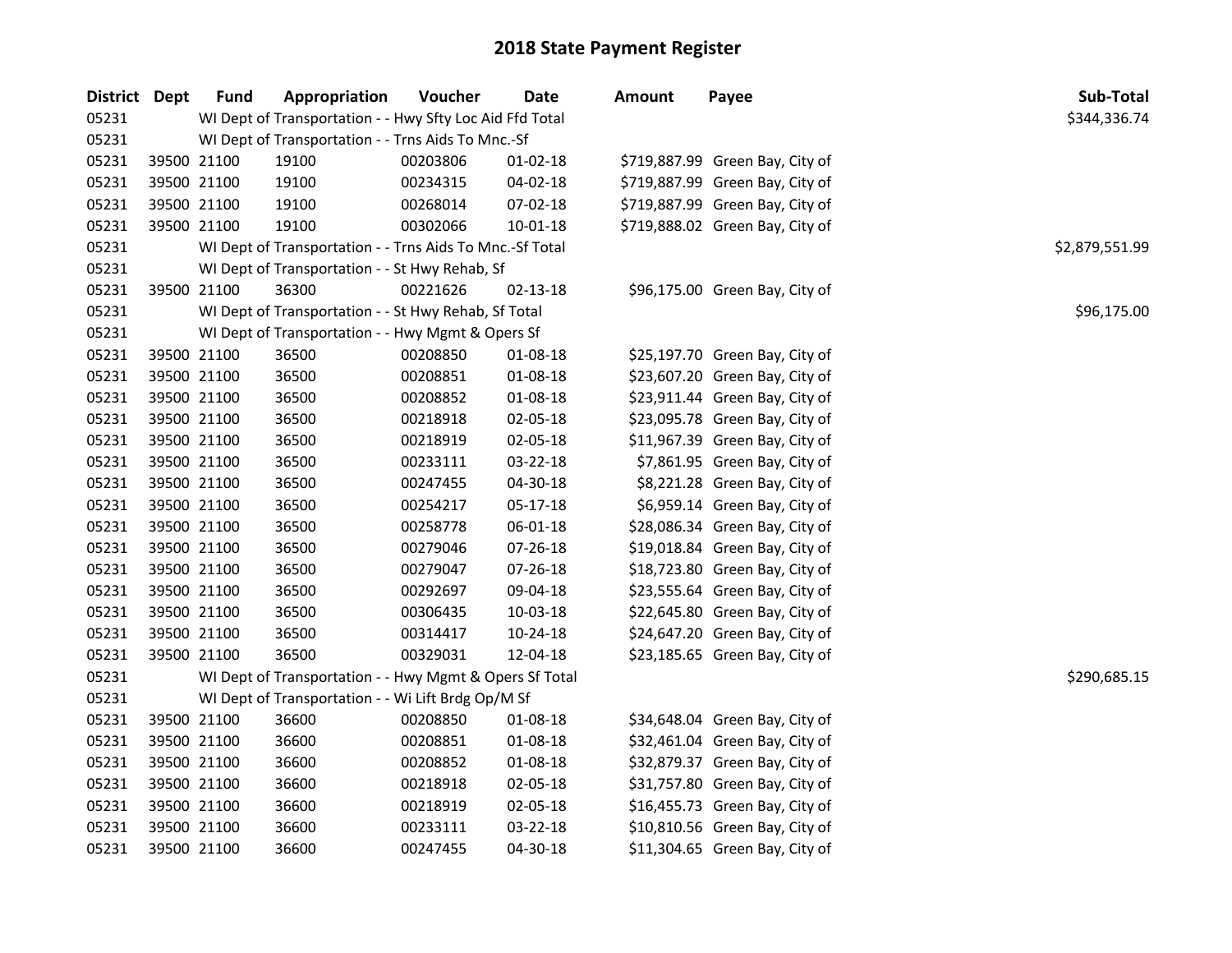| District Dept |             | <b>Fund</b> | Appropriation                                                | Voucher  | <b>Date</b> | Amount | Payee                          | Sub-Total    |
|---------------|-------------|-------------|--------------------------------------------------------------|----------|-------------|--------|--------------------------------|--------------|
| 05231         | 39500 21100 |             | 36600                                                        | 00254217 | 05-17-18    |        | \$9,569.14 Green Bay, City of  |              |
| 05231         | 39500 21100 |             | 36600                                                        | 00258778 | 06-01-18    |        | \$38,620.06 Green Bay, City of |              |
| 05231         | 39500 21100 |             | 36600                                                        | 00279046 | 07-26-18    |        | \$26,151.82 Green Bay, City of |              |
| 05231         | 39500 21100 |             | 36600                                                        | 00279047 | 07-26-18    |        | \$25,746.13 Green Bay, City of |              |
| 05231         | 39500 21100 |             | 36600                                                        | 00292697 | 09-04-18    |        | \$32,390.14 Green Bay, City of |              |
| 05231         | 39500 21100 |             | 36600                                                        | 00306435 | 10-03-18    |        | \$31,139.06 Green Bay, City of |              |
| 05231         | 39500 21100 |             | 36600                                                        | 00314417 | 10-24-18    |        | \$33,891.07 Green Bay, City of |              |
| 05231         | 39500 21100 |             | 36600                                                        | 00329031 | 12-04-18    |        | \$31,881.37 Green Bay, City of |              |
| 05231         |             |             | WI Dept of Transportation - - Wi Lift Brdg Op/M Sf Total     |          |             |        |                                | \$399,705.98 |
| 05231         |             |             | WI Dept of Transportation - - Transpor Safety Ff             |          |             |        |                                |              |
| 05231         | 39500 21100 |             | 58200                                                        | 00294051 | 09-27-18    |        | \$2,881.35 Green Bay, City of  |              |
| 05231         | 39500 21100 |             | 58200                                                        | 00306406 | 10-09-18    |        | \$10,518.51 Green Bay, City of |              |
| 05231         | 39500 21100 |             | 58200                                                        | 00315073 | 11-01-18    |        | \$7,257.47 Green Bay, City of  |              |
| 05231         |             |             | WI Dept of Transportation - - Transpor Safety Ff Total       |          |             |        |                                | \$20,657.33  |
| 05231         |             |             | Department of Corrections - - Services For Community Correct |          |             |        |                                |              |
| 05231         | 41000 10000 |             | 10200                                                        | 00183837 | 01-24-18    |        | \$484.41 Green Bay, City of    |              |
| 05231         | 41000 10000 |             | 10200                                                        | 00184210 | 01-24-18    |        | \$354.20 Green Bay, City of    |              |
| 05231         | 41000 10000 |             | 10200                                                        | 00190681 | 02-23-18    |        | \$495.85 Green Bay, City of    |              |
| 05231         | 41000 10000 |             | 10200                                                        | 00191023 | 02-23-18    |        | \$354.20 Green Bay, City of    |              |
| 05231         | 41000 10000 |             | 10200                                                        | 00196638 | 03-21-18    |        | \$495.85 Green Bay, City of    |              |
| 05231         | 41000 10000 |             | 10200                                                        | 00196780 | 03-21-18    |        | \$354.20 Green Bay, City of    |              |
| 05231         | 41000 10000 |             | 10200                                                        | 00204183 | 04-25-18    |        | \$495.85 Green Bay, City of    |              |
| 05231         | 41000 10000 |             | 10200                                                        | 00204423 | 04-25-18    |        | \$354.20 Green Bay, City of    |              |
| 05231         | 41000 10000 |             | 10200                                                        | 00210903 | 05-25-18    |        | \$495.85 Green Bay, City of    |              |
| 05231         | 41000 10000 |             | 10200                                                        | 00211168 | 05-25-18    |        | \$354.20 Green Bay, City of    |              |
| 05231         | 41000 10000 |             | 10200                                                        | 00219737 | 07-06-18    |        | \$495.85 Green Bay, City of    |              |
| 05231         | 41000 10000 |             | 10200                                                        | 00219909 | 07-06-18    |        | \$354.20 Green Bay, City of    |              |
| 05231         | 41000 10000 |             | 10200                                                        | 00224585 | 07-25-18    |        | \$495.85 Green Bay, City of    |              |
| 05231         | 41000 10000 |             | 10200                                                        | 00224765 | 07-26-18    |        | \$354.20 Green Bay, City of    |              |
| 05231         | 41000 10000 |             | 10200                                                        | 00230352 | 08-22-18    |        | \$495.85 Green Bay, City of    |              |
| 05231         | 41000 10000 |             | 10200                                                        | 00230470 | 08-23-18    |        | \$354.20 Green Bay, City of    |              |
| 05231         | 41000 10000 |             | 10200                                                        | 00237479 | 09-25-18    |        | \$495.85 Green Bay, City of    |              |
| 05231         | 41000 10000 |             | 10200                                                        | 00237669 | 09-26-18    |        | \$354.20 Green Bay, City of    |              |
| 05231         | 41000 10000 |             | 10200                                                        | 00244525 | 10-26-18    |        | \$495.85 Green Bay, City of    |              |
| 05231         | 41000 10000 |             | 10200                                                        | 00244786 | 10-26-18    |        | \$354.20 Green Bay, City of    |              |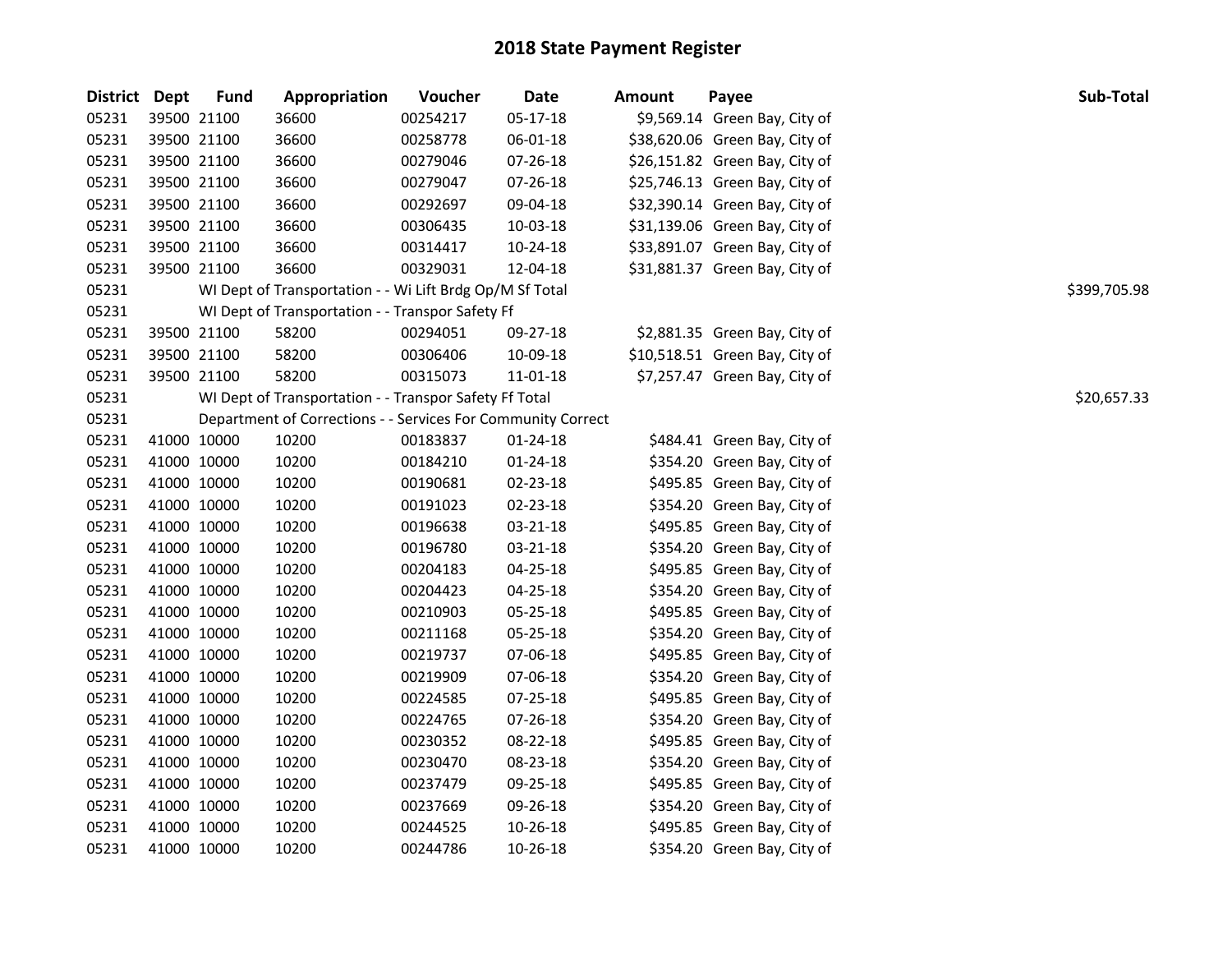| District Dept |             | <b>Fund</b> | Appropriation                                                                   | Voucher            | Date       | <b>Amount</b> | Payee                           | Sub-Total    |
|---------------|-------------|-------------|---------------------------------------------------------------------------------|--------------------|------------|---------------|---------------------------------|--------------|
| 05231         | 41000 10000 |             | 10200                                                                           | 00250305           | 11-23-18   |               | \$495.85 Green Bay, City of     |              |
| 05231         | 41000 10000 |             | 10200                                                                           | 00250613           | 11-23-18   |               | \$354.20 Green Bay, City of     |              |
| 05231         | 41000 10000 |             | 10200                                                                           | 00256455           | 12-21-18   |               | \$495.85 Green Bay, City of     |              |
| 05231         | 41000 10000 |             | 10200                                                                           | 00256875           | 12-26-18   |               | \$354.20 Green Bay, City of     |              |
| 05231         |             |             | Department of Corrections - - Services For Community Correct Total              |                    |            |               |                                 | \$10,189.16  |
| 05231         |             |             | Department of Corrections - - Purchased Services For Offende                    |                    |            |               |                                 |              |
| 05231         |             | 41000 10000 | 11100                                                                           | 00184974           | $01-29-18$ |               | \$999.00 Green Bay, City of     |              |
| 05231         | 41000 10000 |             | 11100                                                                           | 00210868           | 05-23-18   |               | \$9,000.00 Green Bay, City of   |              |
| 05231         |             |             | Department of Corrections - - Purchased Services For Offende Total              |                    |            |               |                                 | \$9,999.00   |
| 05231         |             |             | Department of Corrections - - Probation, Parole And Extended                    |                    |            |               |                                 |              |
| 05231         | 41000 10000 |             | 18700                                                                           | 00212144           | 05-30-18   |               | \$62.50 Green Bay, City of      |              |
| 05231         |             |             | Department of Corrections - - Probation, Parole And Extended Total              |                    |            |               |                                 | \$62.50      |
| 05231         |             |             | Department of Health Services - - Emergency Medical Services, Ai                |                    |            |               |                                 |              |
| 05231         | 43500 10000 |             | 11900                                                                           | 00229350           | 08-31-18   |               | \$13,808.31 Green Bay, City of  |              |
| 05231         |             |             | Department of Health Services - - Emergency Medical Services, Ai Total          |                    |            |               |                                 | \$13,808.31  |
| 05231         |             |             | Department of Health Services - - Prepaid Medical Transport Reimbursement       |                    |            |               |                                 |              |
| 05231         | 43500 10000 |             | 16300                                                                           | AMBULANCE 11-08-18 |            |               | \$171,121.40 Green Bay, City of |              |
| 05231         |             |             | Department of Health Services - - Prepaid Medical Transport Reimbursement Total |                    |            |               |                                 | \$171,121.40 |
| 05231         |             |             | Department of Health Services - - General Program Operations                    |                    |            |               |                                 |              |
| 05231         | 43500 10000 |             | 80100                                                                           | 00179725           | $01-19-18$ |               | \$363.00 Green Bay, City of     |              |
| 05231         |             |             | Department of Health Services - - General Program Operations Total              |                    |            |               |                                 | \$363.00     |
| 05231         |             |             | Department of Health Services - - Indirect Cost Reimbursements                  |                    |            |               |                                 |              |
| 05231         | 43500 10000 |             | 84000                                                                           | 00179725           | $01-19-18$ |               | \$363.00 Green Bay, City of     |              |
| 05231         |             |             | Department of Health Services - - Indirect Cost Reimbursements Total            |                    |            |               |                                 | \$363.00     |
| 05231         |             |             | Dept of Workforce Development - - Title Ib Aids State Gpr                       |                    |            |               |                                 |              |
| 05231         | 44500 10000 |             | 50900                                                                           | 00142031           | $01-02-18$ |               | \$166.02 Green Bay, City of     |              |
| 05231         | 44500 10000 |             | 50900                                                                           | 00147745           | 02-06-18   |               | \$154.31 Green Bay, City of     |              |
| 05231         | 44500 10000 |             | 50900                                                                           | 00152225           | 03-07-18   |               | \$38.34 Green Bay, City of      |              |
| 05231         | 44500 10000 |             | 50900                                                                           | 00153961           | 03-12-18   |               | \$93.65 Green Bay, City of      |              |
| 05231         | 44500 10000 |             | 50900                                                                           | 00155358           | 03-19-18   |               | \$83.07 Green Bay, City of      |              |
| 05231         | 44500 10000 |             | 50900                                                                           | 00158489           | 04-06-18   |               | \$126.64 Green Bay, City of     |              |
| 05231         | 44500 10000 |             | 50900                                                                           | 00163473           | 05-04-18   |               | \$137.29 Green Bay, City of     |              |
| 05231         | 44500 10000 |             | 50900                                                                           | 00165826           | 05-30-18   |               | \$114.94 Green Bay, City of     |              |
| 05231         | 44500 10000 |             | 50900                                                                           | 00173640           | 07-06-18   |               | \$164.96 Green Bay, City of     |              |
| 05231         | 44500 10000 |             | 50900                                                                           | 00177511           | 08-01-18   |               | \$88.33 Green Bay, City of      |              |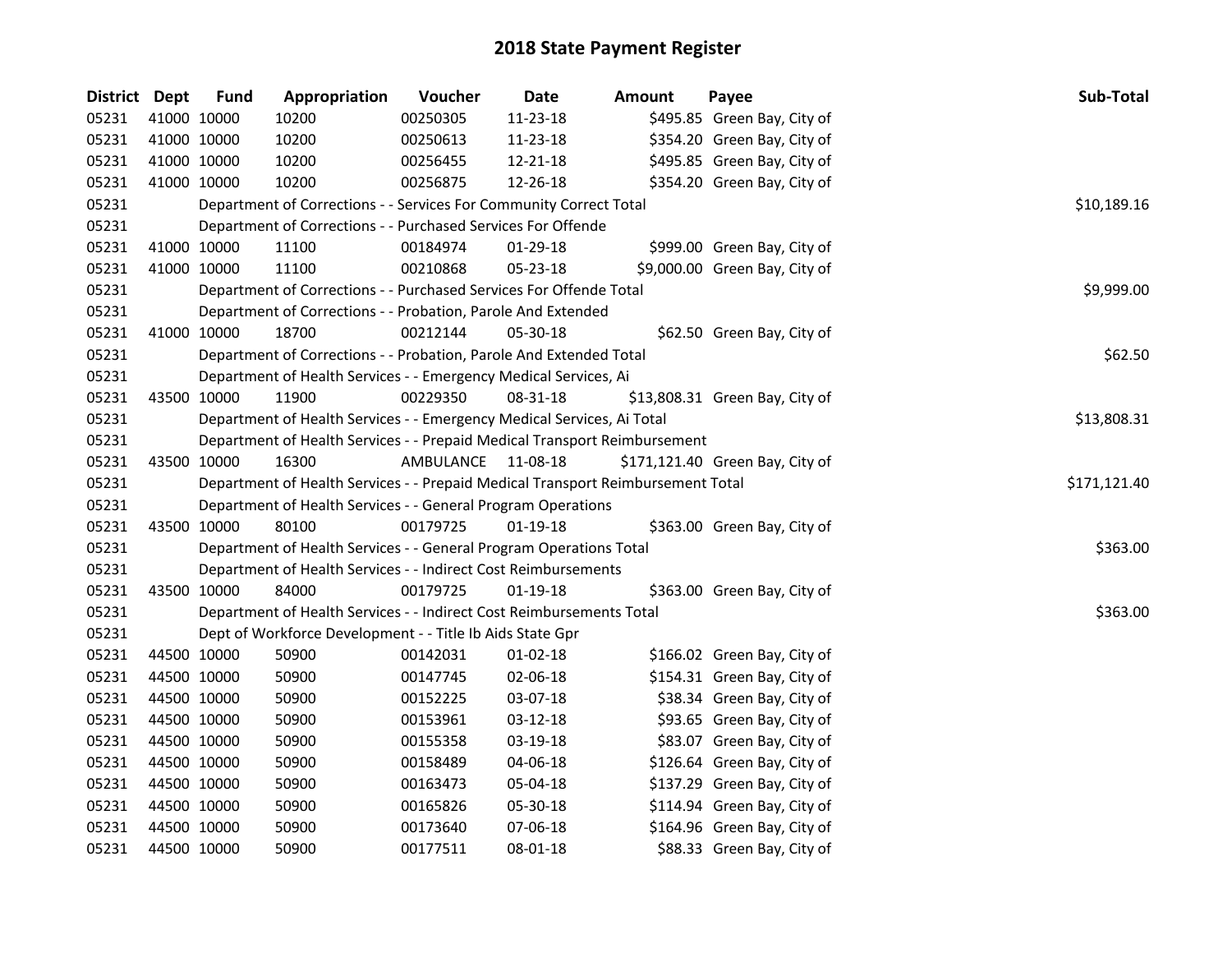| District Dept |             | <b>Fund</b> | Appropriation                                                     | Voucher  | <b>Date</b>    | <b>Amount</b> | Payee                           | Sub-Total    |
|---------------|-------------|-------------|-------------------------------------------------------------------|----------|----------------|---------------|---------------------------------|--------------|
| 05231         |             | 44500 10000 | 50900                                                             | 00182104 | 08-29-18       |               | \$137.29 Green Bay, City of     |              |
| 05231         | 44500 10000 |             | 50900                                                             | 00186796 | 10-03-18       |               | \$133.03 Green Bay, City of     |              |
| 05231         | 44500 10000 |             | 50900                                                             | 00194893 | 11-08-18       |               | \$95.78 Green Bay, City of      |              |
| 05231         | 44500 10000 |             | 50900                                                             | 00199440 | 12-06-18       |               | \$97.91 Green Bay, City of      |              |
| 05231         |             |             | Dept of Workforce Development - - Title Ib Aids State Gpr Total   |          |                |               |                                 | \$1,631.56   |
| 05231         |             |             | Dept of Workforce Development - - Title Ib Aids Federal Prf       |          |                |               |                                 |              |
| 05231         | 44500 10000 |             | 54400                                                             | 00142031 | $01 - 02 - 18$ |               | \$613.98 Green Bay, City of     |              |
| 05231         | 44500 10000 |             | 54400                                                             | 00147745 | 02-06-18       |               | \$570.69 Green Bay, City of     |              |
| 05231         | 44500 10000 |             | 54400                                                             | 00152225 | 03-07-18       |               | \$141.66 Green Bay, City of     |              |
| 05231         | 44500 10000 |             | 54400                                                             | 00153961 | 03-12-18       |               | \$346.35 Green Bay, City of     |              |
| 05231         | 44500 10000 |             | 54400                                                             | 00155358 | 03-19-18       |               | \$306.93 Green Bay, City of     |              |
| 05231         | 44500 10000 |             | 54400                                                             | 00158489 | 04-06-18       |               | \$468.36 Green Bay, City of     |              |
| 05231         | 44500 10000 |             | 54400                                                             | 00163473 | 05-04-18       |               | \$507.71 Green Bay, City of     |              |
| 05231         | 44500 10000 |             | 54400                                                             | 00165826 | 05-30-18       |               | \$425.06 Green Bay, City of     |              |
| 05231         |             | 44500 10000 | 54400                                                             | 00173640 | 07-06-18       |               | \$610.04 Green Bay, City of     |              |
| 05231         |             | 44500 10000 | 54400                                                             | 00177511 | 08-01-18       |               | \$326.67 Green Bay, City of     |              |
| 05231         |             | 44500 10000 | 54400                                                             | 00182104 | 08-29-18       |               | \$507.71 Green Bay, City of     |              |
| 05231         |             | 44500 10000 | 54400                                                             | 00186796 | 10-03-18       |               | \$491.97 Green Bay, City of     |              |
| 05231         | 44500 10000 |             | 54400                                                             | 00194893 | 11-08-18       |               | \$354.22 Green Bay, City of     |              |
| 05231         |             | 44500 10000 | 54400                                                             | 00199440 | 12-06-18       |               | \$362.09 Green Bay, City of     |              |
| 05231         |             |             | Dept of Workforce Development - - Title Ib Aids Federal Prf Total |          |                |               |                                 | \$6,033.44   |
| 05231         |             |             | Dept of Workforce Development - - Non I-B Project Aids Fed        |          |                |               |                                 |              |
| 05231         |             | 44500 10000 | 54500                                                             | 00142031 | $01 - 02 - 18$ |               | \$35.00 Green Bay, City of      |              |
| 05231         |             |             | Dept of Workforce Development - - Non I-B Project Aids Fed Total  |          |                |               |                                 | \$35.00      |
| 05231         |             |             | Department of Justice - - Law Enforcement Train, Local            |          |                |               |                                 |              |
| 05231         |             | 45500 10000 | 23100                                                             | 00052715 | 10-04-18       |               | \$26,240.00 Green Bay, City of  |              |
| 05231         |             |             | Department of Justice - - Law Enforcement Train, Local Total      |          |                |               |                                 | \$26,240.00  |
| 05231         |             |             | Department of Justice - - Federal Aid, State Operations           |          |                |               |                                 |              |
| 05231         |             | 45500 10000 | 24100                                                             | 00052427 | 09-27-18       |               | \$810.40 Green Bay, City of     |              |
| 05231         |             | 45500 10000 | 24100                                                             | 00052648 | 10-02-18       |               | \$219.54 Green Bay, City of     |              |
| 05231         |             |             | Department of Justice - - Federal Aid, State Operations Total     |          |                |               |                                 | \$1,029.94   |
| 05231         |             |             | Department of Justice - - Law Enf Officer Suplmnt Grants          |          |                |               |                                 |              |
| 05231         |             | 45500 10000 | 27500                                                             | 00045689 | 05-14-18       |               | \$121,434.00 Green Bay, City of |              |
| 05231         |             |             | Department of Justice - - Law Enf Officer Suplmnt Grants Total    |          |                |               |                                 | \$121,434.00 |
| 05231         |             |             | Department of Justice - - Internet Crimes Against Childr          |          |                |               |                                 |              |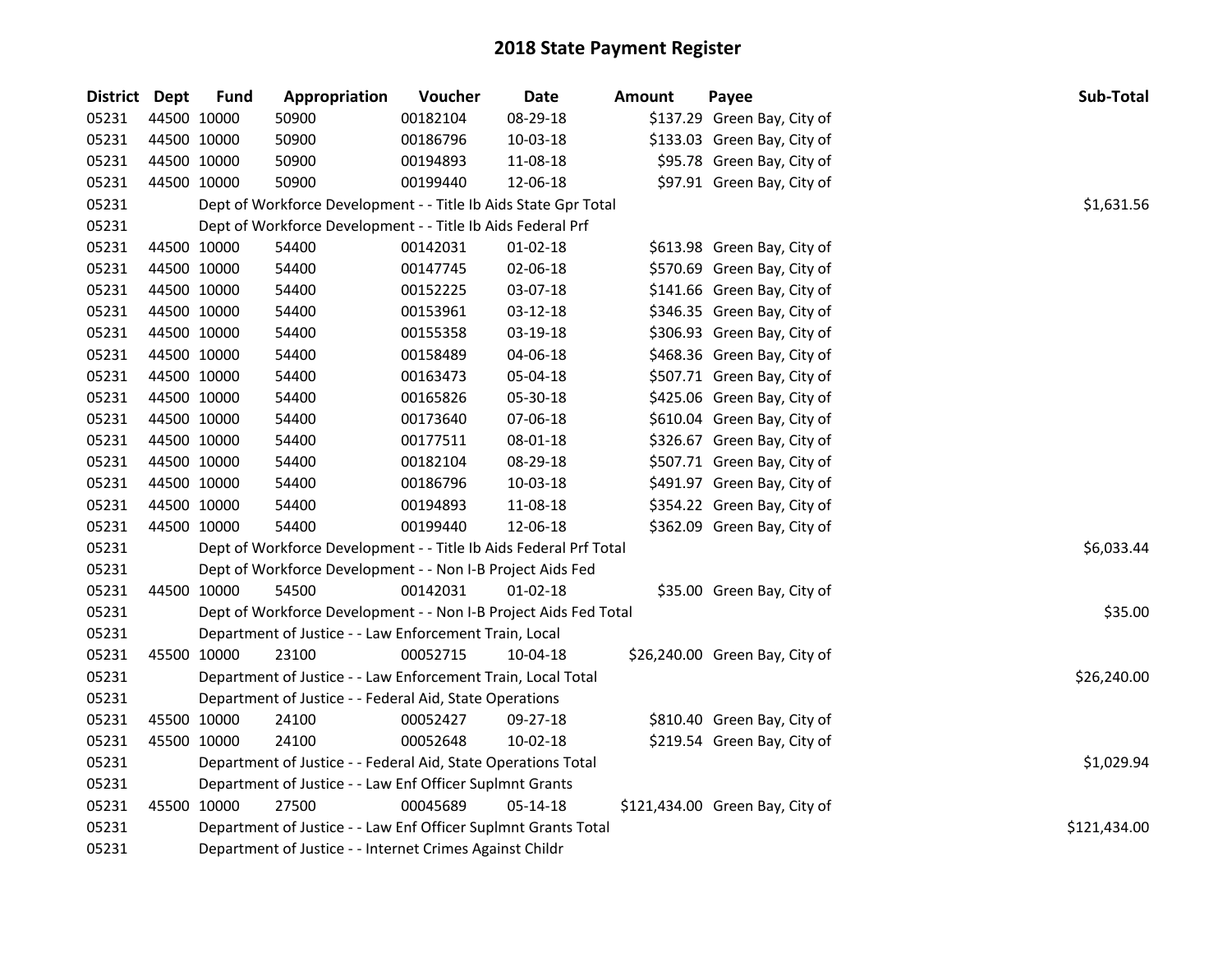| District Dept |             | <b>Fund</b>                                                    | Appropriation                                                           | Voucher     | Date           | <b>Amount</b> | Payee                          | Sub-Total   |
|---------------|-------------|----------------------------------------------------------------|-------------------------------------------------------------------------|-------------|----------------|---------------|--------------------------------|-------------|
| 05231         | 45500 10000 |                                                                | 28400                                                                   | 00043781    | 03-22-18       |               | \$116.20 Green Bay, City of    |             |
| 05231         |             | Department of Justice - - Internet Crimes Against Childr Total | \$116.20                                                                |             |                |               |                                |             |
| 05231         |             |                                                                | Department of Justice - - Law Enforcement Overtime Grant                |             |                |               |                                |             |
| 05231         | 45500 10000 |                                                                | 28600                                                                   | 00049818    | 08-14-18       |               | \$13,042.63 Green Bay, City of |             |
| 05231         |             | 45500 10000                                                    | 28600                                                                   | 00054243    | 10-26-18       |               | \$70,728.62 Green Bay, City of |             |
| 05231         |             |                                                                | Department of Justice - - Law Enforcement Overtime Grant Total          | \$83,771.25 |                |               |                                |             |
| 05231         |             |                                                                | Department of Justice - - Awards For Victims Of Crimes                  |             |                |               |                                |             |
| 05231         | 45500 10000 |                                                                | 50200                                                                   | 00056201    | 11-30-18       |               | \$75.72 Green Bay, City of     |             |
| 05231         |             |                                                                | Department of Justice - - Awards For Victims Of Crimes Total            |             |                |               |                                | \$75.72     |
| 05231         |             |                                                                | Department of Justice - - Federal Aid; Victim Comp                      |             |                |               |                                |             |
| 05231         | 45500 10000 |                                                                | 54100                                                                   | 00052752    | 10-04-18       |               | \$552.00 Green Bay, City of    |             |
| 05231         |             |                                                                | Department of Justice - - Federal Aid; Victim Comp Total                |             |                |               |                                | \$552.00    |
| 05231         |             |                                                                | Department of Military Affairs - - Regional Emergency Response Tm       |             |                |               |                                |             |
| 05231         | 46500 10000 |                                                                | 30600                                                                   | 00038637    | 02-05-18       |               | \$11,268.85 Green Bay, City of |             |
| 05231         | 46500 10000 |                                                                | 30600                                                                   | 00041644    | 04-17-18       |               | \$11,268.85 Green Bay, City of |             |
| 05231         | 46500 10000 |                                                                | 30600                                                                   | 00046030    | 07-09-18       |               | \$11,268.85 Green Bay, City of |             |
| 05231         |             | 46500 10000                                                    | 30600                                                                   | 00051703    | 11-15-18       |               | \$11,268.85 Green Bay, City of |             |
| 05231         |             |                                                                | Department of Military Affairs - - Regional Emergency Response Tm Total |             |                |               |                                | \$45,075.40 |
| 05231         |             |                                                                | Department of Military Affairs - - Program Services                     |             |                |               |                                |             |
| 05231         |             | 46500 10000                                                    | 33100                                                                   | 00042758    | 05-09-18       |               | \$9,065.37 Green Bay, City of  |             |
| 05231         |             |                                                                | Department of Military Affairs - - Program Services Total               | \$9,065.37  |                |               |                                |             |
| 05231         |             |                                                                | Department of Military Affairs - - Federal Aid, Homeland Security       |             |                |               |                                |             |
| 05231         | 46500 10000 |                                                                | 35000                                                                   | 00037304    | $01 - 18 - 18$ |               | \$1,113.75 Green Bay, City of  |             |
| 05231         | 46500 10000 |                                                                | 35000                                                                   | 00039108    | 02-13-18       |               | \$6,671.25 Green Bay, City of  |             |
| 05231         | 46500 10000 |                                                                | 35000                                                                   | 00039783    | 02-28-18       |               | \$360.00 Green Bay, City of    |             |
| 05231         | 46500 10000 |                                                                | 35000                                                                   | 00039795    | 02-28-18       |               | \$360.00 Green Bay, City of    |             |
| 05231         | 46500 10000 |                                                                | 35000                                                                   | 00039802    | 02-28-18       |               | \$2,565.00 Green Bay, City of  |             |
| 05231         | 46500 10000 |                                                                | 35000                                                                   | 00039820    | 02-28-18       |               | \$225.00 Green Bay, City of    |             |
| 05231         | 46500 10000 |                                                                | 35000                                                                   | 00042605    | 05-04-18       |               | \$450.00 Green Bay, City of    |             |
| 05231         | 46500 10000 |                                                                | 35000                                                                   | 00042843    | 05-15-18       |               | \$4,038.75 Green Bay, City of  |             |
| 05231         | 46500 10000 |                                                                | 35000                                                                   | 00042880    | 05-15-18       |               | \$14,995.00 Green Bay, City of |             |
| 05231         | 46500 10000 |                                                                | 35000                                                                   | 00043691    | 05-30-18       |               | \$1,890.00 Green Bay, City of  |             |
| 05231         | 46500 10000 |                                                                | 35000                                                                   | 00043693    | 05-30-18       |               | \$270.00 Green Bay, City of    |             |
| 05231         | 46500 10000 |                                                                | 35000                                                                   | 00044284    | 06-07-18       |               | \$3,307.50 Green Bay, City of  |             |
| 05231         | 46500 10000 |                                                                | 35000                                                                   | 00046242    | 07-12-18       |               | \$6,952.50 Green Bay, City of  |             |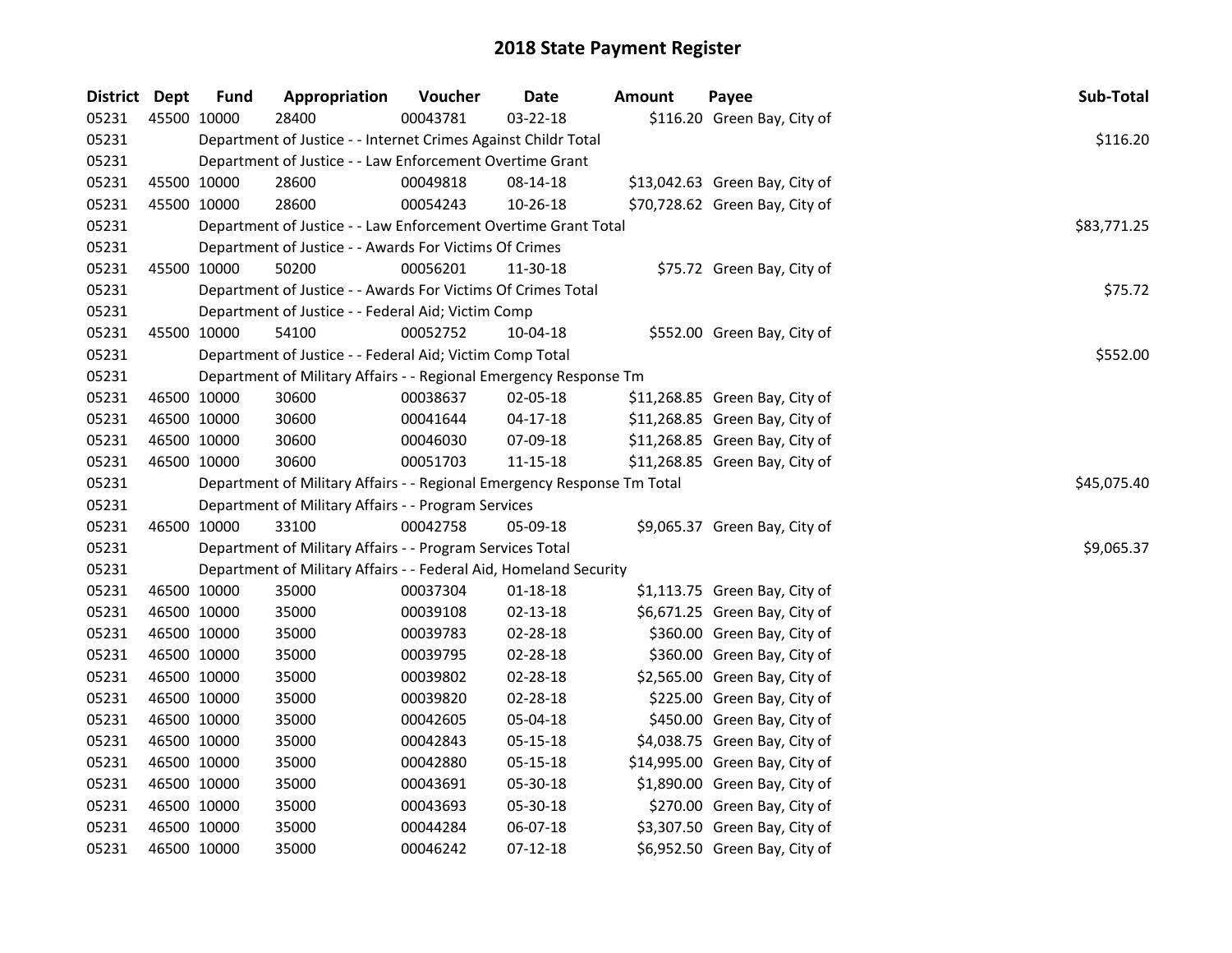| District Dept |             | <b>Fund</b> | Appropriation                                                           | Voucher        | Date           | <b>Amount</b> | Payee                             | Sub-Total   |
|---------------|-------------|-------------|-------------------------------------------------------------------------|----------------|----------------|---------------|-----------------------------------|-------------|
| 05231         | 46500 10000 |             | 35000                                                                   | 00046742       | 07-19-18       |               | \$2,902.50 Green Bay, City of     |             |
| 05231         | 46500 10000 |             | 35000                                                                   | 00047986       | 08-23-18       |               | \$540.00 Green Bay, City of       |             |
| 05231         | 46500 10000 |             | 35000                                                                   | 00051071       | 10-30-18       |               | \$1,361.25 Green Bay, City of     |             |
| 05231         | 46500 10000 |             | 35000                                                                   | 00051079       | 10-30-18       |               | \$1,125.00 Green Bay, City of     |             |
| 05231         | 46500 10000 |             | 35000                                                                   | 00051925       | 12-07-18       |               | \$157.50 Green Bay, City of       |             |
| 05231         | 46500 10000 |             | 35000                                                                   | 00052416       | 12-04-18       |               | \$1,530.00 Green Bay, City of     |             |
| 05231         | 46500 10000 |             | 35000                                                                   | 00053342       | 12-20-18       |               | \$2,227.50 Green Bay, City of     |             |
| 05231         | 46500 10000 |             | 35000                                                                   | 00053352       | 12-20-18       |               | \$1,147.50 Green Bay, City of     |             |
| 05231         |             |             | Department of Military Affairs - - Federal Aid, Homeland Security Total |                |                |               |                                   | \$54,190.00 |
| 05231         |             |             | Department of Administration - - Federal Aid; Individ And Orgs          |                |                |               |                                   |             |
| 05231         |             | 50500 10000 | 74500                                                                   | 00082172       | 06-13-18       |               | \$7,418.00 Green Bay, City of     |             |
| 05231         |             |             | Department of Administration - - Federal Aid; Individ And Orgs Total    |                |                |               |                                   | \$7,418.00  |
| 05231         |             |             | Public Defender Board - - Appellate Representation                      |                |                |               |                                   |             |
| 05231         | 55000 10000 |             | 10200                                                                   | 00153969       | 07-27-18       |               | \$14.15 Green Bay, City of        |             |
| 05231         | 55000 10000 |             | 10200                                                                   | 00158751       | 08-29-18       |               | \$4.40 Green Bay, City of         |             |
| 05231         |             |             | Public Defender Board - - Appellate Representation Total                | \$18.55        |                |               |                                   |             |
| 05231         |             |             | Public Defender Board - - Trial Representation                          |                |                |               |                                   |             |
| 05231         | 55000 10000 |             | 10300                                                                   | 00126503       | 02-15-18       |               | \$22.25 Green Bay, City of        |             |
| 05231         |             | 55000 10000 | 10300                                                                   | 00144909       | 06-08-18       |               | \$33.25 Green Bay, City of        |             |
| 05231         | 55000 10000 |             | 10300                                                                   | 00153922       | 08-10-18       |               | \$27.25 Green Bay, City of        |             |
| 05231         | 55000 10000 |             | 10300                                                                   | 00159558       | 09-04-18       |               | \$26.75 Green Bay, City of        |             |
| 05231         | 55000 10000 |             | 10300                                                                   | 00160813       | 09-13-18       |               | \$19.00 Green Bay, City of        |             |
| 05231         |             |             | Public Defender Board - - Trial Representation Total                    | \$128.50       |                |               |                                   |             |
| 05231         |             |             | Public Defender Board - - Transcript, Discovery And Int                 |                |                |               |                                   |             |
| 05231         |             | 55000 10000 | 10600                                                                   | 00135550       | 04-04-18       |               | \$49.80 Green Bay, City of        |             |
| 05231         | 55000 10000 |             | 10600                                                                   | 00168499       | 11-16-18       |               | \$15.80 Green Bay, City of        |             |
| 05231         |             |             | Public Defender Board - - Transcript, Discovery And Int Total           | \$65.60        |                |               |                                   |             |
| 05231         |             |             | Department of Revenue - - Payments For Municipal Svcs                   |                |                |               |                                   |             |
| 05231         |             | 56600 10000 | 50100                                                                   | 00026694       | $01 - 31 - 18$ |               | \$463,420.75 Green Bay, City of   |             |
| 05231         |             |             | Department of Revenue - - Payments For Municipal Svcs Total             | \$463,420.75   |                |               |                                   |             |
| 05231         |             |             | Shared Revenue and Tax Relief - - Expenditure Restraint Program         |                |                |               |                                   |             |
| 05231         | 83500 10000 |             | 10100                                                                   | 00032738       | 07-23-18       |               | \$1,638,461.30 Green Bay, City of |             |
| 05231         |             |             | Shared Revenue and Tax Relief - - Expenditure Restraint Program Total   | \$1,638,461.30 |                |               |                                   |             |
| 05231         |             |             | Shared Revenue and Tax Relief - - County And Municipal Aid              |                |                |               |                                   |             |
| 05231         | 83500 10000 |             | 10500                                                                   | 00032738       | 07-23-18       |               | \$2,339,938.59 Green Bay, City of |             |